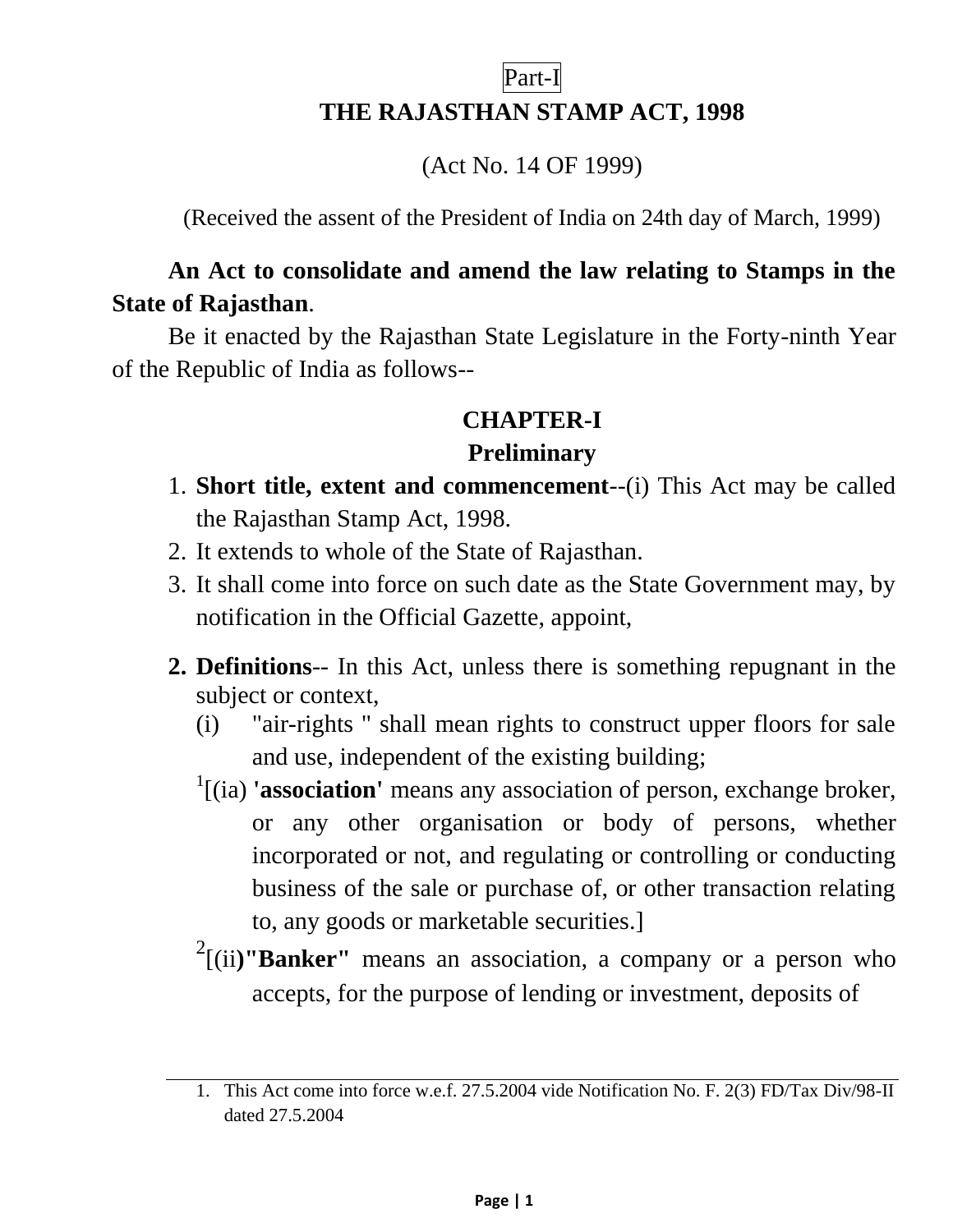money from the public, repayable on demand or otherwise, and withdrawal by cheque, draft, order, or otherwise within the territories of India and includes-

- (a) a banking company as defined in clause (c) of section 5 of the Banking Regulation Act, 1949 (Central Act No. 10 of 1949)
- (b) a co-operative bank as defined in clause (cci) of section 56 of the Banking Regulation Act, 1949 (Central Act No. 10 of 1949);
- (c) the State Bank of India constituted under section 3 of the State Bank of India Act, 1955 (Central Act No 23 of 1955), any of its subsidiary banks as defined in clause (k) of section 2 of the State Bank of India (Subsidiary Banks) Act, 1959 (Central Act No 38 of 1959) and any of the corresponding new banks constituted under section 3 of the Banking Companies (Acquisition and Transfer of Undertaking) Act, 1970 (Central Act No. 5 of 1970) and the Banking Companies (Acquisition and Transfer of Undertaking) Act, 1980 (Central Act No. 40 of 1980), as the case may be.]
- **(iii) "bill of exchange"** means a bill of exchange as defined by the Negotiable Instruments Act, 1881 (Act No. 26 of 1881) and includes also a hundi, and any other document entitling or purporting to entitle any person, whether named therein or not to payment by any other person of, or to draw upon any other person for, any sum of money;

#### **(iv) "bill of exchange payable on demand" includes**,-

(a) an order for the payment of any sum of money by a bill of exchange or promissory note, or for the delivery of any bill of exchange or promissory note in satisfaction of any sum of money, or for the payment of any sum of money out of any particular fund which may or may not be available, or upon

<sup>1.</sup> Inserted by the Raj. Finance Act 2006 (Act No. 4 of 2006) (w.e.f. 8.3.2006).

<sup>2.</sup> Substituted by the Raj. Finance Act 2013 (Act No. 12 of 2013) (w.e.f. 10.4.2013)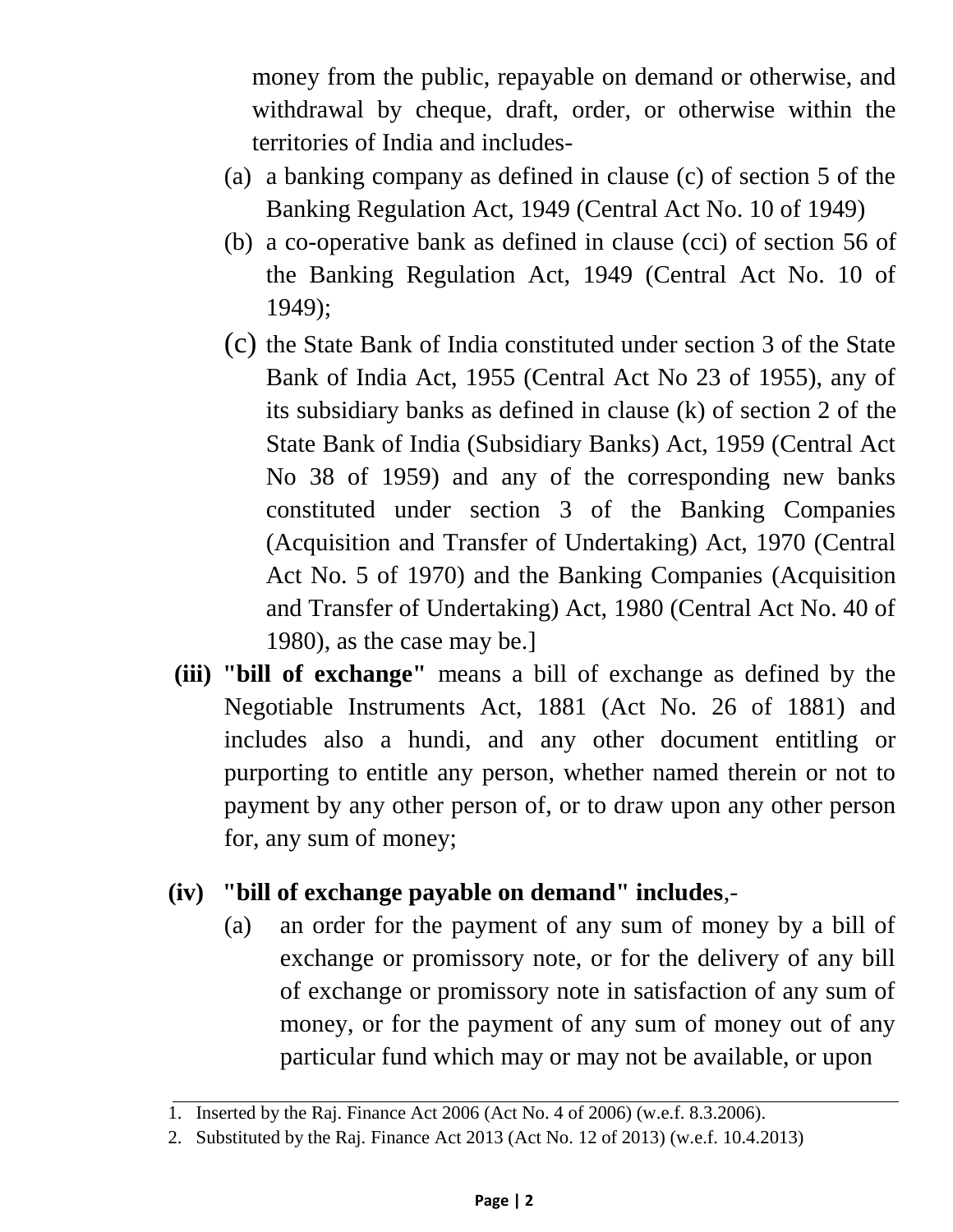any condition or contingency which may or may not be performed or happen,

- (b) an order for the payment of any sum of money weekly, monthly or at any other stated period, and
- (c) a letter of credit, that is to say, any instrument, by which one person authorises another to give credit to the person in whose favour it is drawn;
- **(v) "Bill of lading" includes a "through bill of lading"**, but does not include a mate's receipts;
- **(vi) "Bond"** includes,-
	- (a) any instrument whereby a person obliges himself to pay money to another, on condition that the obligation shall be void if a specified act is performed, or is not performed, as the case may be;
	- (b) any instrument attested and not payable to order or bearer, whereby a person obliges himself to pay money to another; and
	- (c) any instrument attested, whereby a person obliges himself to deliver grain or other agricultural produce to another;

**Explanation**- For the purpose of this clause "attested" means attested by one or more witnesses each of whom has seen the executants sign or affix his mark to the instrument or has seen some other person sign the instrument in the presence and by the direction of the executants, or has received from the executants a personal acknowledgment of such signature or mark or of the signature of such other person, and in which each of whom has signed the instrument in the presence of the executants; but is shall not be necessary that more than one of such witnesses shall have been present at the same time, and no particular form of attestation shall be necessary.

#### **Requisites of Bonds are as under**--

(i) it must create an obligation to pay,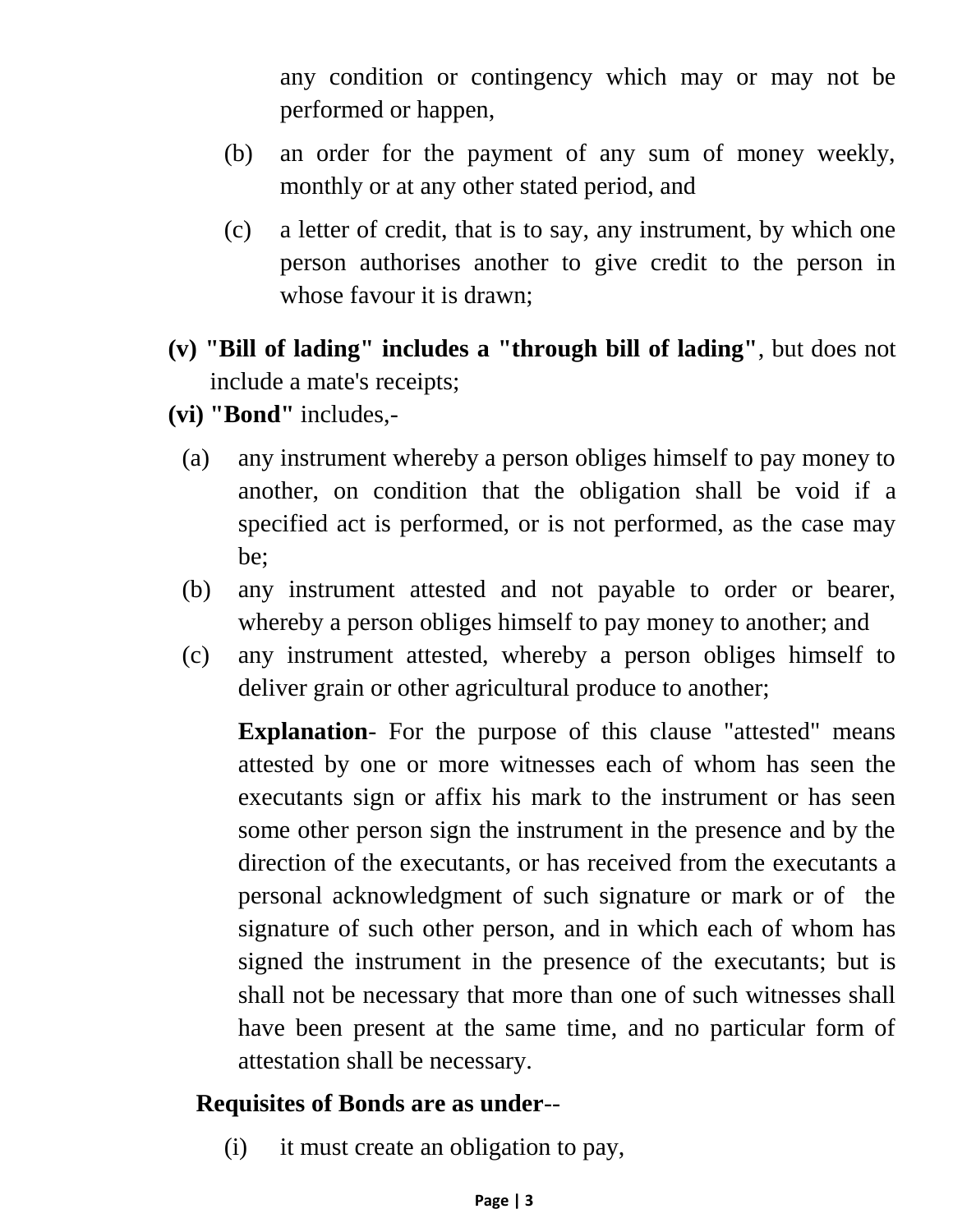- (ii) it must be attested by witness who should not be the scribe,
- (iii) The article to be delivered may be grain or other agricultural produce or money, but it cannot be liquidated damages, and
- (iv) it must not be payable to bearer or order (**Chagganlal Vs Emp., AIR 1934 Nag. 261**) Bond and promissory note-Bond is not a promissory note. A promissory note is a promise to pay but a bond is an obligation to pay on certain condition.

**Bond and Agreement**- If the document creates an obligation in itself with an express promise for payment of an amount, then such a document has to be treated as a 'bond' but if there is a merely preexisting liability acknowledged, the document stands on a different footing.

**Attestation of Bond**- Attestation though required for the purpose of the Act may not be required for all purposes. (**AIR 1953 M.B. 158**)

**(vii)** "**chargeable**" means, as applied to an instrument, executed or first executed after the commencement of this Act, chargeable under this Act, and, as applied to any other instrument, chargeable under the law in force in India when such instrument was executed or; where several persons executed the instrument at different times, first executed;

**(viii) "Cheque"** means a bill of exchange, drawn on a specified banker, and not expressed to be payable otherwise than on demand;

**1 [(viii-A) "Chief Controlling Revenue Authority"** means Rajasthan Tax Board Constituted under section 88 of the Rajasthan Value Added Tax Act, 2003 (Act No. 4 of 2003);]

**(ix) "Clearance list"** means a list of transactions relating to contracts required to be submitted to the clearing house of an association in accordance with the rules or bye-laws of the association:

Provided that no instrument shall, for the purposes of this Act, be

<sup>1.</sup> Substituted by Rajasthan Finance Act, 2011 (Act No. 15 of 2011) (w.e.f. 15.4.2011)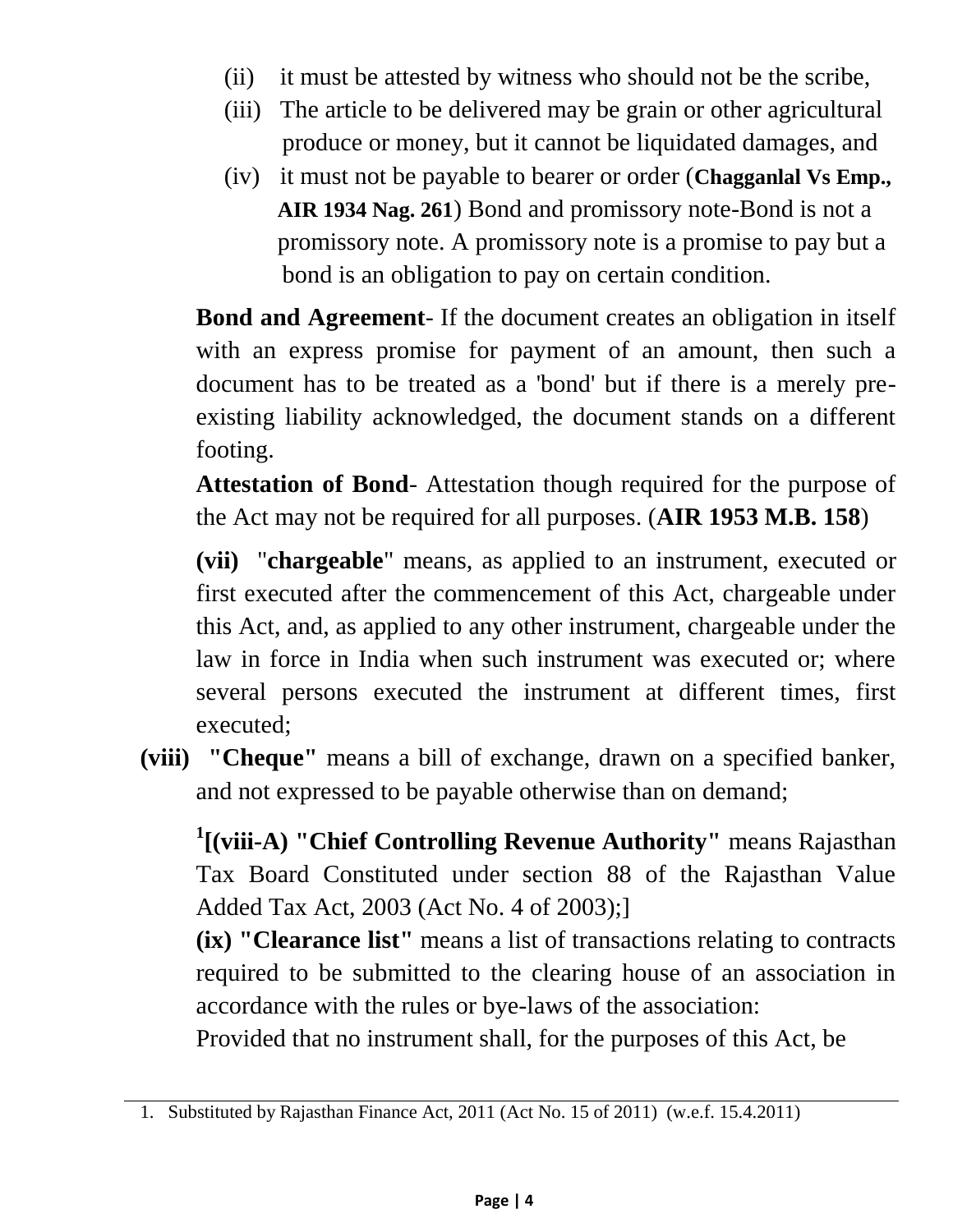deemed to be a clearance list unless it contains the following declaration signed by the person dealing in such transaction or on his behalf by a properly constituted attorney,

# **namely**-

"I/We hereby solemnly declare that the above list contains a complete and true statement of my/our transactions including crossed out transactions and transactions required to be submitted to the clearing house in accordance with the rules/bye-laws of the association. I/We further declare that no transaction for which an exemption is claimed under Article 5 or Article 36 in Schedule to the Rajasthan Stamp Act, 1998, as the case may be, is omitted."

**Explanation**- Transaction for the purpose of this clause shall include both sale and purchase.

**(X) "Collector"** includes any officer whom the State Government may, by notification in the Official Gazette, appoint in this behalf;

**2 [(x-a) "Concession agreement" means an agreement** involving a grant of rights, land or property by the State Government, local authority, public sector undertaking or other statutory entity to provide some service on commercial basis using such assets of the State Government or a local authority or a public sector undertaking as the case may be, subject to certain conditions;]

- **(xi) "Conveyance"** includes,-
	- (i) a conveyance on sale,
	- (ii) every instrument,
	- (iii) every decree or final order of any civil court,
	- <sup>1</sup>[iv] every order made under section 394 of the Companies Act, 1956 (Central Act No. 1 of 1956); and Section 44A of the Banking Regulation Act, 1949 (Central Act No. 10 of 1949),]
	- (v) sale of air rights,

<sup>1.</sup> Substituted by Rajasthan Finance Act, 2012 (Act No. 18 of 2012) (w.e.f. 26.03.2012)

<sup>2.</sup> Inserted by Rajasthan Finance Act, 2014 (Act No. 14 of 2014) (w.e.f. 14.07.2014)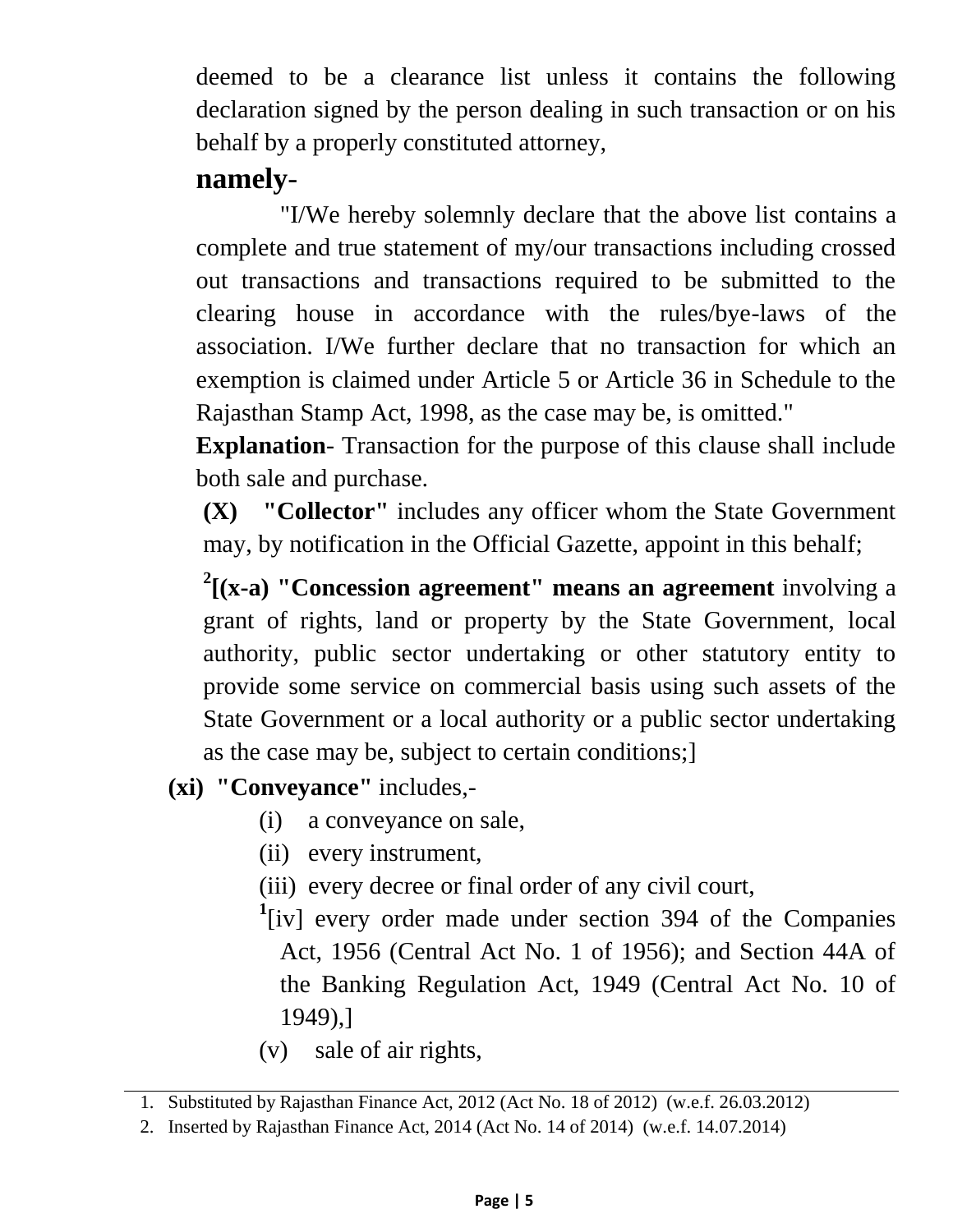(vi) sale/consent related to below surface rights,

by which property, whether movable or immovable, or any estate or interest in any property is transferred to, or vested in, any other person, intervivos, and which is not otherwise specifically provided for by the Schedule;

and the same time, he also declares that in view of it he had divested himself of his title and he was no longer entitled to the property the process of transfer is complete. Transfer means vesting of title on one and divesting title from the others who gives up title. Whether there is a transfer will have to be inferred from the intention expressed by the words used in the document.

Thus transfer create an absolute or partial interest in the property by act of the parties, it may be by operation of law also-for example under the land acquisition act.

- **(xii) "duly stamped"** as applied to an instrument, means that the instrument bears an adhesive or impressed stamp of not less than the proper amount and that such stamp has been affixed or used in accordance with law for the time being in force in the state;
- **(xiii) "executed" and "execution"** used with reference to instruments, mean "signed" and "signature";

<sup>1</sup>[Explanation - The terms "signed" and "signature" also include attribution of electronic record as per section 11 of the Information Technology Act, 2000.]

- **(xiv) "Government security"** means a Government security as defined in the Public Debt Act, 1944 (Act. No. 18 of 1944)
- **(xv) "immovable property"** includes land, benefits to arise out of land and thing attached to the earth, or permanently fastened to anything attached to the earth, but shall not include standing timber, growing crops or grass;

<sup>1.</sup> Added by the Raj. Finance Act 2006 (Act No. 4 of 2006) (w.e.f. 8.3.2006)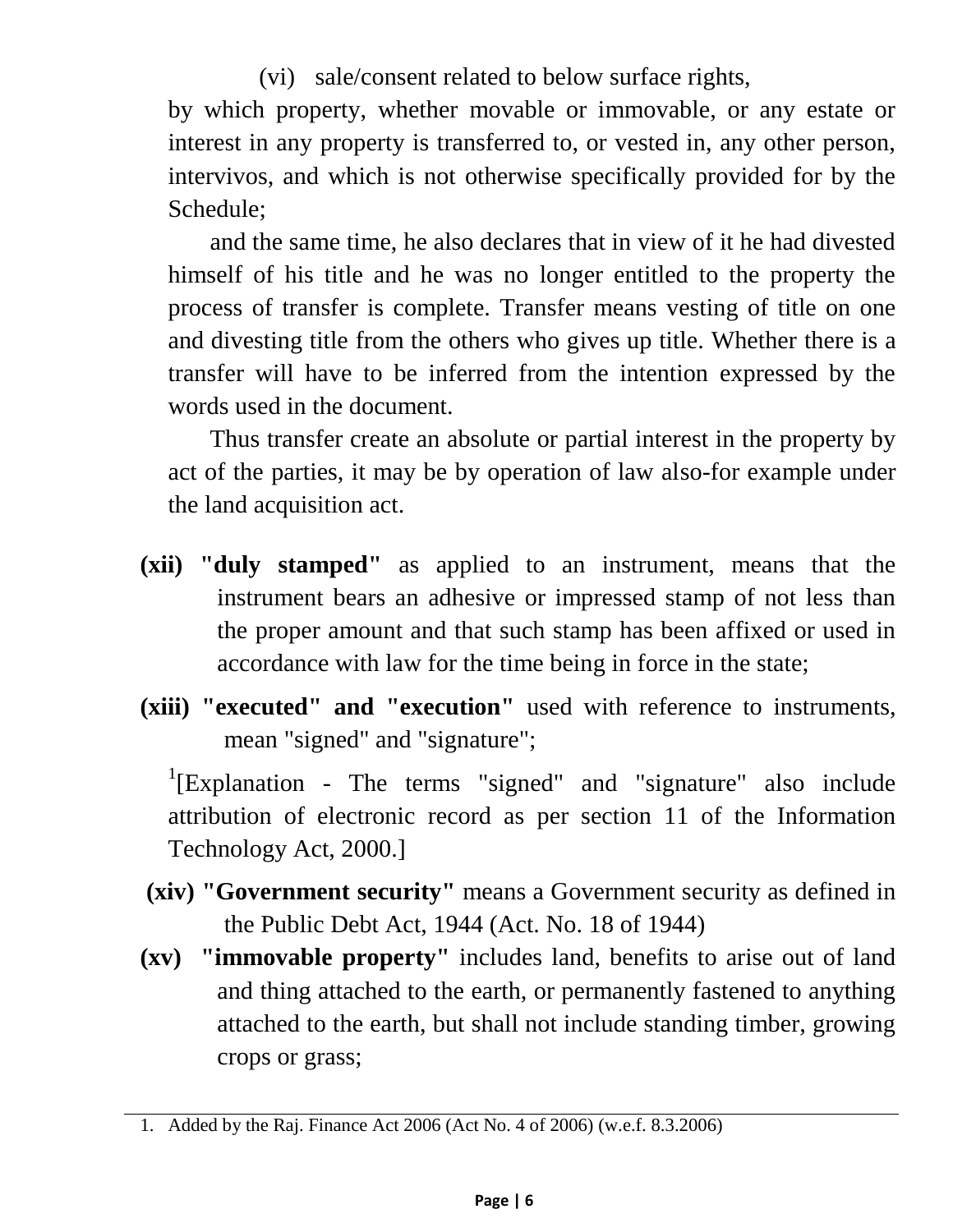**1 [(xvi) "impressed stamp"** includes,-

- **(a)** lables affixed and impressed by the proper officer;
- **(b)** stamps embossed or engraved on stamped paper;
- **(c)** impression by franking machine;
- **(d)** impression or print on a paper by any other method including electronic method; and
- **(e)** such other impressions as the State Government may by notification in the Official Gazette, specify;]
- **(xvii) "India"** means the territory of India excluding the State of Jammu and Kashmir;
- **(xviii) "Inspector General of Stamps"** means the Inspector General, Registration & Stamps appointed by the State Government;
- **(xix) "instrument"** includes every document by which any right or liability is, or purports to be, created, transferred, limited, extended, extinguished, or recorded;
	- **2 [Explanation -** The term "document" also includes any electronic record as defined in clause (t) of sub-section (1) of section 2 of the Information Technology Act, 2000].
	- **(xx) "Instrument of partition"** means any instrument whereby coowners of any property divide, or agree to divide such property in severalty, and includes-
		- (i) a final order for effecting a partition passed by any revenue authority or any civil court,
		- (ii) an award by an arbitrator directing a partition, and
		- (iii) when any partition is effected without executing any such instrument, any instruments or instruments signed by the coowners and recording, whether by way of declaration of such partition or otherwise, the terms of such partition amongst the co-owners;

<sup>1.</sup> Substituted by the Raj. Finance Act 2013 (Act No. 12 of 2013) (w.e.f. 10.4.2013).

<sup>2.</sup> Added by the Raj. Finance Act 2006 (Act No. 4 of 2006) (w.e.f. 8.3.32006)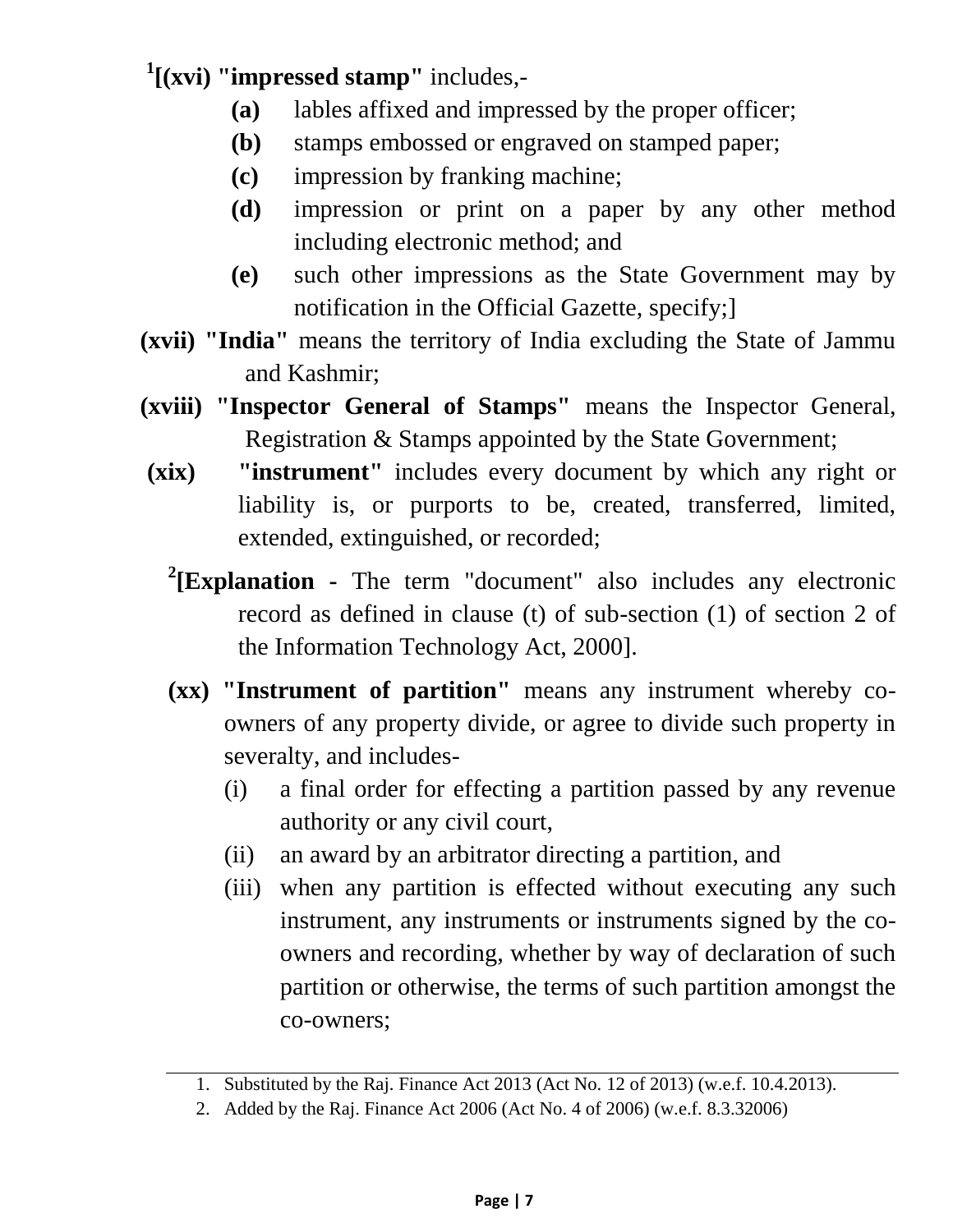- **(xxi) "Lease"** means a lease as defined in section 105 of the Transfer of Property Act, 1882 (Act No. 4 of 1882), a lease of immovable property or movable property, or of both, and includes also;
	- (a) a patta,
	- (b) a kabuliyat, or other undertaking in writing, not being a counterpart of a ''lease'', to cultivate, occupy, or pay or deliver rent for, immovable property,
	- (c) any instrument, by which tolls of any description are let,
	- (d) any writing on an application for a lease intended to signify that the application is granted,
	- (e) any agreement to lease,
	- (f) a declaratory decree or final order of any Civil Court in respect of lease:

Provided that, where subsequently an instrument of lease is executed in pursuance of such decree or order, the stamp duty if any, already paid and recovered on such decree or order shall be adjusted towards the total duty leviable on such instrument;

<sup>1</sup>[(xxi-a) "Leave and Licence" means any instrument, whether called leave or licence or called by any other name, by which one person grants to another, or to a definite number of other persons, a right to do, or continue to do, in or upon the immovable property of the granter, Something which would, in the absence of such right, be unlawful, and such right does not amount to an easement or an interest in property;]

- **(xxii) "marketable security"** means security of such a description as to be capable of being sold in any stock market in India or outside;
- **2 [(xxiii) "market value"** in relation to any property, which is the subject matter of an instrument, means the price which such property would have fetched or would fetch if sold in open

<sup>1.</sup> Inserted by Rajasthan Finance Act, 2014 (Act No. 14 of 2014) (w.e.f. 14.7.2014).

<sup>2.</sup> Substituted by Rajasthan Finance Act, 2014 (Act No. 14 of 2014) (w.e.f. 14.7.2014).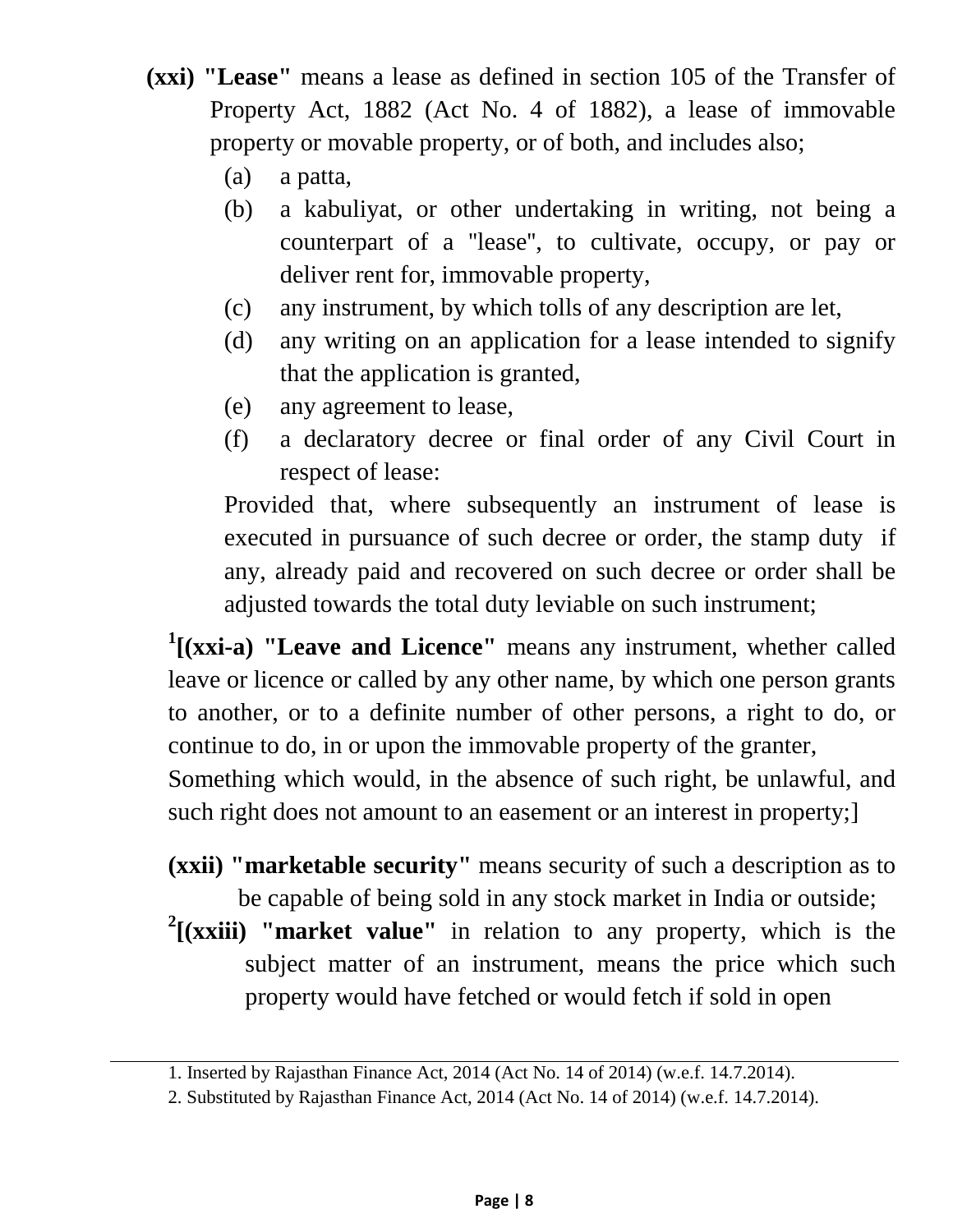market on the date of execution of such instrument as determined by in such manner and by such authority as may be prescribed by rules made under this Act or the consideration stated in the instrument, whichever is higher;]

- **(xxiv) ''mortgage deed''** includes every instrument, whereby, for the purpose of securing money advanced, or to be advanced, by way of loan, or an existing or future debt, or the performance of any engagement, one person transfers, or creates, to, or in favour of, another, a right over or in respect of specified property;
- **(xxv) "movable property"** includes standing timber; growing crops and grass, fruit upon and Juice in trees, and property of every other description, except immovable property;
- **(xxvi) ''Paper''** includes vellum parchment or any other material on which an instrument may be written;
- **(xxvii) ''Policy of insurance'' includes,-**
	- **(a)** any instrument by which one person, in consideration of a premium, engages to indemnify another against loss, damage or liability arising from an unknown or contingent event,
	- **(b)** a life policy and any policy insuring any person against accident or sickness, and any other personal insurance;
- **(xxviii) "policy of group insurance"** means any instrument covering, not less than fifty or such smaller number as the Central Government may approve, either generally or with reference to any particular case, by which an insurer, in consideration of a premium paid by an employer or by an employer and his employees jointly, engages to cover with or without medical examination and for the sole benefit of persons other than the employer, the lives of all the employees or of any class of them, determined

by conditions pertaining to the employment, for amounts of insurance based upon a plan which precludes individual selection;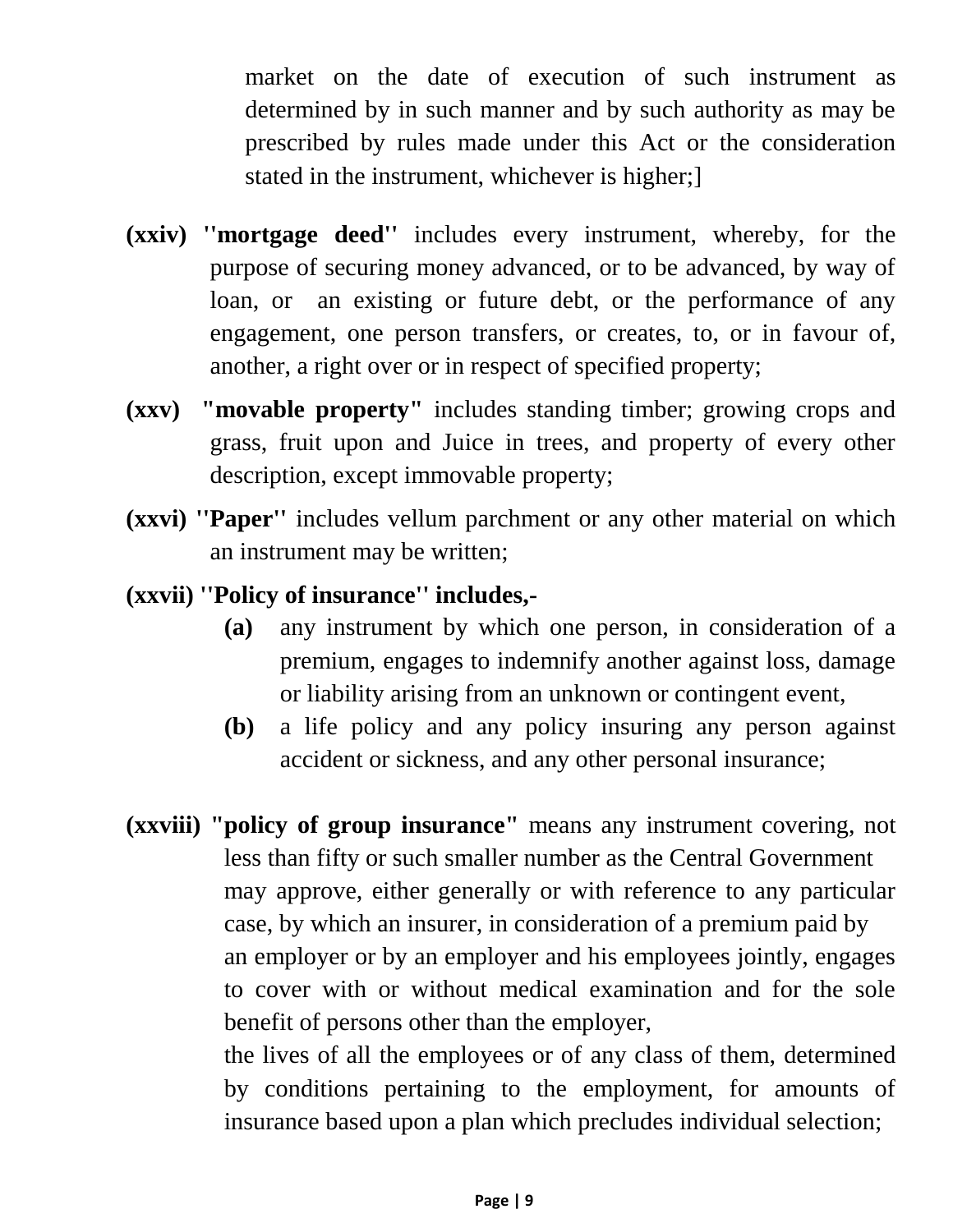#### **(xxix) "Policy of sea-insurance" or "sea-policy",-**

- (a) means any insurance made upon any ship or vessel ( whether for marine or inland navigation), or upon the machinery, tackle or furniture of any ship or vessel, or upon any goods, merchandise or property of any description whatever on board of any ship or vessel, or upon the freight of, or any other interest which may be lawfully insured in, or relating to, any ship or vessel, and
- (b) Includes any insurance of goods, merchandise or property for any transit which includes, not only a sea. risk within the meaning of clause (a), but also any other risk incidental to the transit insured from the commencement of the transit to the ultimate destination covered by the insurance,

**Explanation**- Where any person in consideration of any sum of money paid or to be paid for additional freight or otherwise, agrees to take upon himself any risk attending goods, merchandise or property of any description whatever while on board of any ship or vessel, or engages to indemnify the owner of any such goods, merchandise or property from any risk, loss or damage, such agreement or engagement shall be deemed to be a contract for sea-insurance;

- **(xxx) "power of Attorney"** includes any instrument, (not chargeable with a fee under the law relating to court fees for the time being in force) empowering a specified person to act for and in the name of the person executing it and includes an instrument by which a person, not being a person who is legal practitioner, is authorized to appear on behalf of any party in any proceeding before any Court, Tribunal or Authority;
- **(xxxi) "promissory note"**  means a promissory note as defined by the Negotiable Instruments Act, 1881 (Act No. 26 of 1881); it also includes a note promising the payment of any sum of money out of any particular fund which may or may not be available, or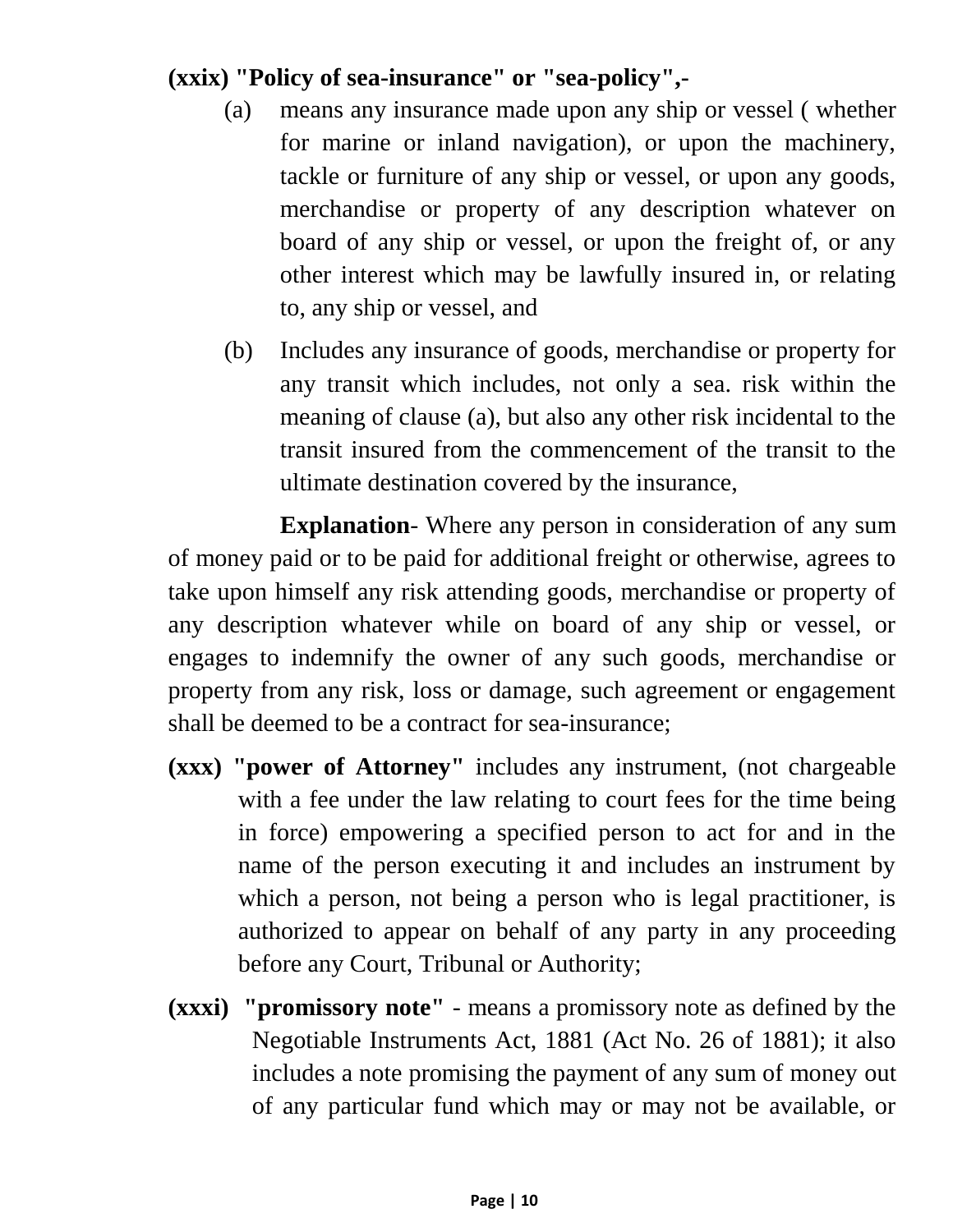upon any condition or contingency which may or may not be performed or happen;

- **(xxxii) "Public officer"** means a public officer as defined in clause (17) of section 2 of the Code of Civil Procedure, 1908 **(Act No. 5 of 1908);**
- **(xxxiii) ''receipt''-** includes any note, memorandum or writing-
	- (a) whereby any money, or any bill of exchange, cheque or promissory note is acknowledged to have been received, or
	- (b) whereby any other movable property is acknowledged to have been received in satisfaction of a debt, or
	- (c) whereby any debt or demand, or any part of a debt or demand, is acknowledged to have been satisfied or discharged, or
	- (d) which signifies or imports any such acknowledgment, and whether the same is or is not signed with the name of any person,
- <sup>1</sup>[(xxxiii-a) "securities" shall have the same meaning as assigned to it in clause (h) of section 2 of the Securities Contracts (Regulation) Act, 1956 (Central Act No. 42 of 1956)];
- **(xxxiv) "Settlement"** means any non-testamentary disposition, in writing, of movable or immovable property made,-
	- **(a)** in consideration of marriage,
	- **(b)** for the purpose of distributing property of the settler among his family or those for whom he desires to provide, or for the purpose of providing for some person dependent on him, or
	- **(c)** for any religious or charitable purpose, and includes an agreement in writing to make such a disposition and, where any such disposition has not been made in writing, any instrument recording, whether by way of declaration of trust or otherwise, the terms of any such disposition;

<sup>1.</sup> Inserted by the Raj. Finance Act, 2013 (Act No. 12 of 2013) (w.e.f. 10.4.2013)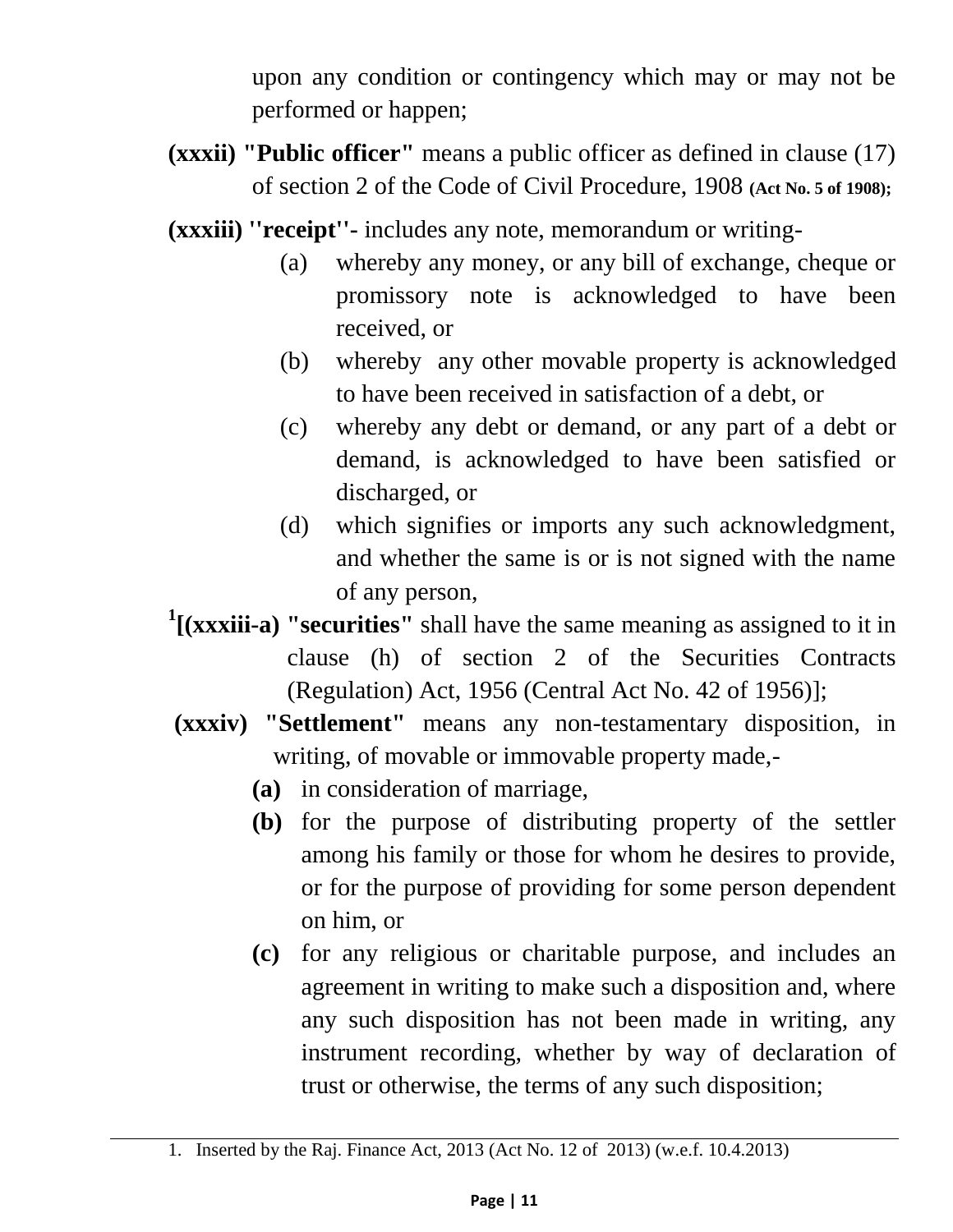- **(xxxv) "Soldier"** includes any person below the rank of noncommissioned officer who is enrolled under the Army Act, 1950 (Act No. 46 of 1950); and
- <sup>1</sup>(xxxvi) "Stamp" means any mark, seal, certificate or endorsement by any agency or person duly authorised by the State Government, and includes an adhesive or impressed stamp, for the purposes of duty chargeable under this Act.]
- **2 (xxxvii) 'stock exchange'** means anybody of individuals, whether incorporated or not, constituted for the purpose of assisting, regulating or controlling the business of buying, selling or dealing in securities].

**<sup>1.</sup>** Substituted by the Raj. Finance Act, 2013 (Act No. 12 of 2013) (w.e.f. 10.4.2013).

**<sup>2.</sup>** Inserted by the Raj. Finance Act, 2006 (Act No. 4 of 2006) (w.e.f. 8.3.2006) and substituted by Raj. Fin. Act, 2011 (Act No. 15 of 2011) (w.e.f. 15.4.2011).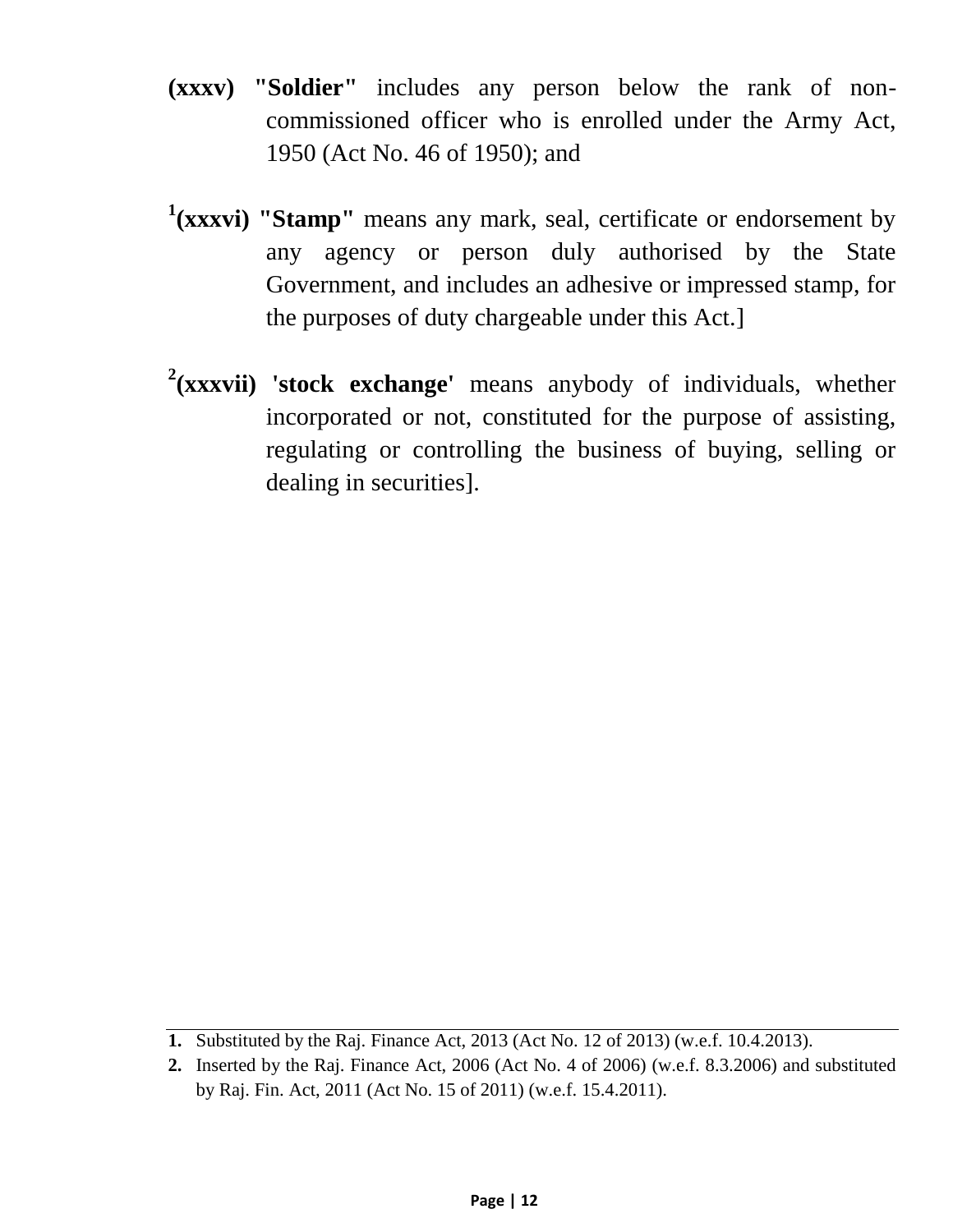#### **CHAPTER-II**

#### **Stamp Duties**

#### **A- of the liability of Instruments to Duty.**

- **3. Instrument chargeable with duty -** Subject to the provisions of this Act and the exemptions contained in the Schedule, the following instruments shall be chargeable with duty of the amount indicated in the Schedule as the proper duty therefore respectively, that is to say,-
	- **(a)** every instrument mentioned in that Schedule, which not having been previously executed by any person, is executed in the State on or after the date of commencement of this Act;
	- **(b)** every instrument mentioned in that Schedule, which, not having been previously executed by any person, is executed out of the State on or after the said date, relates to any property situate, or to any matter or thing done or to be done in the State and is received in the State:

Provided that no duty shall be chargeable in respect of, -

- (i) any instrument executed by or on behalf of, or in favour of, the Government in cases where, but for this exemption, the Government would be liable to pay the duty chargeable in respect of such instrument;
- (ii) any instrument for the sale, transfer or other disposition, either absolutely or by way of mortgage or otherwise, of any ship or vessel, or any part, interest, share or property of or in any ship or vessel registered under the Merchant Shipping Act, 1958 (Act No. 44 of 1958), as amended by subsequent Acts.
- **1 [3-A, Certain instruments chargeable with surcharge** (1) All instruments of conveyance, exchange gift, settlement, partition, agreement to sale, composition, mortgage, release, power of attorney and lease of immovable property, and agreement or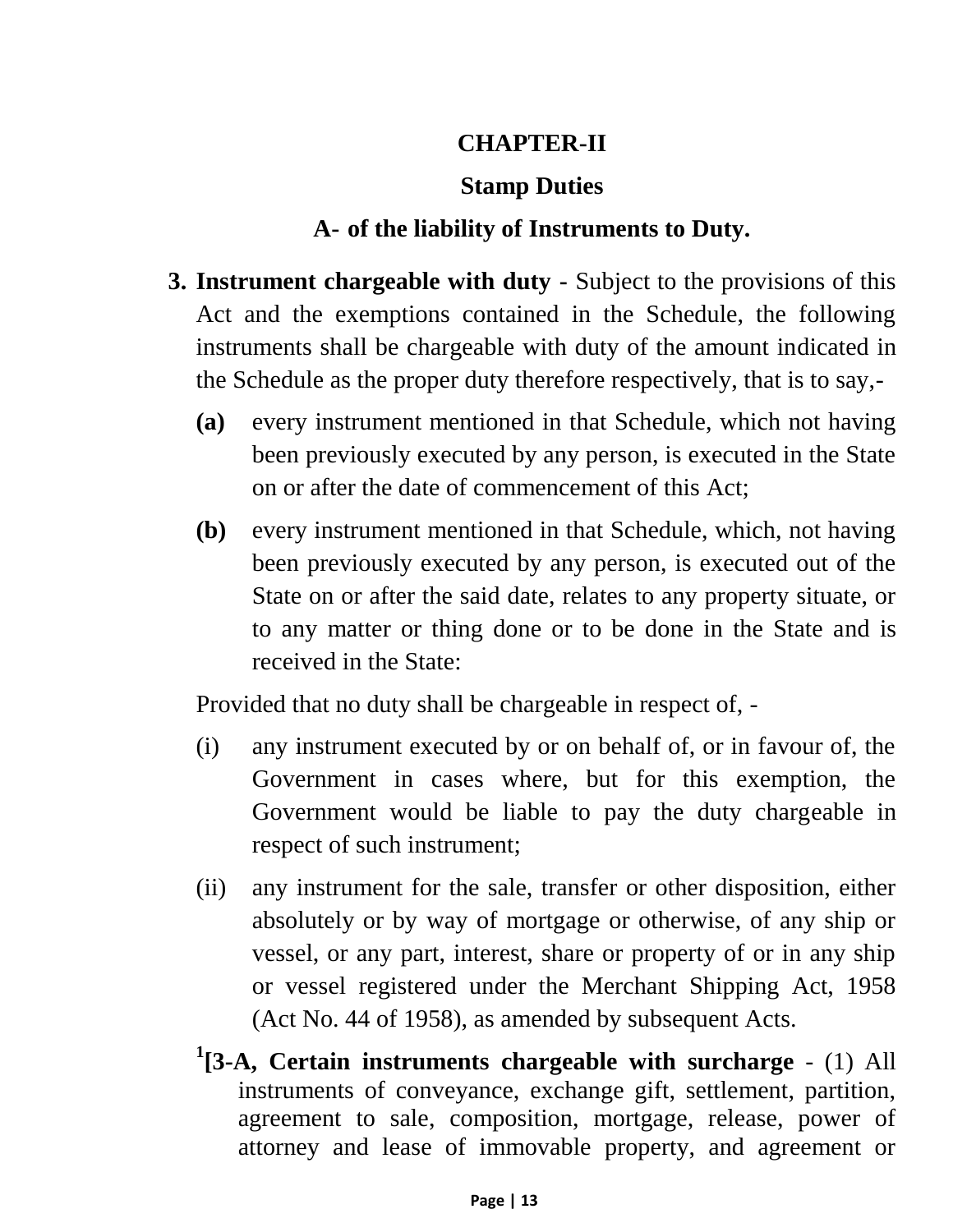memorandum of an agreement relating to giving authority or power to a promoter or a developer, by whatever name called, for construction on, or development of, **<sup>3</sup> [or sale or transfer (in any manner whatsoever) of,** any immovable property, chargeable with duty under

section 3 read with schedule to the Act, shall be chargeable with surcharge at such rate not exceeding 10 percent of the duty chargeable on such instruments under section 3 read with schedule to the Act, as may be notified by the State Government, for the purpose of the development of basic infrastructure facilities such as rail or road transportation system, communication system, power distribution system, sewerage system, drainage system or any other such public utilities serving any area of the State and for financing Municipalities and Panchayati Raj Institutions.

- **(2)** The surcharge chargeable under sub-section (1) shall be in addition to any duty chargeable under section-3.
- **(3)** Except as otherwise provided in sub-section (i), Provisions of this Act shall so far as may be apply in relation to the surcharge, chargeable under sub-section (i) as they apply relation to the duty chargeable under-section 3.
- **4 ["3-B. Surcharge for conservation and propagation of cow and its progeny.-** (1) All instruments of conveyance, exchange, gift, settlement, partition, agreement to sale, composition, mortgage, release, power of attorney and lease of immovable property, and agreement or memorandum of an agreement relating to giving authority or power to a promoter or a developer, by whatever name called, for construction on, or development of, or sale or transfer (in any manner whatsoever) of, any immovable property, chargeable with duty under section 3 read with Schedule to the Act, shall be chargeable with surcharge at such rate not exceeding 10 percent of the duty chargeable on such instruments under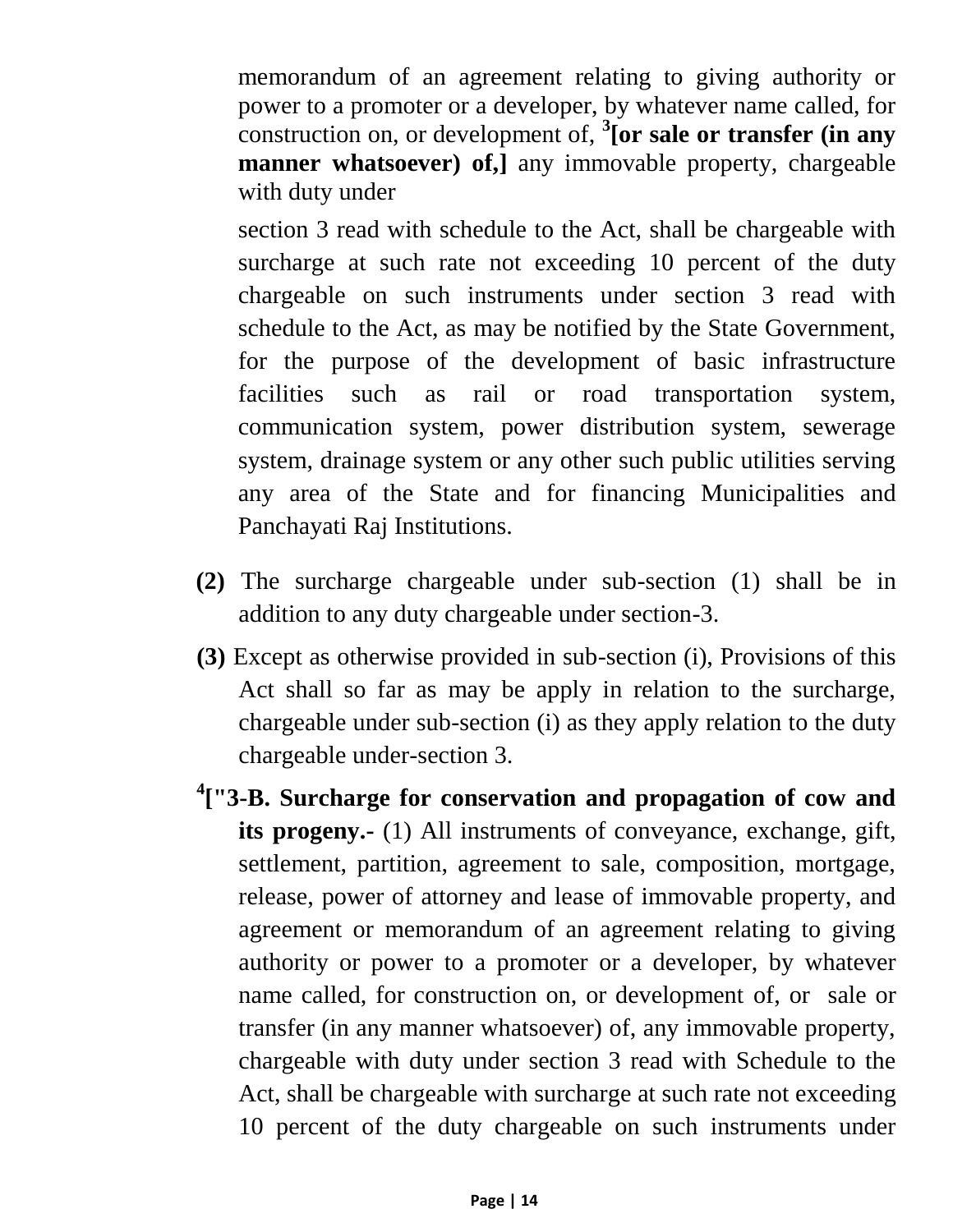section 3 read with Schedule to the Act, as may be notified by the State Government, for the purpose of conservation and propagation of cow and its progeny.

(2) The surcharge chargeable under sub-section (1) shall be in addition to any duty chargeable under section 3 and any surcharge chargeable under section 3-A.

(3) Except as otherwise provided in sub-section (1), provisions of this Act shall so far as may be apply in relation to the surcharge, chargeable under sub-section (1) as the apply in relation to the duty chargeable under section 3.

(4) The surcharge collected under this section shall be earmarked and utilized for the purpose of conservation and propagation of cow and its progeny-in the State.]

- **2 [4. Payment of stamp duty in cash.** (1) Notwithstanding anything contained in section 10,-
	- (i) any instrument chargeable with the stamp duty may be executed on an unstamped paper; and
	- (ii) The stamp duty chargeable on such instrument may be paid or collected in such manner as the State Government may prescribe by rules.
	- (2) The registering officer or any other officer authorized by the State Government shall, on production of such proof of payment of stamp duty under clause (ii) of sub-section (1) as

<sup>1.</sup> Inserted by the Raj. Finance Act, 2011 (Act No. 15 of 2011) (w.e.f. 9.3.2011)

<sup>2.</sup> Substituted by Rajasthan Finance Act, 2014 (Act No. 14 of 2014) (w.e.f. 14.7.2014).

<sup>3.</sup> Inserted by the Raj. Finance Act, 2016 (Act No. 5 of 2016) (w.e.f. 09.04.16)

<sup>4.</sup> Inserted by the Raj. Finance Act, 2016 (Act No. 5 of 2016) (w.e.f. 09.04.16)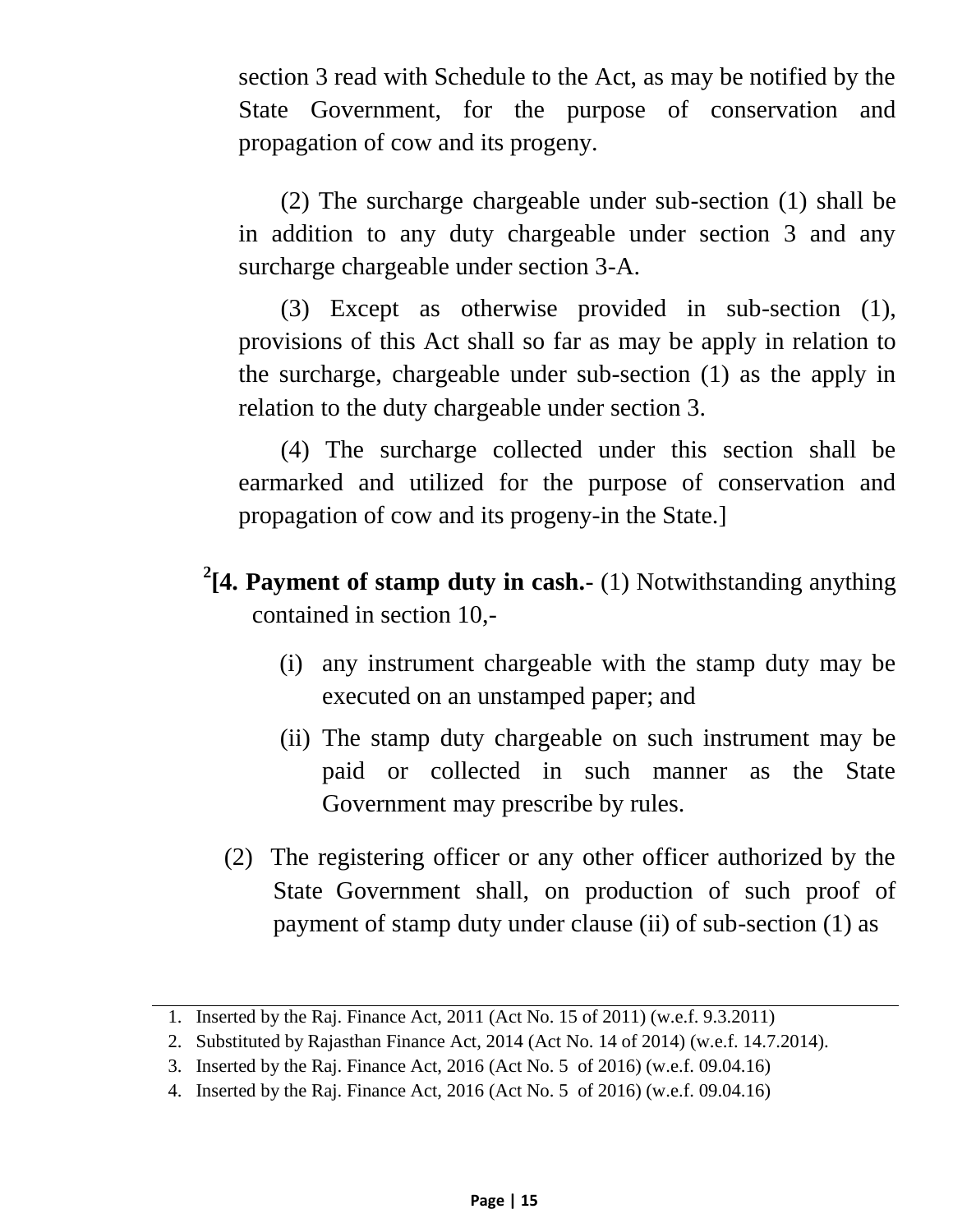the State Government may prescribe by rules, endorse on the instrument the amount of stamp duty so paid in such manner as the State Government may prescribe by rules.

- (3) An instrument endorsed under sub-section (2) shall be deemed to be duly stamped under this Act and may be used or acted upon as such to all intents and for all purposes.]
- **1 [4.-A. Rounding off of fractions in duty, fee or surcharge payable or allowances to be made. --** in determining the amount of duty, surcharge or fee payable, or of the allowances to be made, under this Act, any fraction of 10 rupees, equal to or exceeding 50 paise shall be rounded off to next 10 rupees, and any fractions of less than 50 paise shall be disregarded.]
- **5. Several instruments used in single transaction of sale, mortgage or settlement.** - (1) Where, in case of any of sale, mortgage or settlement, several instruments are employed for completing the transaction, only the principal instrument shall be chargeable with the duty prescribed for it in the Schedule and each of the other instruments shall be exempt from duty.
	- (2) The parties may determine for themselves which of the instruments so employed shall, for the purposes of sub-section (1), be deemed to be the principal instrument:

Provided that the duty chargeable on the instrument so determined shall be the highest duty which would be chargeable in respect any of the said instruments employed.

**6. Instrument relating to several distinct matters**- Any instrument comprising or relating to several distinct matters, shall be chargeable with the aggregate amount of duties with which separate instruments, each comprising or relating to one of such matters would be chargeable under this Act.

<sup>1.</sup> Inserted by Rajasthan Finance Act, 2014 (Act No. 14 of 2014) (w.e.f. 14.7.2014)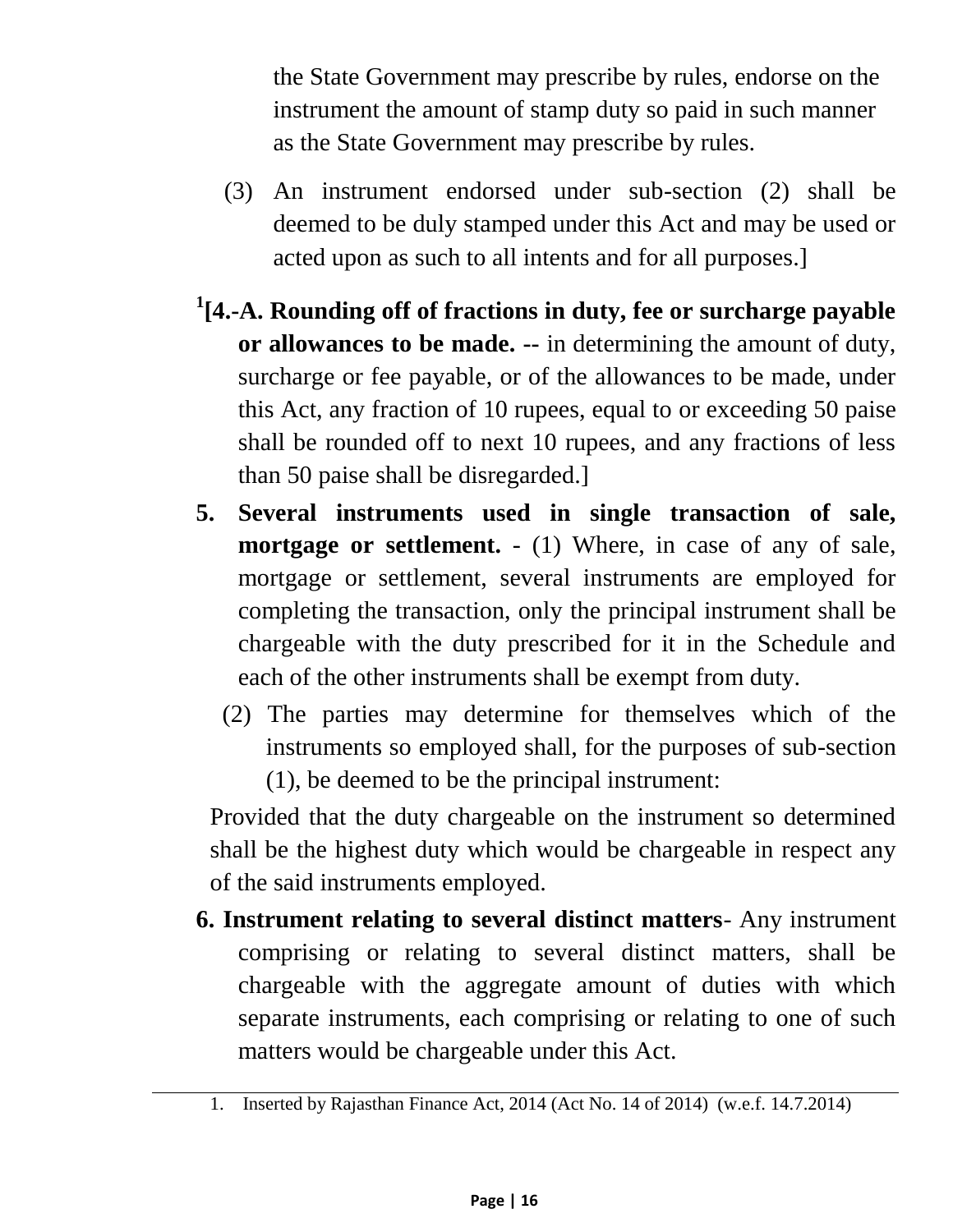- **7. Instruments coming within several descriptions in the Schedule** - Subject to the provisions of the last preceding section, an instrument so framed as to come within two or more of the descriptions in the Schedule, shall, where the duties chargeable there under are different, be chargeable only with the highest of such duties.
- **8. Payment of duty on copies, counterparts or duplicates when that duty has not been paid on the principal or original document-**
	- (1) Notwithstanding anything contained in section 5 or section 7 or in any other law for the time being in force, the duty chargeable on any of the several instruments employed for completing a transaction of sale, mortgage or settlement other than a principal instrument or on a counterpart, duplicate or copy of any instrument shall, if the principal or original instrument would, when received in the State of Rajasthan have been chargeable under this Act, with a higher rate of duty be the duty with which the principal or original instrument would have been chargeable under section 20 unless it is proved that the duty chargeable under this Act has been paid-
		- (a) On the principal or original instrument, as the case may be,
		- (b) Or in accordance with the provisions of this section.
	- (2) Notwithstanding anything contained in section 39 or in any other law for the time being in force, no instrument, counterpart, duplicate or copy chargeable with duty under this section shall be received in evidence as properly stamped unless the duty chargeable under this section has been paid thereon:

Provided that a court before which any instrument, counterpart, duplicate or copy is produced, shall permit the duty chargeable under this section to be paid thereon any may then receive it in evidence.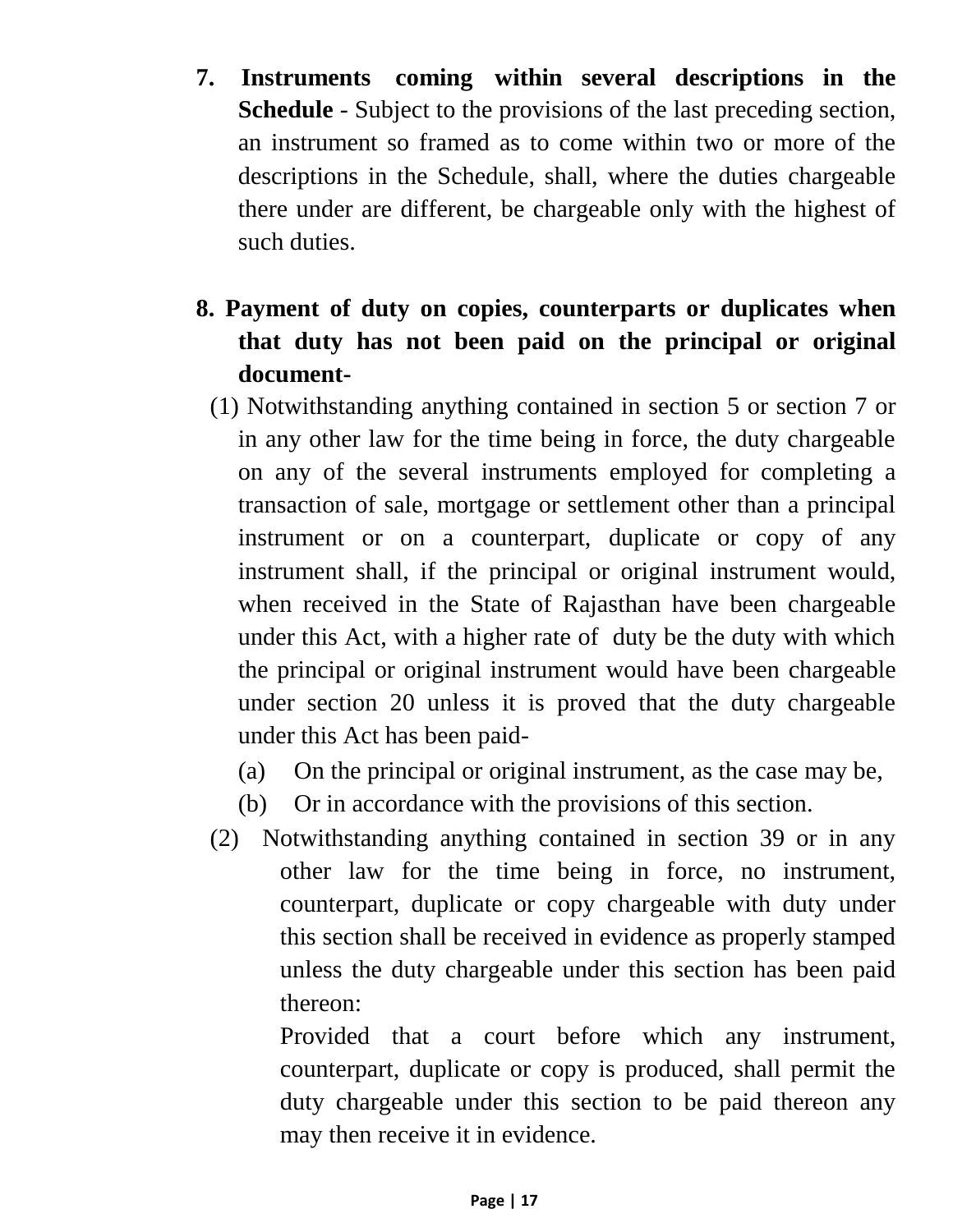#### **9. Power to reduce, remit or compound duties.** -

- (1) The Government, if satisfied that it is necessary to do so in the public interest, may be rule or order published in Official Gazette, reduce or remit, whether prospectively or retrospectively, in the whole or any part of the territories under its administration, the duties with which any instruments or any particular class of instruments, or any of the instruments belonging to such class, or any instruments when executed by or in favour of any particular class of persons, or by or in favour of any member of such class are chargeable.
- (2) The Inspector General of Stamps may by order provide for the composition or consolidation of duties in the case of receipt, policy of Insurance and issues by any incorporated company or other body corporate or of transfers where there is a single transferee, whether incorporate or not, of debentures, bounds or other marketable securities.
- **Explanation** In sub-section (1) of section 9, the expression "the Government means,-"
	- (a) in relation to stamp duty in respect of bills of exchange, cheques, promissory notes, bills of lading, letters of credit, policies of insurance, transfer of shares, debentures, proxies and receipts chargeable to stamp duty under the Indian Stamp Act, 1899 (Act No. 2 of 1899) the Central Government,
	- (b) save as aforesaid, the State Government.
- **1 [9.A. Power to reduce or remit penalty or interest** The State Government, if satisfied that it is necessary to do so in the public interest, may by notification published in the official Gazette, reduce or remit, the penalty or interest or both imposed or chargeable under this Act."

<sup>1.</sup> Inserted by Act No. 7 of 2004 (w.e.f. 27.5.2004).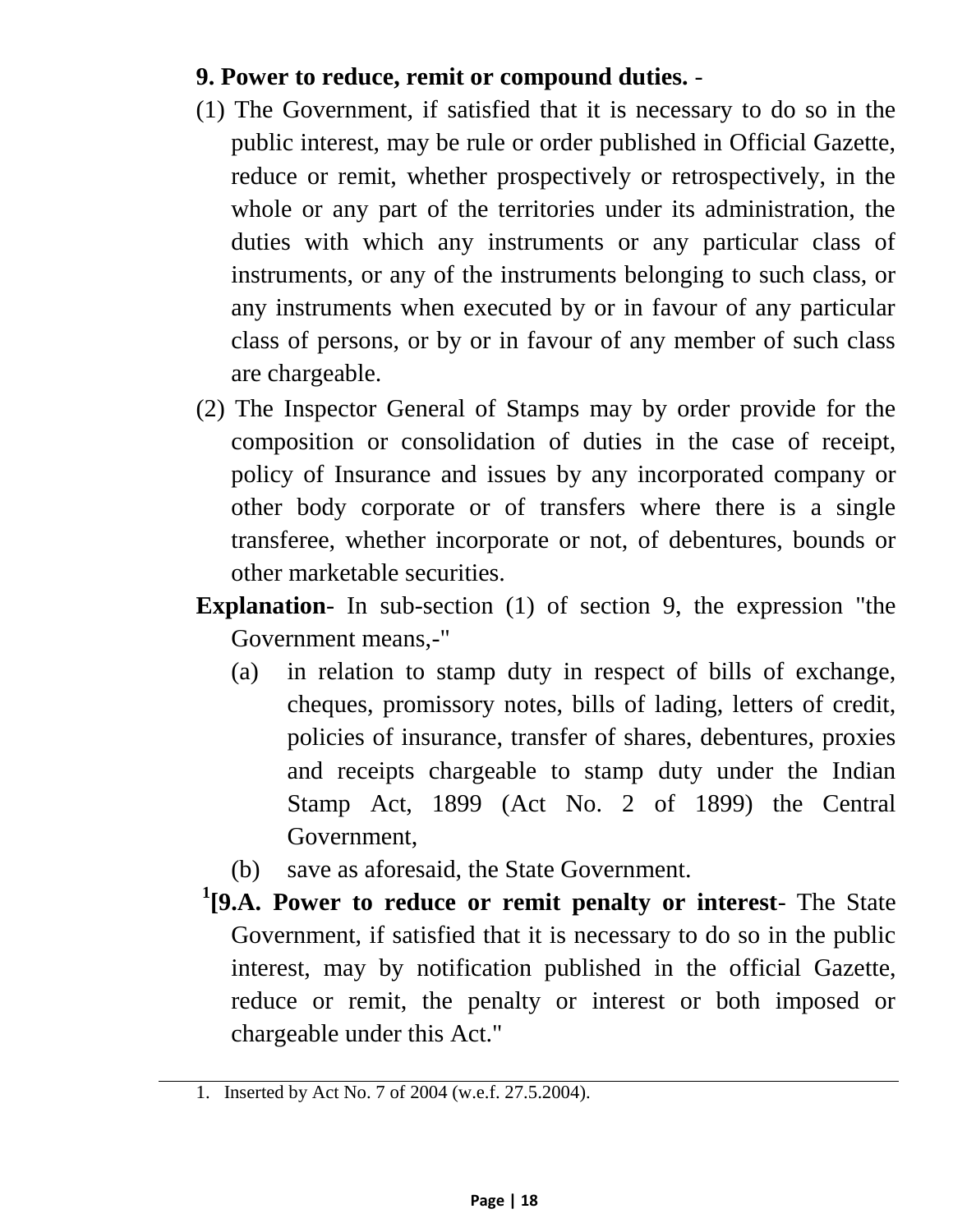#### **B. Of Stamps, and the mode of using them.**

#### **10. Duties how to be paid-**

- (1) Except as otherwise expressly provided in this Act, all duties with which any instrument are chargeable shall be paid, and such payment shall be indicated on such instruments by means of stamps,- (a) According to the provisions herein contained, or
	- (b) When no such provision is applicable thereto, as the State Government may, by rule, direct.
- (2) the rules made under sub-section (1) may, among other matters, regulate,-
	- (a) in the case of each kind of instruments the description of stamps which may be used;
	- (b) in the case of instruments stamped with impressed stamps, the number of stamps which may be used; and
	- (c) in the case of bills of exchange or promissory notes, the size of the paper on which they are written.
- (3) The Inspector General of Stamps may, subject to such conditions as he may deem fit to impose, authorize use of franking machine or any other machine specified by the State Government, for making impressions on instruments chargeable with duties to indicate payment of duties payable on such instruments,
- (4) (i) where the Inspector General of Stamps or the Superintendent of Stamps when authorized by the Inspector General of Stamps in this behalf, is satisfied that having regard to the extent of instruments executed and the duty chargeable thereon, it is necessary in public interest to authorize any person, body or organization to such use of franking machine or any other machine, he may, by order in writing authorize such person, body or organization; and

(ii) Every such authorization shall be subject to such conditions, if any, as the Inspector General of Stamps may, by any general or special order, specify in this behalf.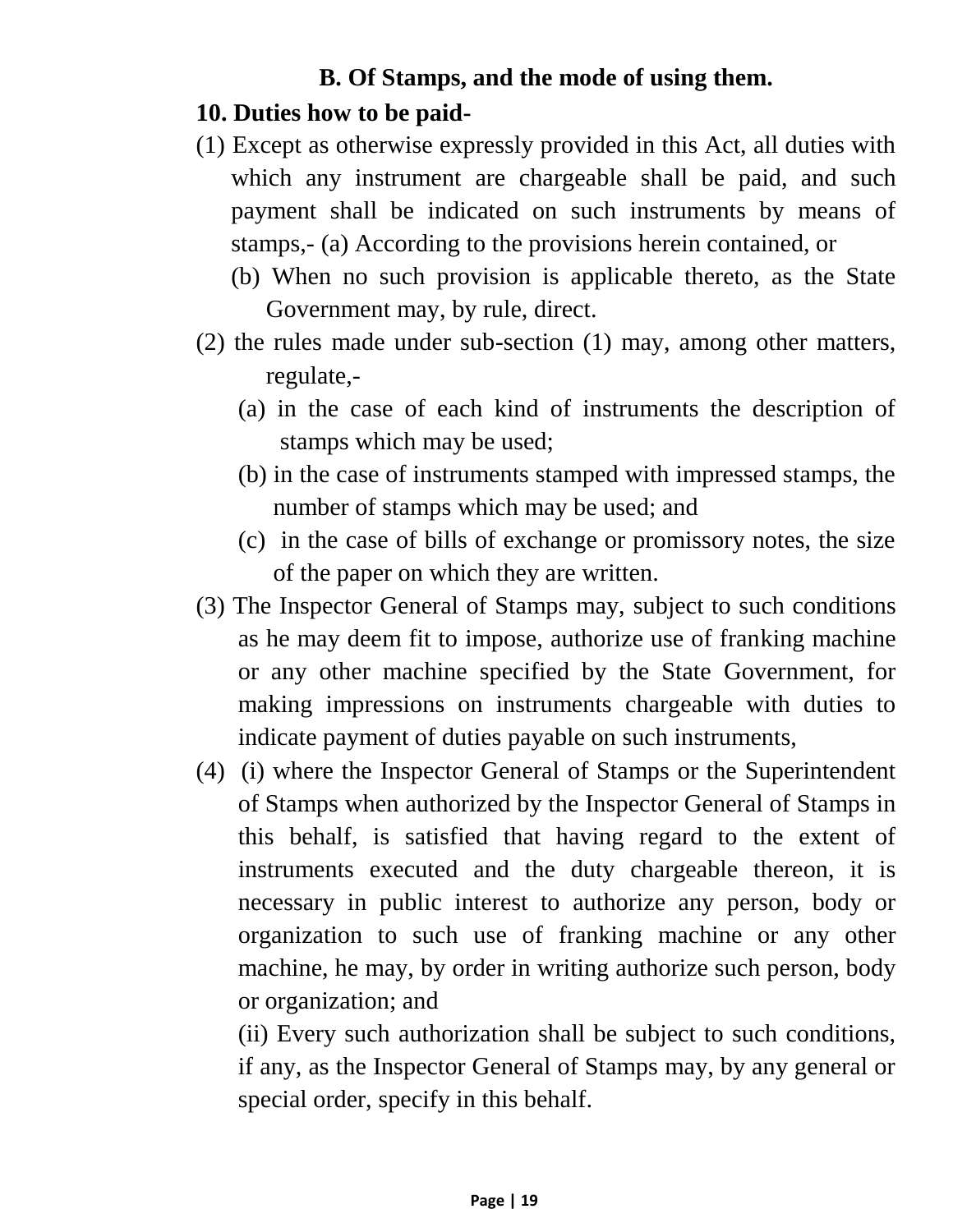- (5) The procedure to regulate the use of franking machine or any other machine as so authorized shall be such as the Inspector General of Stamps may, by order determine.
- (6) An impression made under sub-sections (3) (4) and (5), on any instrument, shall have the same effect as if duty of an amount equal to the amount indicated in the impression has been paid, in respect of such instrument by means of stamps, under sub-section (1).
- **11. Use of adhesive stamps.** The following instruments may be stamped with adhesive stamps, namely,-
	- (a) Instruments chargeable with a duty not exceeding twenty paise except parts of bills of exchange payable otherwise than on demand and drawn in sets;
	- (b) bills of exchange drawn or made out of India and promissory notes so drawn or made;
	- (c) entry as an advocate on the roll of a High Court;
	- (d) notarial acts; and
	- (e) transfers by endorsement of shares in any incorporated company or other body corporate.

#### **12. Cancellation of adhesive stamps. -**

(1) (a) Whoever affixes any adhesive stamp to any instrument chargeable with duty which has been executed by any person shall, when affixing such stamp, cancel the same so that it cannot be used again;

(b) Whoever executes any instrument on any paper bearing an adhesive stamp shall, at the time of execution, unless such stamps have been already cancelled in the manner aforesaid, cancel the same so that it cannot be used again.

(2) Any instrument bearing an adhesive stamp which has not been cancelled so that is cannot be used again, shall, so far as such stamp is concerned, be deemed to be unstamped.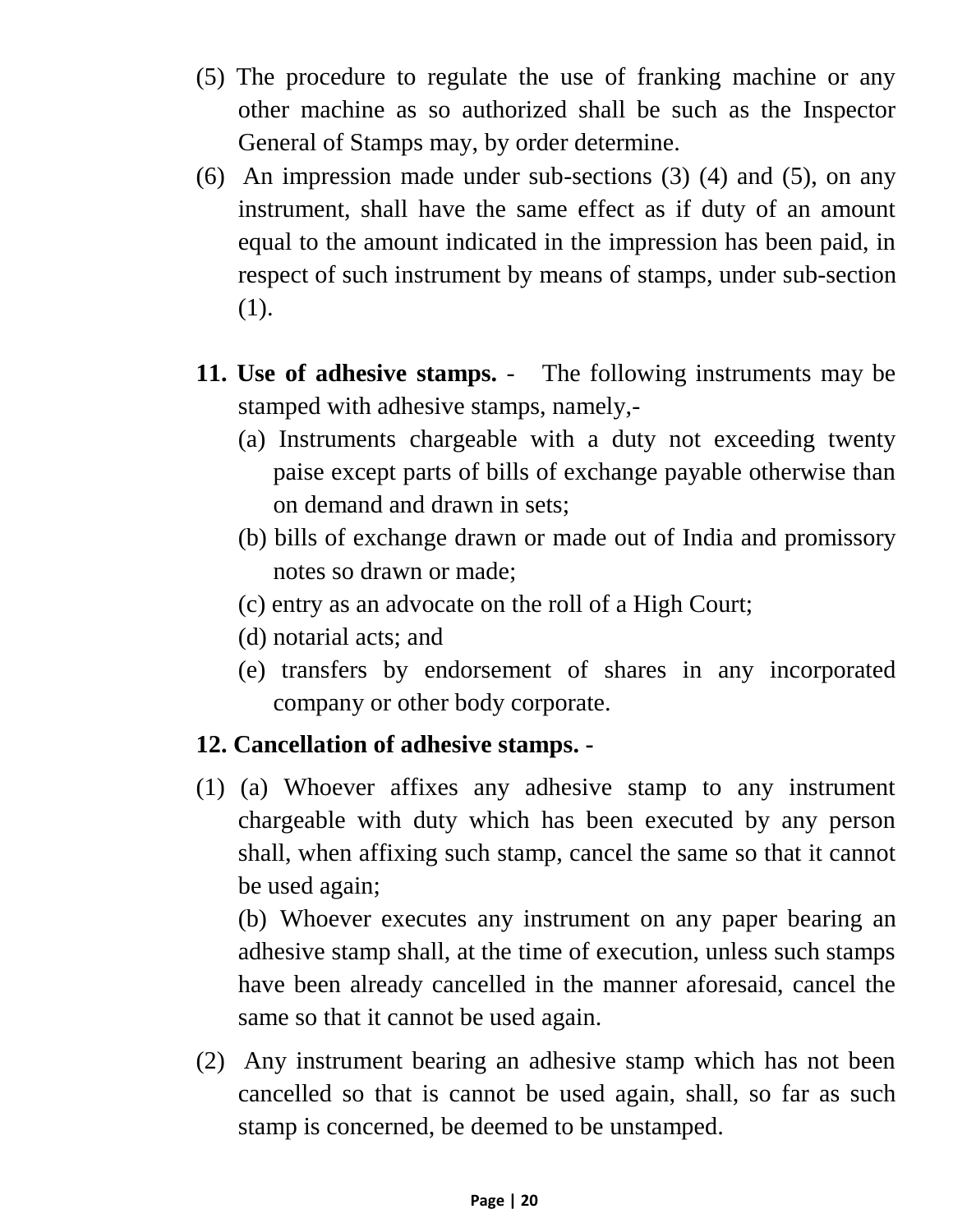- (3) The person required by sub-section (1) to cancel an adhesive stamp may cancel it by writing on or across the stamp his name or initials or the name or initials of his firm with the true date of his so writing, or in any other effectual manner.
- **13. Instruments stamped with impressed stamps how to be written-** Every instrument written upon paper stamped with an impressed stamp shall be written in such manner that the stamp may appear on the face of the instrument and cannot be used for or applied to any other instrument.

**Explanation 1-** where two or more sheets of paper stamped with impressed stamps are used to make up the amount of duty chargeable in respect of any instrument, either a portion of such instrument shall be written on each sheet so used, or the sheet on which no such portion is written shall be signed by the Executants or one of the Executants, with an endorsement indicating that the sheet is attached to another sheet on which the instrument is written.

**Explanation 2-** where a single sheet of paper, not being paper bearing an impressed hundi-stamp, is insufficient to admit the entire instrument being written on the side of the paper which bears the stamp so much plain paper may be sub-joint thereto as may be necessary for completing the writing of such instrument, provided that in every such case, a substantial part of the instrument is written on the sheet which bears the stamp before any part is written on the plain papers sub-joined.

**14. Only one instrument to be on same stamp-** No second instrument chargeable with duty shall be written upon a piece of stamped paper upon which an instrument chargeable with duty has already been written;

Provided that nothing in this section shall prevent any endorsement which is duly stamped or is not chargeable with duty being made upon any instrument for the purpose of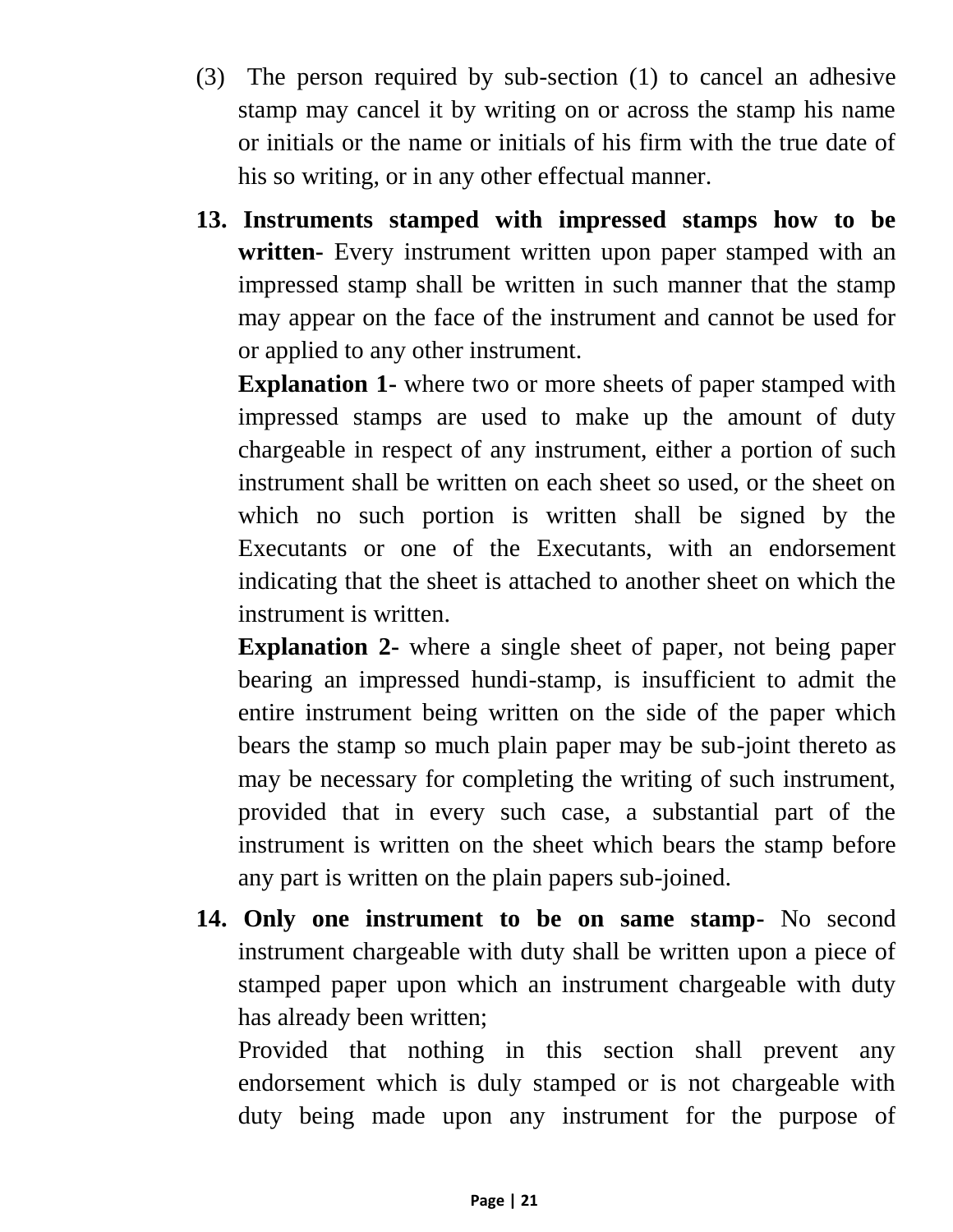transferring any right created or evidenced thereby, or of acknowledging the receipt of any money or goods the payment or delivery of which is secured thereby.

- **15. Instrument written contrary to section 13 or 14 deemed unstamped** - Every instrument written in contravention of section 13 or section 14 shall be deemed to be not duly stamped.
- **16. Denoting duty-** where duty with which an instrument is chargeable, or its exemption from duty, depends in any manner upon the duty actually paid in respect of another instrument, the payment of such last mentioned duty shall, if application is made in writing to the Collector for the purpose, and on production of both the instruments, be denoted upon such first mentioned instrument, by endorsement under the hand of the Collector or in such other manner, if any, as the State Government may by the rule prescribe.

#### **C. of the time of stamping instrument**

- **17.** Instruments executed in the State- All instrument chargeable with duty and executed by any person in the State shall be stamped before or at the time of execution or immediately thereafter on the next working day following the day of execution.
- **18. Instruments other than bills and notes executed out of State-** (1) Every instrument chargeable with duty executed out of the State and not being a bill of exchange, or promissory note, may be stamped within three months after it has been first received in the State.

(2) Where any such instrument cannot, with reference to the description of stamp prescribed therefore, be duly stamped by a private person, it may be taken within the said period of three months to the Collector, who shall stamp the same, in such manner as the State Government may by rule prescribe, with a stamp of such value as the person so taking such instrument may require and pay for.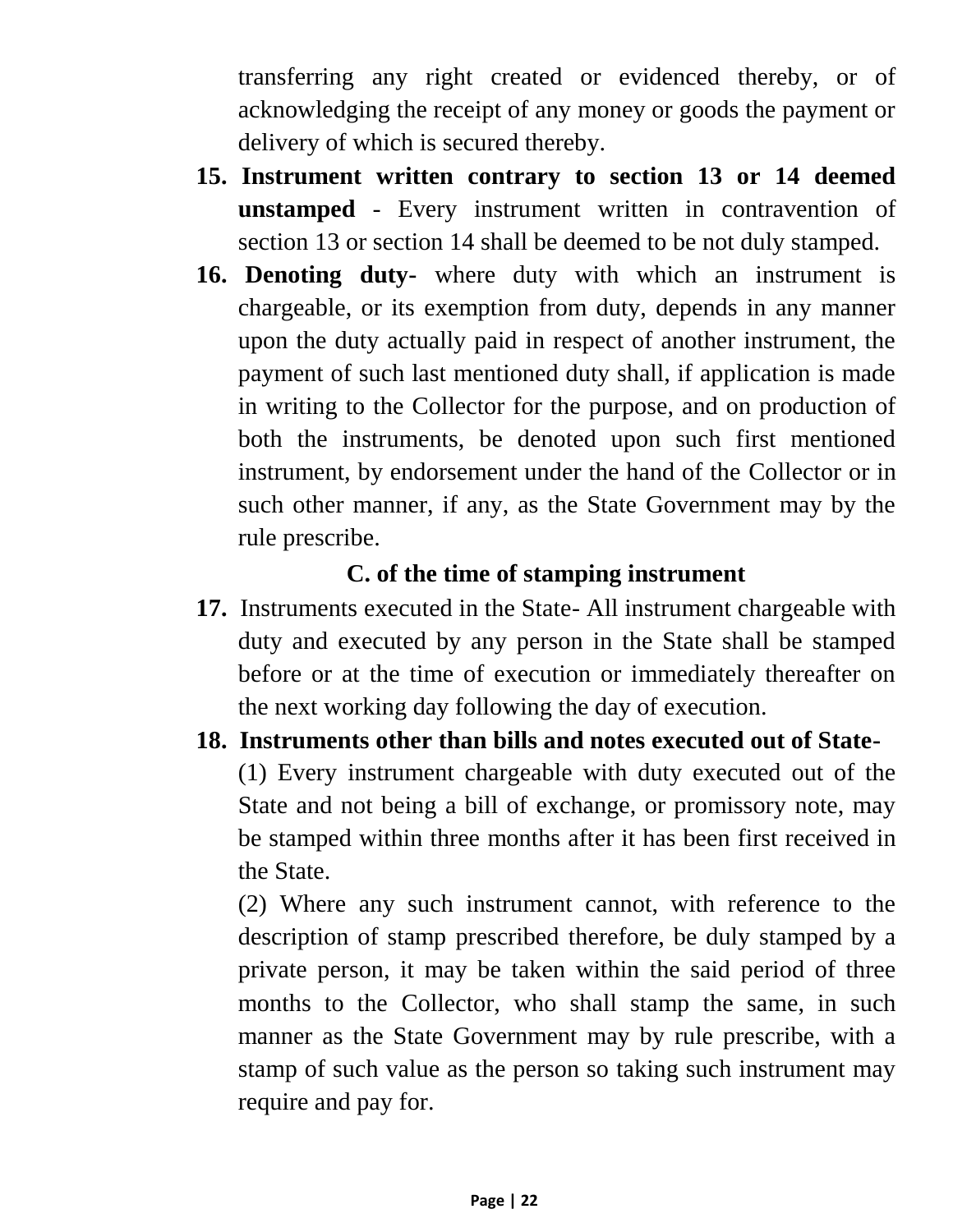- **19. Bill and notes drawn out of India** the first holder in the State of any bill of exchange, payable otherwise than on demand or promissory note drawn or made out of India shall, before he presents the same for acceptance or payment, or endorses, transfers or otherwise negotiates the same in the State, affix thereto the proper stamp and cancel the same: Provided that-
	- (a) if, at the time any such bill of exchange or note comes into the hands of any holder thereof in the State, the proper adhesive stamp is affixed thereto and cancelled in the manner prescribed under section 12 and such holder has no reasons to believe that such stamp was affixed or cancelled otherwise than by the person and at the time required by this Act, such stamp shall, so far as relates to such holder, be deemed to have been duly affixed and cancelled;
	- (b) Nothing contained in this proviso shall relieve any person from any penalty incurred by him for omitting to affix or cancel a stamp.
- **20. Payment of duty on certain instrument liable to increased duty in the State of Rajasthan**- When any instrument has become chargeable in any part of India other than the State of Rajasthan with duty under the Indian Stamp Act, 1899 (Act No. 2 of 1899) or under any other law for the time being in force in such part and thereafter becomes chargeable with a higher rate of duty in the State of Rajasthan under this Act,-
- (i) the amount of duty chargeable on such instrument shall be the amount chargeable on it under this Act less the amount of duty, if any, already paid on it in India; and
- (ii) in addition to the stamps, if any, already affixed thereto, such instrument shall be stamped with the stamp necessary for the payment of the amount of duty chargeable on it under clause (i)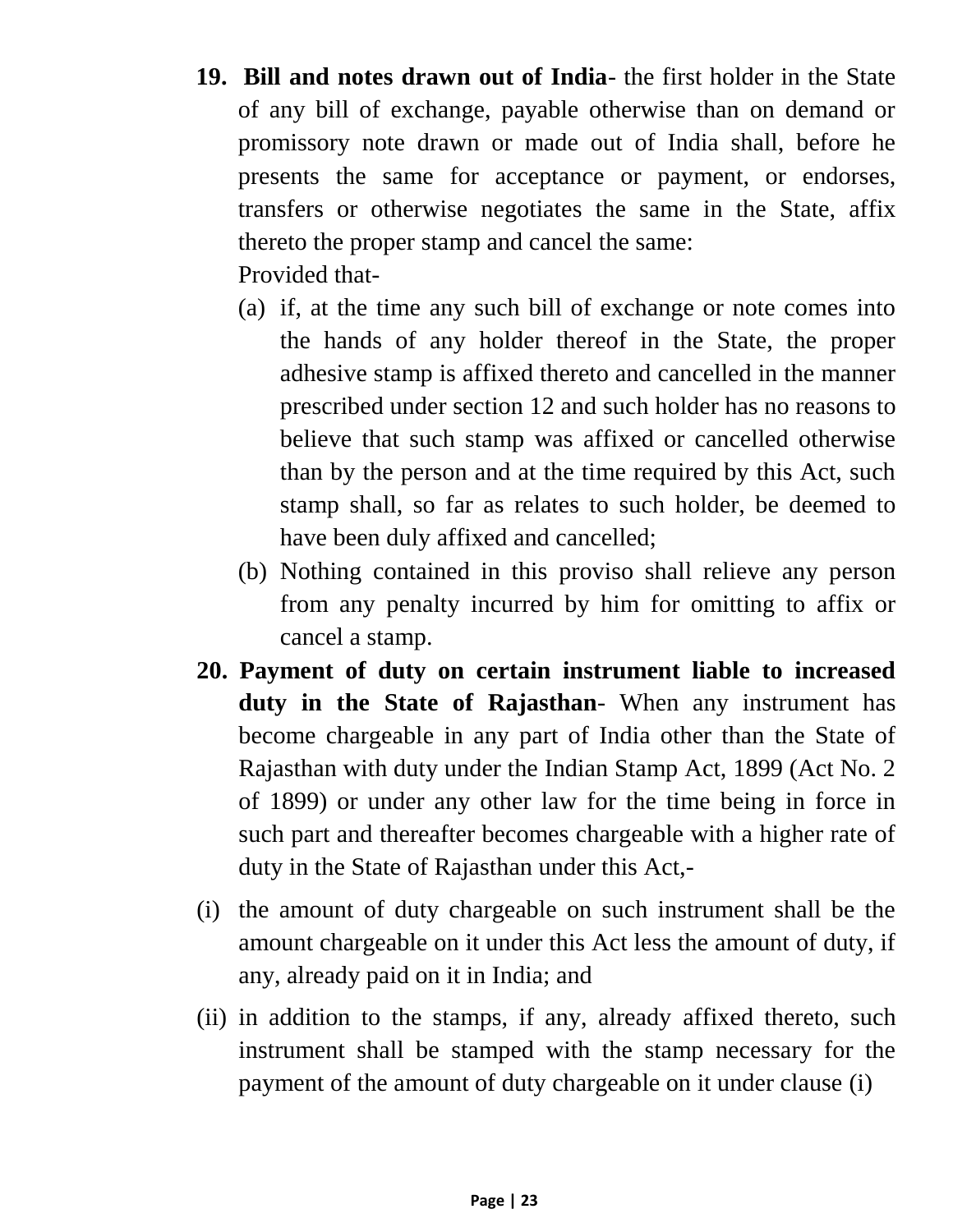in the same manner and at the same time and by the same person as though such instrument were an instrument received in this State for the first time, when it became chargeable with the higher duty.

### **21. Payment of difference of duty on copies of instruments registered out of the State-**

(1) Where any instrument is registered in any part of India other than the State of Rajasthan and such instrument relates, wholly or partly to any property situate in the State of Rajasthan, the copy of such instrument shall, when received in the State of Rajasthan under the Registration Act, 1908 (Act No. 16 of 1908), be liable to be charged with the difference of duty as on the original instrument.

(2) The difference of duty shall be calculated having regard to, the extent of property situated in the State of Rajasthan and the proportionate consideration or market value of such extent of property.

(3) The party liable to pay duty on the original instrument shall upon receipt of notice from the registering officer, pay the difference of duty within the time allowed by such registering officer.

(4) Where deficiency in duty paid is noticed from the copy of any instrument, the Collector may suo-moto or on a reference from any court or any registering officer, require the production of the original instrument before him within the period specified by him for the purpose of satisfying himself as to the adequacy of the duty paid thereon, and the instrument so produced before the Collector, shall be deemed to have produced or come before him in the performance of his functions and the provisions of sections 35 and 51 shall, mutatis mutandis apply.

(5) In case the original instrument is not produced within the period specified by the Collector, he may require the payment of deficit duty, if any, together with penalty under section 44 on the copy of the instrument, within such time as may be prescribed.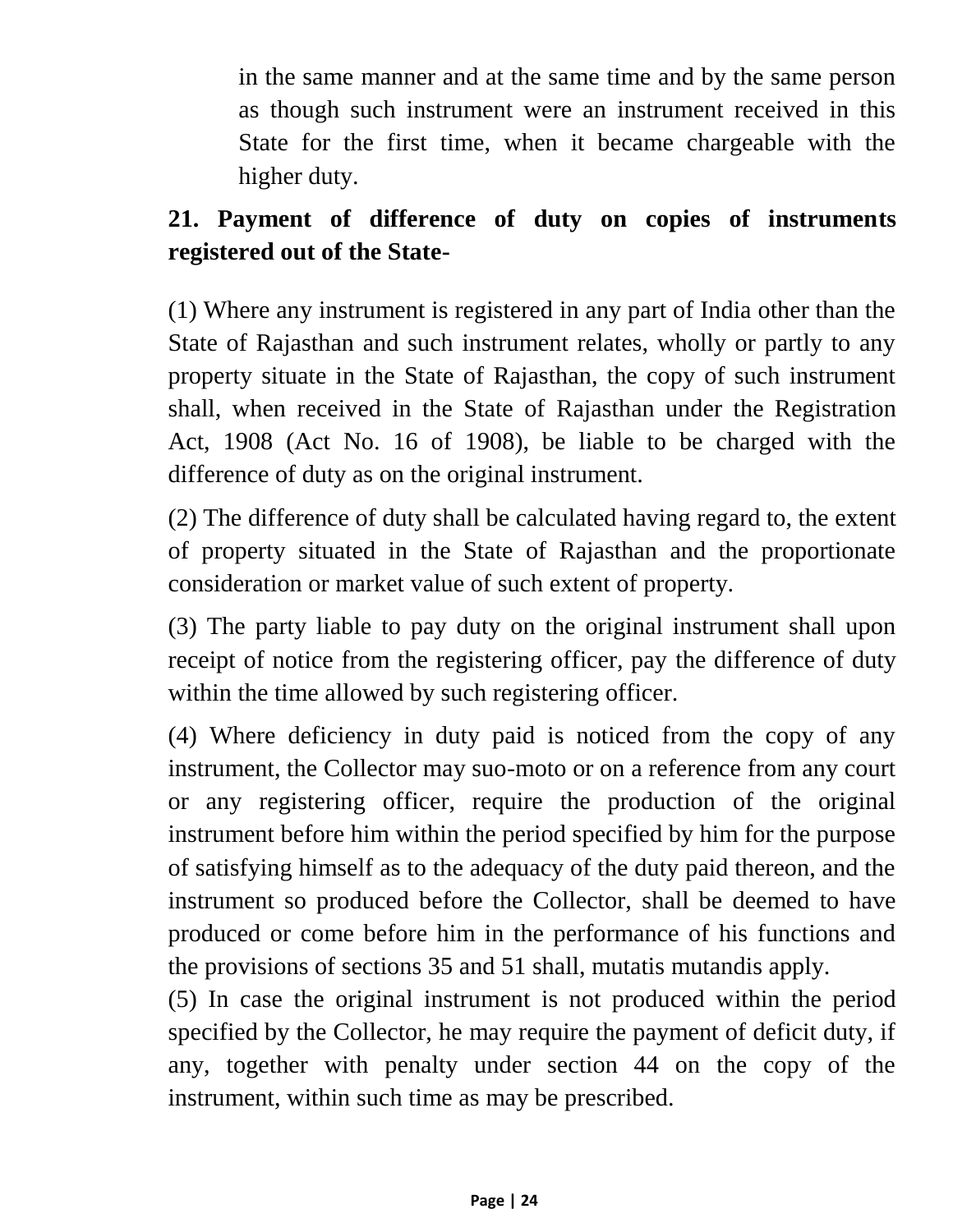#### **D. Of Valuation for duty**

#### **22. Conversion of amount expressed in foreign currencies-**

- (1) Where an instrument is chargeable with ad valorem duty in respect of any money expressed in any currency other than that of India, such duty shall be calculated on the value of such money in the currency of India according to the current rate of exchange on the day of the date of the instrument.
- (2) The rate of exchange for conversion of British or any foreign currency into the currency of India, as may be prescribed by the Central Government, under sub-section (2) of section 20 of the Indian Stamp Act, 1899 (Act No. 2 of 1899), for the purposes of calculating stamp duty, shall be deemed to be the current rate of exchange for the purposes of sub-section (1).
- **23. Stock and marketable securities how to be valued** Where an instrument is chargeable with ad valorem duty in respect of any stock or of any marketable or other security, such duty shall be calculated on the value of such stock or security according to the average price or the value thereof on the day of the date of the instrument.
- **24. Effect of statement of rate of exchange or average price** Where an instrument contains a statement of current rate of exchange, or average price, as the case may require, and is stamped in accordance with such statement, it shall, so far as regards the subject matter of such statement, be presumed, until the contrary is proved, to be duly stamped.
- **25**. **Instruments reserving interest** Where interest is expressly made payable by the terms of an instrument, such instrument shall not be chargeable with duty higher than that with which it would have been chargeable had no mention of interest been made therein.

#### **26. Certain instruments connected with mortgages of marketable securities to be chargeable as agreements-**

(1) Where an instrument (not being promissory note or bill of exchange),-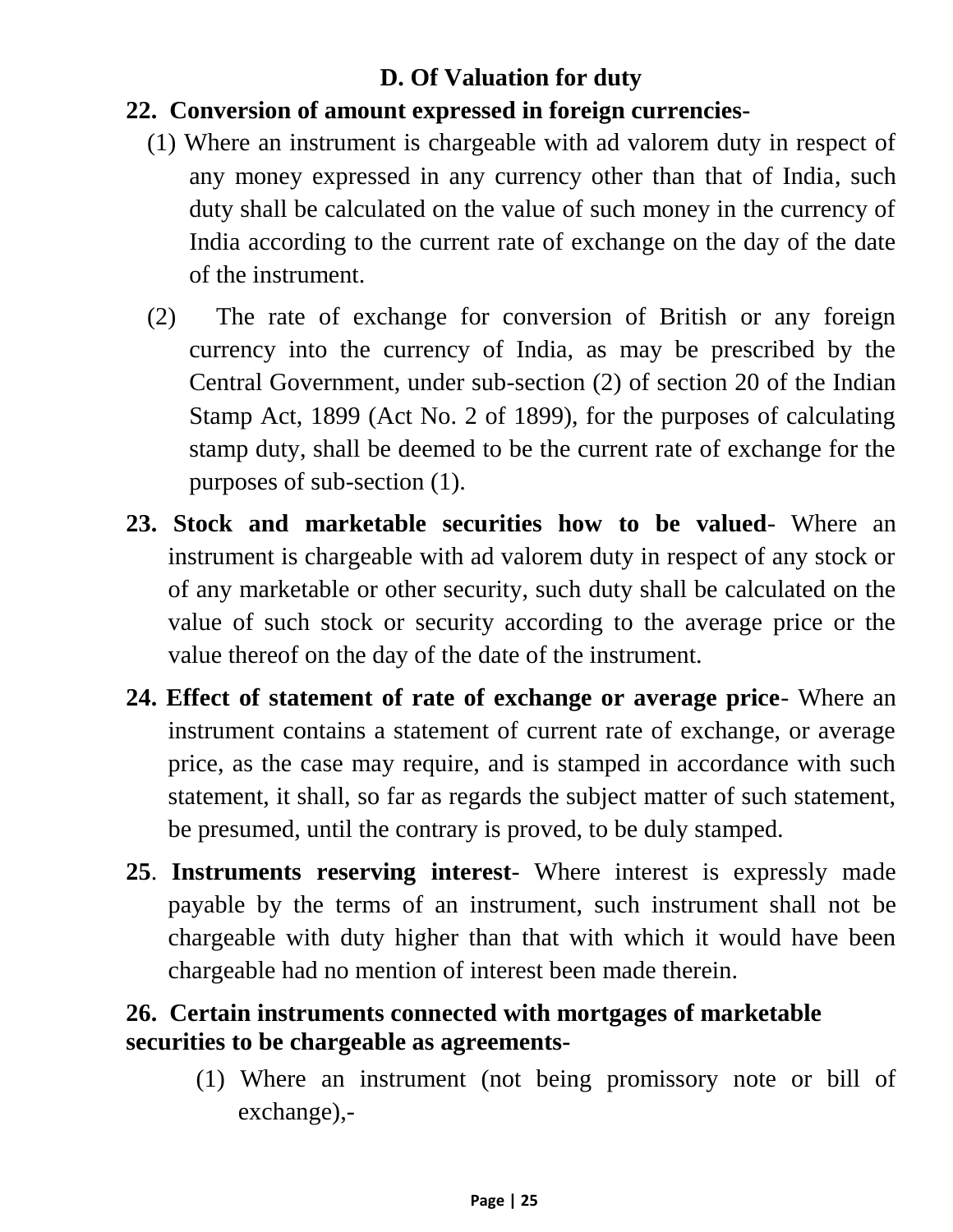(a) is given upon the occasion of the deposit of any marketable security by way of security for money advanced or to be advanced by way of loan, or for an existing or future debt, or

(b) makes redeemable or qualifies a duly stamped transfer, intended as a security, of any marketable security, it shall be chargeable with duty as if it were an agreement or memorandum of an agreement chargeable with duty under Article-5(c) of the Schedule.

- (2) A release or discharge of any such instrument shall only be chargeable with the like duty.
- **27. How transfer in consideration of debt, or, subject to future payment, etc., to be charged-**

Where any property is transferred to any person in consideration, wholly or in part, of any debt due to him, or subject either certainly or contingently to the payment or transfer of any money or stock, whether being or constituting a charge or encumbrance upon the property or not, such debt, money or stock is to be deemed the whole or part, as the case may be, of the consideration in respect where of the transfer is chargeable with ad valorem duty; Provided that nothing in this section shall apply to any such certificate of sale as is mentioned in Article 17 of the schedule.

Explanation- In the case of a sale of property subject to a mortgage or other encumbrance, any unpaid mortgage money or money charged together with the interest, if any, due on the same, shall be deemed to be part of the consideration for the sale:

Provided that, where property subject to a mortgage is transferred to the mortgagee, he shall be entitled to deduct from the duty payable on the transfer the amount of any duty already paid in respect of the mortgage.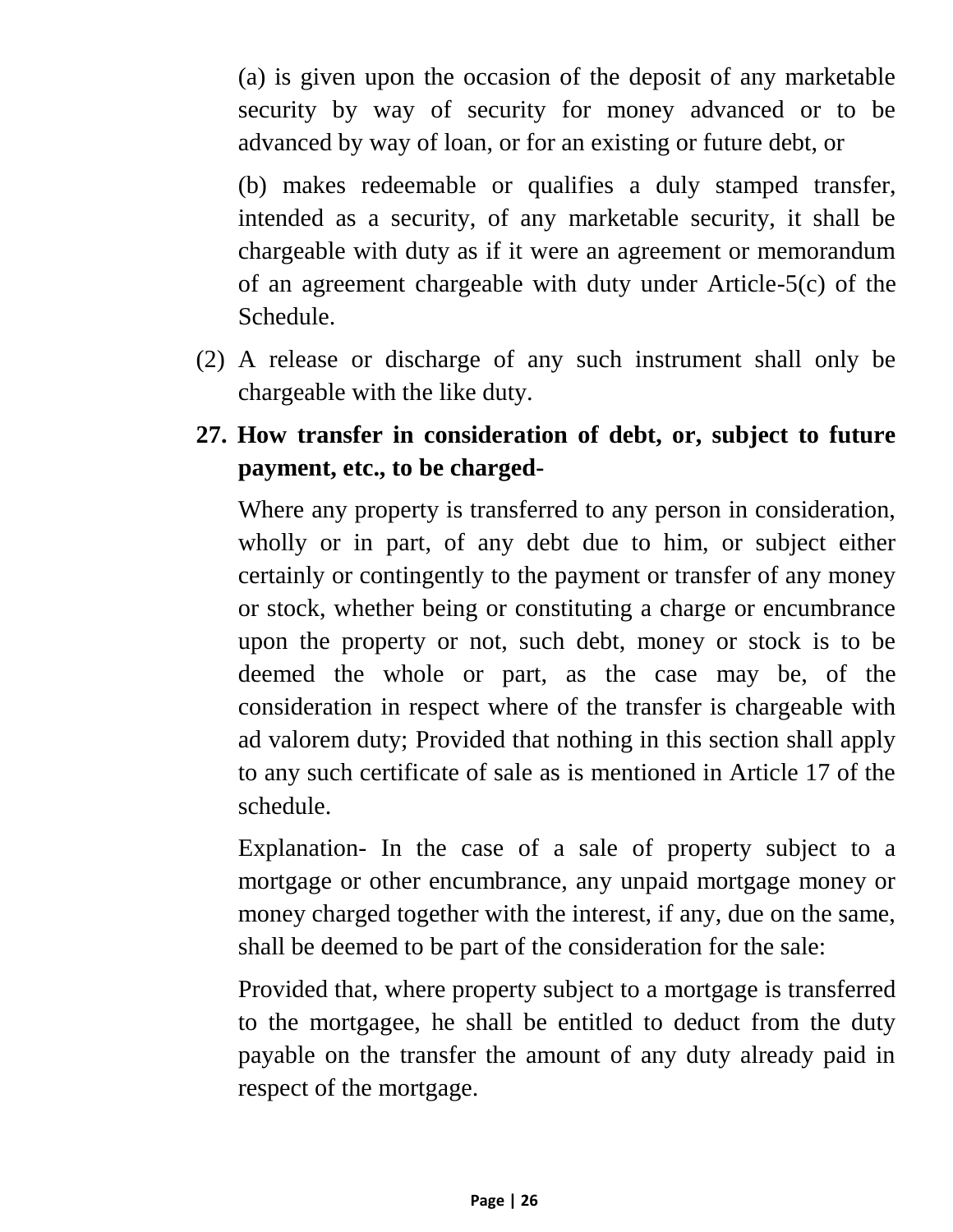**28. Valuation in case of annuity, etc.**- Where an instrument is executed to secure the payment of an annuity or other sum payable periodically, or where the consideration for a conveyance is an annuity or other sum payable periodically, the amount secured by such instrument or the consideration for such conveyance, as the case may be, shall, for the purposes of this Act, be deemed to be,-

(a) Where the sum is payable for the definite period so that the total amount to be paid can be previously ascertained such total amount;

(b) Where the sum is payable in perpetuity or for an indefinite time not terminable with any life in being at the date of such instrument or conveyance, the total amount which, according to the terms of such instrument or conveyance, will or may be payable during the period of twenty years calculated from the date on which the first payment becomes due; and

(c) Where the sum is payable for an indefinite time terminable with any life in being at the date of such instrument or conveyance the maximum amount which will or may be payable as aforesaid during the period of twelve years calculated from the date on which the first payment becomes due.

**29. Stamps duty where value of subject matter is indeterminate-**Where the amount or value of the subject matter of any instrument chargeable with ad valorem duty, cannot be, or, in the case of an instrument executed before the commencement of this Act, could not have been, ascertained at the date of its execution or first execution, nothing shall be claimable under such instrument more than the highest amount or value for which, if stated in an instrument of the same description, the stamp actually used would, at the date of such execution, have been sufficient:

Provided that, in the case of the lease of a mine in which royalty or a share of the produce is received as the rent or part of the rent,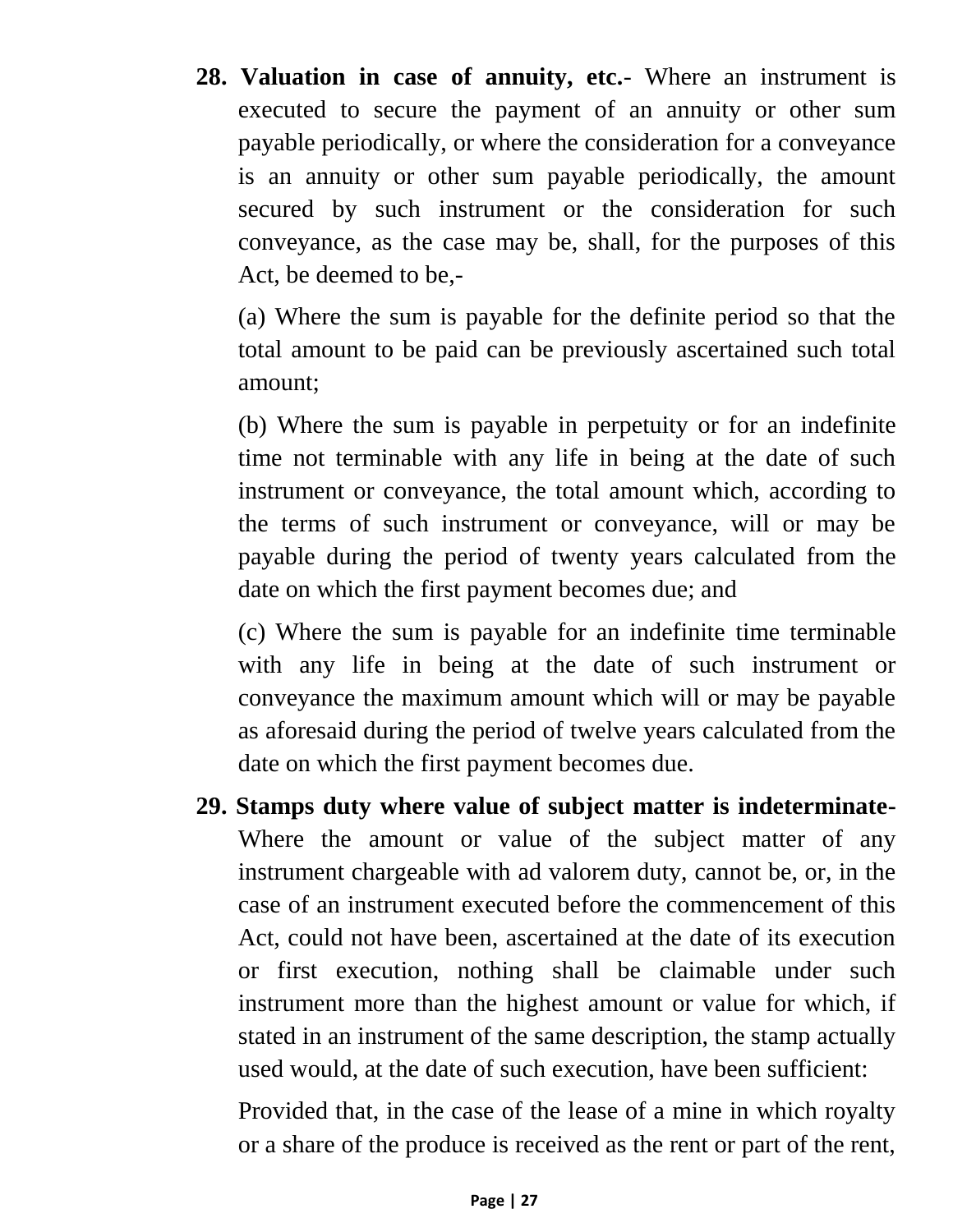it shall be sufficient to have estimated such royalty or the value of such share, for the purpose of stamp duty,-

- (a) when the lease has been granted by or on behalf of the Government, at such amount or value as the Collector may, having regard to all the circumstances of the case, have estimated as likely to be payable by way of royalty or share to the Government under the lease, or
- (b) when the lease has been granted by any other person, at twenty thousand rupees a year; and the whole amount of such royalty or share, whatever it may be, shall be claimable under such lease:

Provided further that, where proceedings have been taken in respect of an instrument under section 35 or 45, the amount certified by the Collector shall be deemed to be the stamp actually used at the date of execution.

#### **30. Facts affecting duty to be set forth in instruments-**

- (1) The consideration, if any, and all other facts and circumstances affecting the chargeability of any instrument with duty, or the amount of the duty with which it is chargeable, shall be fully and truly set forth therein.
- (2) In the case of instruments relating to immovable property chargeable with an ad valorem duty on the market value of the property, the instrument shall fully and truly set forth the land revenue in the case of revenue paying land, the annual rental or gross assets, if any, in the case of other immovable property, the local rates, municipal or other taxes, if any, to which such property may be subject, and any other particulars which may be prescribed by rules made under this Act.

#### **31. Direction as to duty in case of certain conveyances-**

 (1) Where any property has been contracted to be sold for one consideration for the whole, and is conveyed to the purchaser in separate parts by different instruments, the consideration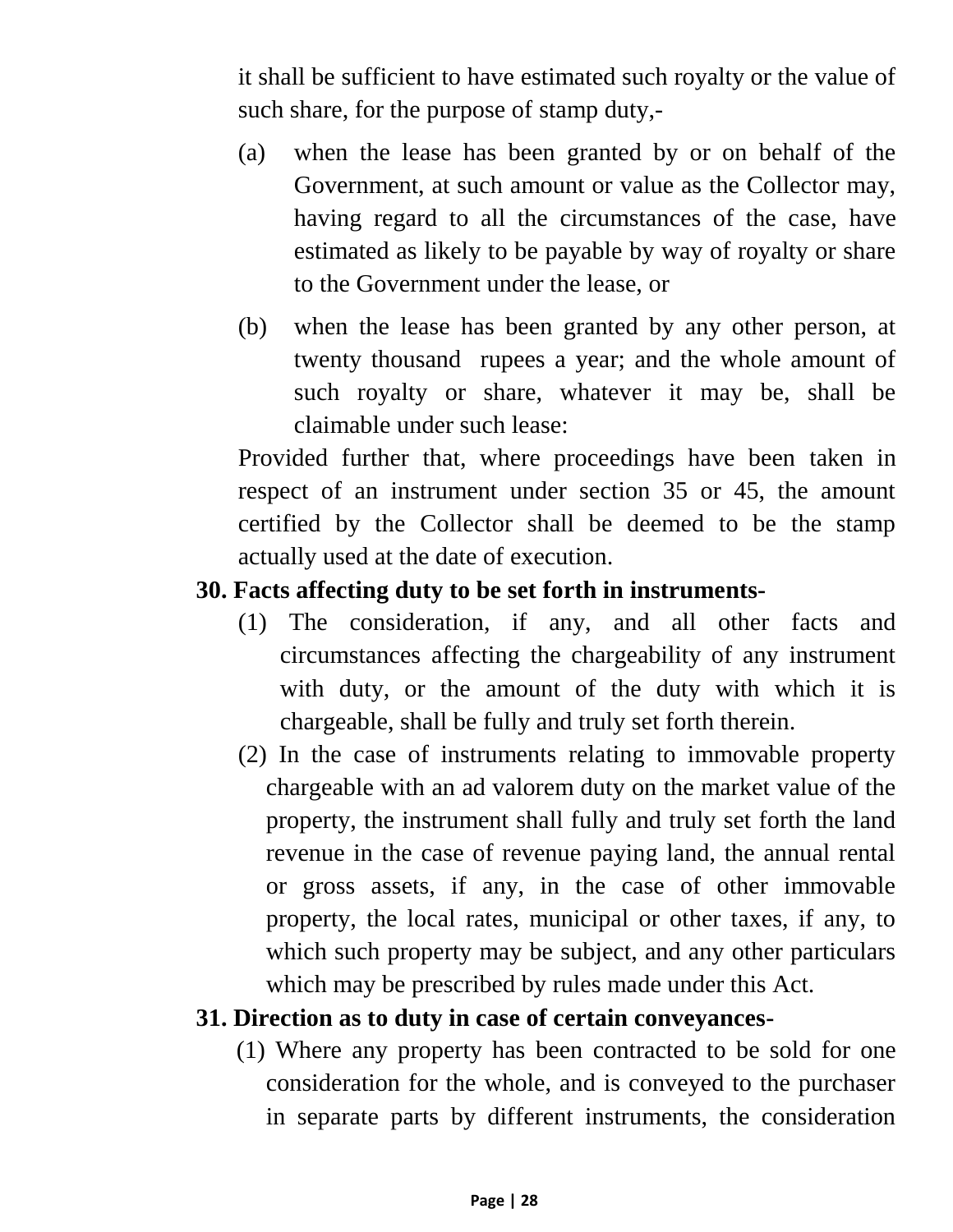shall be apportioned in such manner as the parties think fit, provided that a distinct consideration for each separate part is set forth in the conveyance relating thereto and such conveyance shall be chargeable with ad valorem duty in respect of such distinct consideration.

- (2) Where property contracted to be purchased for one consideration for the whole, by two or more persons jointly, or by any person for himself and others, or wholly for others, is conveyed in parts by separate instruments to the persons by or for whom the same was purchased, for distinct parts of the consideration, the conveyance of each separate part shall be chargeable with ad valorem duty in respect of the distinct part of the consideration therein specified.
- (3) Where a person, having contracted for the purchase of any property but not having obtained a conveyance thereof, contract to sell the same to any other person and the property is in consequence conveyed immediately to the sub-purchaser, the conveyance shall be chargeable with ad valorem duty in respect of the consideration for the sale by the original purchaser to the sub-purchaser.
- (4) Where a person, having contracted for the purchase of any property but not having obtained a conveyance thereof, contracts to sell the whole, or any part thereof, to any other person or persons and the property is in consequence conveyed by the original seller to different person in parts, the conveyance of each part sold to a sub-purchaser shall be chargeable with ad valorem duty in respect only of the consideration paid by such sub-purchaser, without, regard to the amount or value of the original consideration; and the conveyance of the residue, if any, of such property to the original purchaser shall be chargeable with ad valorem duty in respect only of the excess of the original consideration over the aggregate of the consideration paid by the sub-purchasers: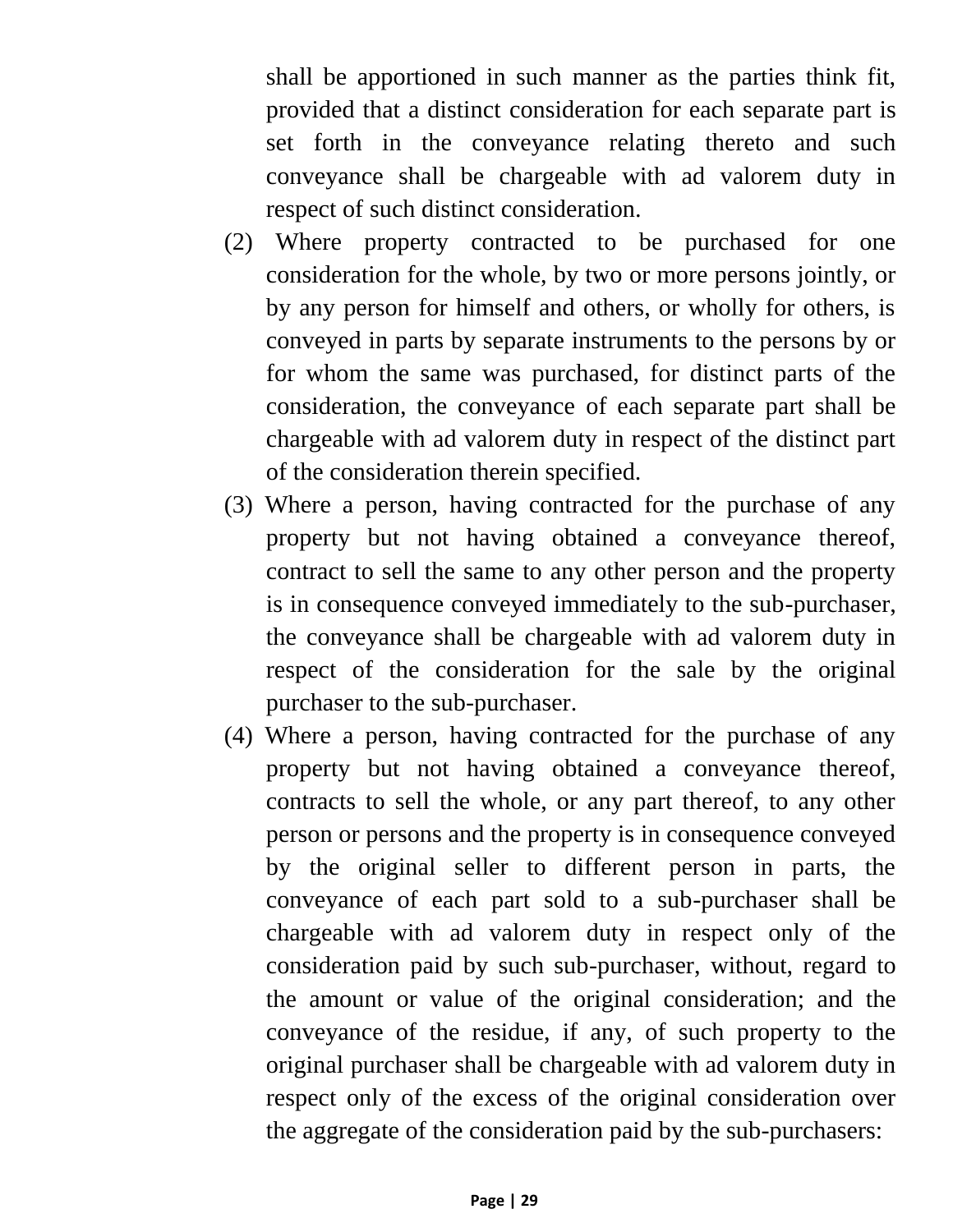Provided that the duty on such last-mentioned conveyance shall in no case be less than ten rupees.

- (5) Where a sub-purchaser takes an actual conveyance of the interest of the person immediately selling to him, which is chargeable with ad valorem duty in respect of the consideration paid by him and is duly stamped accordingly, any conveyance to be after-wards made to him of the same property by the original seller shall be chargeable with a duty equal to that which would be chargeable on a conveyance for the consideration obtained by such original seller, or where such duty would exceed fifty rupees, with a duty of fifty rupees.
- **Explanation** For the purpose of this section, the consideration with respect to an instrument shall, where it relates to chargeability of ad valorem duty, be deemed to be the market value of the property.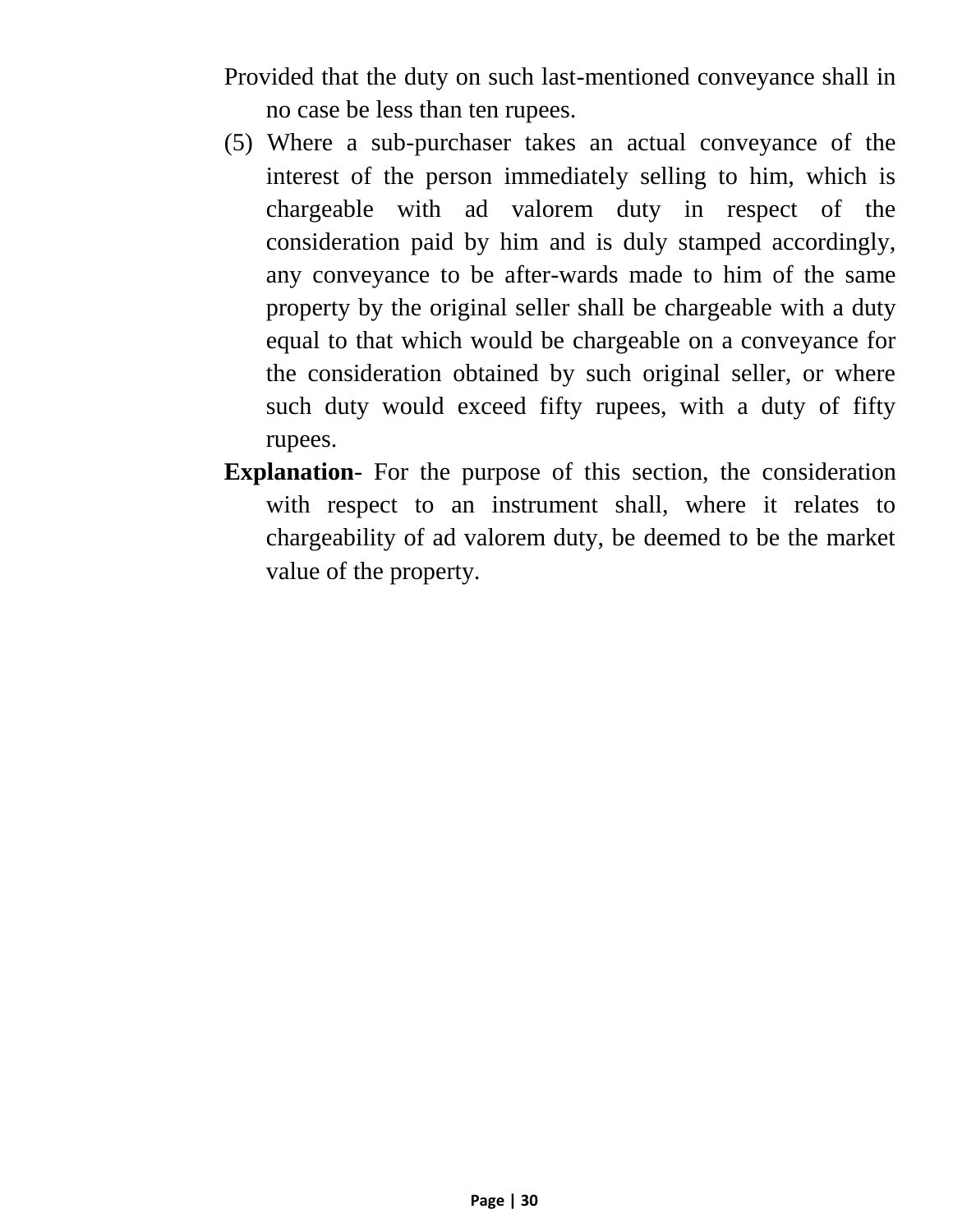#### **E. Duty by whom payable.**

- **32. Duties by whom payable.-** In the absence of an agreement to the contrary the expense of providing the proper stamp shall be borne,-
	- (a) in the case of any instrument described in any of the following Articles of the Schedule, namely :-

No. 2 (Administration bond)

No. 6 (Agreement relating to deposit of title-deeds, pawn or pledge)

No. 14 (Bond),

No. 15 (Bottomry Bond),

No. 25 (Customs Bond),

- No. 30 (Further charge-instrument of)
- No. 32 (Indemnity Bond),

No. 37 (Mortgage deed),

No. 48 (Release),

No. 49 (Respondentia Bond),

No. 50 (Security bond or Mortgage-deed),

No. 51 (Settlement),

-by the person drawing, making or executing such instrument;

- (b) in the case of a conveyance (including a re-conveyance of mortgaged Property) - by the grantee; in the case of a lease or agreement to lease by the lessee or intended lessee;
- (c) in the case of a counterpart of a lease-by the lessor;
- (d) in the case of an instrument of exchange--by the parties in equal shares;
- (e) in the case of certificate of sale--by the purchaser of the property to which such certificate relates;
- (f) in the case of an instrument of partition-- by the parties thereto in proportion to their respective shares in the whole property partitioned, or when the partition is made in execution of an order passed by a revenue authority or Civil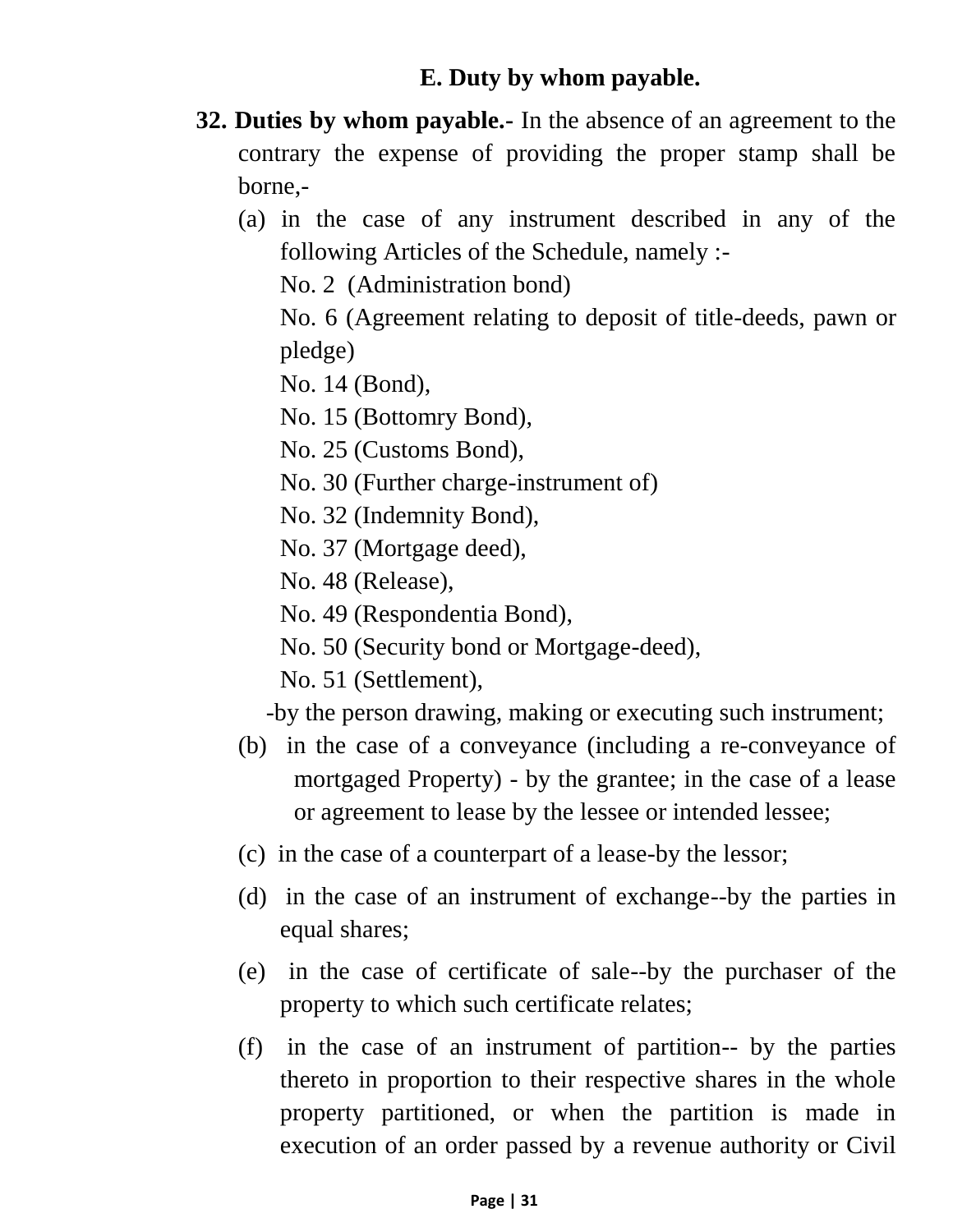Court or arbitrator, in such proportion as such authority, Court or arbitrator directs; **<sup>1</sup>**''and''

- <sup>1</sup>(ff) in the case of a works contract or a sub-contract--by the Contractor or sub-contractor, as the case may be; and"
- (g) in the case of any other instrument chargeable with stamp duty under this Act--by the person executing the instrument.
- **33. Obligation to give receipt in certain cases**-- Any person receiving any money exceeding **<sup>1</sup>** [five thousand rupees] in amount, or any bill of exchange, cheque or promissory note for an amount exceeding **<sup>2</sup>** [five thousand rupees], or receiving in satisfaction or part satisfaction of a debt, any movable property exceeding **<sup>2</sup>** [five thousand rupees] in value, shall, on demand by the person paying or delivering such money, bill, cheque, note or property, give a duly stamped receipt for the same and any person receiving or taking credit for any premium or consideration for any renewal of any contract of fire-insurance, shall within one month after receiving or taking credit for such premium or consideration, give duly stamped receipt for the same.
- **34. Person from whom duty on an instrument is due**-- For the purposes of this Act, the person from whom duty on an instrument is due, is,--

(a) The person liable under an agreement or under sections 19, 32 and 33, or

(b) Where clause (a) does not apply, the Executants of the instrument.

<sup>1.</sup> Inserted by Act No. 7 of 2004 (w.e.f. 27.5.2004).

<sup>2.</sup> Substituted by the Raj. Finance Act 2005 (Act No. 15 of 2005) (w.e.f. 24.3.2005) for 'five hundred'.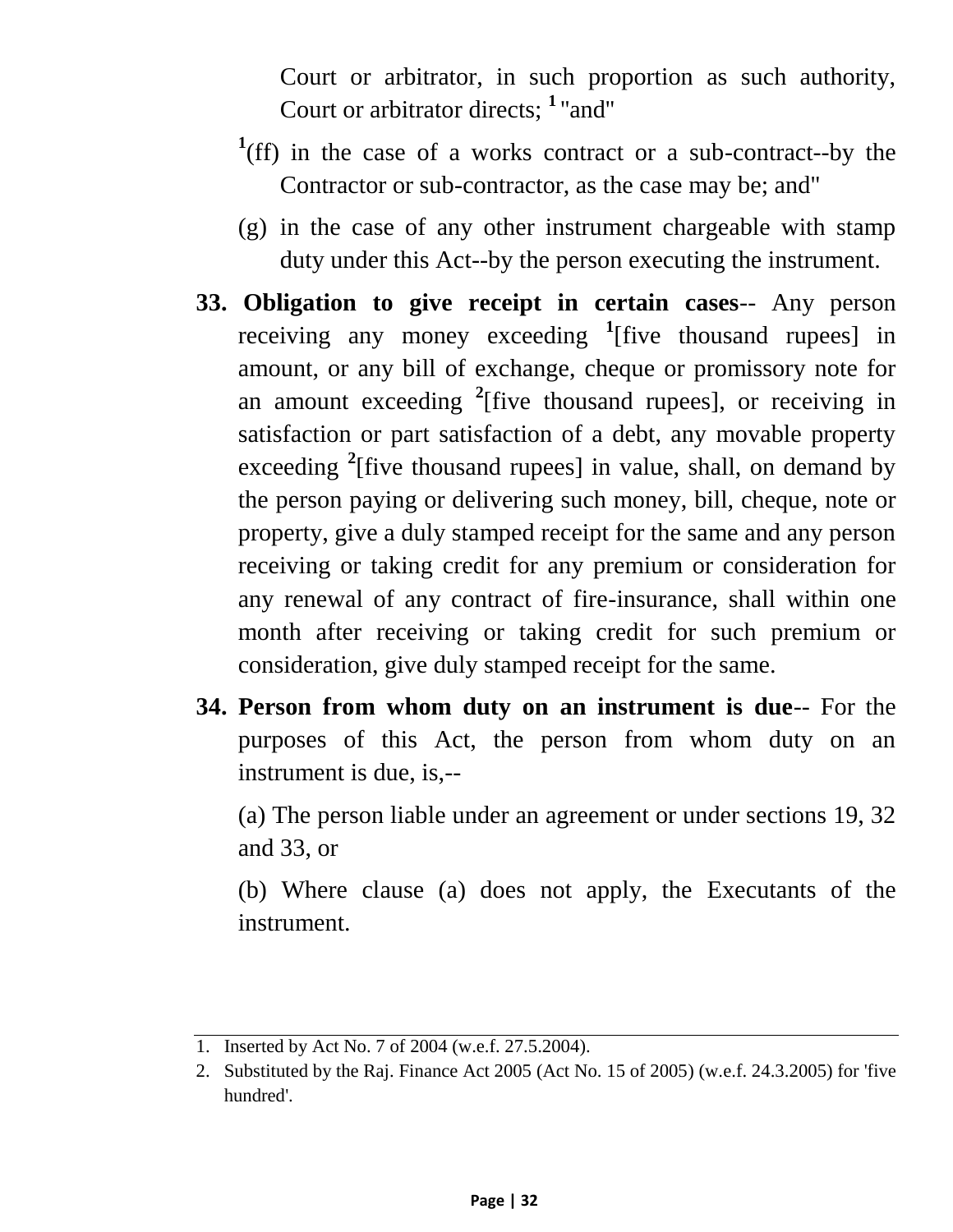#### **CHAPTER - III**

#### **Adjudication as to Stamps**

#### **35. Adjudication as to proper stamp** --

- (1) When any instrument, whether executed or not and whether previously stamped or not, is brought to the Collector, and the person bringing it applies to have the opinion of that officer as to the duty, if any, with which it is chargeable, **<sup>1</sup> [and pays a fee of five hundred rupees]**, the Collector shall determine the duty, if any, with which in his judgment, the instrument is chargeable.
- (2) For this purpose the Collector may require to be furnished with <sup>2</sup>[a true copy or] an abstract of the instrument, and also with such affidavit or other evidence as he may deem necessary to prove that all the facts and circumstances affecting the chargeability of the instrument with duty, or the amount of the duty with which it is chargeable, are fully and truly set forth therein, and may refuse to proceed upon any such application until such **<sup>2</sup>** [true copy or] abstract and evidence have been furnished accordingly :

Provided that,--

- (a) no evidence furnished in pursuance of this section shall be used against any person in any civil proceeding, except in an inquiry as to the duty with which the instrument to which it relates is chargeable; and
- (b) every person by whom any such evidence is furnished shall, on payment of the full duty with which the instrument to which it relates, is chargeable, be relieved from any penalty which he may have incurred under this Act by reason of the omission to state truly in such instrument any of the facts or circumstances aforesaid.

<sup>1.</sup> Substituted by the Raj. Finance Act, 2016 (Act No. 5 of 2016) (w.e.f. 09.04.16)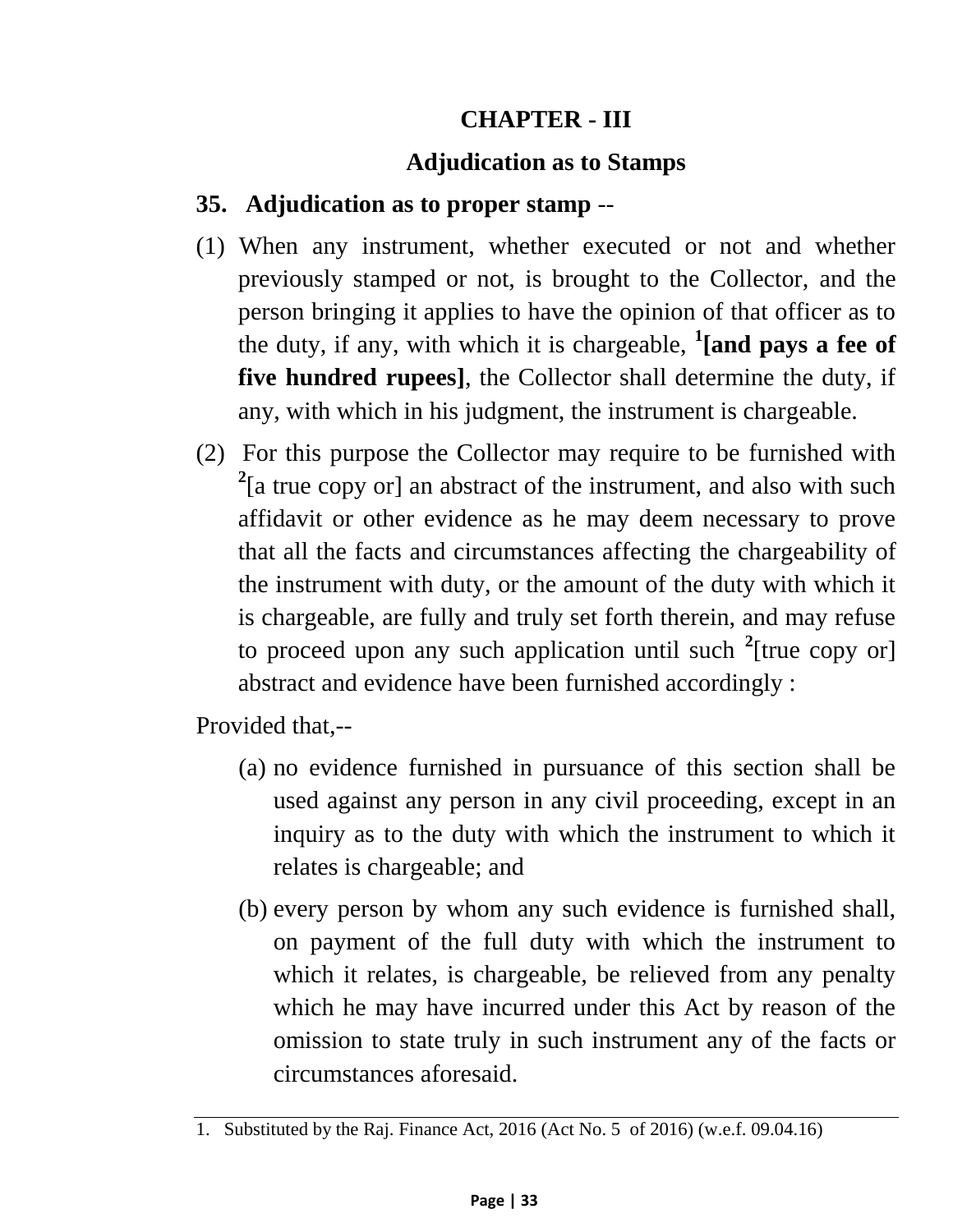- 2. Inserted by the Raj. Finance Act, 2013 (Act No. 12 of 2013) (w.e.f. 10.4.2013)
- (3) Where the Collector has reason to believe that the market value of the property has not been truly set forth in the instrument brought to him for determining the duty under sub-section(1) he may, after such inquiry as he may deem proper and after giving a reasonable opportunity of being heard to the person bringing the instrument, determine the market value of such property for the purpose of duty.

# **Determination of duty and Procedure thereon 36. Certificate by Collector--**

(1) When an instrument brought to the Collector under section 35

- is, in his opinion, one of a description chargeable with duty, and
	- (a) The Collector determines that it is already fully stamped, or
	- (b) the duty determined by the Collector under section 35, or such a sum as, with the duty already paid in respect of the instrument, is equal to the duty so determined, has been paid, the Collector shall certify by endorsement on such instrument that the full duty (stating the amount) with which it is chargeable, has been paid.
- (2) When such instrument is, in his opinion, not chargeable with duty, the Collector shall certify in the manner aforesaid that such instrument is not so chargeable.
	- **1** [(2A) When an executed instrument brought to the Collector under section 35 is, in his opinion, one of the descriptions chargeable with duty and the duty determined by him exceeds the duty already paid in respect of the instrument, he shall require the payment of the balance amount within reasonable time as may be allowed by him and on payment of such amount the Collector shall certify by endorsement that the full duty (stating the amount), with which it is chargeable, has been paid.]

**<sup>1.</sup>** Inserted by the Raj. Finance Act, 2013 (Act No. 12 of 2013) (w.e.f. 2013).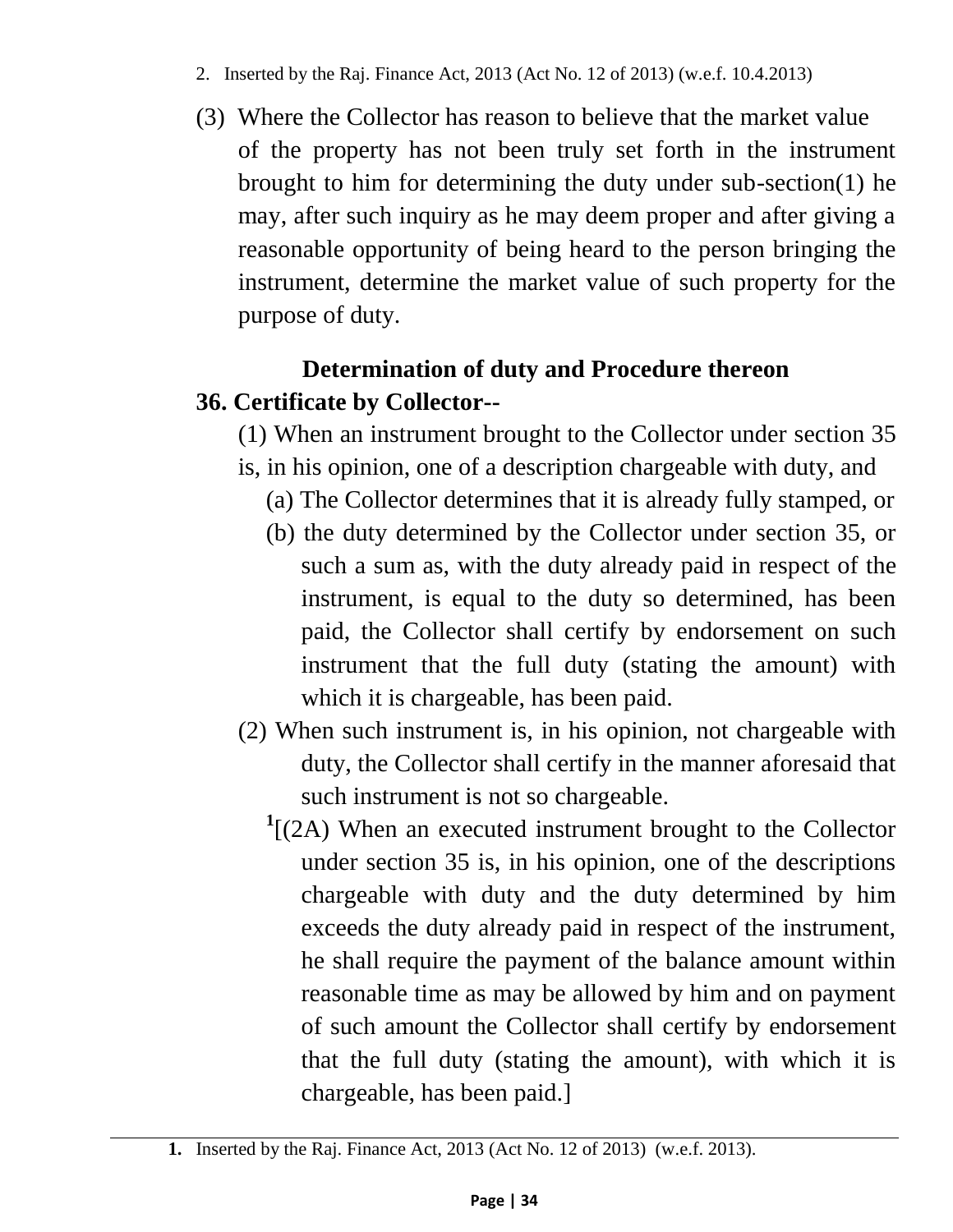- (3) Any instrument upon which an endorsement has been made under this section, shall be deemed to be duly stamped or not chargeable with duty, as the case may be; and, if chargeable with duty, shall be receivable in evidence or otherwise, and may be acted upon and registered as if it had been originally duly stamped :
- Provided that nothing in this section shall authorize the Collector to endorse any instrument chargeable with a duty not exceeding ten paise or any bill of exchange or promissory note, when brought to him, after the drawing or execution thereof, on paper not duly stamped.

Provided further that:

- (a) any instrument executed or first executed in the State and brought to the Collector within one month of its execution or first execution, as the case may be; or
- (b) any instrument executed or first executed out of State and brought to the Collector within three months after it has been first received in the State;

shall be chargeable with duty as applicable at the time of its execution and where any instrument is presented to the Collector after the period specified above, such instrument shall be chargeable with duty as applicable at the time of its presentation and calculated on the basis of market value, wherever applicable, prevalent on the date of its presentation before the Collector and he may certify accordingly.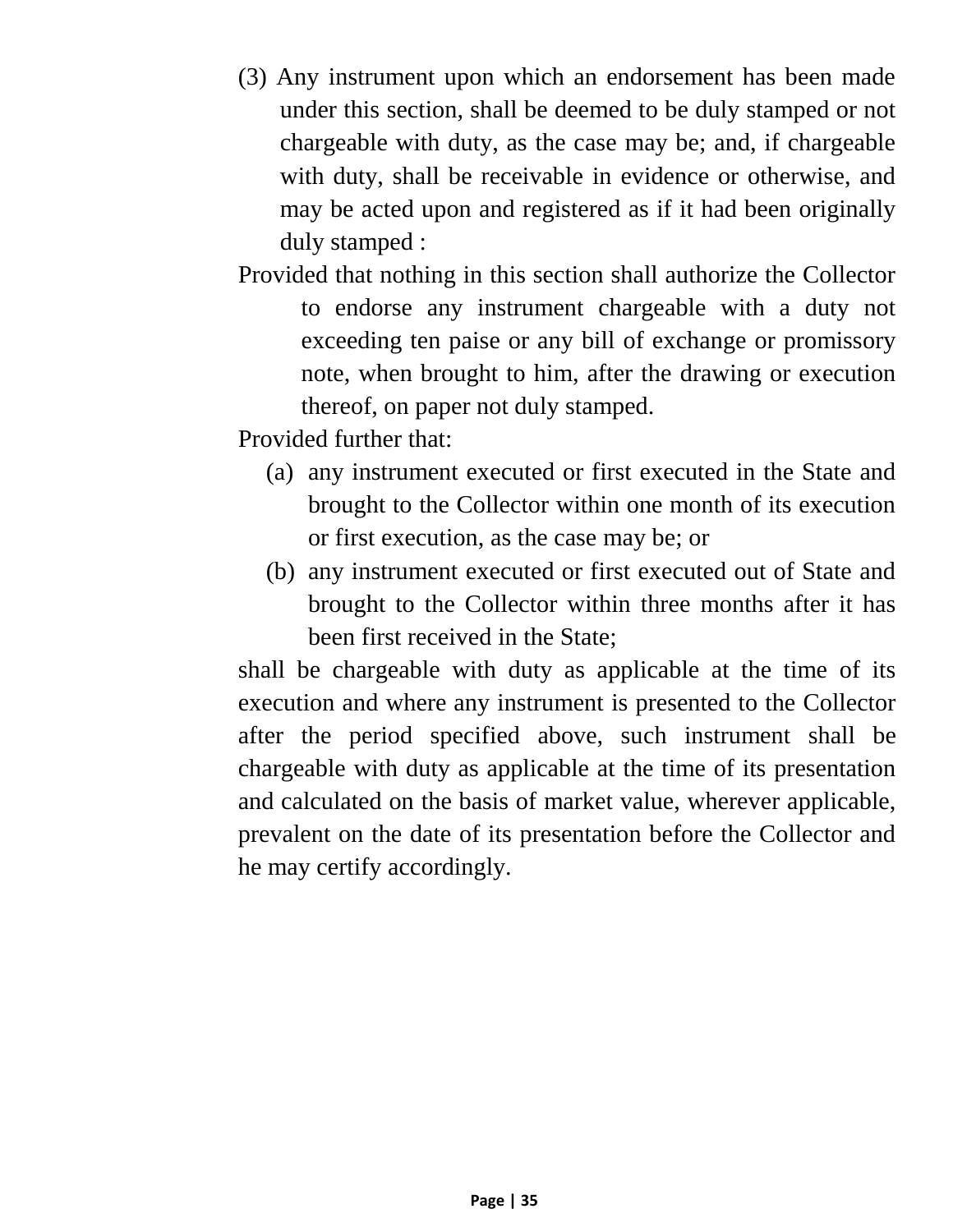# **CHAPTER--IV Instrument not duly stamped**

#### **37. Examination and impounding of instruments.-**

- (1) Every person having by law or consent of parties authority to receive evidence, and every person incharge of a public office, except an officer of a police, before whom any instrument, chargeable, in his opinion, with duty, is produced or comes in the performance of his functions, shall, if it appears to him that such instrument is not duly stamped, impound the same.
- (2) For that purpose every such person shall examine every instrument so chargeable and so produced or coming before him, in order to ascertain whether it is stamped with a stamp of the value and description required by the law in force in the State when such instrument was executed or first executed:

Provided that,--

- (a) nothing herein contained shall be deemed to require any Magistrate or Judge of a Criminal Court to examine or impound, if he does not think fit so to do, any instrument coming before him in the course of any proceeding other than a proceeding under Chapter IX or Part D of Chapter X of the Code of Criminal Procedure, 1973 (Act No. 2 of 1974);
- (b) In the case of a Judge of a High Court, the duty of examining and impounding any instrument under this section may be delegated to such officer as the Court appoints in this behalf.
- (3) For the purposes of this section in cases of doubt,--
	- (a) The State Government may determine what offices shall be deemed to be public offices; and
	- (b) The State Government may determine who shall be deemed to be person's incharge of public offices.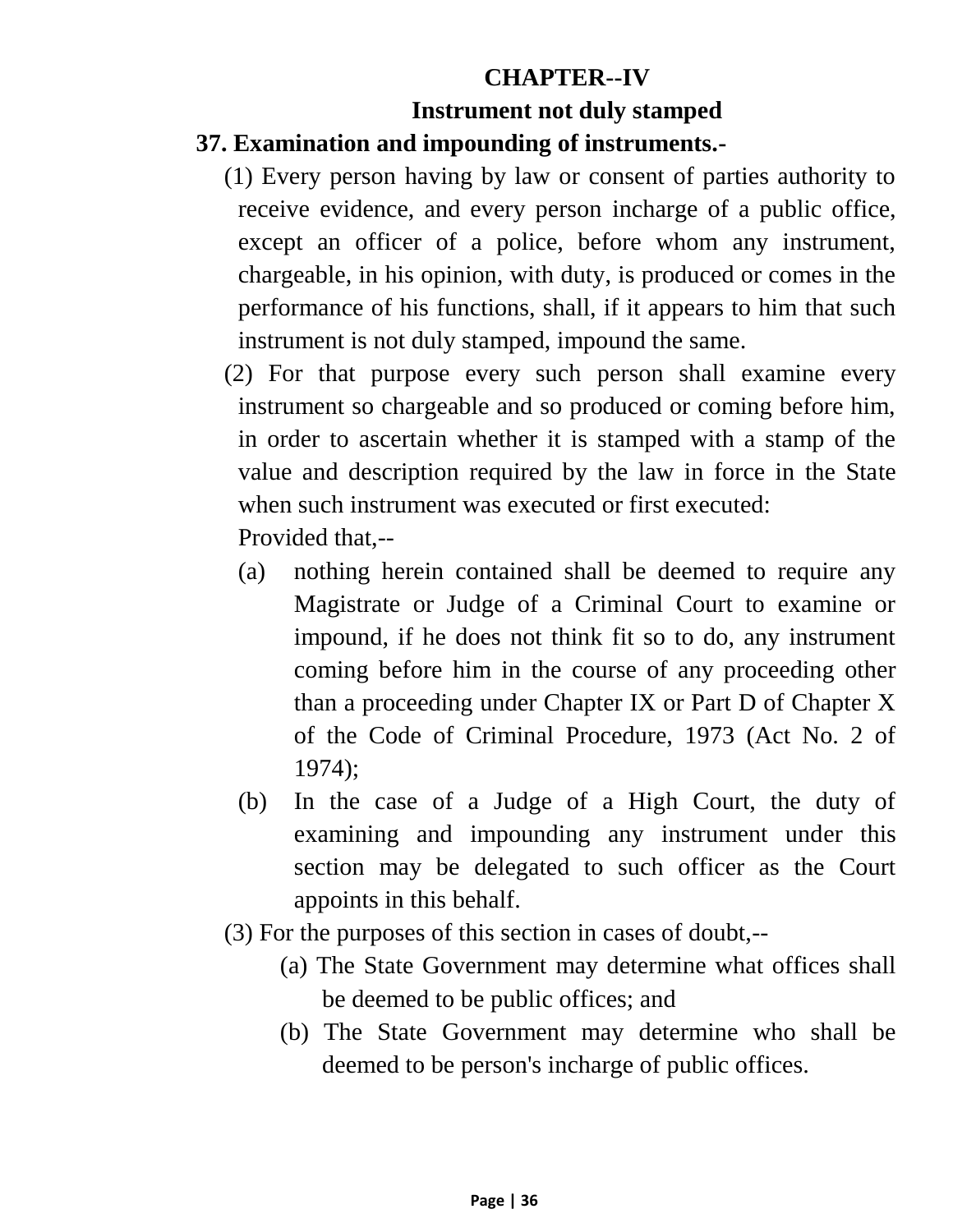- (4) When a person incharge of a public office, during the course of inspection or otherwise, detects from an instrument or copy thereof or when it appears there from to the person referred to in sub-section (1) that the instrument is not duly stamped, such person shall forthwith make a reference to the Collector in that matter.
- (5) The Collector may, suo-moto or on such reference, call for the original instrument for ascertaining whether it is duly stamped and the instrument so produced shall be deemed to have been produced or come before him in the performance of his functions and in case the original instrument is not produced within the period specified by the Collector, he may require the payment of the proper duty or the amount required to make up the same together with the penalty under section 44.
- **38. Special provisions as to unstamped receipts** -- Where any receipt chargeable with a duty not exceeding one rupee is tendered to or produced before any officer unstamped in the course of audit of any public account, such officer may in his discretion, instead of impounding the instrument, require a duly stamped receipt to be substituted therefore.
- **39. Instruments not duly stamped inadmissible in evidence, etc.** -- No instrument chargeable with duty under this Act shall be admitted in evidence for any purpose by any person having by law or consent of parties authority to receive evidence, or shall be acted upon, registered or authenticated by any such person or by any public officer, unless such instrument is duly stamped:

Provided that,--

(a) any such instrument shall, subject to all just exceptions, be admitted in evidence on payment of, -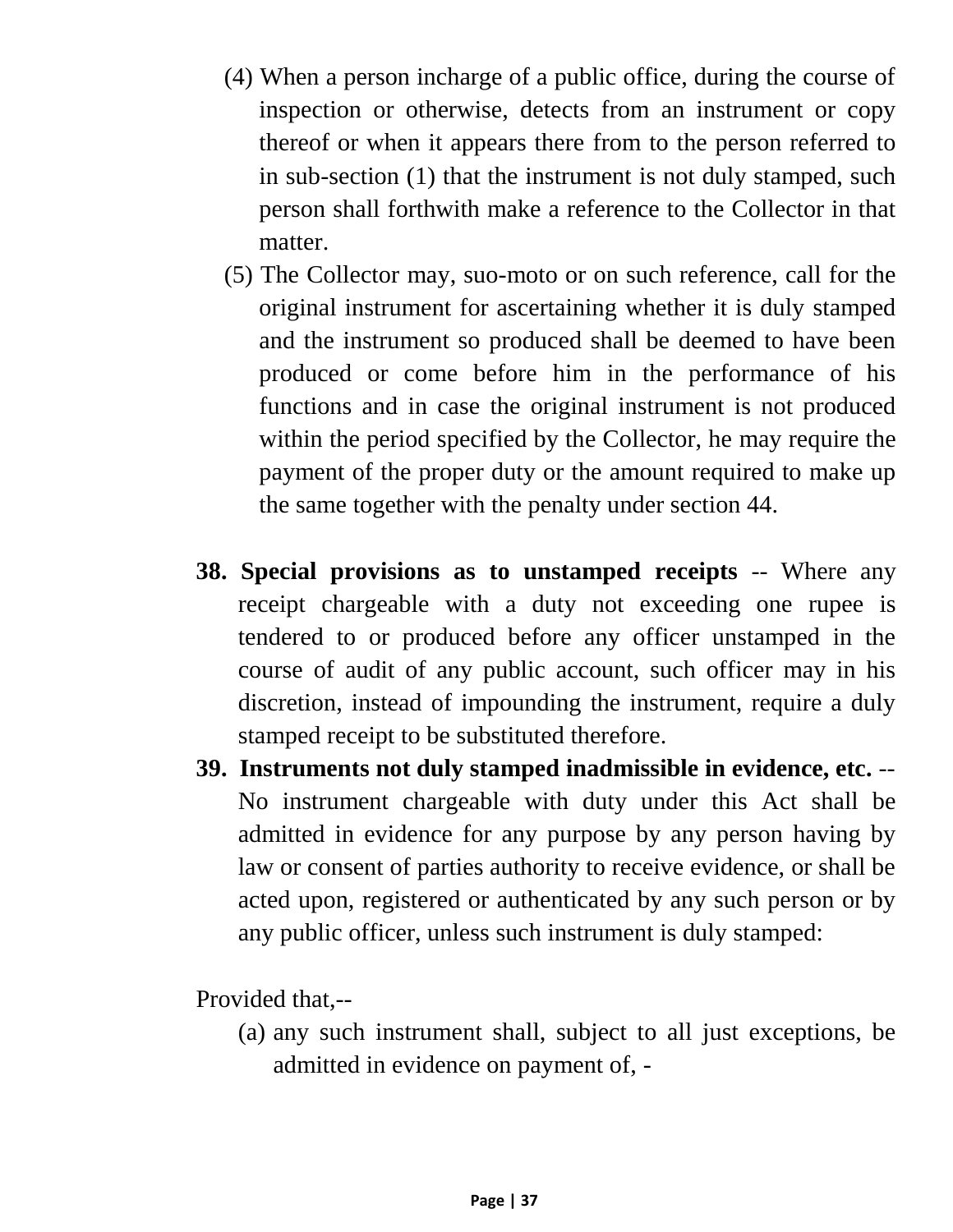(i) The duty with which the same is chargeable, or in the case of an instrument insufficiently stamped, of the amount required to make up such duty, and

 $\frac{1}{1}$ [(ii) a penalty at the rate of two percent of the amount of the deficient duty per month or part thereof for the period during which the instrument remained insufficiently stamped or twenty five percent of the deficient stamp duty, whichever is higher, but such penalty shall not exceed to two times of the deficient stamp duty.]

- (b) Where a contract or agreement of any kind is affected by correspondence consisting of two or more letters and any one of the letters bears the proper stamp; the contract of agreement shall be deemed to be duly stamped.
- (c) nothing herein contained shall prevent the admission of any instrument as evidence in any proceeding in a criminal court, other than a proceedings under chapter IX or Part D of Chapter X of the Code of Criminal Procedure, 1973 (Act No. 2 of 1974).
- (d) Nothing herein contained shall prevent the admission of any instrument in any court when such instrument has been executed by or on behalf of the Government or where it bears the certificate of the Collector as provided by section 36 or any other provision of this Act.
- (e) Nothing herein contained shall prevent the admission of a copy of any instrument or of an oral account of the contents of any instrument, if the stamp duty or a deficient portion of the stamp duty and penalty as specified in clause (a) is paid.
- (f) Nothing herein contained shall prevent the admission of any instrument in evidence in any court when stamp duty on such instrument has already been paid in advance in the form of a consolidated lump sum.

<sup>1.</sup> Substituted by Rajasthan Finance Act, 2014 (Act No. 14 of 2014) (w.e.f. 14.7.2014)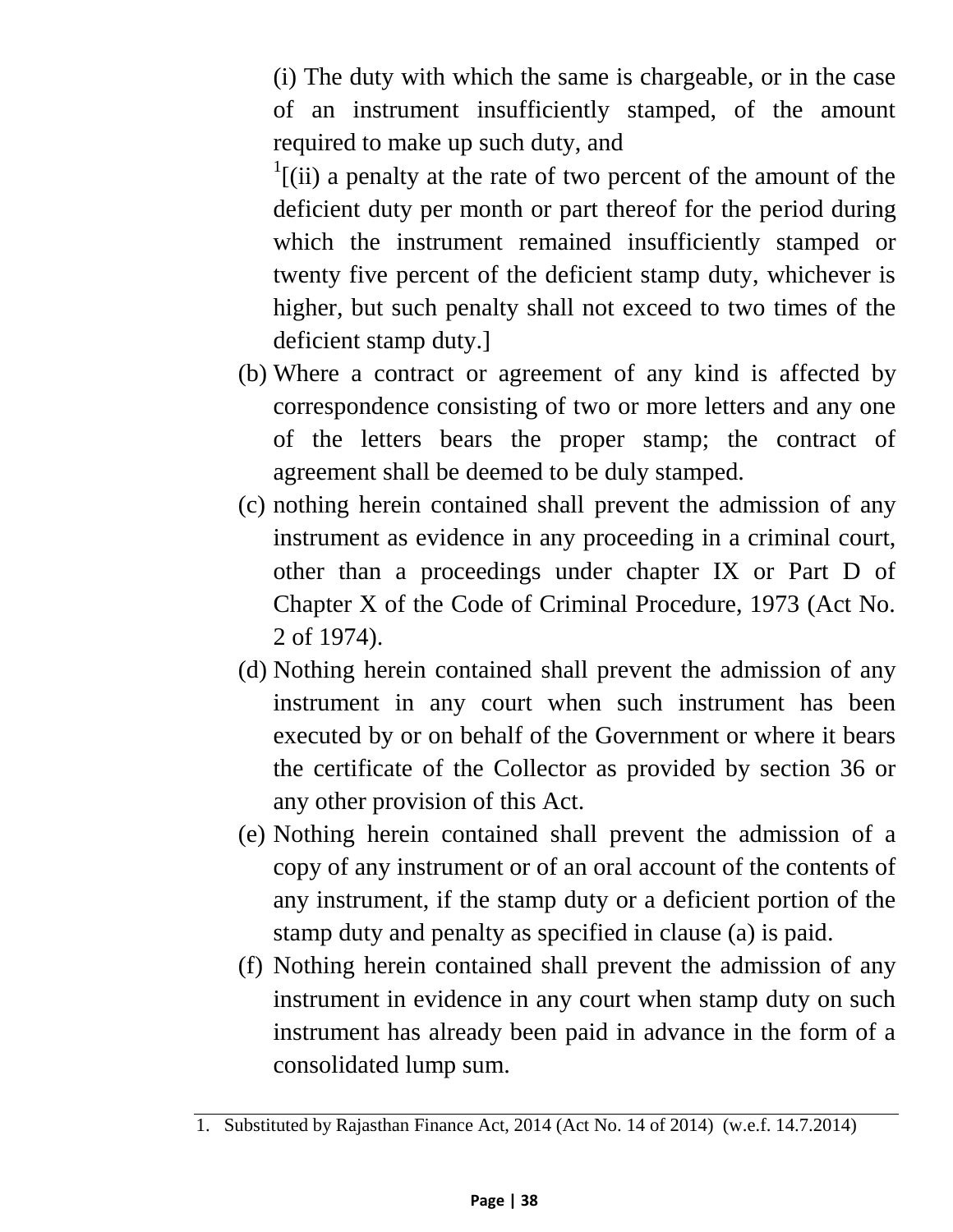(g) Nothing herein contained shall prevent the admission of any instrument in any court when such document has been executed by or on behalf of the Government or where it bears the Certificate of the Collector as provided by section 36 or any other provision of this Act.

### **40. Admission of instrument, where not to be questioned--**

Where an instrument has been admitted in evidence, such admission shall not, except as provided in section 71, be called in question at any stage of the same suit or proceeding on the ground that the instrument has not been duly stamped.

#### **41. Admission of improperly stamped instruments--**

The State Government may make rules providing that, where an instrument bears a stamp of sufficient amount but or improper description, it may on payment of the duty with which the same is chargeable, be certified to be duly stamped, and any instrument so certified shall then be deemed to have been duly stamped as from the date of its execution.

### **42. Instruments impounded how dealt with --**

(1) When the person impounding an instrument under section 37 has by law or consent of parties authority to receive evidence and admits such instrument in evidence upon payment of a penalty as provided by section 39 or of duty as provided by section 41, he shall sent to the Collector an authenticated copy of such instrument, together with a certificate in writing, stating the amount of duty and penalty levied in respect thereof, and shall sent such amount to the Collector, or to such person as he may appoint in this behalf.

(2) In every other case, the person so impounding an instrument shall send it in original to the Collector:

Provided that where the person who produced the instrument, or any party interested, is prepared to pay the cost of preparing a copy of the instrument, then:-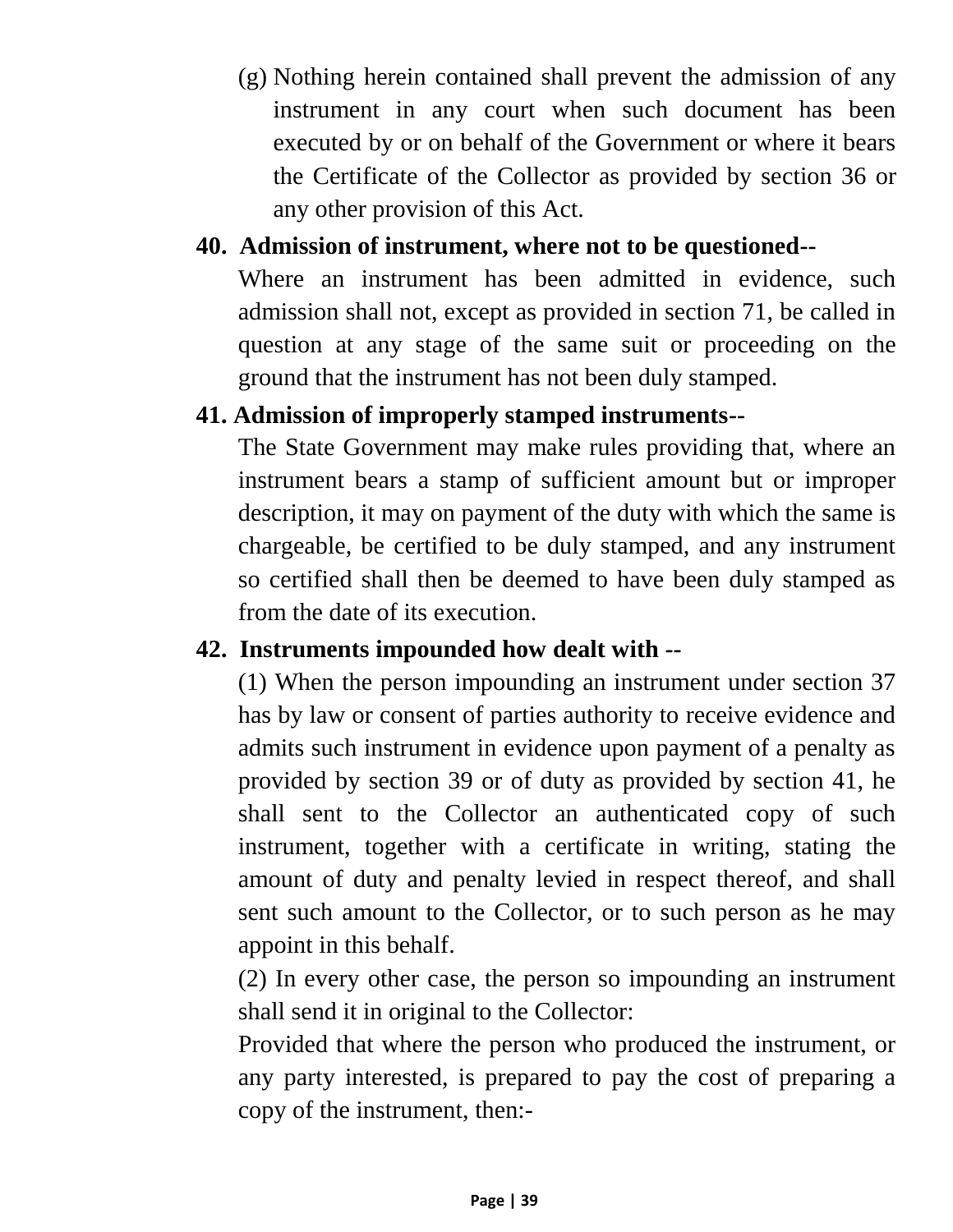- (a) an authenticated copy of the instrument shall be got prepared by the person impounding the instrument;
- (b) only the authenticated copy shall be sent to the Collector;
- (c) the Collector shall take action on the authenticated copy as if it were the instrument in original; and
- (d) any certificate to be endorsed with reference to the instrument by the Collector under clause (a) of sub-section (1) of section 44 or under sub-section (1) of section 46 shall be endorsed on the authenticated copy, ordinarily within 30 days of receipt of the instrument by the Collector and when that copy is received back by the person impounding the instrument that person shall copy the certificate on the original instrument and also authenticate such copy of the certificate.
- **1 [43. Collector's power to refund penalty under sub-section (1) of section 42.-**

Where a copy of an instrument which has been impounded only because it has been written in contravention of section 13 or section 14 is sent to the Collector under sub-section (1) of section 42, he may refund whole penalty paid in respect of such instrument.]

## **44. Collector's power to stamp instrument impounded--**

- (1) When the Collector,--
- (a) Impounds any instrument under section 37, or
- (b) receives any instrument sent to him under sub-section(2) of section 42, and such instrument is chargeable with a duty under this Act, he shall adopt the following procedure,--

(i) if he is of opinion that such instrument is duly stamped or is not chargeable with duty, he shall certify by endorsement thereon

<sup>1.</sup> Substituted by Rajasthan Finance Act, 2014 (Act No. 14 of 2014) (w.e.f. 14.7.2014).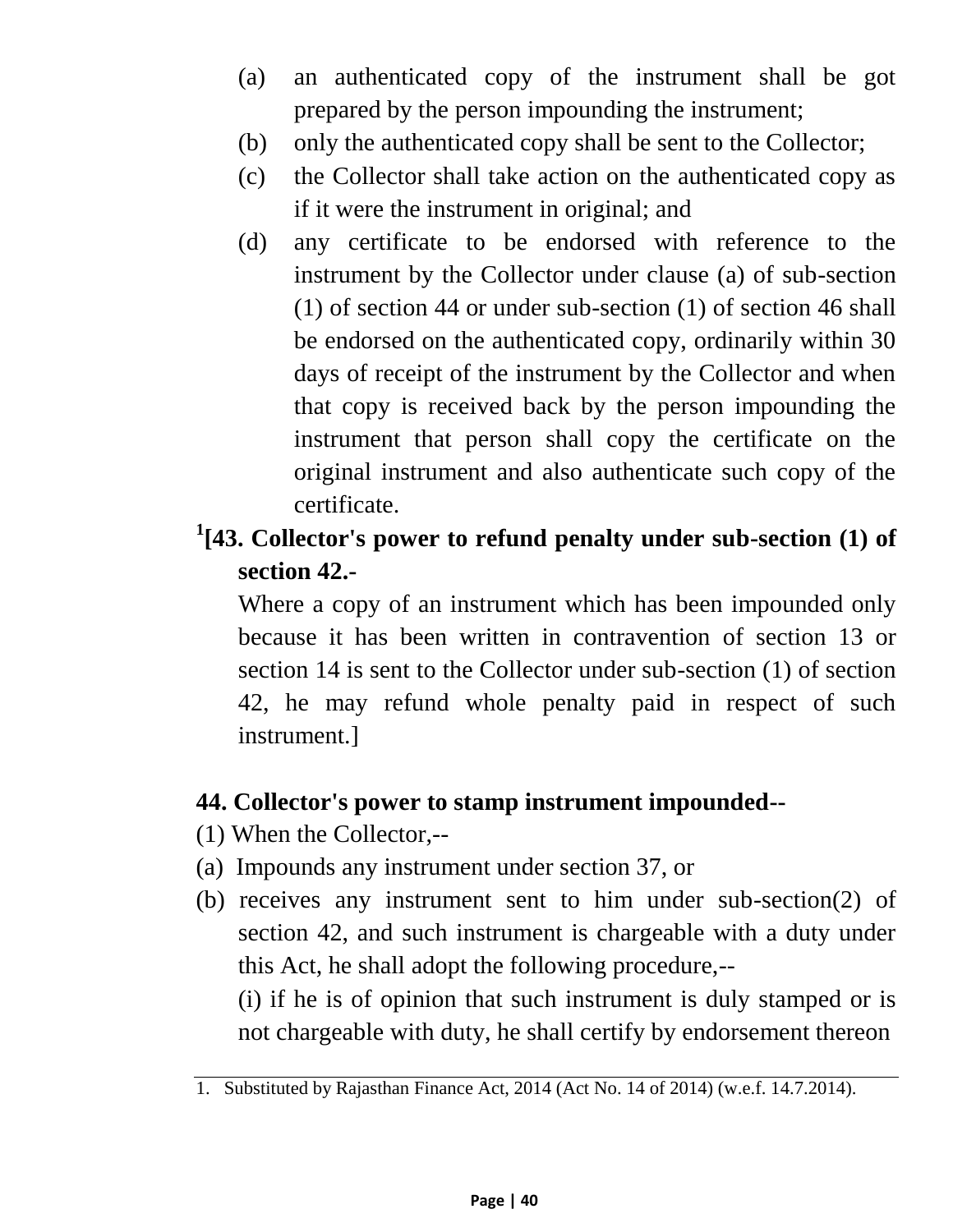that it is duly stamped, or that it is not so chargeable, as the case may be;

(ii) if he is of opinion that such instrument is chargeable with duty and is not duly stamped, he shall require the payment of proper duty or the amount required to make up the same, together with <sup>1</sup> [a penalty at the rate of two percent of the amount of the deficient duty per month or part thereof for the period during which the instrument remained unstamped or insufficiently stamped or twenty five percent of the deficient stamp duty, whichever is higher, but not exceeding two times of the deficient stamp duty]:

Provided that, when such instrument has been impounded only because it has been written in contravention of section 13 or section 14, the Collector may, if he thinks, fit, remit the whole penalty prescribed by this section.

- (2) Every certificate under clause (a) of sub-section (1), shall for the purpose of this Act, be conclusive evidence of matters stated therein.
- (3) Where an instrument has been sent to the Collector under subsection (2) of section 42, the Collector shall, when he has dealt with it as provided by this section, return it to the impounding officer.

### **45. Instruments unduly stamped by accident--**

If any instrument chargeable with duty and not duly stamped under this Act, is produced by any person of his own motion before the Collector within one year from the date of its execution or first execution, and such person brings to the notice of the Collector the amount of the proper duty, and offers to pay to the collector the amount of proper duty or the amount required to make up the same, and the Collector is satisfied that the

<sup>1.</sup> Substituted by Rajasthan Finance Act, 2014 (Act No. 14 of 2014) (w.e.f. 14.7.2014).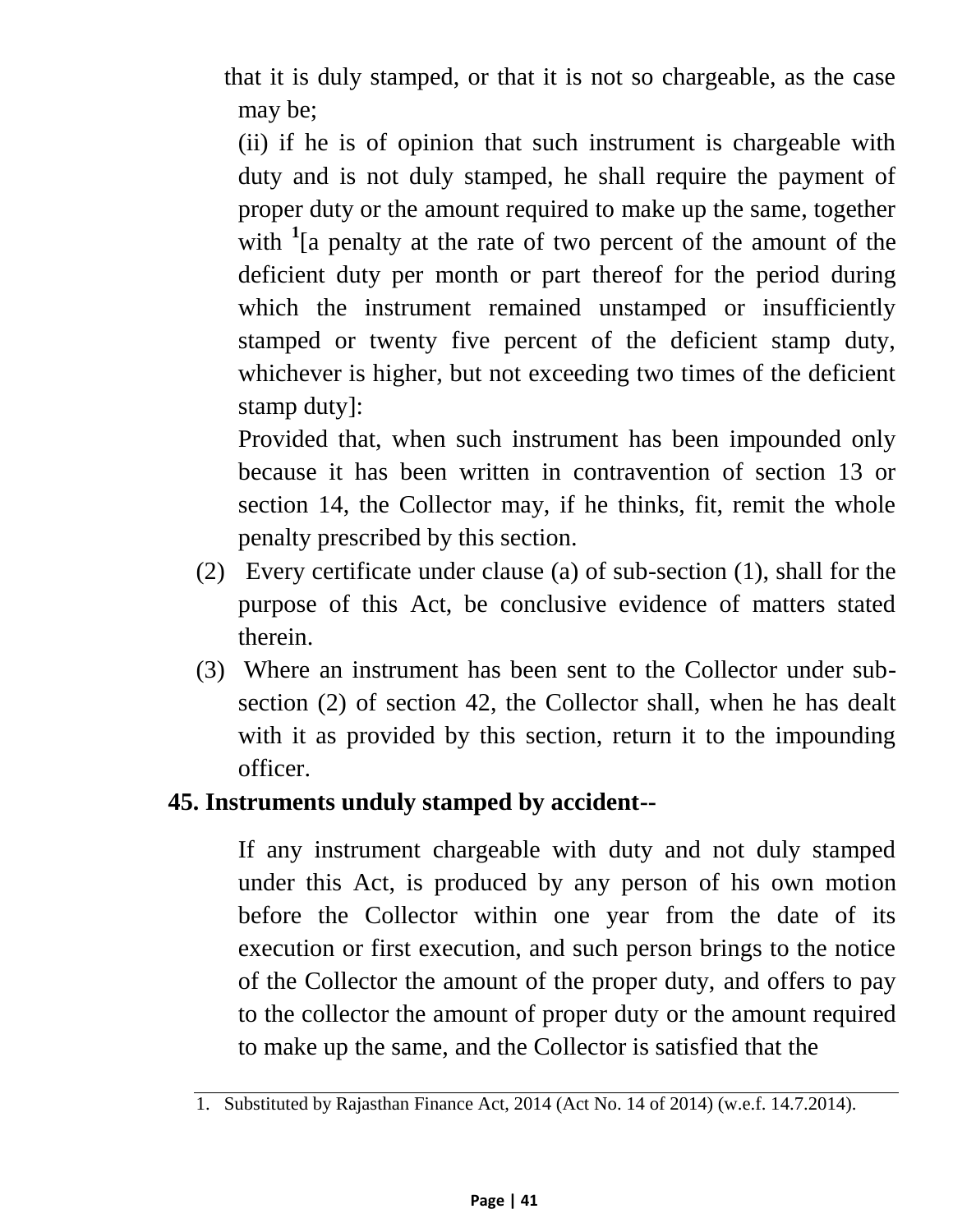omission to duly stamp such instrument has been occasioned by accident, mistake or urgent necessity he may, instead of proceeding under section 37 and 44 receive such amount and proceed further as hereinafter provided:

Provided that where any instrument executed or first executed is brought to the Collector after the expiration of one month from the date of its execution or first execution, such instrument shall be chargeable with duty as applicable at the time of its presentation before the Collector under this section.

**46. Endorsement of instruments on which duty has been paid under sections 39, 44 or 45--**

(1) When the duty and penalty, if any, leviable in respect of any instrument have been paid under section 39, section 44 or section 45, the person admitting such instrument in evidence or the Collector, as the case may be, shall certify by endorsement thereon that the proper duty or, as the case may be, the proper duty and penalty (stating the amount of each) have been levied in respect thereof, and the name and residence of the person paying them.

(2) Every instrument so endorsed shall thereupon be admissible in evidence, and may be registered and acted upon and authenticated as if it has been duly stamped, and shall be delivered on his application in this behalf to the person from whose possession it came into the hands of the officer, impounding it, or to such a person for whom he may direct:

Provided that,--

(a) no instrument which has been admitted in evidence upon payment of duty and a penalty under section 39, shall be so delivered before the expiration of one month from the date of such impounding, or if the Collector has certificate;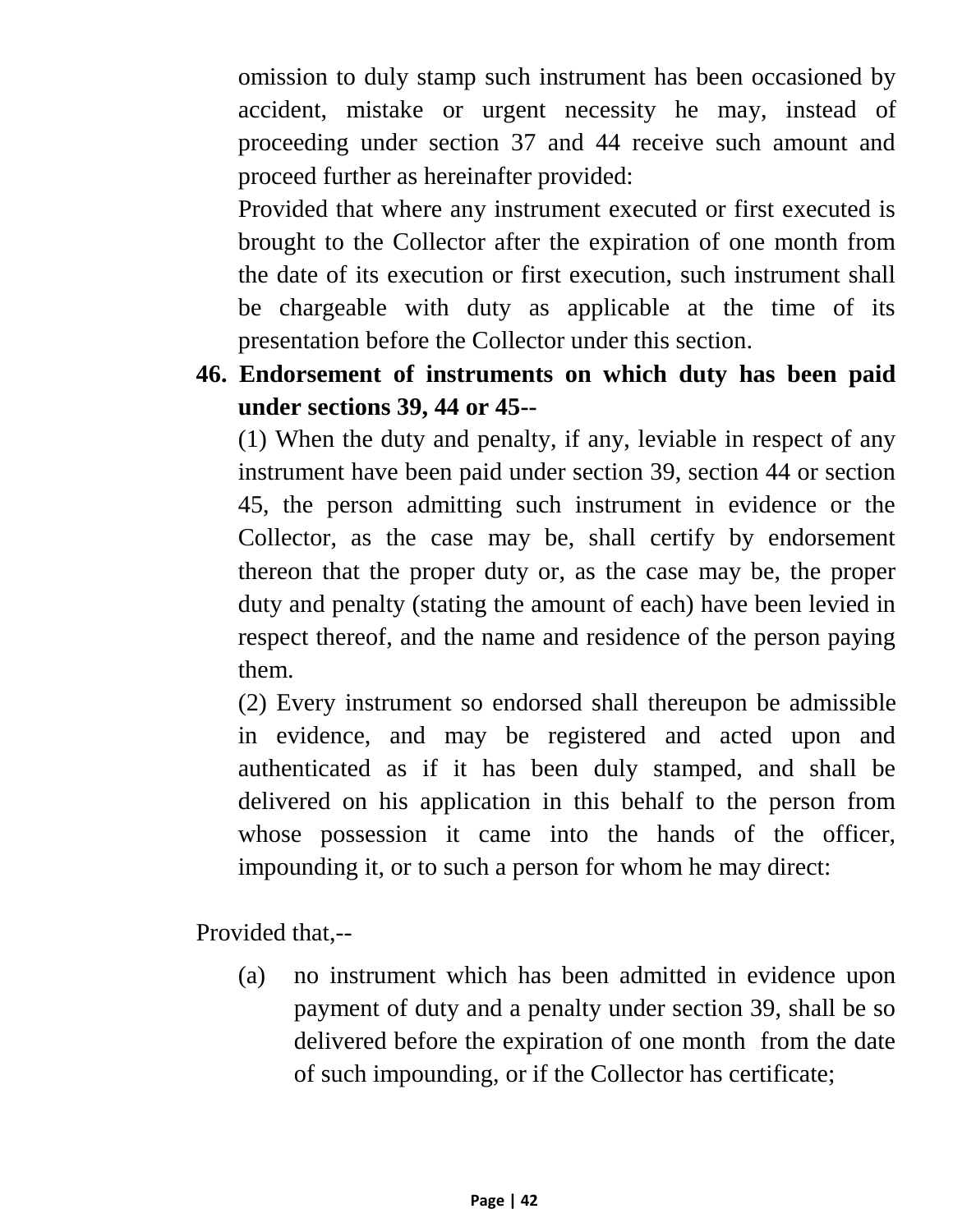- (b) Nothing in this section shall affect the order XII, rule 9 of the Code of Civil Procedure, 1908 (Act No. 5 of 1908).
- **47. Prosecution for offence against stamp law**-- The taking of proceedings or the payment of stamp duty, surcharge if any and penalty under this Chapter in respect of any instrument shall not bar the prosecution of any person who appears to have committed an offence against the stamp law in respect of such instrument:

Provided that no such prosecution shall be instituted in the case of any instrument in respect of which such a penalty has been paid, unless it appears to the Collector that the offence was committed with an intention of evading payment of the proper duty.

**48. Persons paying duty or penalty may recover the same in certain case**--

(1) When any duty or penalty has been paid under section 39, section 41, section 44 or section 45, by any person in respect of any instrument, and by agreement or under the provisions of section 32, or any other enactment in force at the time such instrument was executed, some other person was bound to bear the expense of providing the proper stamp for such instrument, the first mentioned person shall be entitled to recover from such other person the amount of the duty or penalty so paid.

(2) For the purpose of such recovery any certificate granted in respect of such instrument under this Act shall be conclusive evidence of the matters therein certified.

(3) Such amount may, if the Court thinks fit, be included in any order as to costs in any suit or proceeding to which such persons are parties and in which such instrument has been tendered in evidence and if the Court does not include the amount in such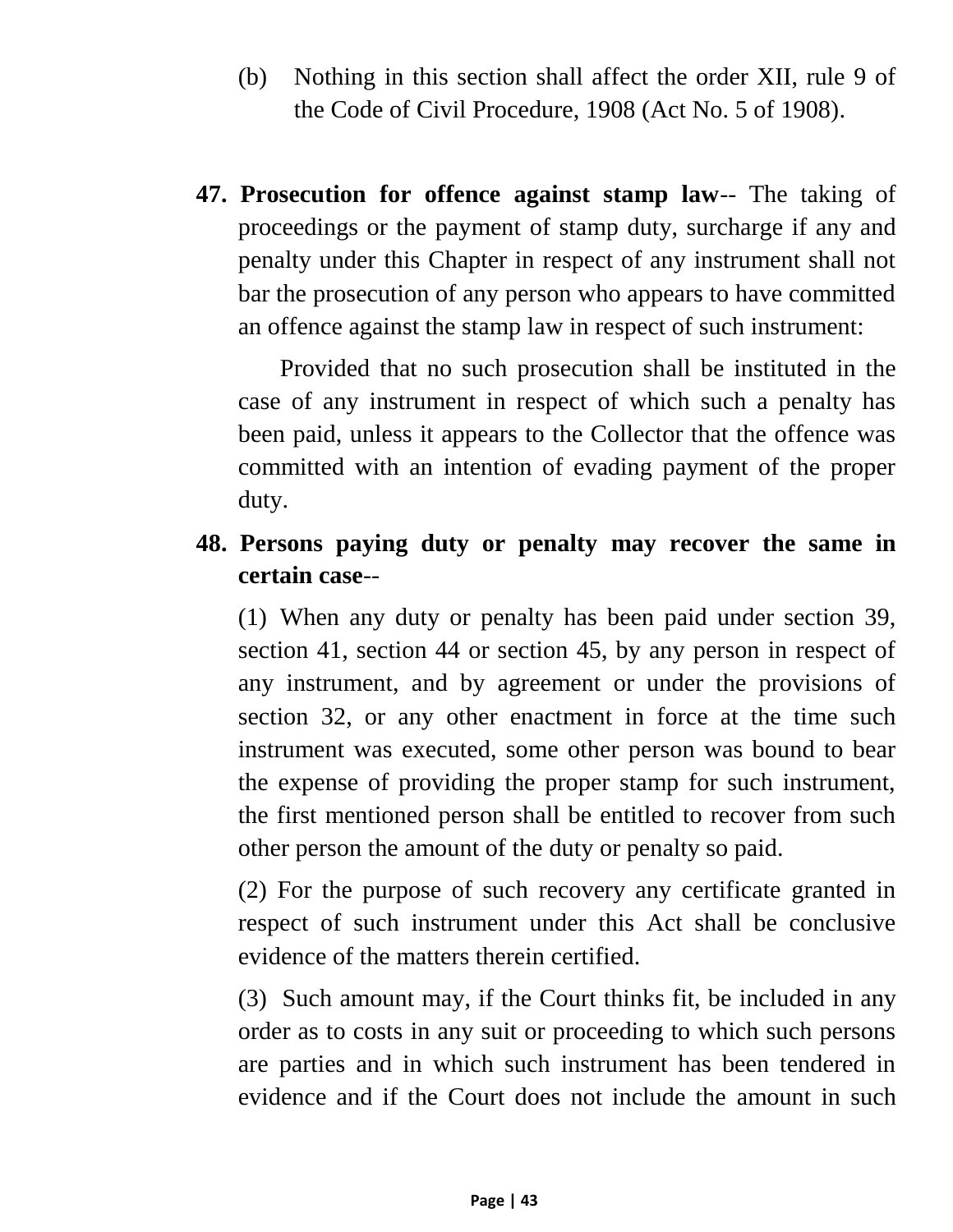order, no further proceedings for the recovery of the amount shall be maintainable.

### **49. Power to refund penalty or excess duty in certain cases**--

(1) Where any penalty is paid under section 39 or section 44, the Chief Controlling Revenue Authority may, upon application in writing made within one year from the date of the payment, refund such penalty wholly or in part.

(2) Where, in the opinion of the Chief Controlling Revenue Authority, Stamp duty in excess of that which is legally chargeable has been charged and paid under section 39 or section 44, such authority may upon application in writing made within three months of the order charging the same, refund the excess.

### **50. Non-liability for loss of instrument sent under section 42**--

(1) If any instrument sent to the Collector under sub-section (2) of section 42 is lost, destroyed or damaged during transmission, the person sending the same shall not be liable for such loss, destruction or damage.

(2) When any instrument is about to be so sent, the person from whose possession it came into the hands of the person impounding the same, may require a copy thereof to be made at the expense of such first mentioned person and authenticated by the person impounding such instrument.

## **51. Instrument undervalued, how to be valued**--

(1) Notwithstanding anything contained in the Registration Act, 1908 (Act No. 16 of 1908) and the rules made there under as in force in Rajasthan where, in the case of any instrument relating to an immovable property chargeable with an ad valorem duty on the market value of the property as set forth in the instrument, the registering officer has, while registering the instrument, reasons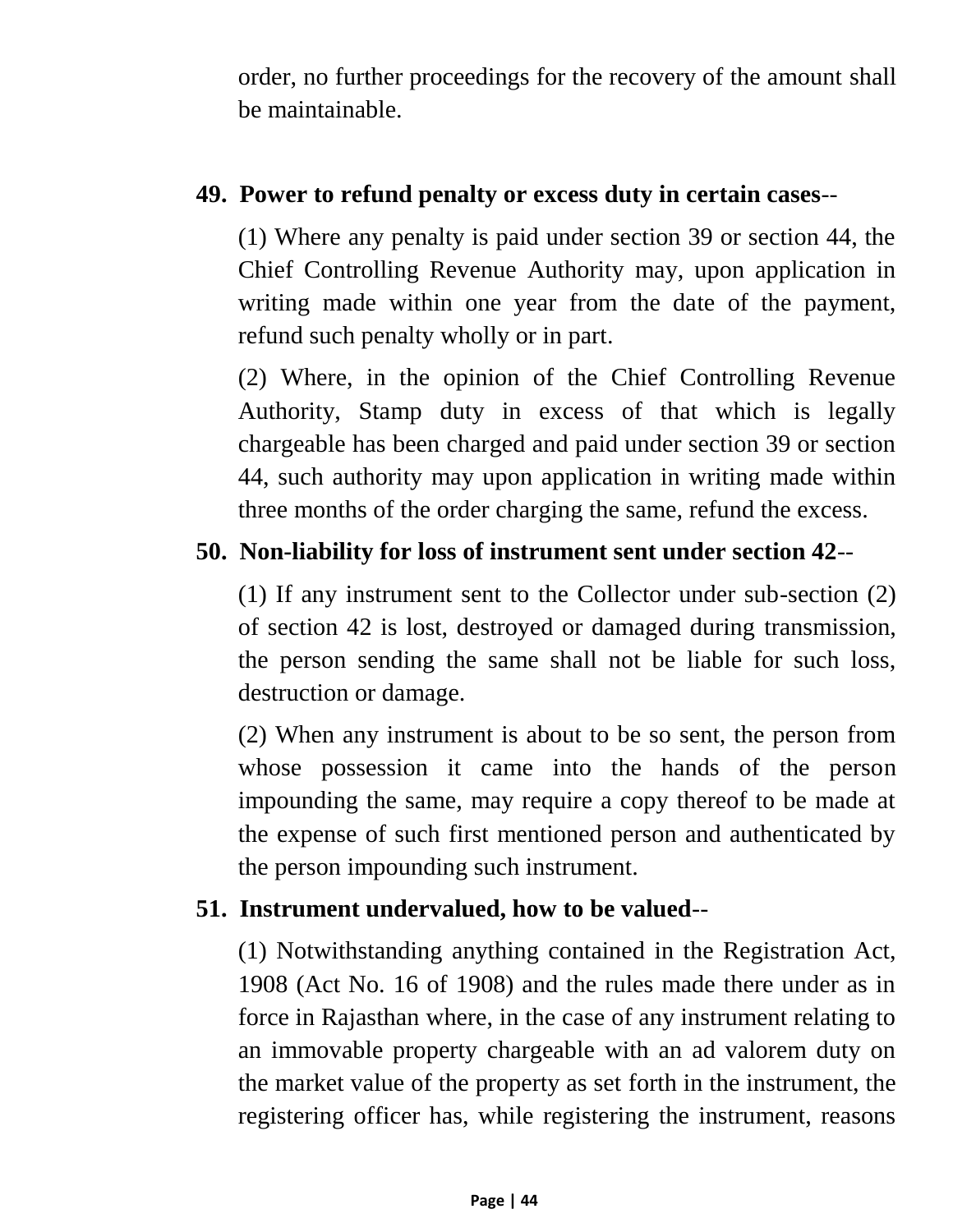to believe that the market value of the property has not been truly set forth in the instrument, he may either before or after registering the instrument, send it in original to the Collector for taking action under sub-section (3).

(2) When through mistake or otherwise any instrument which is undervalued and not duly stamped is registered under the Registration Act, 1908, the registering officer may call for the original instrument from the party and, after giving the party liable to pay stamp duty an opportunity of being heard and recording the reasons in writing and furnishing a copy thereof to the party, impound it and on failure to produce such original instrument by the party, a true copy of such instrument taken out from the registration record shall, for the purposes of this section, be deemed to be the original of such instrument and send it to the Collector for taking action under sub-section (3).

 $\frac{1}{1}$ [(3) On receipt of the instrument under sub-section (1) or (2), the Collector shall, after giving the parties a reasonable opportunity of being heard and after holding an enquiry in the prescribed manner, determine the market value and stamp duty including the penalty at the rate of two percent of the amount of the deficient duty per month or part thereof for the period during which the instrument remained unstamped or insufficiently stamped or twenty five percent of the deficient stamp duty whichever is higher but not exceeding two time of the deficient stamp duty and surcharge, if any, payable thereon and if the amount of stamp duty including penalty and surcharge, if any, so determined exceeds the amount of stamp duty, including penalty and surcharge, if already paid, the deficient amount shall be payable by the person liable to pay the stamp duty including penalty and surcharge, if any.]

(4) Where it appears to a person having by law or consent of parties authority to receive evidence or a person incharge of a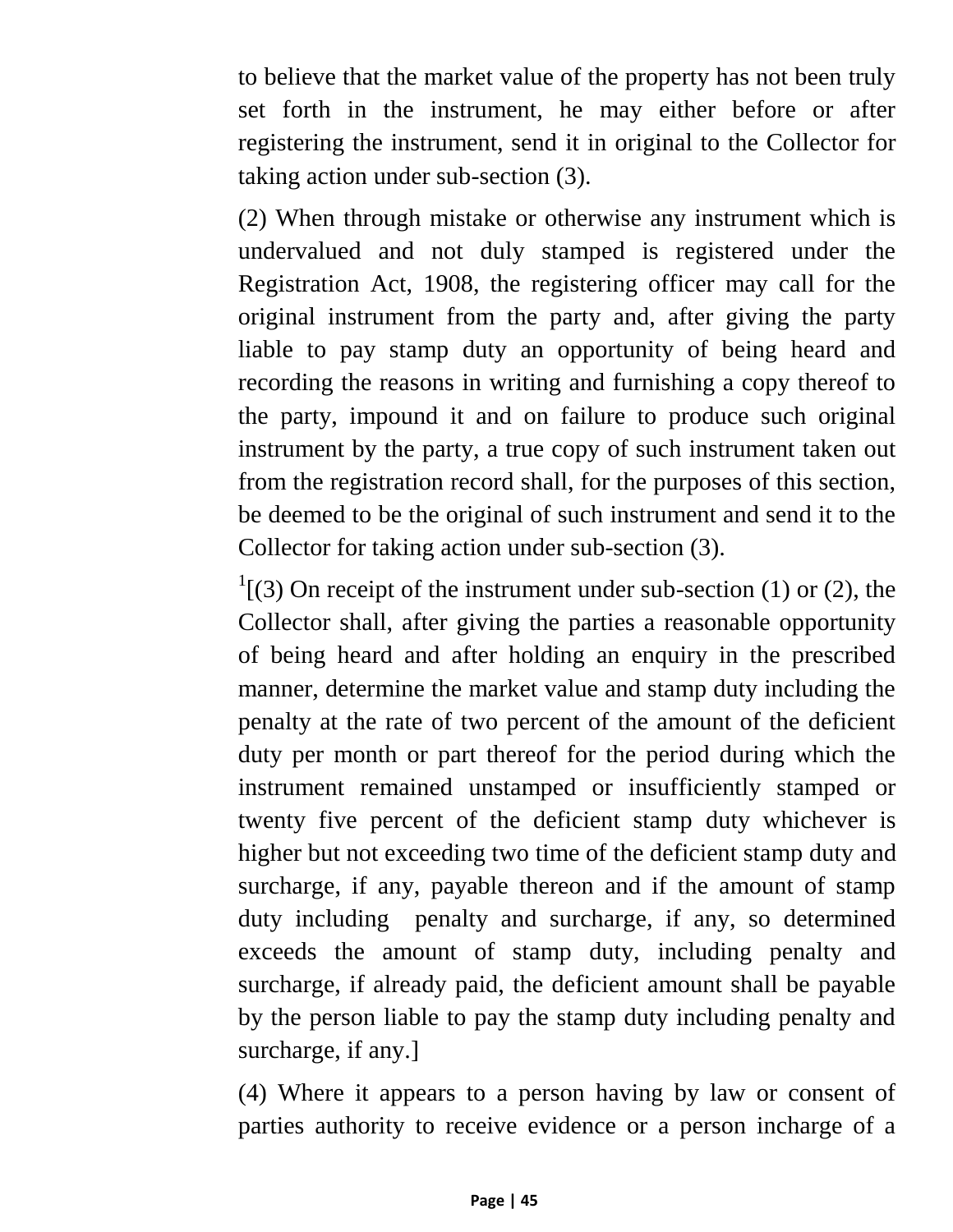public office, during the course of inspection or otherwise, except an officer of a police, that an instrument is undervalued such person shall forthwith make a reference to the Collector in that matter.

 $\frac{1}{1}$ [(5) The Collector may, suo-moto or on a reference mad under sub-section (4) call for any examine any instrument not referred to him under sub-section (1) or (2), from any person referred to in sub-section (4) or the executants or any other person for the purpose of satisfying himself as to correctness of the market value of the property, and if after such examination, he has reason to believe that the market value of such property has not been truly set forth in the instrument, he may determine in accordance with the procedure provided in sub-section (3) the market value and the amount of stamp duty, if any, payable thereon together with a penalty at the rate of two percent of the amount of the deficient duty per month or part thereof for the period during which the instrument remained unstamped or insufficiently stamped or twenty five percent of the deficient stamp duty, whichever is higher, but not exceeding two times of the deficient stamp duty, which shall be payable by the person liable to pay the stamp duty and penalty.]

(6) Where for any reason the original document called for by the Collector under sub-section (5) is not produced or cannot be produced, the Collector may, after recording the reasons for its not production, call for a certified copy of the entries of the document from the registering officer concerned and exercise the power conferred on him under sub-section (5).

(7) For the purpose of inquiries under this section, the Collector shall have power to summon and enforce the attendance of witnesses. Including the parties to the instrument or any of them, and to compel the production of documents by the same means, and so far as may be in the same manner, as is provided in the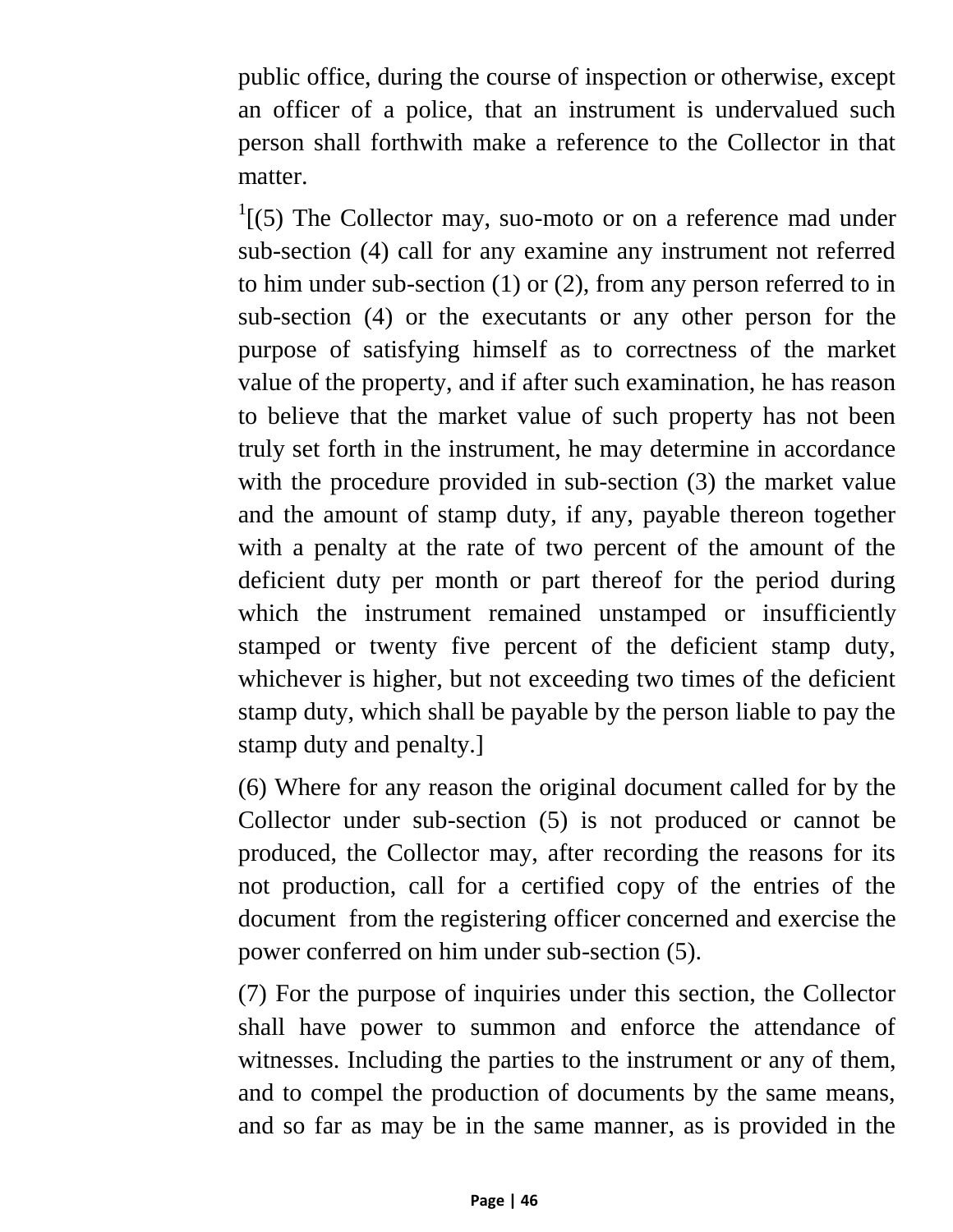case of civil court under Code of Civil Procedure 1908 (Act 5 of 1908).

- 1. Substituted by Rajasthan Finance Act, 2014 (Act No. 14 of 2014) (w.e.f. 14.7.2014).
	- **52. Rectification of mistakes**-- With a view to rectifying any mistake apparent from the record, the Collector may amend any order made by him under this Act, within **<sup>1</sup> [two years]** of the date of order either on his own motion or on the mistake being brought to his notice by person affected by the order:

Provided that if any such amendment is likely to affect any person prejudicially, it shall not be made without giving to such person reasonable opportunity of being heard.

## **2 [52-A. Reopening of ex parte orders**--

(1) Where an order has been passed by the Collector ex party under this Act, the aggrieved person may apply to the Collector for reopening of such order within thirty days from the date of communication of such order to him on the grounds that he did not receive the notice or summons issued to him in the matter or that he was prevented by sufficient cause from complying with any notice or summons issued to him.

(2) if the Collector is satisfied with the ground specified in the application made under sub-section (1), he shall reopen the ex parte order and after hearing the aggrieved person may pass such order as he may think proper in the circumstances of the matter within three months from the date of receipt of the application under sub-section (1).]

**3 ["52-B. Revision by the Inspector General of Stamp.-** (1) The Inspector General of Stamp may *suo motu* or otherwise, call for and examine the record of any proceeding under Chapter III, IV and V of this Act, and if he considers that any order passed therein by Collector is either erroneous or prejudicial to the interest of the State revenue, he may, after having made or after having caused to be made such enquiry as he considers necessary, and after having given to the party concerned a reasonable opportunity of being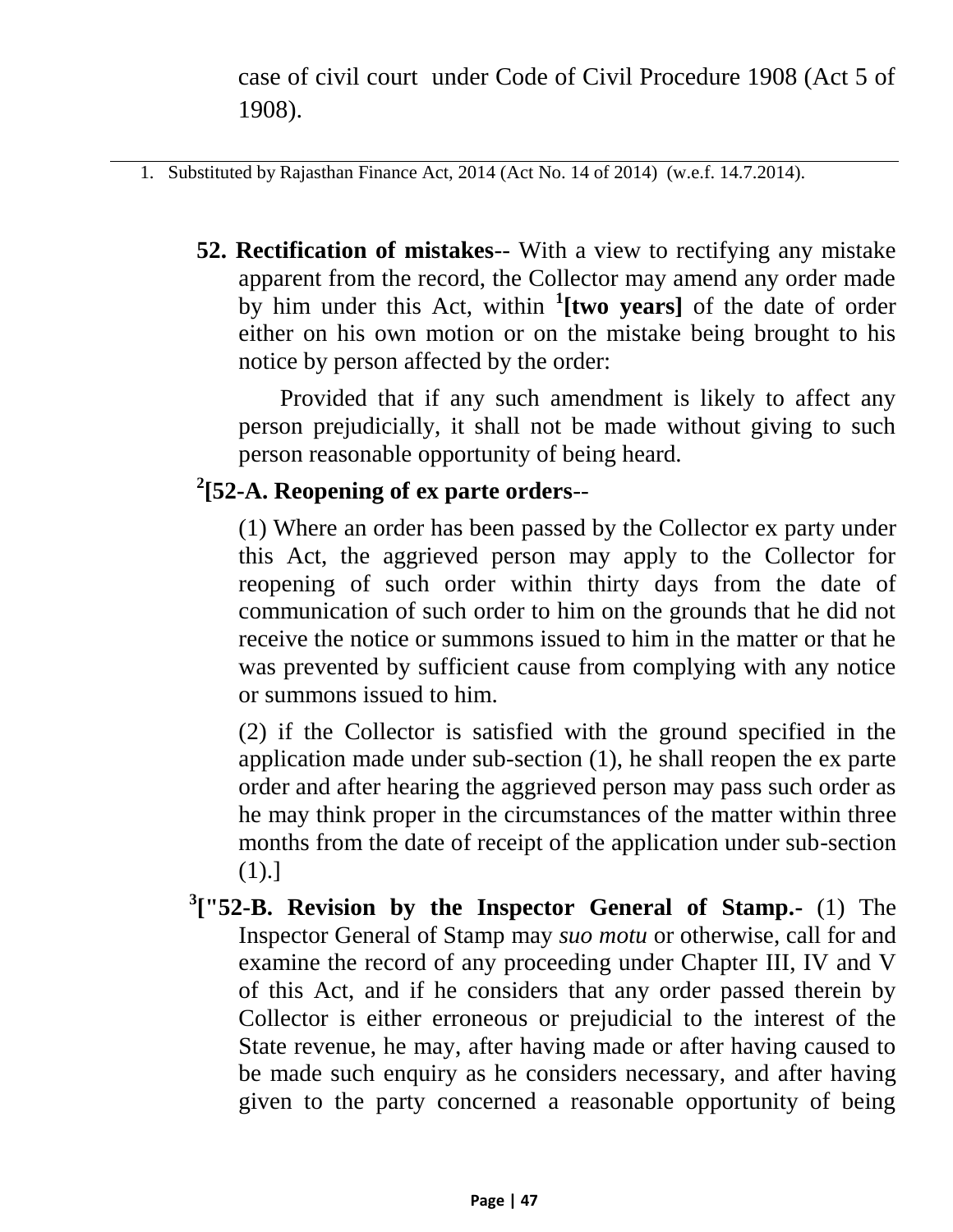heard, pass such order or issue such direction as he deems proper under the circumstances of the case.

- 1. Substituted by Rajasthan Finance Act, 2016 (Act No. 5 of 2016) (w.e.f. 09.04.16).
- 2. Inserted by Rajasthan Finance Act, 2014 (Act No. 14 of 2014) (w.e.f. 31.7.2014).

(2) No order or direction under sub-section (1) shall be passed or issued by the Inspector General of Stamp after expiry of a period of five years from the date on which the order sought to be revised was passed.".]

#### **53. Determination of the correct nature of the document and the recovery of proper duty--**

(1) Notwithstanding anything contained in the Registration Act, 1908 (Act 16 of 1908) and the rules made there under as in force in Rajasthan, where the registering officer has, while registering a document or instrument, reasons to believe that the nature of the document or instrument has not been correctly mentioned, he may, either before or after registering such document or instrument, send it, in original, to the Collector for taking action under sub- section (3).

(2) When through mistake or otherwise any instrument which is misclassified and not duly stamped, is registered under the Registration Act, 1908 (Act No. 16 of 1908), the registering officer may call for the original instrument from the party and, after giving the party liable to stamp duty an opportunity of being heard and recording the reasons in writing and furnishing a copy thereof to the party, impound it and on failure to produce such original instrument by the party, a true copy of such instrument taken out from the registration record shall, for the purposes of this section, be deemed to be the original of such instrument and send it to the Collector for taking action under sub-section (3).

 $\frac{1}{3}$  On receipt of document or instrument under sub-section (1) or (2), the Collector shall, after giving the parties a reasonable opportunity of being heard, determine the correct nature of the document or instrument and the stamp duty including the penalty at the rate of two percent of the amount of the deficient duty per month or part thereof for the period during which the instrument remained unstamped or insufficiently stamped or twenty five

<sup>3.</sup> Inserted by Rajasthan Finance Act, 2016 (Act No. 5 of 2016) (w.e.f. 09.04.16).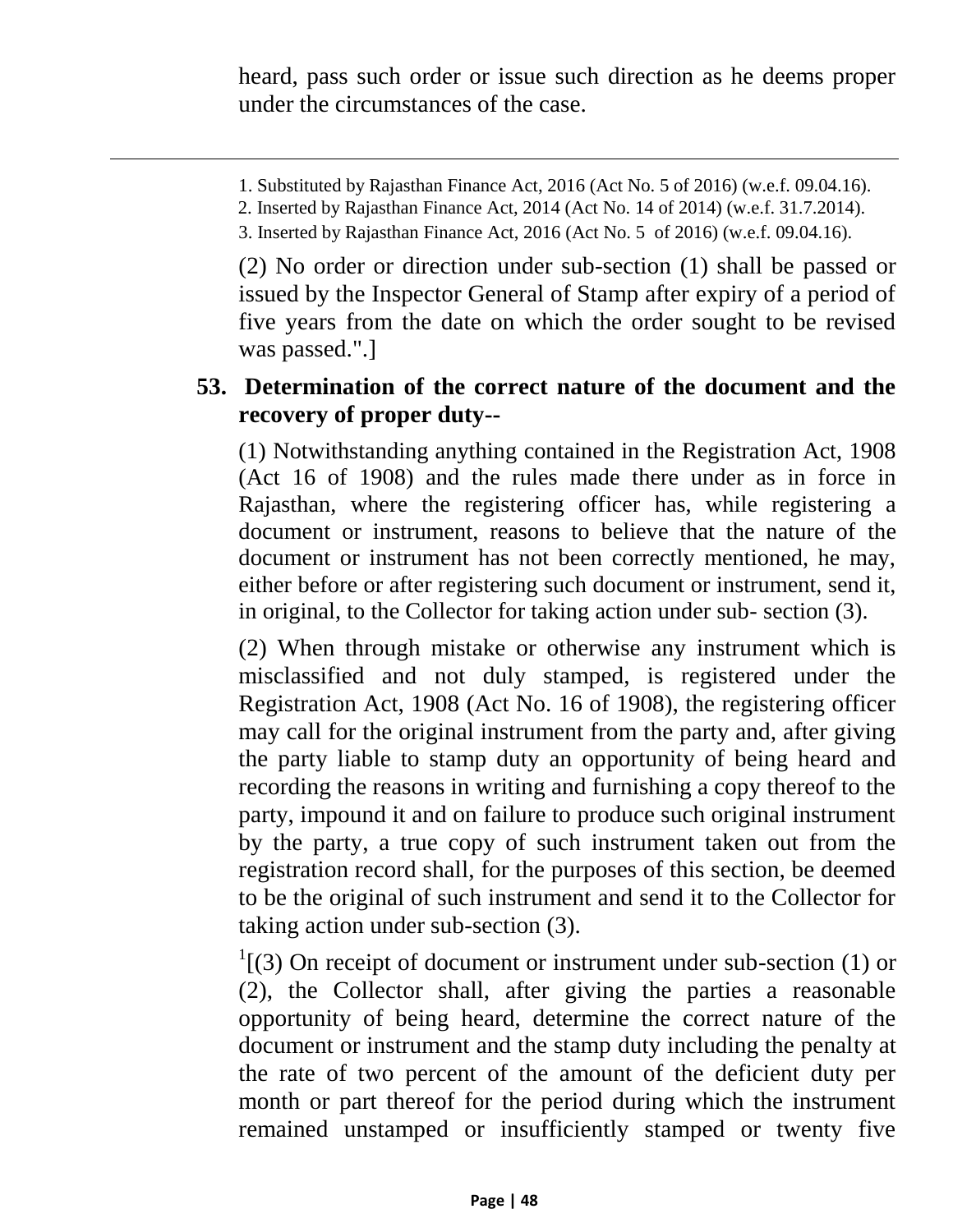percent of the deficient stamp duty, whichever is higher, but not exceeding two times of the deficient stamp duty, and surcharge if any payable thereon and may require the payment of the stamp duty including penalty and surcharge, if any, so determined or the amount required to make up the same.]

- 1. Substituted by Rajasthan Finance Act, 2014 (Act No. 14 of 2014) (w.e.f. 14.7.2014).
- (4) Where it appears to a person having by law or consent of parties authority to receive evidence or a person in charge of a public office during the course of inspection or otherwise, except an officer of a police that a document or an instrument has not been correctly mentioned while registering it, such person shall forth with make a reference to the Collector to determine the correct nature thereof.

<sup>1</sup>[(5) The Collector may, suo-moto or on a reference made under sub-section(4) or otherwise call for and examine any document or instrument not referred to him under sub-section (1) or (2), from any person referred to in sub-section (4) or the executants or any other person, which has been registered and returned to the executants or any other person for the purpose of satisfying himself as to the correctness with regard to the nature of the document or instrument and if he is satisfied, after giving the parties a reasonable opportunity of being heard, that the nature of document or instrument had not correctly been mentioned or determined, he may determine the correct nature of the document or instrument and the stamp duty, if any, payable thereon together with a penalty at the rate of two percent of the amount of the deficient duty per month or part thereof for the period during which the instrument remained unstamped or insufficiently

Stamped or twenty five percent of the deficient stamp duty,

Whichever is higher, but not exceeding two times of the deficient stamp duty, and require payment of stamp duty including penalty, if any, so determined or the amount require to-make up the same.] (6) Where for any reason the original document or instrument called for by the Collector under sub-section (5) is not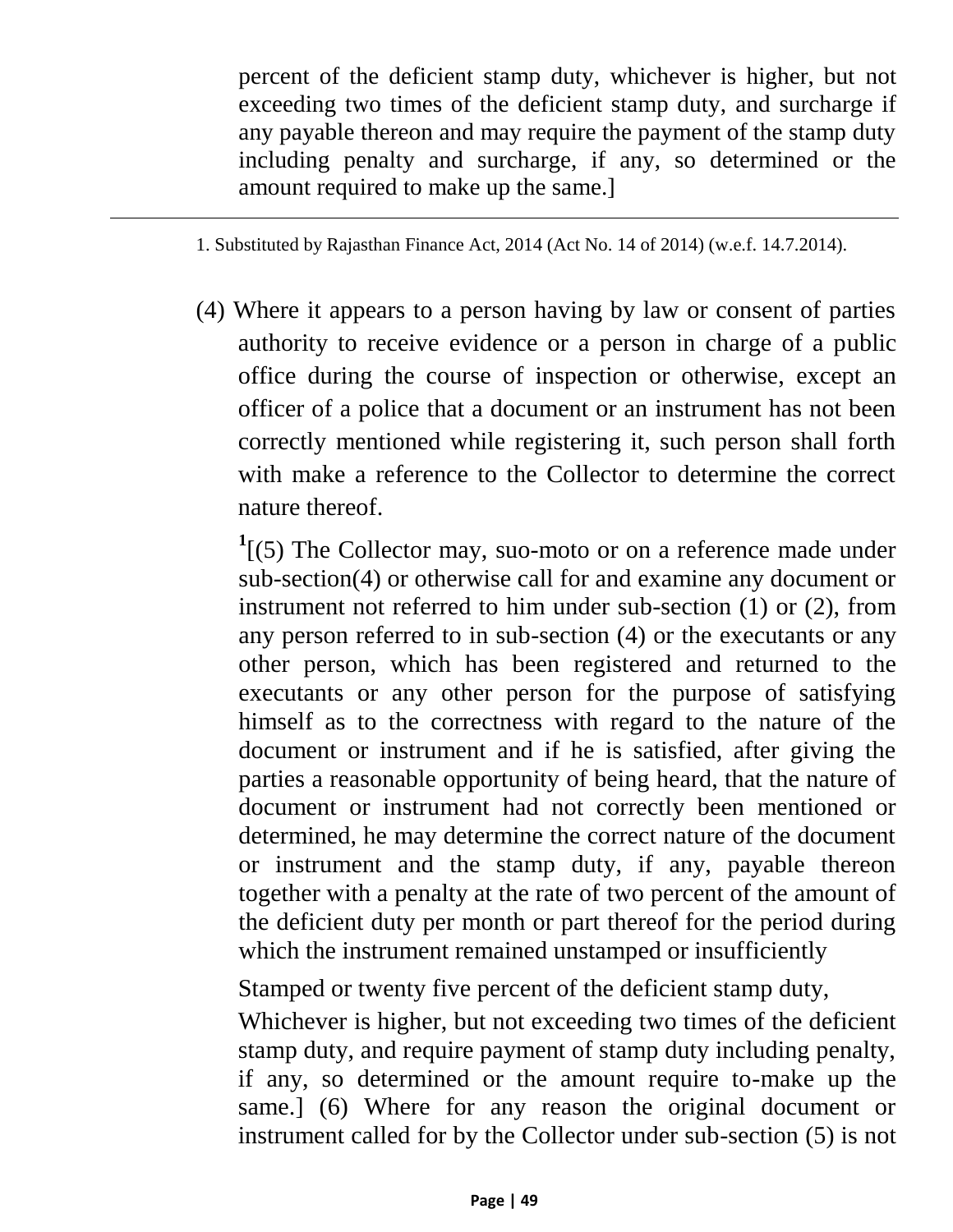produced or cannot be produced, he may call for a certified copy of the document or instrument from the registering officer concerned and exercise the power conferred upon him in subsection  $(5)$ .

1. Inserted by Rajasthan Finance Act, 2014 (Act No. 14 of 2014) (w.e.f. 14.7.2014).

## **54. Intimation of reference and payment of duty before reference**-

(1) Notwithstanding anything herein before contained, the registering officer shall, before making reference to the Collector under this Act, intimate to the parties concerned about the reference proposed to be made by him.

(2) In case the person liable to pay the duty offers to pay the amount of duty chargeable on such instrument, the registering officer shall, on payment of such duty, certify it on the instrument by endorsement and shall not make the references.

**55. Procedure in case of non-registration of documents required to be registered with the purpose of avoiding stamp duty--**

(1) if it appears to any registering officer or any other person that an instrument relating to a transaction compulsorily registerable under section 17 of the Registration Act, 1908 (Act No. 16 of 1908) has not been presented for registration with a view to avoiding payment of stamp duty or for any other reason, he shall immediately inform the Collector concerned for taking necessary action under the Stamp Law.

(2) On receipt of information under sub-section (1) or suo-motu, the Collector shall issue a notice to the party/parties referred to in the information received, with a view to ensuring that the instrument is presented alongwith full facts and circumstances as required under section 30 of the Act to determine the liability for payment of stamp duty.

(3) Upon service of notice where the instrument in question is presented before the Collector, he shall proceed as provided by section 51 and/or 53 of the Act, as the case may be.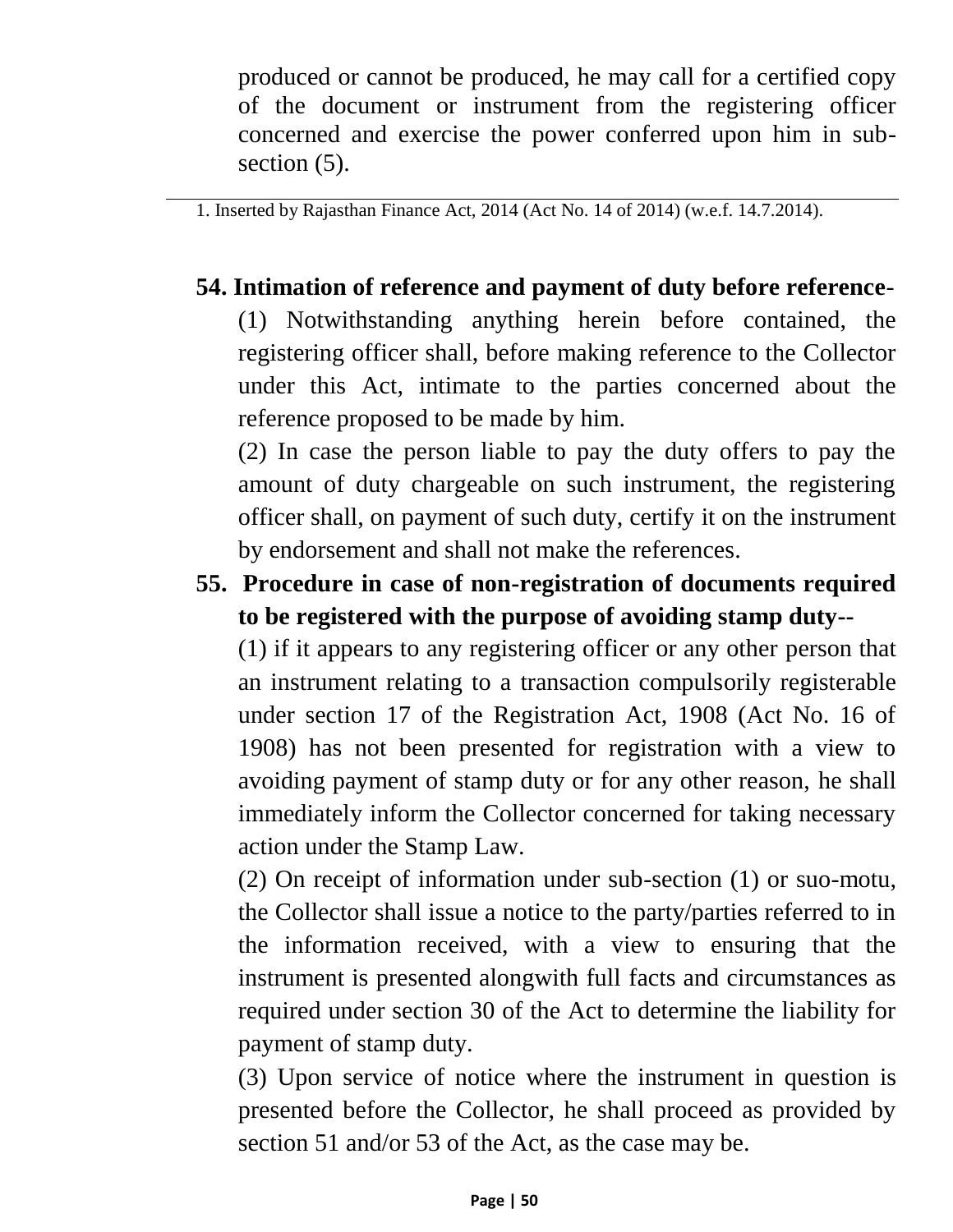(4) Where the party/parties served with notice do not present the instrument and/or appear before the Collector to **<sup>1</sup>** [refute] the presumption of the information in question being correct, the Collector shall proceed to enquire into the correctness of the information in such manner as he deems fit.

(5) After the aforesaid enquiry, where it appears to the Collector that the instrument in question has not been presented for registration with a view to avoiding stamp duty, it shall be deemed to be a violation of section 30 of the Act and if such non production is with a view to concealing the consideration. if any, and all other facts and circumstances affecting the chargeability of the said instrument with duty, and the determination of such duty, the Collector shall launch a prosecution against the person concerned under section 73 or 75 of the Act, as the case may be.

## **1 [56. Recovery of duties and penalties**--

- (1) All duties, penalties and other sums required to be paid under this chapter or under chapter-III may be recovered by the Collector by distress and sale of the movable or immovable property of the person, from whom the same are due, or by any other process for the time being in force for the recovery of arrears of land revenue.
- (2) All duties, penalties and other sums required to be paid under this chapter or under chapter III shall be a charge on the property which is the subject matter of the instrument.
- (3) An entry of the charge referred to in sub-section (2) shall be made in the indices specified in the Registration Act, 1908 (Central Act No. 16 of 1908) and such entry shall be deemed to be a notice under the said Act.
- (4) Where the subject matter of the instrument is- (i) a revenue land, a copy of the charge entered into the indices under sub-section (3) shall be sent to the Tehsildar concerned who shall enter the information in the land records; and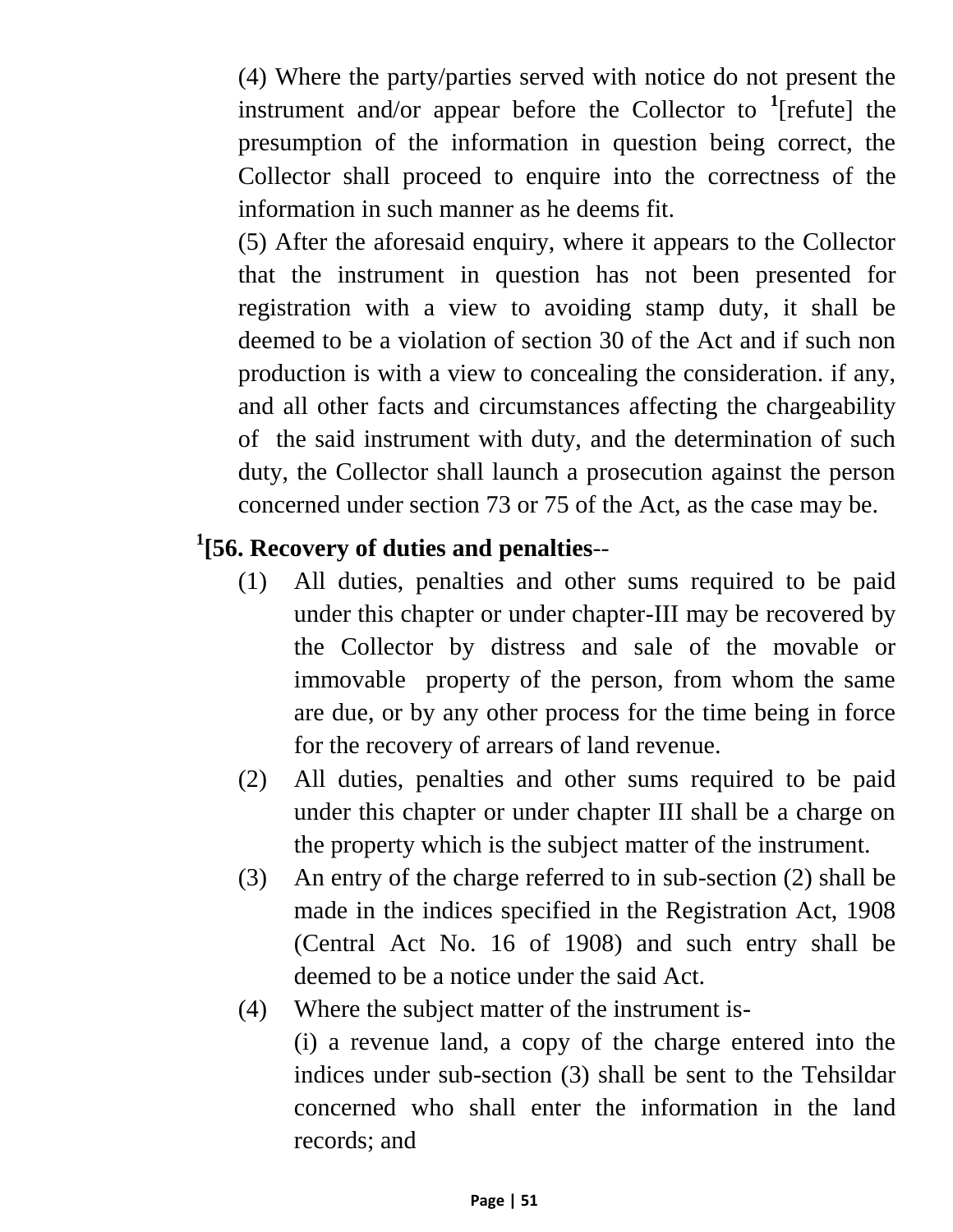(ii) a land vested in, or placed at the disposal of, a local authority or a building or any part thereof situated within

- 1. Substituted by the Raj. Finance Act, 2013 (Act No. 12 of 2013) (w.e.f. 10.4.2013) the area of a local authority, a copy of the charge entered into the indices under sub-section (3) shall be sent to the local authority concerned which shall get the information entered into the records maintained in respect of such land or building, as the case may be.]
- **1 [56-A. Power of Inspector General of Stamps to reduce or waive interest and penalty**--
	- (1) Notwithstanding anything contained in this Act, Inspector General of Stamps may on an application made in this behalf by a defaulter, reduce or waive the amount of interest or penalty or both upto a maximum limit of rupees twenty five thousand if the defaulter agrees to deposit the remaining amount of duties, penalties, interest and any other sums required to be paid by him under this Act within thirty days from such order.
	- (2) If the defaulter fails to deposit the amount specified in subsection (1) within the time specified in that sub-section, the order of reduction or waiver passed under sub-section (1) shall stand withdrawn on the expiry of aforesaid period of thirty days.]
- **57. Validity of certificate or endorsement in respect of instrument for which higher rate of duty is payable in Rajasthan--** Notwithstanding anything contained in the Indian Stamp Act, 1899 (Act No. 2 of 1899), no certificate or endorsement thereunder in respect of an instrument chargeable in the State of Rajasthan with a higher rate of duty under this Act, shall be received in evidence, or be, in any way, valid, in respect of the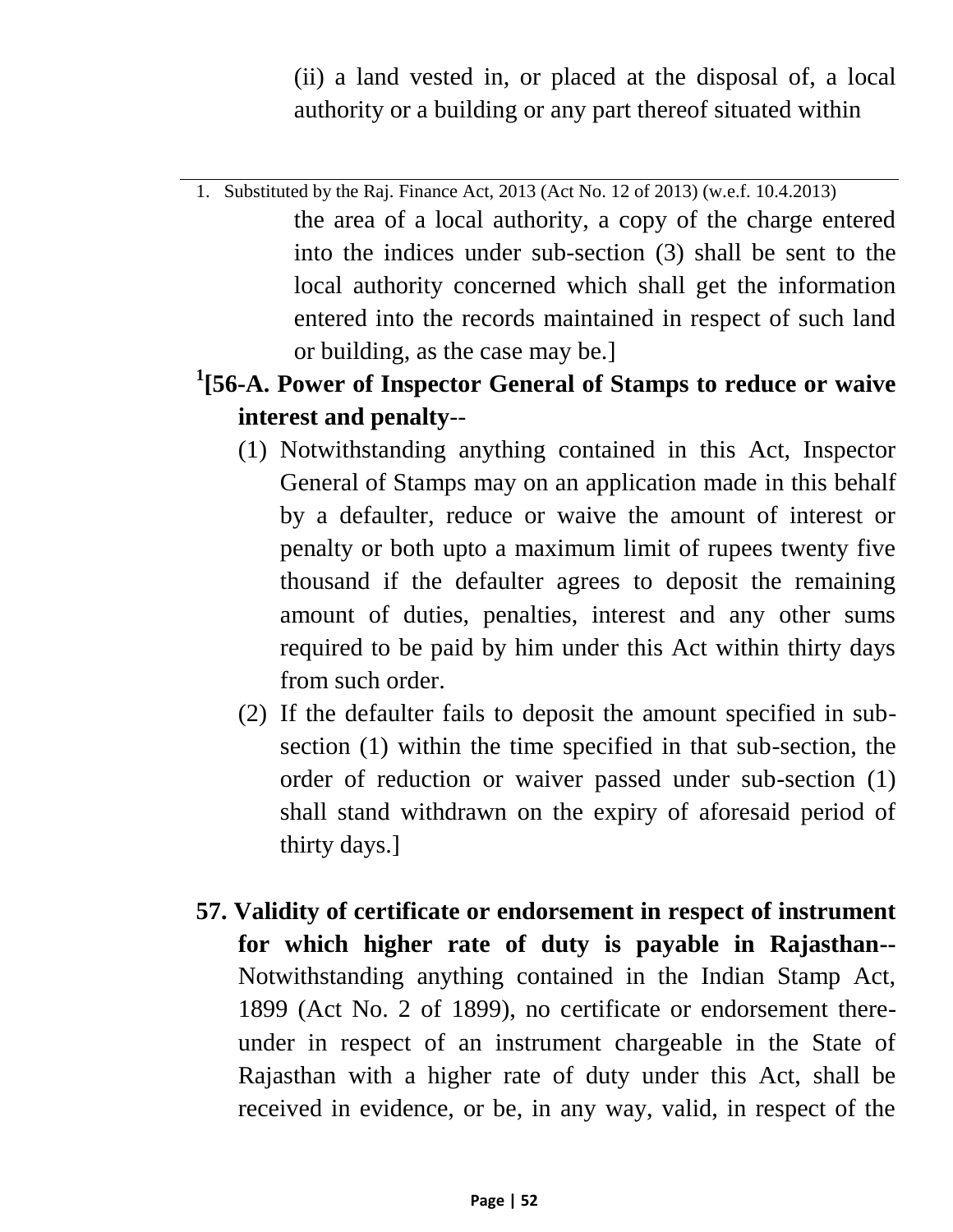payment of duty on such instrument unless the duty chargeable at the rates, provided in this Act has been paid, on such instrument.

1. Inserted by the Raj. Finance Act, 2014 (Act No. 14 of 2014) (w.e.f. 31.7.2014)

### **CHAPTER-V**

### **Allowances for Stamps in Certain Cases**

- **58. Allowance for spoiled stamps**-- Subject to such rules as may be made by the State Government as to the evidence to be required, or the inquiry to be made, the Collector may, on application made within the period prescribed in  $\frac{1}{2}$ [section 59], and if he is satisfied as to the facts, make allowance for impressed stamps spoiled in the case hereinafter mentioned, namely;
- (a) the stamp on any paper inadvertently and un-designedly spoiled, obliterated or by error in writing or any other means rendered unfit for the purpose intended before any instrument written thereon is executed by any person;
- (b) The stamp on any document which is written out wholly or in part, but which is not signed or executed by any party thereto;
- (c) in the case of bill of exchange payable otherwise than on demand or promissory notes,
	- (i) The stamp on any such bill of exchange signed by or on behalf of the drawer which has not been accepted or made use of in any manner whatever or delivered out of his hands for any purpose other than by way of tender for acceptance:
- Provided that the paper on which any such stamp is impressed does not bear any signature intended as for the acceptance of any bill of exchange to be afterwards written thereon.
	- (ii) The stamp on any promissory note signed by or on behalf of the maker which has not been made use of in any manner whatever or delivered out of his hands.
	- (iii) the stamp used or intended to be used for any such bill of exchange or promissory note signed by, or on behalf of the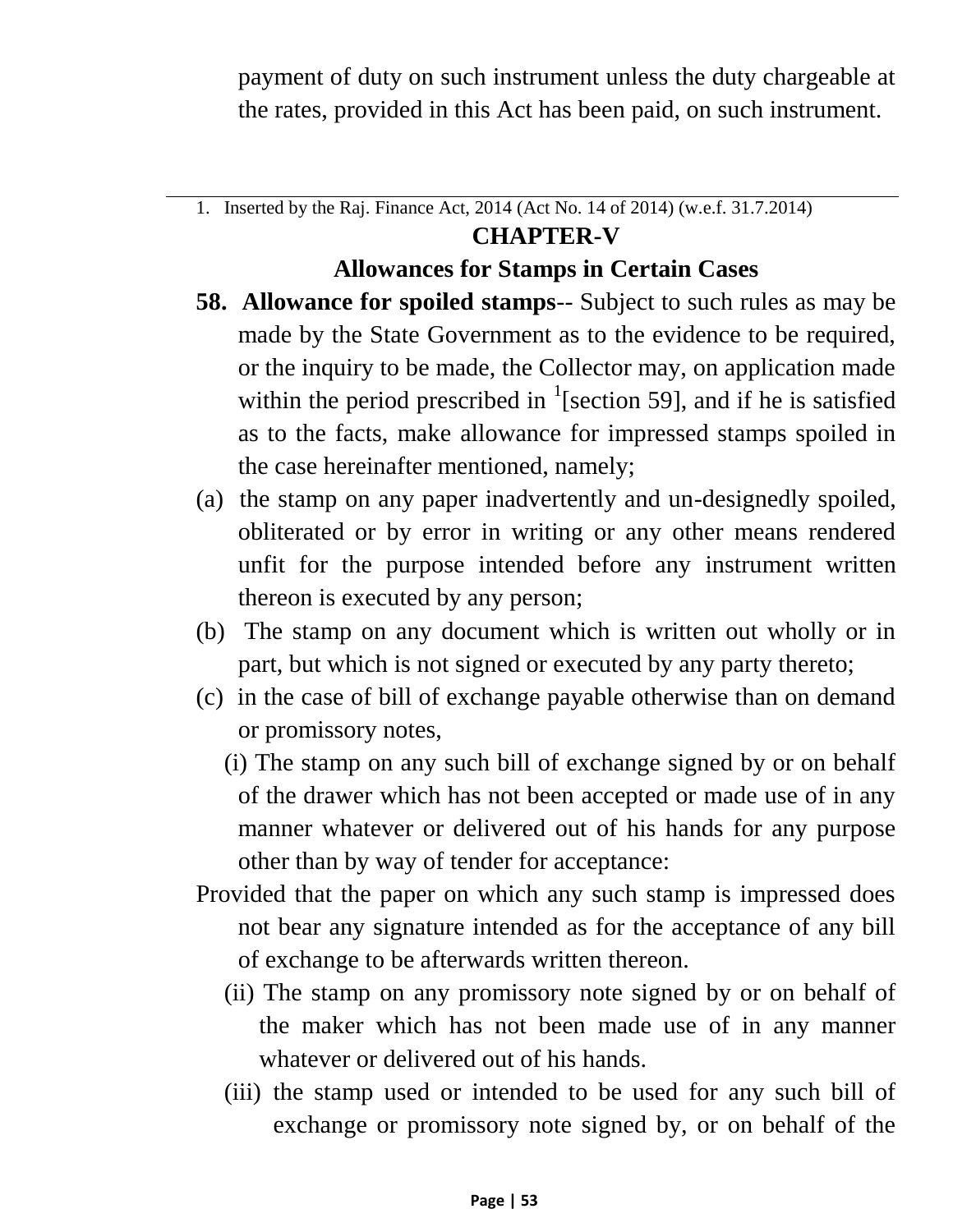drawer thereof, but which from any omission or error has been spoiled or rendered useless, although the same, being a bill of exchange may have been presented for acceptance or accepted or endorsed, or, being a promissory note, may have been delivered to the payee:

Provided that another completed and duly stamped bill of exchange or promissory note is produced identical in every particular, except in the correction of such omission or error as aforesaid, with the spoiled bill or note.

- (d) The stamp used for an instrument executed by any party thereto which,-
- (i) Has been afterwards found by the parties to be absolutely void in law from the beginning;
- (ii) Has been afterwards found by the court to be absolutely void in law from the beginning under section 31 of the Specific Relief Act, 1963;
- (iii) Has been afterwards found unfit, by reason of any error or mistake therein, for the purpose originally intended;
- (iv) by reason of the death of any person by whom it is necessary that it should be executed, without having executed the same, or of the refusal of any such person to execute the same, cannot be completed so as to effect the intended transaction in the form proposed;
- (v) For want of the execution thereof by some material party, and his inability or refusal to sign the same, is in fact incomplete and insufficient for the purpose for which it was intended:
- (vi) By reason of the refusal of any person to act under the same, or to advance any money intended to be thereby secured, or by the refusal of non-acceptance of any office thereby granted, totally fails of the intended purpose:
- (vii) becomes useless in consequence of the transaction intended to be thereby effected being effected by some other instrument between the same parties and bearing a stamp of not less value;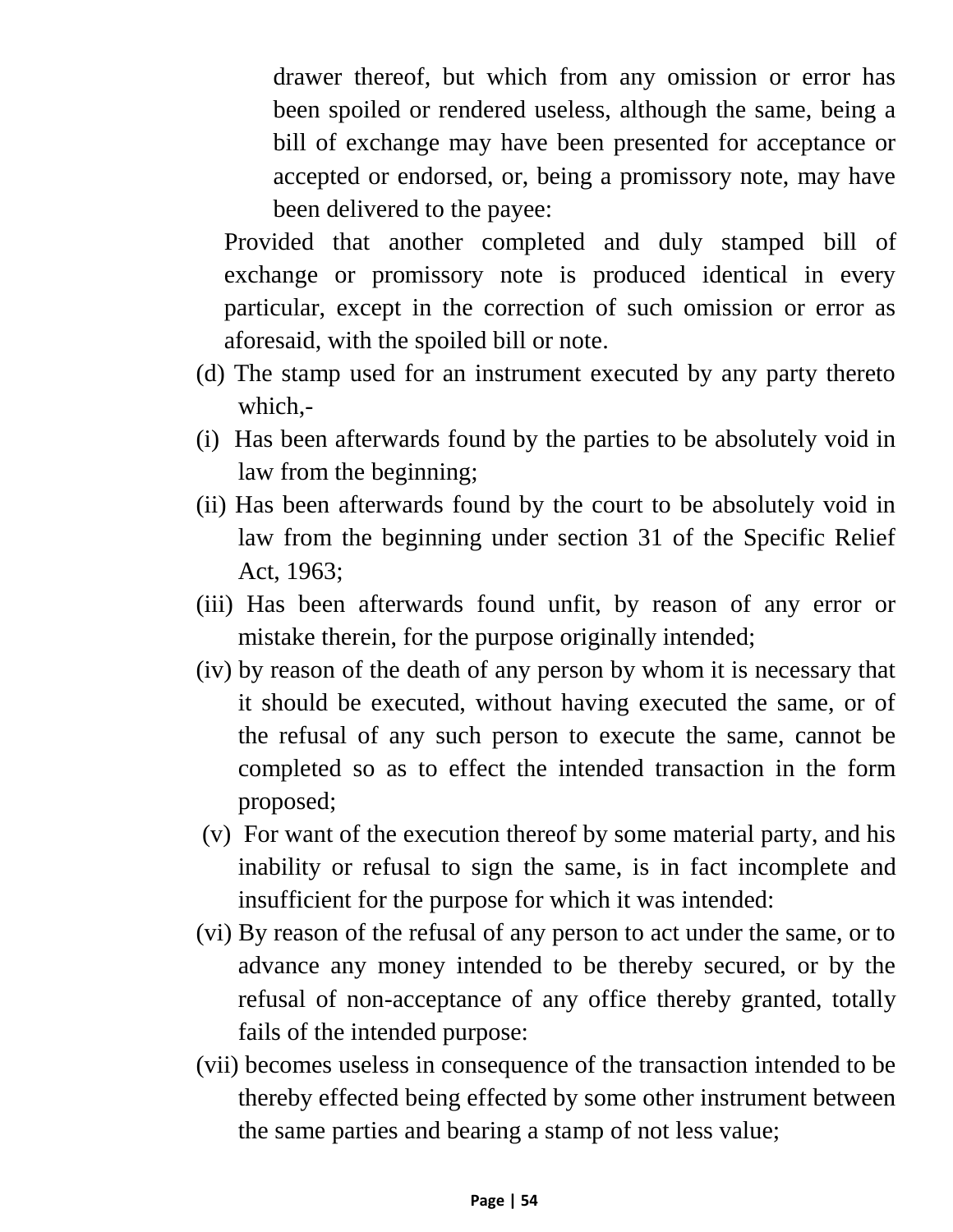(viii) is deficient in value and the transaction intended to be thereby effected has been effected by some other instrument between the same parties and bearing a stamp of not less value;

1. Substituted by Act No. 7 of 2004 (w.e.f. 27.5.2004) for- "Section 60".

(ix) is inadvertently and un-designedly spoiled and in lieu whereof another instrument made between the same parties and for the same purpose is executed and duly stamped;

Provided that in the case of an executed instrument, other than one falling under sub-clause (ii) of clause (d), no legal proceeding has been commenced in which the instrument could or would have been given or offered in evidence and that the instrument is given upto be cancelled:

**Explanation**-- The certificate of the Collector under section 36 that the full duty with which an instrument is chargeable has been paid is an impressed stamp within the meaning of this section.

- **59. Application for relief under section 58 when to be made**-- The application for relief under section 58 shall be made within the following periods, that is to say,--
- (i) in the case mentioned in clause (d) (vi), within two months of the date of the instrument;
- (ii) in the case of a stamped paper on which no instrument has been executed by any of the parties thereto within six months after the stamp has been spoiled;
- (iii) in the case of a stamped paper in which an instrument has been executed by any of the parties thereto, within six months after the date of the instrument, or, if it is not dated, within six months after the execution thereof by the person by whom it was first or alone executed.

Provided that-

(a) when, the spoiled instrument has been for sufficient reasons sent out of India, the application may be made within six months after it has been received back in India;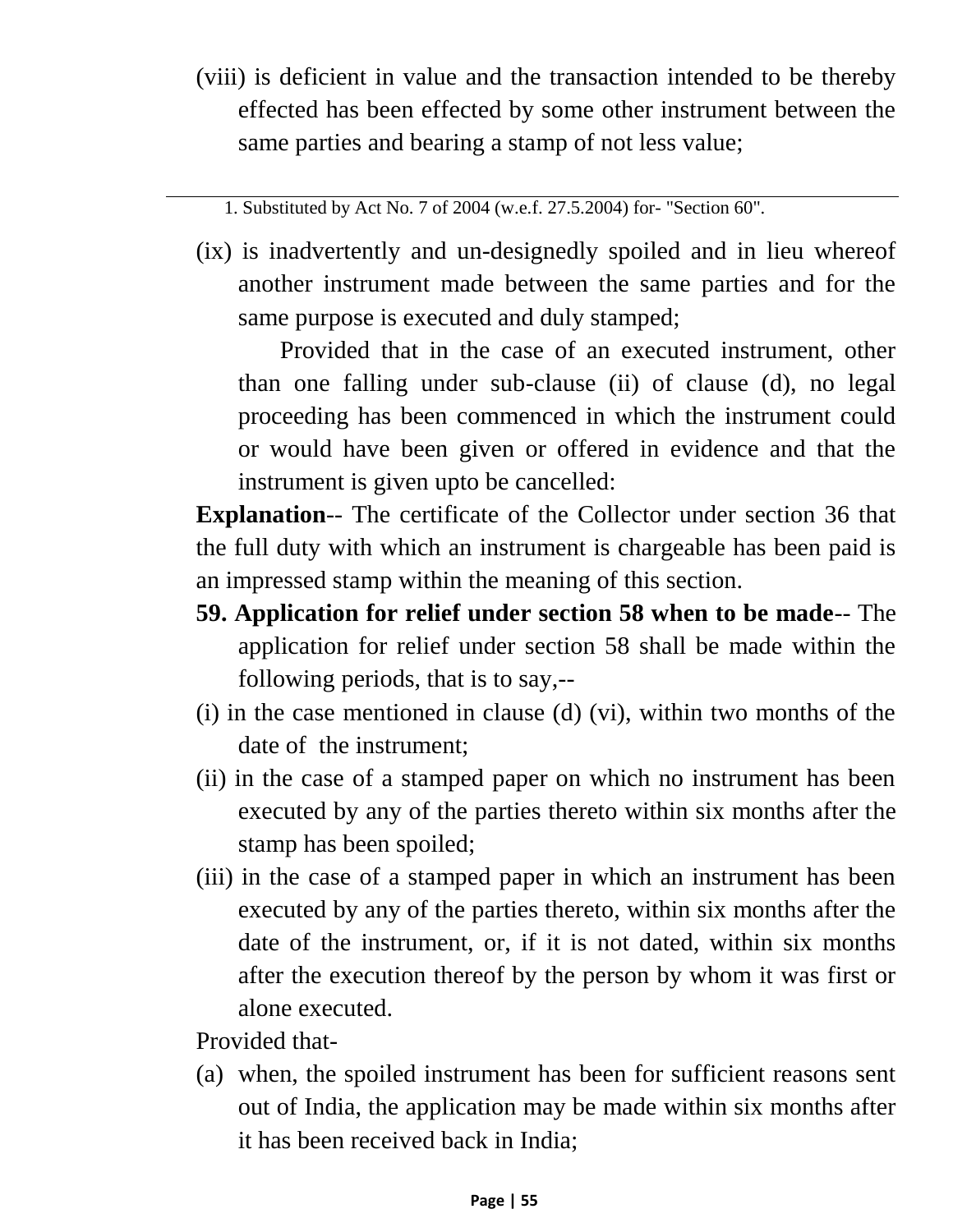- (b) When, from unavoidable circumstances, any instrument for which another instrument has been substituted cannot be given upto be cancelled within the aforesaid period, the application may be made within six months after the date of execution of the substituted instrument.
- **60. Allowance in case of printed forms no longer required by corporations**-- The Chief Controlling Revenue Authority or the Collector it empowered by the Chief Controlling Revenue Authority in this behalf may, without limit of time, make allowance for stamped papers used for printed form of instruments by any banker or by any incorporated company or other body corporate, if for any sufficient reason such forms have ceased to be required by the said banker, company or body corporate:
- Provided that such authority is satisfied that the duty in respect of such stamped papers has been duly paid.
- **61. Allowance for misused stamps--**
- (a) When any person has inadvertently used for an instrument chargeable with duty, a stamp of a description other than that prescribed for such instrument by the rules made under this Act, or a stamp of a greater value than was necessary, or has inadvertently used any stamp for an instrument not chargeable with any duty; or
- (b) When any stamp used for an instrument has been inadvertently rendered useless under section 15, owing to such instrument having been written in contravention of the provisions of section 13. The Collector may, on application made within six months after the date of the instrument or, if it not dated, within six months after the execution thereof by the person by whom it was first or alone executed, and upon the instrument, if chargeable with duty, being re-stamped with the proper duty, cancel and allow as spoiled the stamp so misused or rendered useless.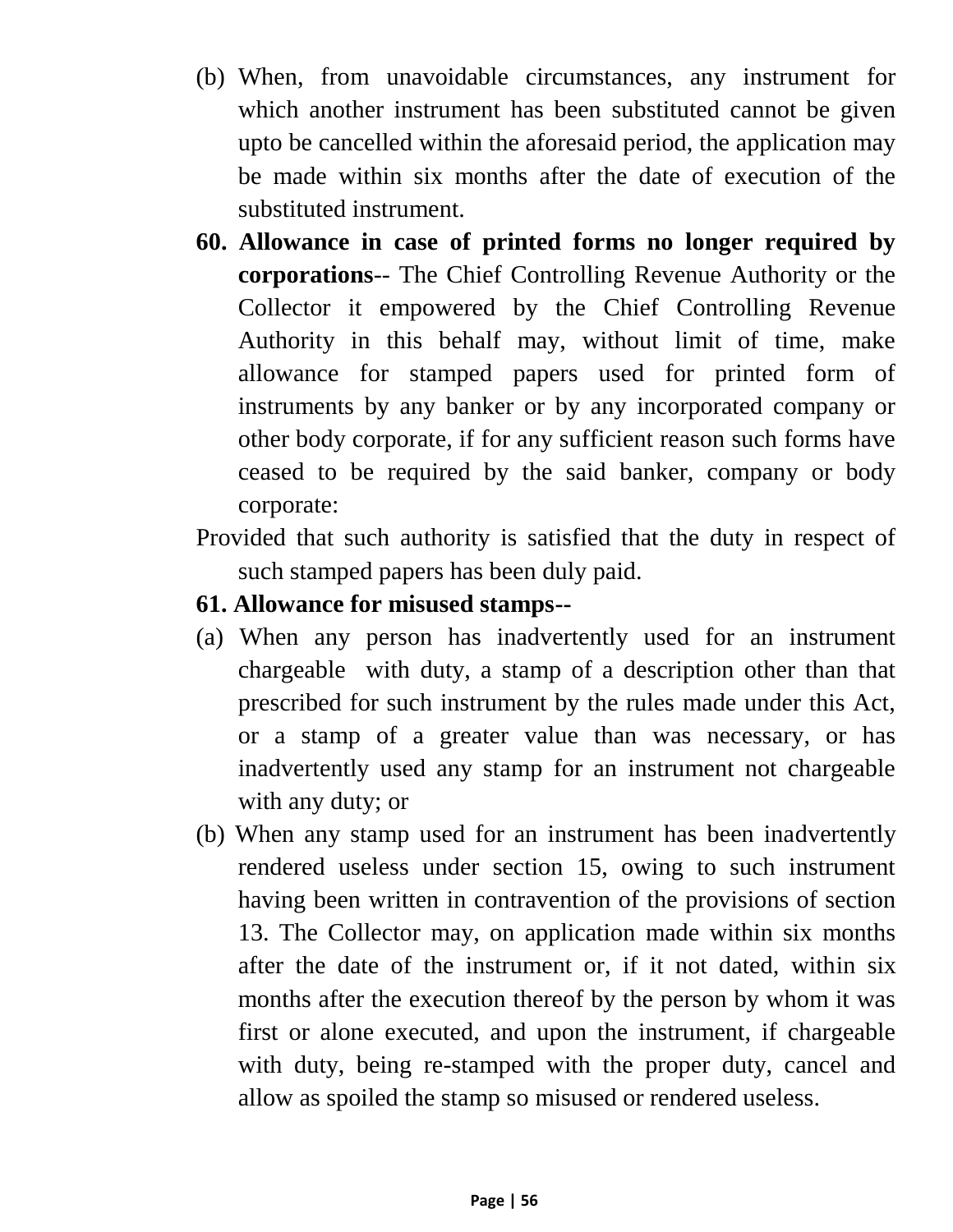**62. Allowance for spoiled or misuse stamps how to be made**-- In any case in which allowance is made for spoiled or misused stamps, the Collector may give in lieu thereof,--

(a) other stamps of the same description and value; or

- (b) if required and he thinks fit, stamps of any other description to be of the same amount in value; or
- (c) at his discretion, the same value in money deducting ten paise for each rupee or fraction of a rupee.
- **63. Allowance for stamps not required for use**-- When any person is possessed of a stamp or stamps which have not been spoiled or rendered unfit or useless for purpose intended, but for which he has no immediate use, the Collector shall repay to such person the value of such stamp or stamps in money, deducting ten paise for each rupee or portion of a rupee, upon such person delivering up the same to be cancelled, and proving to the Collector's satisfaction,--

(a) that such stamp or stamps were purchased by such person with a bonafide intention to use them; and

- (b) that he had paid the full price thereof; and
- (c) that they were so purchased within the period of six months next preceding the date on which they were so delivered:
- Provided that, where the person is a licensed vendor of stamps, the Collector may, if he thinks fit, make the repayment of the sum actually paid by the vendor without any such deduction as aforesaid.

# **1 [63-A. Invalidation of stamps and saving.-**

Notwithstanding anything contained in section 58, 61, 62 & 63-

(a) any stamp which has been purchased on or after the date of commencement of the Rajasthan Finance Act, 2013 (Act No. 12 of 2013) (hereinafter referred to as "the said date") shall be used or presented for claiming allowance within a period of six months from the date of purchase. Any such stamp, which has not been used or no allowance has been claimed in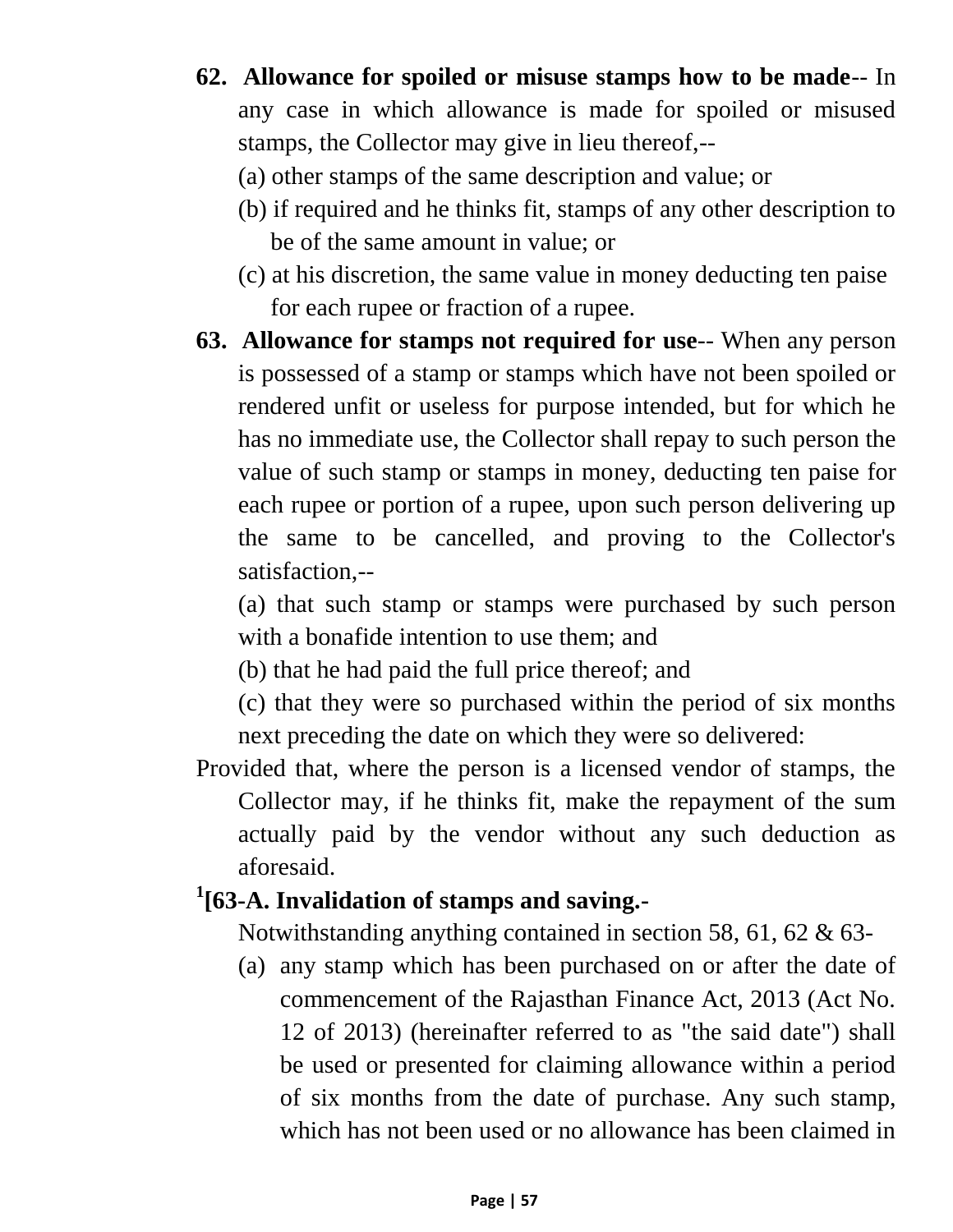respect thereof within the period of six months from the date of purchase, shall be rendered invalid;

(b) any stamp which has been purchased but has not been used or no allowance has been claimed in respect thereof before the said date, may be used or presented for claiming the allowance under the relevant provisions of the Act within a period of six months from the said date. The stamp which has not been used or presented within the aforesaid period of six months shall be rendered invalid.]

#### **64. Allowance on renewal of certain debentures**--

When any duly stamped debenture is renewed by the issue of a new debenture in the same terms, the Collector shall upon application made within one month, repay to the person issuing such debenture, the value of the stamp on the original or on the new debenture, whichever shall be less:

- Provided that the original debenture is produced before the Collector and cancelled by him in such manner as the State Government may direct.
- **Explanation** A debenture shall be deemed to be renewed in the same terms within the meaning of this section notwithstanding the following changes,--
	- (a) the issue of two or more debentures in place of one original debenture, the total amount secured being the same;
	- (b) the issue of one debenture in place of two or more original debentures, the total amount secured being the same;
	- (c) the substitution of the name of the holder at the time of renewal for the name of the original holder; and
	- (d) the alteration of the rate of interest or the dates of payment thereof.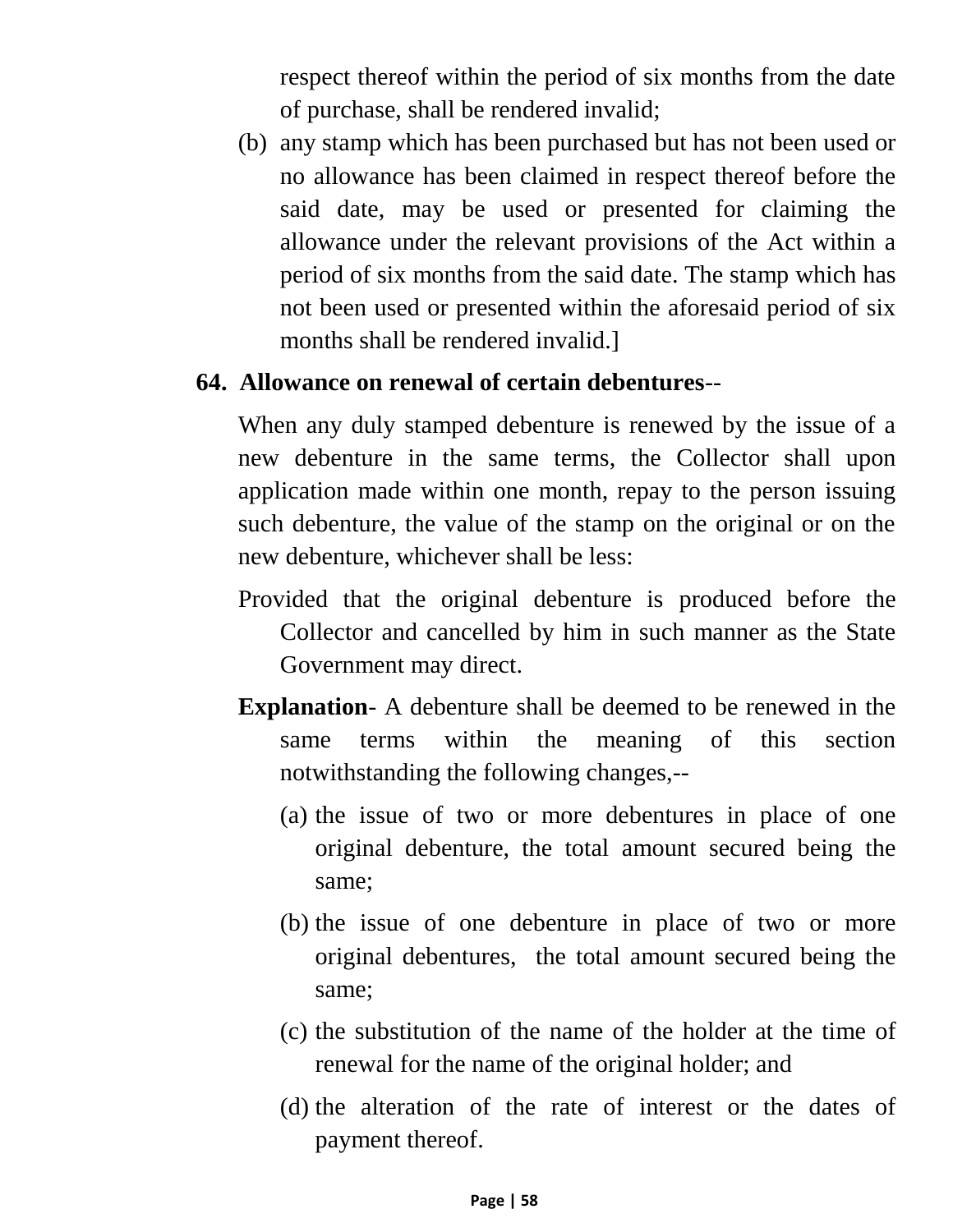1. Inserted by the Raj. Finance Act, 2013 (Act No. 12 of 2013) (w.e.f. 10.4.2013)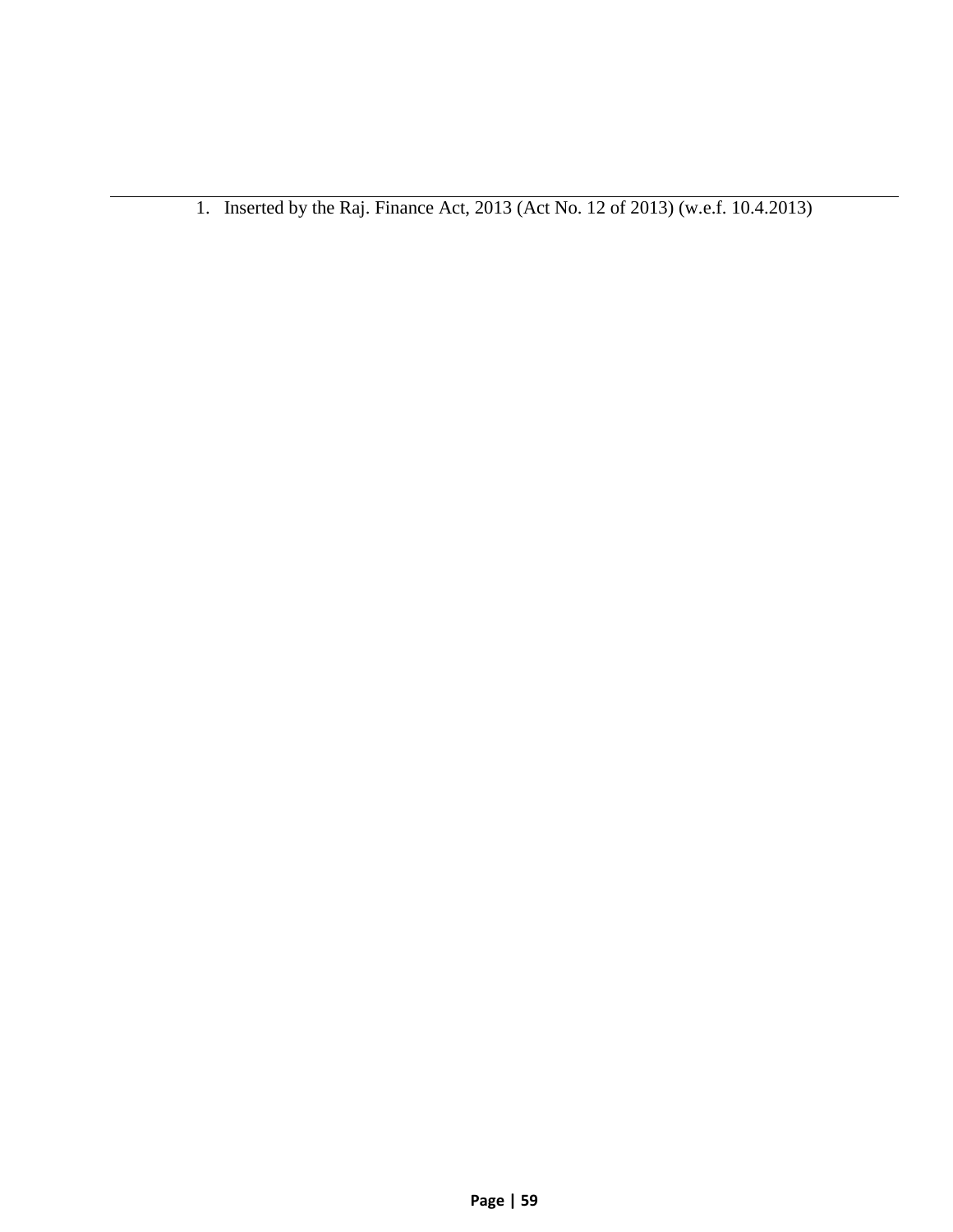# **CHAPTER-VI Reference and Revision**

#### **65. Revision by the Chief Controlling Revenue Authority**--

(1) Any person aggrieved by an order made by the  $\frac{1}{1}$ **Inspector General of Stamp or]** Collector under Chapter IV and V and under clause (a) of the first provision to section 29 and under section 35 of the Act, may within 90 days from the date of order, apply to the Chief Controlling Revenue Authority for revision of such order:

2 **["Provided that the Inspector General of Stamp or any other officer authorised specially or generally by the Inspector General of Stamp may, if aggrieved by any order referred to in this subsection, may file revision before Chief Controlling Revenue Authority within 180 days from the date of the communication of the order.".**]

<sup>3</sup>[Provided further that] no revision application shall be entertained unless it is accompanied by a satisfactory proof of the payment of <sup>4</sup>[twenty five percent] of the recoverable amount.

(2) The Chief Controlling Revenue Authority may suo-moto or on information received from the registering officer or otherwise call for and examine the record of any case decided in proceeding held by the <sup>1</sup>[Inspector General of Stamp or] Collector for the purpose of satisfying himself as to the legality or propriety of the order passed and as to the regularity of the proceedings and pass such order with respect thereto as it may think fit.

Provided that no such order shall be made except after giving the person affected a reasonable opportunity of being heard in the matter.

#### **66. General Superintendence and Control over Collectors**--

(1) Subject to the provisions of this Act, the power to have general superintendence and control over Collectors shall vest in the Inspector General of Stamps.

(2) The Inspector General of Stamps shall specify the territorial jurisdiction of a Collector for the purpose of this Act, where there are more than one officer functioning as Collector.

<sup>1.</sup> Substituted by the Raj. Finance Act 2016 (Act No. 5 of 2016) (w.e.f. 09.04.16)

<sup>2.</sup> Inserted by the Raj. Finance Act 2016 (Act No. 5 of 2016) (w.e.f. 09.04.16)

<sup>3.</sup> Substituted by the Raj. Finance Act 2016 (Act No. 5 of 2016) (w.e.f. 09.04.16)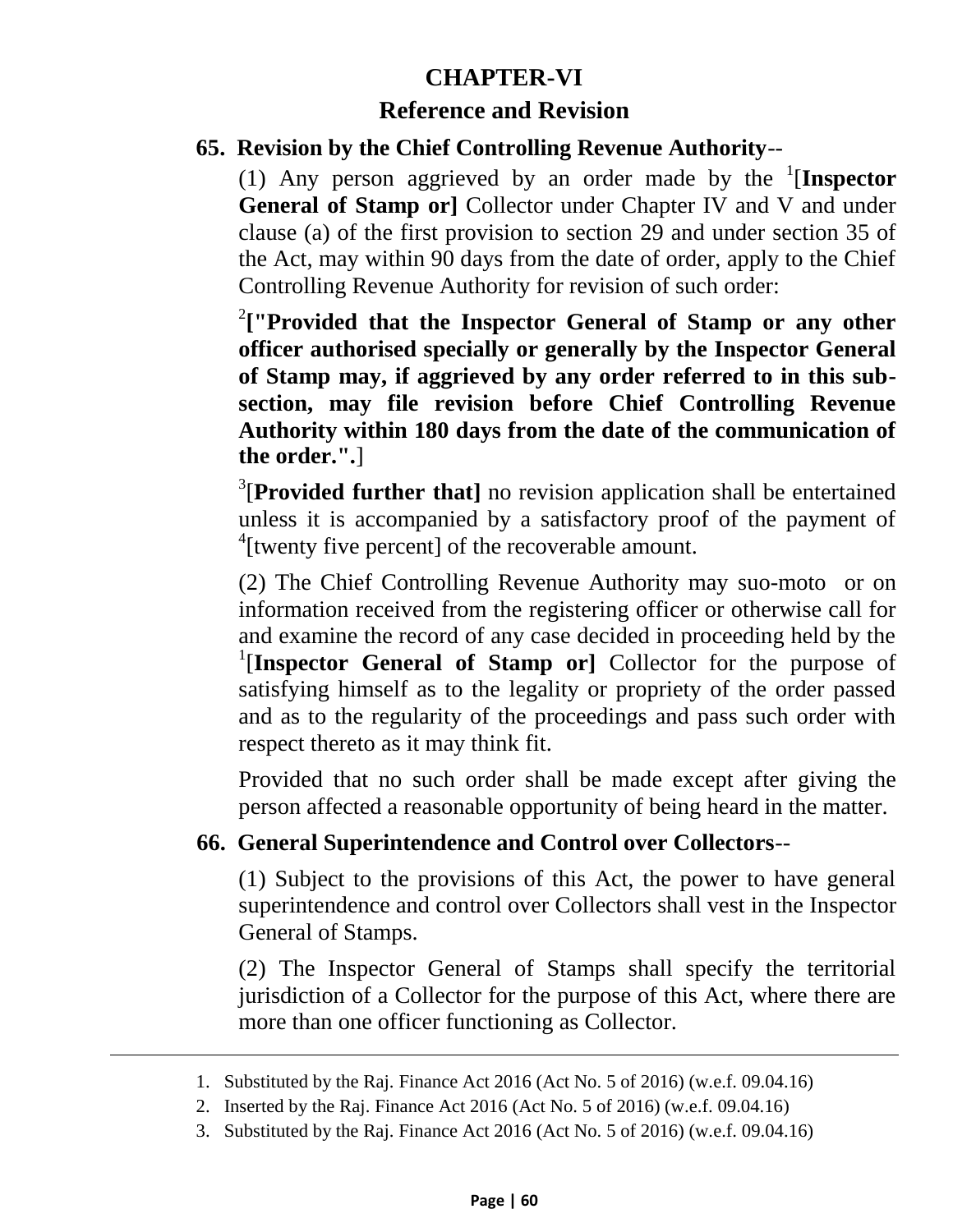- **67. Statement of case by the Chief Controlling Revenue Authority to <sup>1</sup> [High Court]**-- The Chief Controlling Revenue Authority may state any case referred to it under section 65, or otherwise coming to its notice and refer such case, with its own opinion thereon, to the  ${}^{1}$ [High Court] :
- Provided that no reference shall be made under this section unless it is accompanied by a satisfactory proof of the payment of **<sup>2</sup>** [Twenty five percent] of the recoverable amount.
- **68. Power of <sup>1</sup> [High Court] to call for further particulars as to case stated--**

If the High Court is not satisfied that the statements contained in the case are sufficient to enable it to determine the questions raised thereby, the  $2$ [Court] may refer the case back to the Chief Controlling Revenue Authority by which it was stated to make such additions thereto or alterations therein as the Court may direct in that behalf.

## **69. Procedure in disposing of case stated.**--

(1) The  $(1)$  The  $(1)$  High Court] upon the hearing of any such case shall decide the questions raised thereby, and shall deliver its judgement thereon containing the grounds on which such decision is founded.

(2) The  $(1)$  High Court] shall send to the Chief Controlling Revenue Authority by which the case was stated, a copy of such judgement under the seal of the  ${}^{1}$ [High Court] and signature of the Registrar; and the Chief Controlling Revenue Authority shall, on receiving such copy, shall pass such orders as are necessary for disposal of the case conformably to such judgement.

<sup>1.</sup> Substituted by Act No. 7 of 2004 (w.e.f. 27.5.2004) for the words "Tax Tribunal."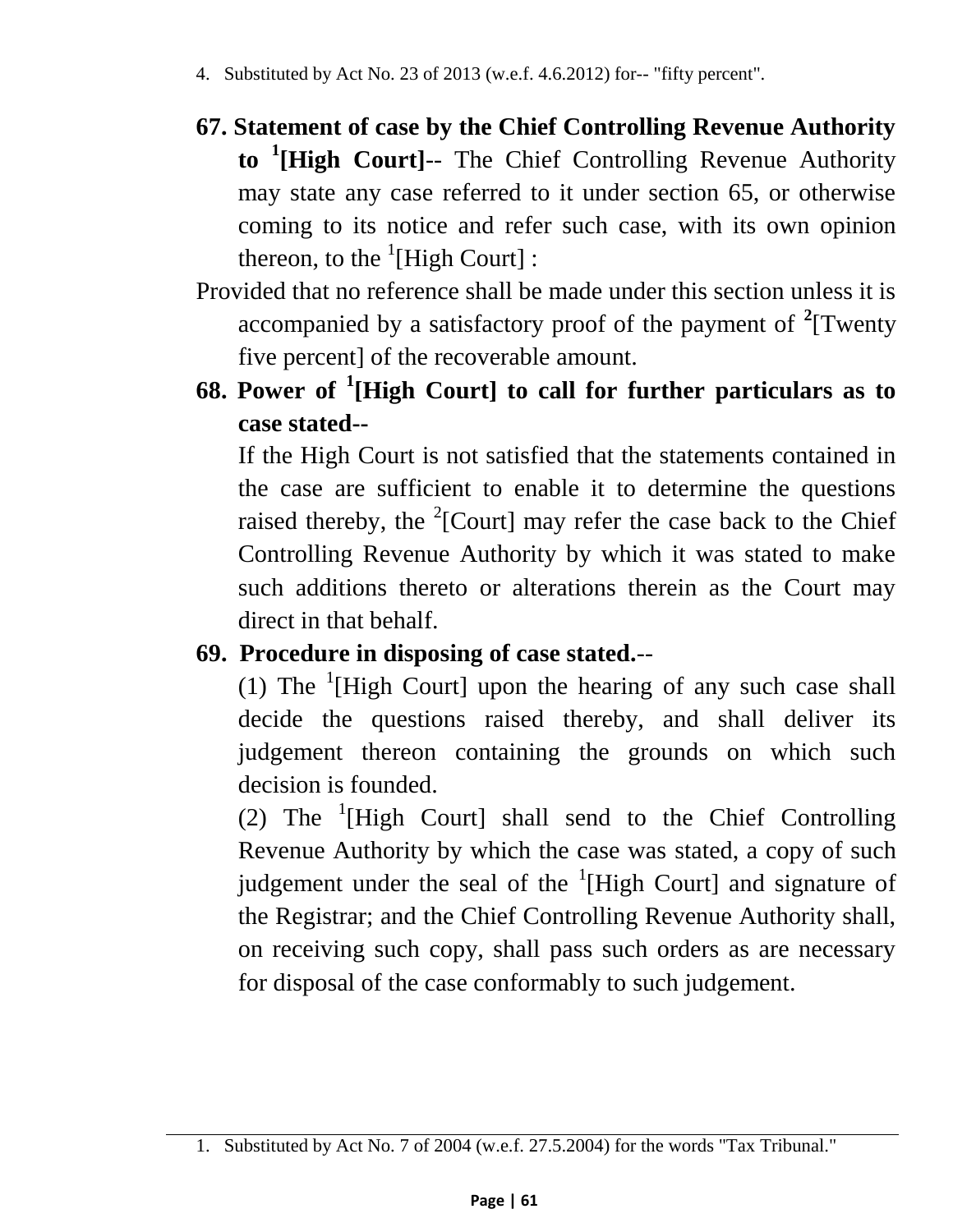2. Substituted by Act No. 7 of 2004 (w.e.f. 27.5.2004) for the words "Tribunal."

## **70. Statement of case by other Court to <sup>1</sup> [High Court]**

(1) if any Court, feels doubt as to the amount of duty to be paid in respect of any instrument under proviso (a) to section 39, the judge may draw up a statement of the case and refer it, with his own opinion thereon, for the decision of the  ${}^{1}$ [High Court] to which, if he were the Chief Controlling Revenue Authority, he would, under section 67, refer the same.

(2) Such  $\frac{1}{1}$ [High Court] shall deal with the case as if it had been referred under section 67, and send a copy of its judgement under the seal of the  ${}^{1}$ [High Court] and the signature of the Registrar to the Chief Controlling Revenue Authority and another like copy to the judge making the reference, who shall, on receiving such copy, dispose of the case conformably to such judgement.

(3) Reference made under sub-section (1) when made by a Court subordinate to a District Court shall be made through the District Court and when made by any subordinate Revenue Court, shall be made through the Court immediately superior.

# **71. Revision of certain decision of Court regarding the sufficiency of stamps**--

(1) When any Court in the exercise of its civil or revenue jurisdiction or any Criminal Court in any proceeding, under the Code of Criminal Procedure, 1973 (Act No. 2 of 1974), makes any order admitting any instrument in evidence as duly stamped or as not requiring a stamp, or upon payment of duty and a penalty under section 39, the court to which appeals lie from, or references are made by, such first mentioned Court may, of its own motion, or on the application of the Collector, take such order into consideration.

(2) If such Court, after such consideration is of opinion that such instrument should not have been admitted in evidence without the payment of duty and penalty under section 39 or without the payment of a higher duty and penalty than those paid, it may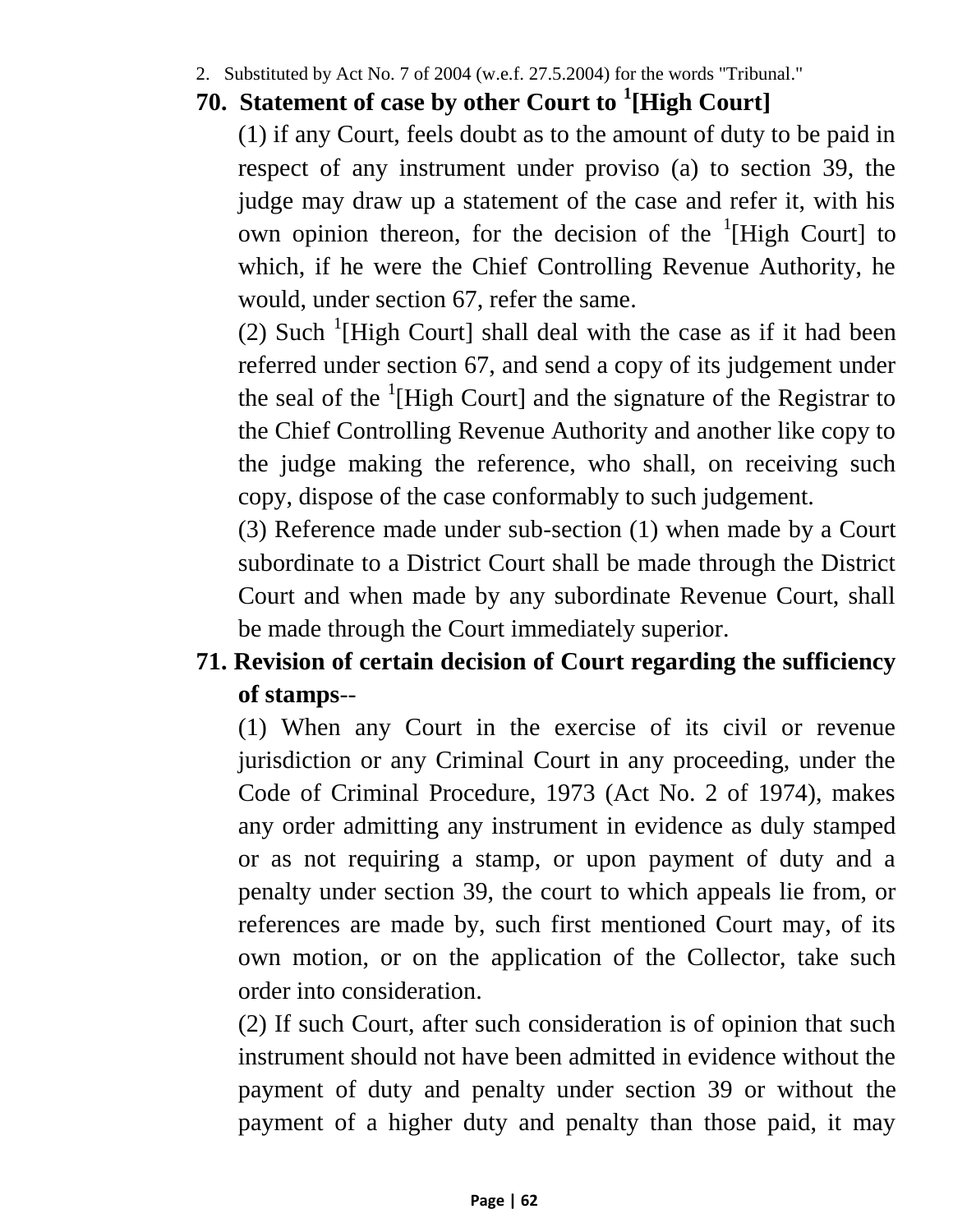record a declaration to that effect, and determine the amount of duty with which such instrument is chargeable, and may require any person in whose possession or power such instrument then is, to produce the same, and may impound the same when produced.

(3) When any declaration has been recorded under sub-section (2), the Court recording the same shall send a copy thereof to the Collector, and, where the instrument to which it relates has been impounded or is otherwise in the possession of such court, shall also send him such instrument.

(4) The Collector may thereupon, notwithstanding anything contained in the order admitting such instrument in evidence, or in any certificate granted under section 46, or in section 47, prosecute any person for any offence against the Stamp Law which the Collector considers him to have committed in respect of such instrument:

Provided that,--

- (a) no such prosecution shall be instituted where the amount which, according to the determination of such Court, was payable in respect of the instrument under section 39, is paid to the Collector, unless he thinks that the offence was committed with an intention of evading payment of the proper duty;
- (b) Except for the purposes of such prosecution, no declaration made under this section shall affect the validity of any order admitting any instrument in evidence, or of any certificate granted under section 46.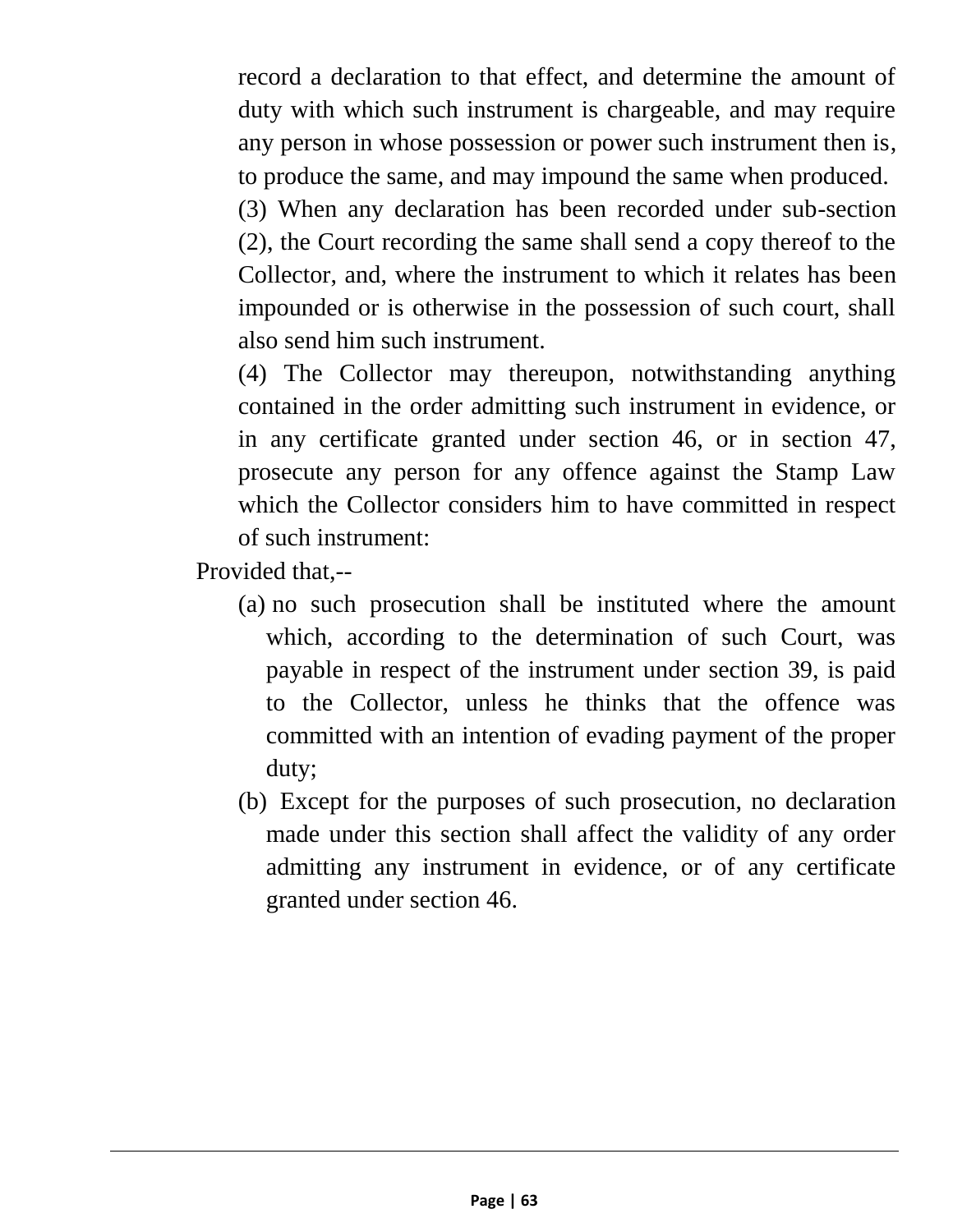- 1. Substituted by Act No. 7 of 2004 (w.e.f. 27.5.2004) for the words "Tax Tribunal."
	- **1 [72. Interest on duty, surcharge or penalty**--
		- (1) Where any amount of duty or surcharge is recoverable from a person as a result of any, order passed in any proceeding under this Act (including determination, appeal, revision, rectification or otherwise), he shall be liable to pay interest at the rate of twelve percent compounded per annum on the amount of duty or surcharge from the date of execution of such instrument until the date of payment of such amount.
		- (2) Where any amount of penalty is recoverable from a person as a result of any order passed under this Act, he shall be liable to pay interest at the rate of twelve percent compounded per annum on the amount of such penalty from the date of such order until the date of payment of such amount.]

## **CHAPTER--VII**

## **Criminal Offences and Procedure**

## **73. Penalty for executing, etc., instrument not duly stamped.-**

(1) Any person,-

(a) drawing, making, issuing, endorsing or transferring, or signing otherwise than as a witness, or presenting for acceptance or payment, or accepting, paying or receiving payment of, or in any manner negotiating, any bill of exchange payable otherwise than on demand or promissory note without the same being duly stamped; or

(b) executing or signing otherwise than as a witness any other instrument chargeable with duty without the same being duly stamped; or

(c) voting or attempting to vote under any proxy not duly stamped; shall for every such offence be punishable with fine which may extend to five thousand rupees;

<sup>1.</sup> Substituted by Rajasthan Finance Act, 2014 (Act No. 14 of 2014) (w.e.f. 14.7.2014).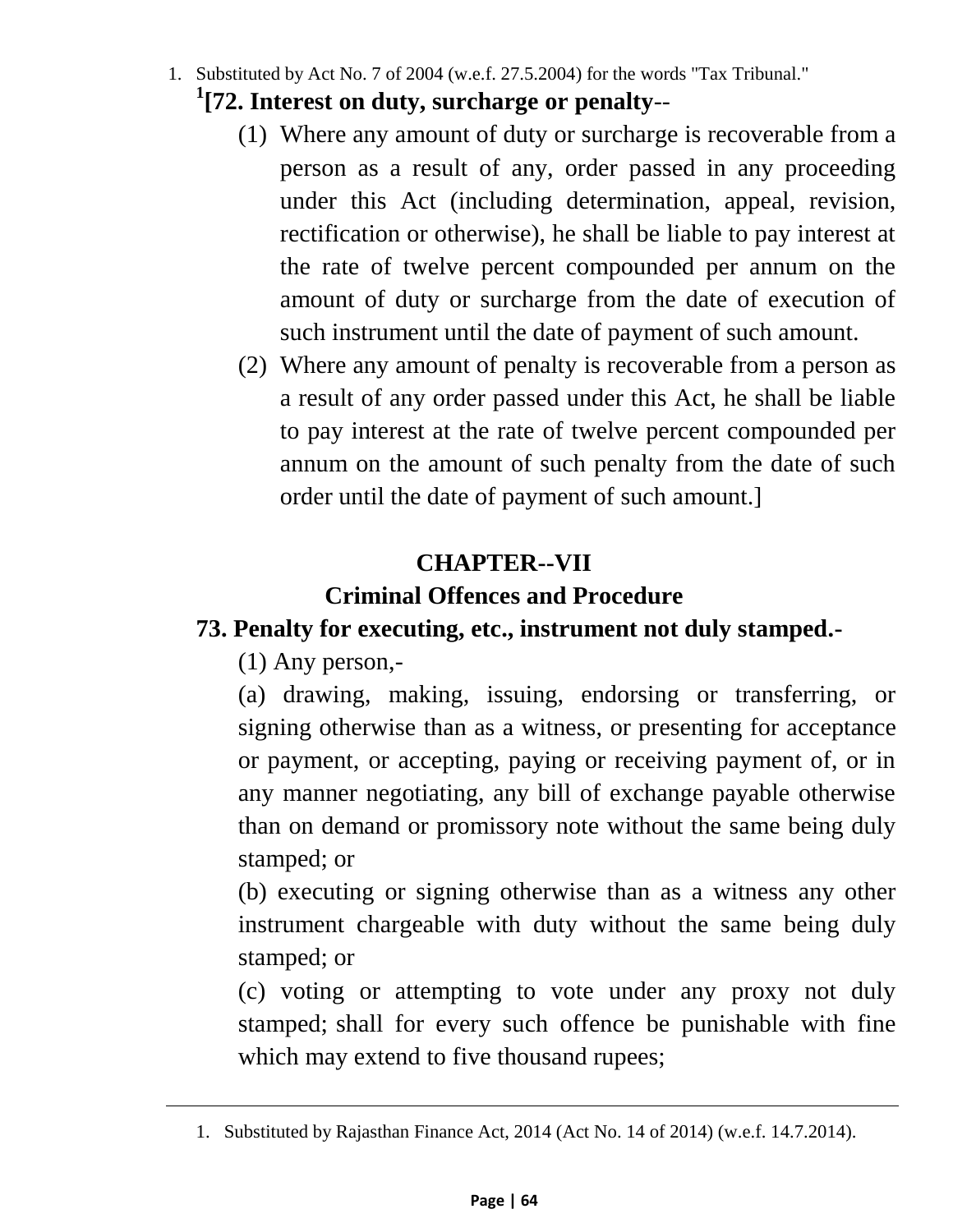Provided that, when any penalty has been paid in respect of any instrument under section 39, section 44 or section 71, the amount of such penalty shall be allowed in reduction of the fine, if any, subsequently imposed under this section in respect of the same instrument upon the person who paid such penalty.

(2) If a share-warrant is issued without being duly stamped, the company issuing the same, and also every person who, at the time when it is issued, is the managing director or secretary or other principal officer of the company shall be punishable with fine which may extend to five thousand rupees.

- **74. Penalty for failure to cancel adhesive stamp**--Any person required by section 12 to cancel an adhesive stamp and failing to cancel such stamp in the manner prescribed by that section, shall be punished with fine which may extend to one thousand rupees.
- **75. Penalty for omission to comply with provision of section 30**.- Any person who, with intent to defraud the Government,--
	- (a) executes any instrument in which all the facts and circumstances required by section 30 to be set forth in such instrument are not fully ad truly set forth; or
	- (b) being employed or concerned in or about the preparation of any instrument, neglects or omits fully and truly to set forth therein all such facts and circumstances; or
	- (c) does any other act calculated to deprive the Government of any duty or penalty under this Act; shall be punishable with imprisonment for a term which may extend to three years, or with fine which may extend to twenty thousand rupees.

### **76. Recovery of amount of deficit stamp duty**--

(1) Where any person liable to pay duty under this Act is convicted of an offence under section 75, in respect of any instrument (not being an instrument relatable to entry 91 of list I-Union List of the Seventh Schedule of the Constitution), the magistrate shall in addition to the punishment which may be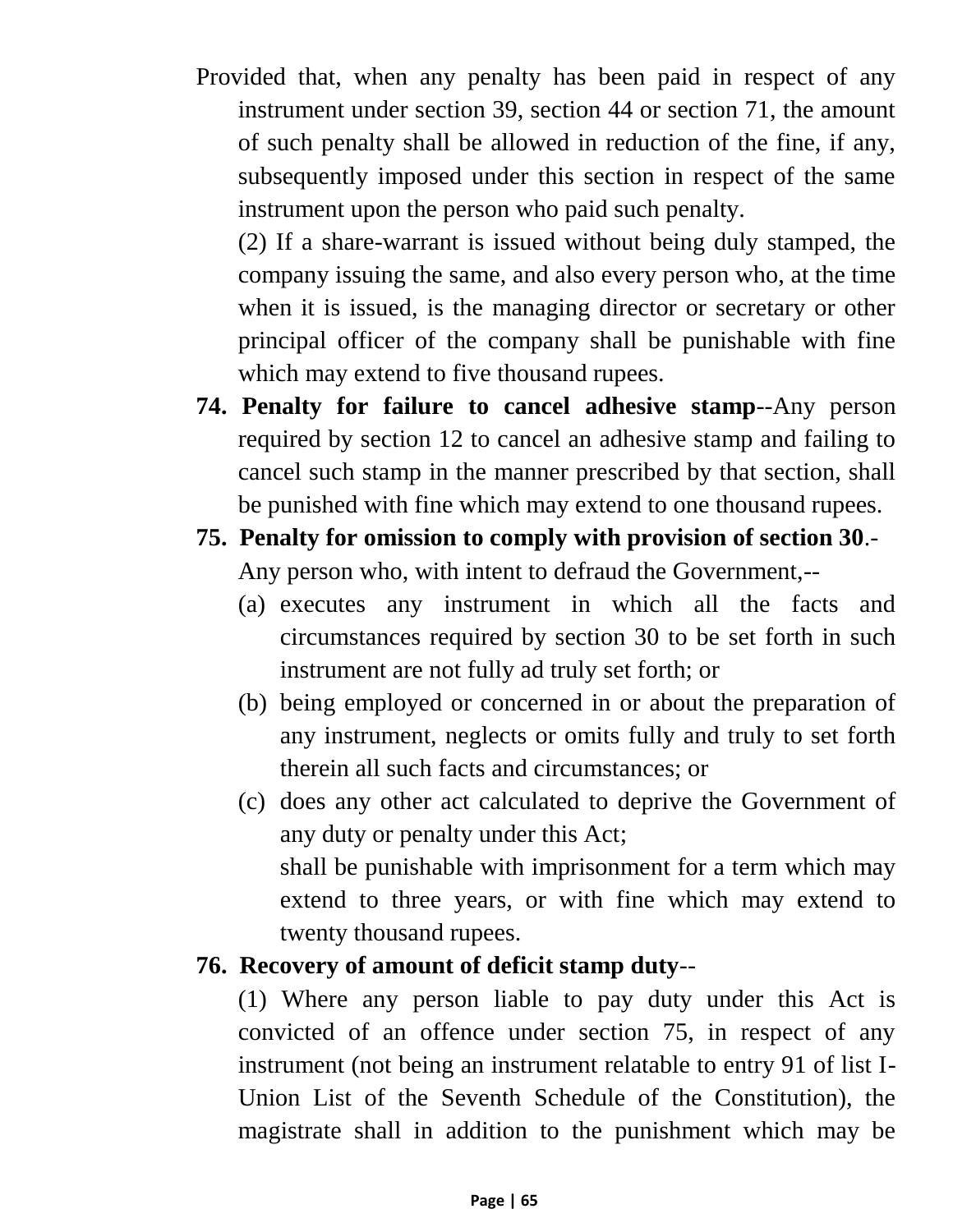imposed for such offence, recover summarily and pay to the Collector, the amount of duty, if any, due under this Act from such person in respect of that instrument and the Collector shall thereupon certify by endorsement on instrument that proper duty has been levied in respect thereof :

Provided that if the person referred to in this sub-section has already paid any amount towards the duty payable under this Act in respect of the instrument in relation to which person was convicted, the magistrate shall recover only the difference in the amount of duty.

(2) The amount recoverable under sub-section (1) shall be recovered by the Magistrate, as if it were a fine imposed under the Code of Criminal Procedure, 1973 (Act No. 2 of 1974).

**77. Penalty for refusal to give receipt and for devices to evade duty on receipts**.-- Any person who,--

(a) being required under section 33 to give a receipt, refuses or neglects to give the same; or

(b) with intent to defraud the government to any duty upon a payment of money or delivery of property exceeding five hundred rupees in amount or value, gives a receipt for an amount or value not exceeding five hundred rupees or separates or divides the money or property paid or delivered; shall be punishable with fine which may extend to one thousand rupees.

**78. Penalty for not making out policy or making one not duly stamped.** -- Any person who,--

(a) receives or takes credit for, any premium or consideration for any contract of insurance and does not, within one month after receiving, or taking credit for, such premium or consideration, make out and execute a duly stamped policy or such insurance; or (b) makes, executes or delivers out any policy which is not duly stamped or pays or allows in account, or agrees to pays or allows in account, any money upon or in respect of, any such policy.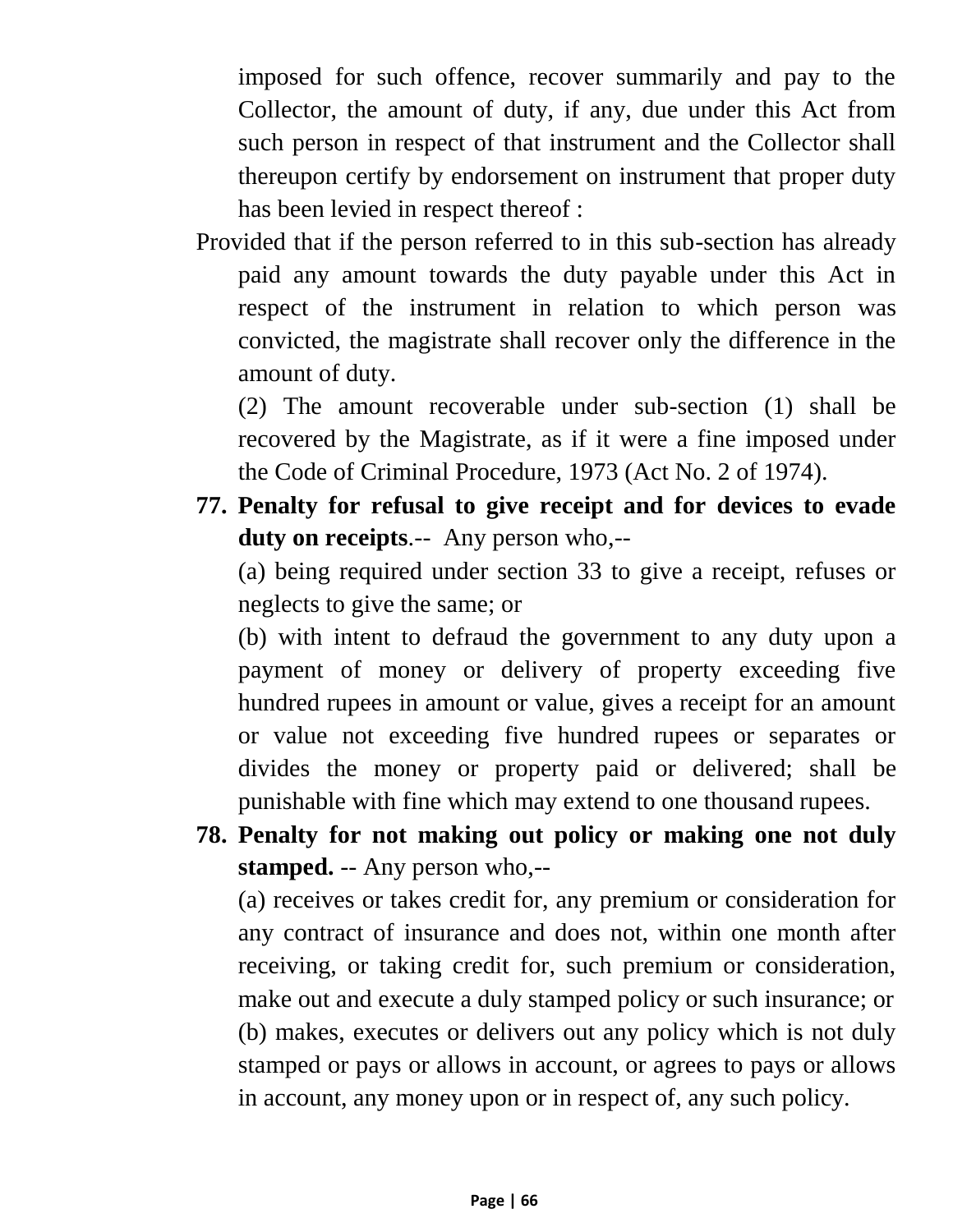shall be punishable with fine which may extend to two thousand rupees.

**79. Penalty for not drawing full number of bills or marine policies purporting to be in sets**-- Any person drawing or executing a bill of exchange payable otherwise than on demand or a policy of marine insurance purporting to be drawn or executed in a set of two or more, and not at the same time drawing or executing on paper duly stamped the whole number of bills or policies of which such bill or policy purports the set to consist.

shall be punishable with fine which may extend to one thousand rupees.

- **80. Penalty for post-dating bills and for other devices to defraud the revenue--** Any person who,--
- (a) with intent to defraud the Government of duty, draws, makes or issues any bill of exchange or promissory note bearing a date subsequent to that on which such bill or note is actually drawn or made; or
- (b) knowing that such bill or note has been so post-dated, endorses, transfers, presents for acceptance or payment, or accepts, pays or receives payment, of such bill or note, or in any manner negotiates the same; or
- (c) with the like intent, practices or is concerned in any act, contrivance or device not specially provided for by this Act or any other law for the time being in force; shall be punishable with fine which may extend to five thousand rupees.
- **81. Penalty for breach of provisions of section 85**-- Any person who commits a breach of the provisions of section 85 shall on conviction be punished,--
- (i) for a first offence with fine which may extend to five hundred rupees;
- (ii) for a second offence with fine which may extend to one thousand rupees, but which shall not be less than two hundred and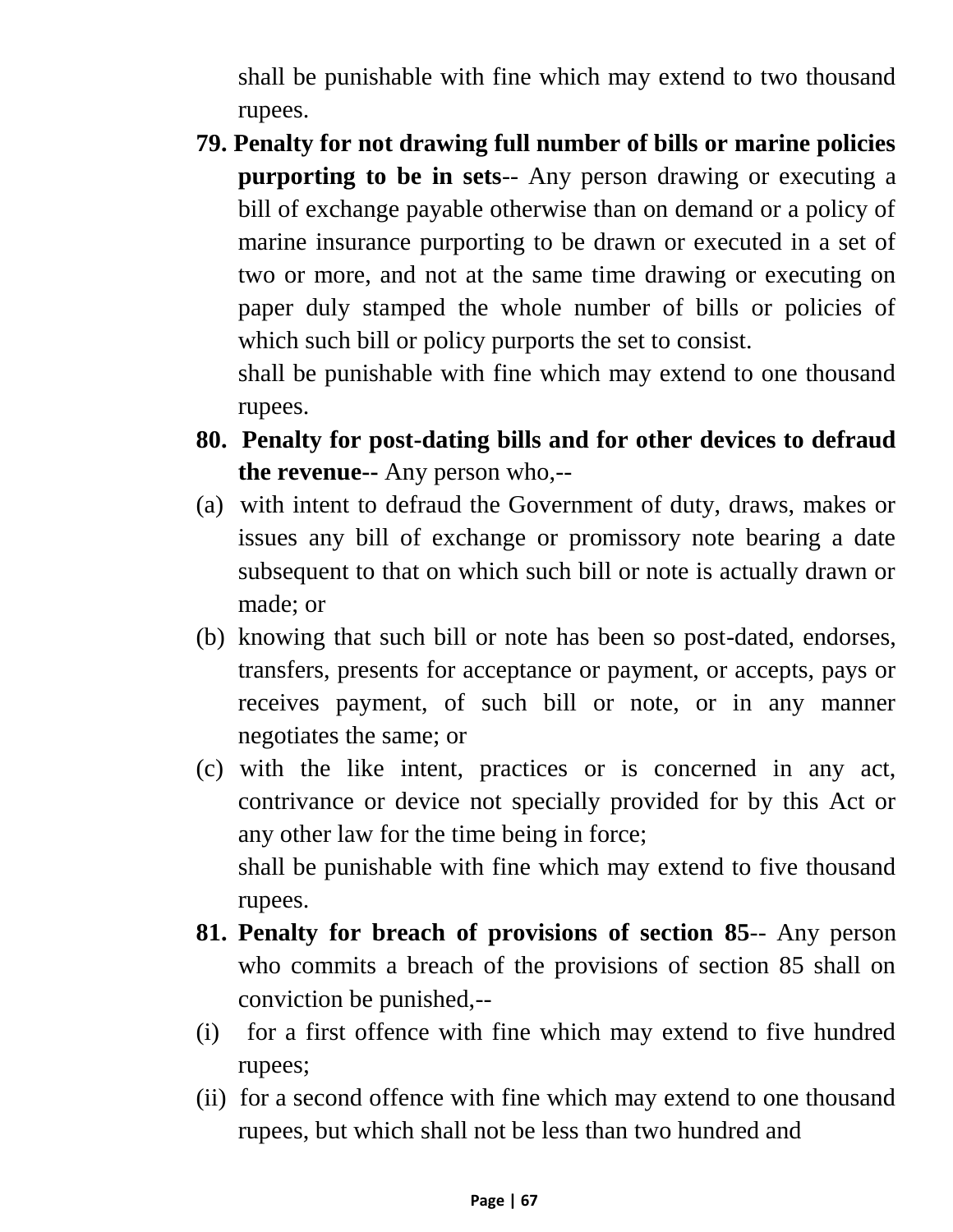- (iii) for a third and subsequent offence with imprisonment for a term which may extend to two years and with fine which may extend to two thousand rupees.
- **82. Penalty for breach of rule relating to sale of stamps and for unauthorized sale**.--
- (a) Any person appointed to sell stamps who disobeys any rule made under section 86, and
- (b) any person not so appointed who sells or offers for sale any stamp (other than a ten paise or five paise adhesive stamp); shall be punishable with imprisonment for a term which may extend to six months, or with fine which may extend to five thousand rupees, or with both.

### **83. Institution and conduct of prosecutions--**

(1) No prosecution in respect of any offence punishable under this Act or any Act hereby repealed shall be instituted without the sanction of the Collector or such other officer as the State Government generally, or the Collector specially authorises in that behalf.

(2) The State Government or any officer generally or specially authorised by it in this behalf, may stay any such prosecution or compound any such offence.

(3) The amount of any such composition shall be recoverable in the manner provided by section 56.

**84. Place of trial**-- Every such offence committed in respect of any instrument may be tried in any district in which such instrument is found as well as in any district in which such offence might be tried under the Code of Criminal Procedure for the time being in force.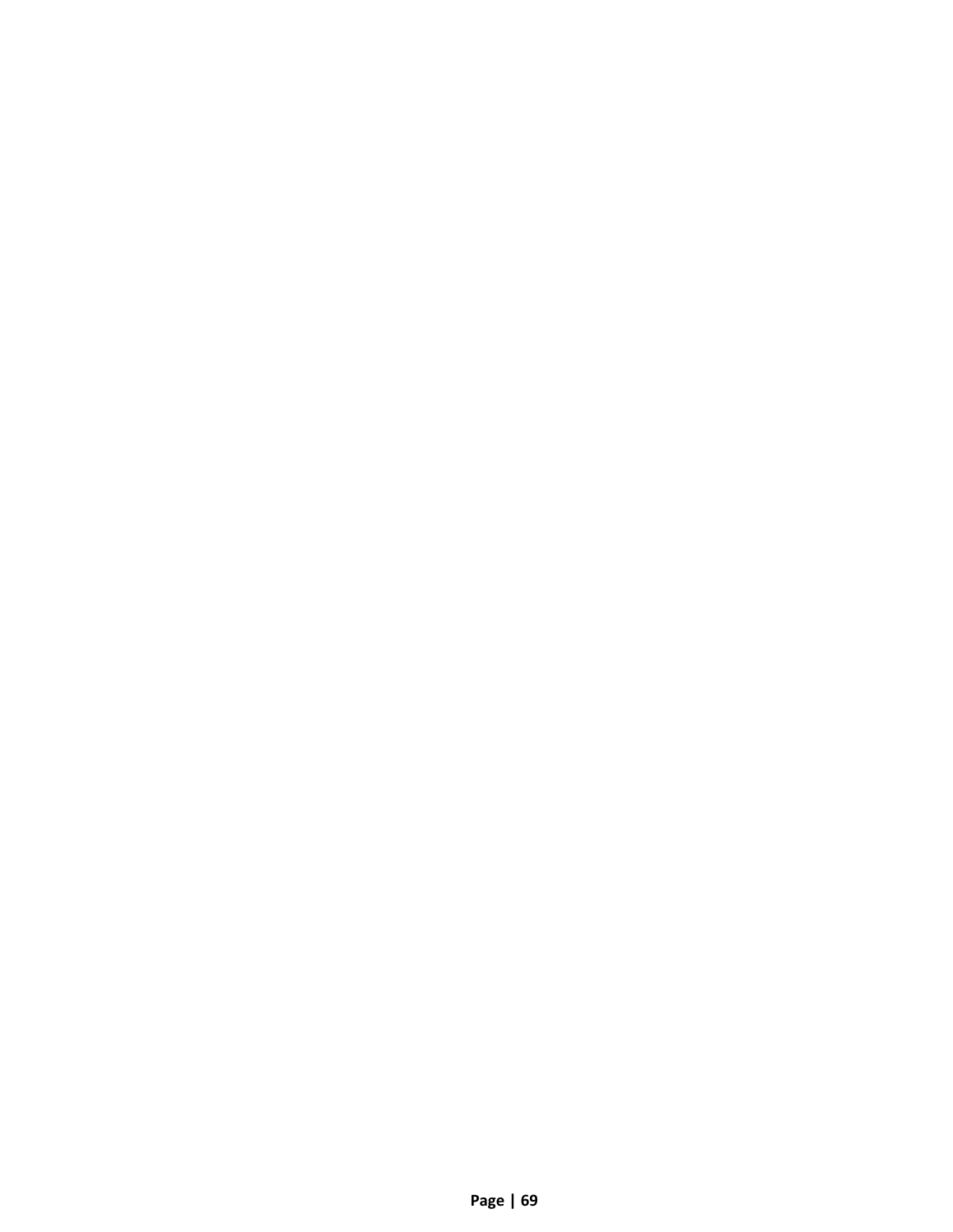## **CHAPTER VII**

#### **Supplemental provisions**

#### **85. Books, etc., to be open to inspection--**

(1) Every public officer 1[or the association or Stock Exchange referred to in section 2,  $^{2}$ [clause (ia) and (xxxvii)], having in his custody any registers. books, **<sup>2</sup>** [records including electronic records, papers, documents or proceedings, the inspection] whereof may tend to secure any duty, or to prove or lead to the discovery of any fraud or omission in relation to any duty, shall at all reasonable times. permit any officer whose duty it is to see that proper duty has been paid or any other officer not below the rank of  $2$ <sup>2</sup>[Tehsildar] authorised in writing by the Collector to inspect for such purpose the registers, books,  $2$ [records including electronic records, papers, documents and proceedings and to take] such notes and extracts as he may deem necessary, without fee or charge.

(2) Every such public officer shall also provide such registers books, <sup>2</sup>[records including electronic records, papers, documents and proceedings] in original or authenticated copy to the Collector or any person authorised by the Collector on demand.

- **86. Powers to make rules relating to sale of stamps**-- The State Government, may make rules for regulating--
	- (a) The supply and sale of stamps and stamped papers,
	- (b) The persons by whom alone such sale is to be conducted, and
	- (c) The duties and remuneration of such persons :
- Provided that such rules shall not restrict the sale of ten paise or five paise adhesive stamps.

<sup>1.</sup> Inserted by the Raj. Finance Act 2006 Act No. 4 of 2006 (w.e.f. 8.3.2006)

<sup>2.</sup> Substituted by the Raj. Finance Act, 2013 (Act No. 12 of 2013) (w.e.f. 10.4.2013).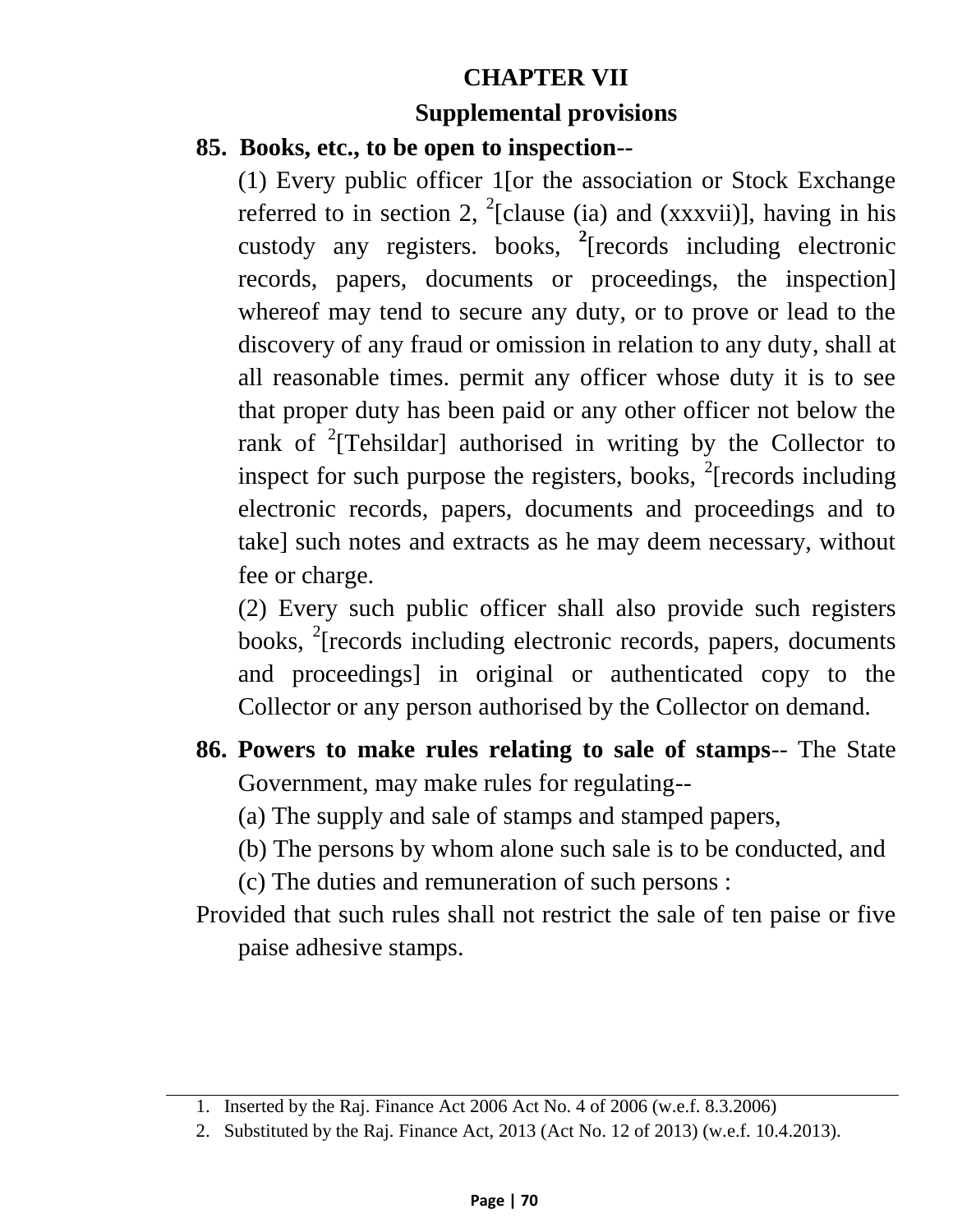## **87. Power to make rules generally to carry out the purposes under the Act**--

(1) The State Government may make rules by a notification in the official Gazette, to carry out generally the purposes of this Act, and may by such rules prescribe the fines, which shall in no case exceed five thousand rupees, to be incurred on breach thereof.

(2) All rules made under this Act shall, be laid, as soon as may be after they are so made, before the State Legislature, while it is in session, for a period of not less than fourteen days which may be comprised in one session or in two successive sessions and if, before the expiry of the session in which they are so laid or of the session immediately following, the State Legislature makes any modification in any of such rules, or resolves that any such rule should not be made, such rule shall thereafter have effect only in such modified form or be of no effect, as the case may be, so however, that any such modification or annulment shall be without prejudice to the validity of anything previously done there under.

- **88**. **Saving as to court fees** -- Except for the provisions as to copies contained in section 8, nothing contained in this Act shall be deemed to affect the duties chargeable under any enactment for the time being in force relating to court fees.
- **89. Saving as to certain Stamps**-- All stamps in denominations of annas four or multiples thereof shall be deemed to be stamps of the value of twenty-five paise, or, as the case may be, multiples thereof and shall, accordingly be valid for all the purposes of this Act.
- **90. Application of the Indian Stamp Act, 1899** -- The Indian Stamp Act, 1899 (Act No. 2 of 1899), in so far as it relates to the subject matter relatable to entry 44 of List III of the Seventh Schedule to the Constitution in respect of document specified in entry 91 of List I of the said Schedule, shall notwithstanding anything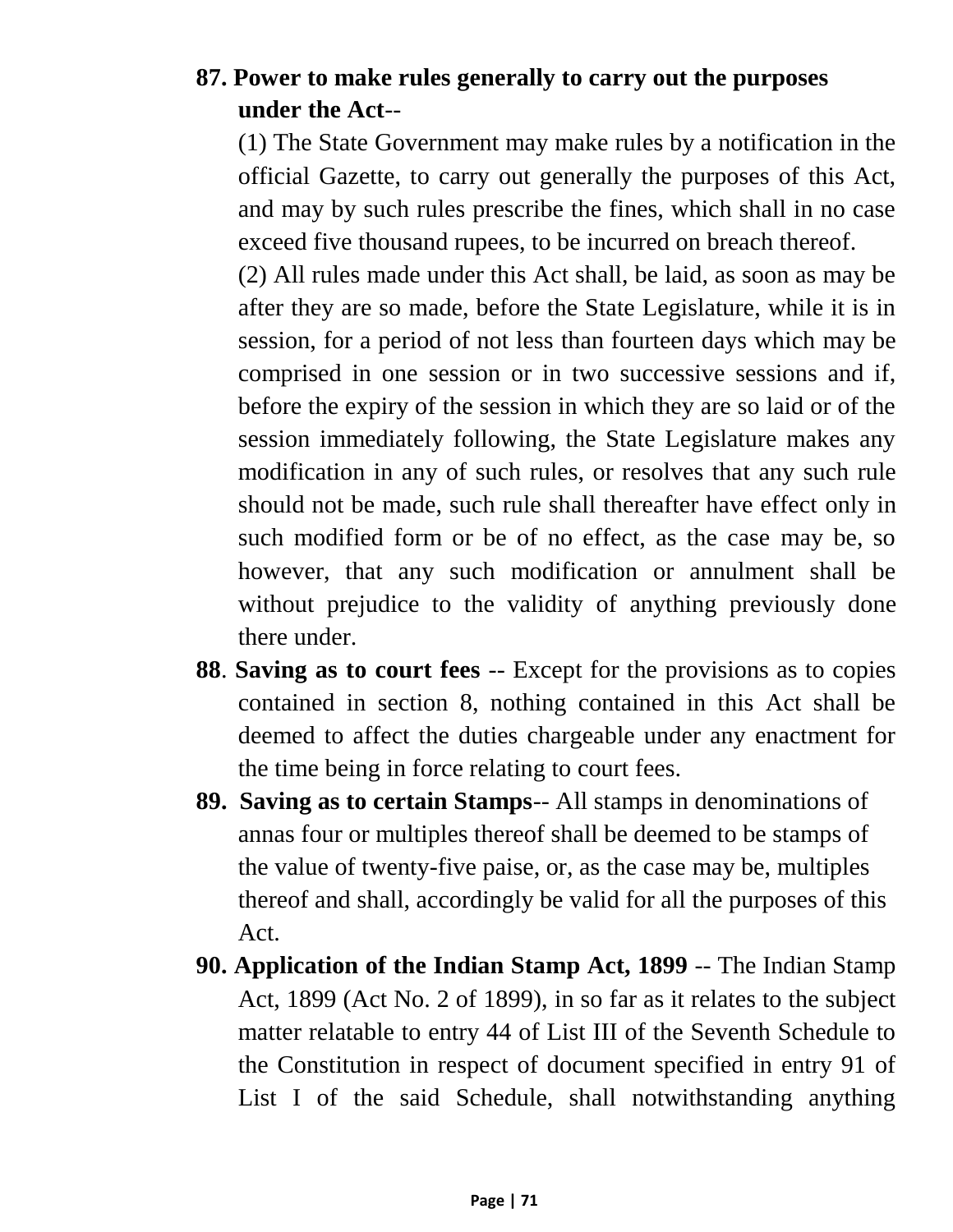contained in this Act or any law for the time being in force extend, to the whole of the State of Rajasthan.

- **91**. **Repeal and Savings** --
- (1) The Indian Stamp Act, 1899, as adapted in Rajasthan under the Rajasthan Stamp Law (Adaptation) Act, 1952 (No. VII of 1952), except in so far as it relates to documents specified in entry 91 of List I in the Seventh Schedule to the Constitution of India, is hereby repealed and the provisions of the Rajasthan General Clauses Act, 1955 (Rajasthan Act 8 of 1955), shall apply to such repeal:
- Provided that the repeal hereby shall not affect,--

(i) Any right, title, obligation or liability already acquired, accrued or incurred or anything done or suffered;

(ii) Any legal proceeding or remedy in respect of any such right, title, obligation or liability; under the provisions of the enactment hereby repealed and any such proceeding may be instituted, continued and disposed of and any such remedy may be enforced as if this Act had not been passed.

(2) Any appointment, notification, notice, order, rule or form made or issued under the enactment hereby repealed shall be deemed to have been made or issued under the provisions of this Act, in so far as such appointment, notification, notice, order, rule or form is not inconsistent with the provisions of this Act and shall continue in force, unless and until it is superseded by an appointment, notification, notice, order, rule or form made or issued under this Act.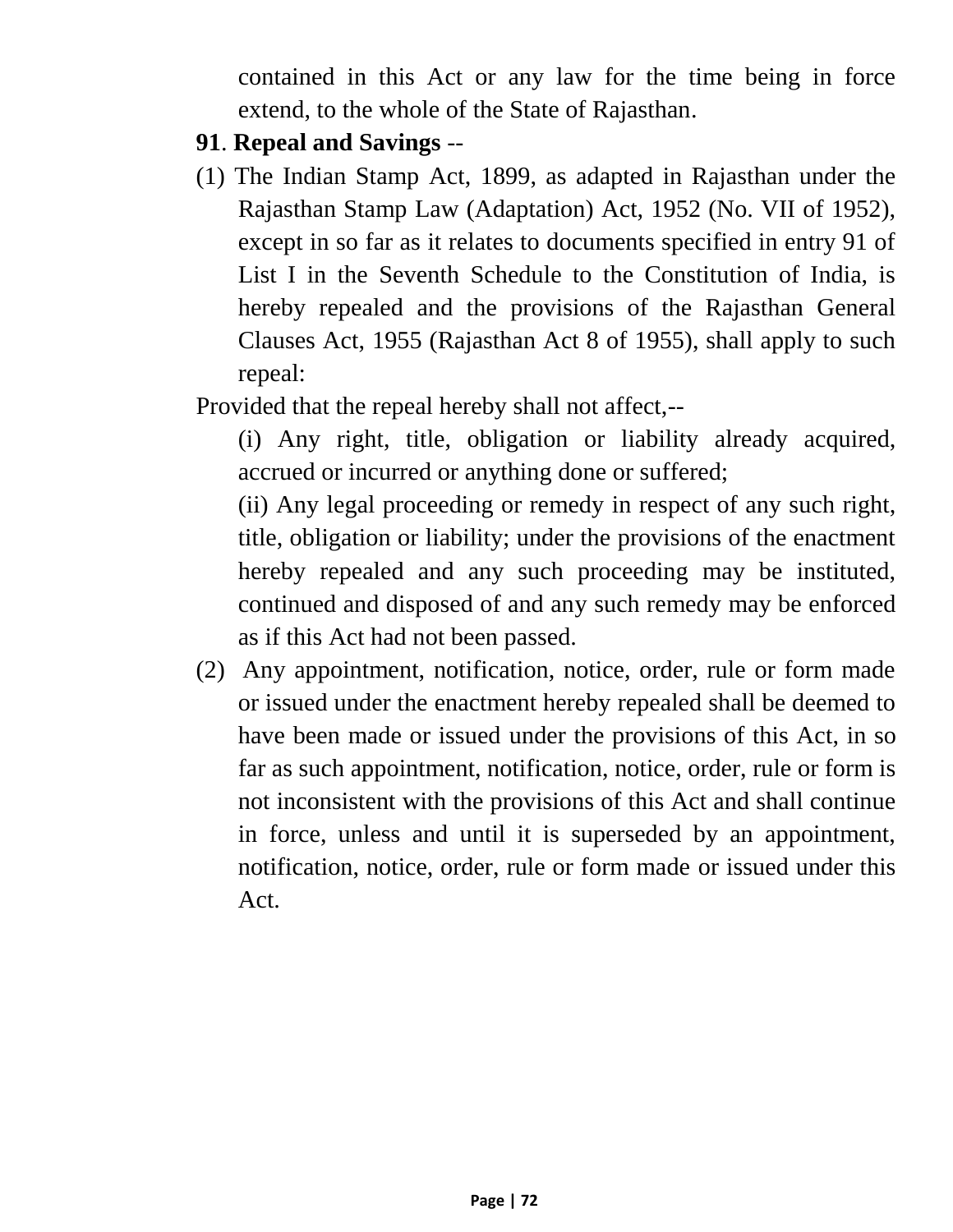## **Rajasthan stamp Act, 1998 THE SCHEDULE**

## **(See Section 3)**

| <b>Description of Instrument</b>                                                                                                                                                                                                                                                                                                                                                                                                   | <b>Proper Stamp Duty</b>                                                                                                                        |
|------------------------------------------------------------------------------------------------------------------------------------------------------------------------------------------------------------------------------------------------------------------------------------------------------------------------------------------------------------------------------------------------------------------------------------|-------------------------------------------------------------------------------------------------------------------------------------------------|
|                                                                                                                                                                                                                                                                                                                                                                                                                                    |                                                                                                                                                 |
| 1 Acknowledgement of a debt exceeding twenty rupees<br>in amount or value, written or signed by or on behalf<br>of a debtor in order to supply evidence of such debt in<br>any book (other than a banker's pass-book) or on a<br>separated piece of paper when such book or paper is<br>left in the creditors possession:                                                                                                          | $\rm ^4$ [Ten rupees.]                                                                                                                          |
| Provided that such acknowledgment does not contain<br>any promise to pay the debt or any stipulation to pay<br>interest or to deliver any goods or other property.                                                                                                                                                                                                                                                                 |                                                                                                                                                 |
| 2. Administration bond including a bond given under<br>sections 291, 375 and 376 of the Indian Succession<br>Act, 1925 (Act No. 39 of 1925), or under section 6 of<br>the Government Savings Bank Act, 1873 (Act No. 5)<br>of 1873).                                                                                                                                                                                               | <sup>2</sup> [Two percent of the value of the<br>bond]                                                                                          |
| 3- Adoption Deed, that is to say, any instrument (other<br>than a will) recording an adoption or conferring or<br>purporting to confer any authority to adopt.                                                                                                                                                                                                                                                                     | <sup>3</sup> [One Thousand rupees.                                                                                                              |
| 4. Affidavit including an affirmation or declaration in<br>the case of persons by law allowed to affirm or<br>declare instead of swearing.                                                                                                                                                                                                                                                                                         | <sup>1</sup> [Fifty rupees]                                                                                                                     |
| Exemptions: Affidavit or declaration in writing when made,-                                                                                                                                                                                                                                                                                                                                                                        |                                                                                                                                                 |
| (a) as a condition of enrolment in the Indian Army or the Indian Air Force;                                                                                                                                                                                                                                                                                                                                                        |                                                                                                                                                 |
| (b) for the immediate purpose of being filled or used in any court or before the officer or any<br>court; or                                                                                                                                                                                                                                                                                                                       |                                                                                                                                                 |
| (c) for the sole purpose of enabling any person to receive any pension or charitable allowance.                                                                                                                                                                                                                                                                                                                                    |                                                                                                                                                 |
| $2$ [5. Agreement or memorandum of an agreement—                                                                                                                                                                                                                                                                                                                                                                                   |                                                                                                                                                 |
| (a) if relating to the sale of a bill of exchange;                                                                                                                                                                                                                                                                                                                                                                                 | Ten rupees.                                                                                                                                     |
| (b) if relating to the sale of a Government security or<br>share in an incorporated company or other body<br>corporate;                                                                                                                                                                                                                                                                                                            | Subject to a maximum of two hundred<br>rupees., ten rupees for every Rs.<br>10,000/- or part thereof, of the value of<br>the security or share. |
| Substituted by Raj. Finance Act 2016 (Act No. 5 of 2016) (w.e.f. 08.03.16)<br>1.<br>Substituted by Raj. Finance Act 2012 (Act No. 18 of 2012) (w.e.f. 26.3.2012)<br>2.<br>Substituted by Raj. Finance Act 2016 (Act No. 5 of 2016) (w.e.f. 08.03.16)<br>3.<br>Substituted by Raj. Finance Act 2016 (Act No. 5 of 2016) (w.e.f. 08.03.16)<br>4.<br>Substituted by Raj. Finance Act 2016 (Act No. 5 of 2016) (w.e.f. 08.03.16)<br>5. |                                                                                                                                                 |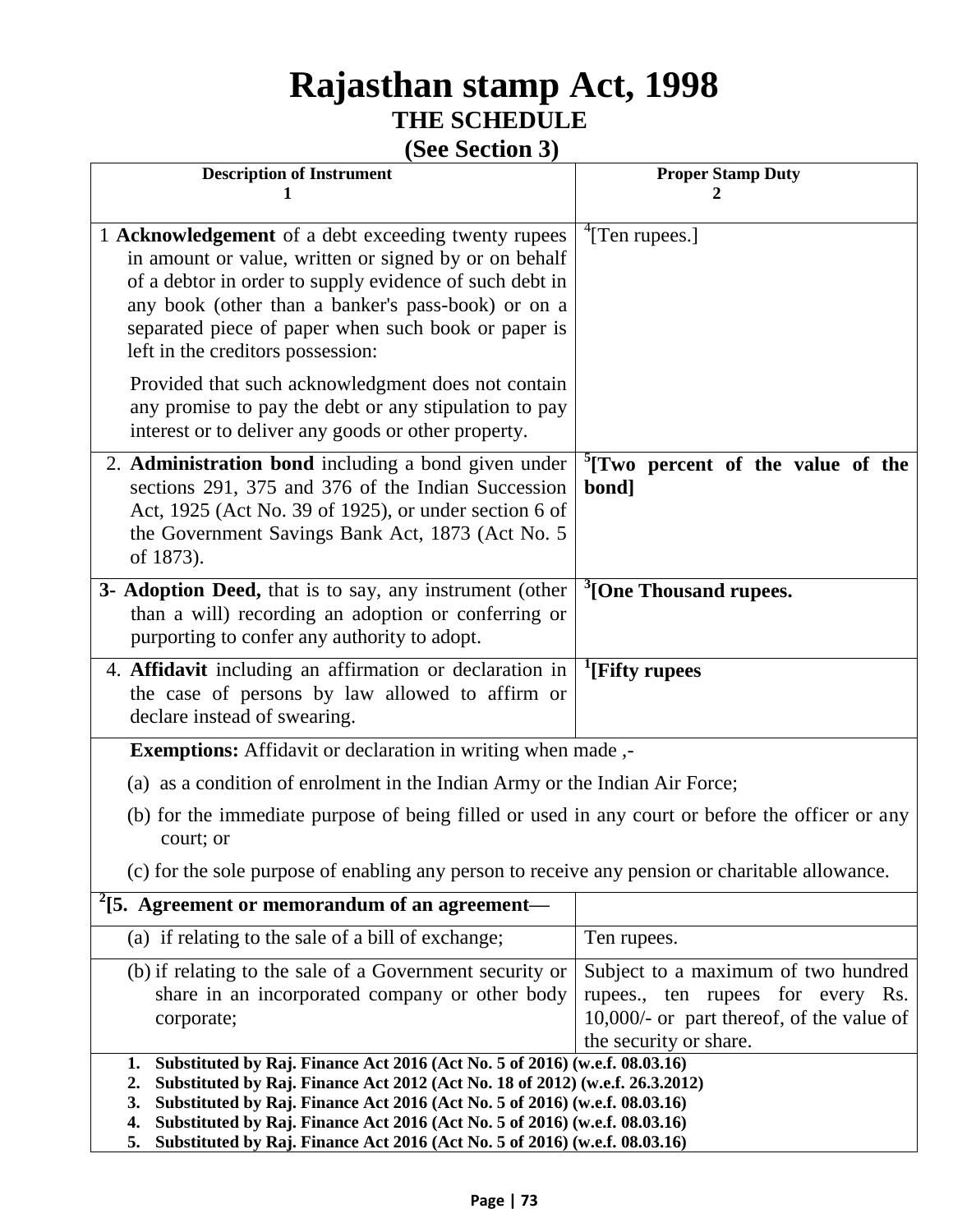| (c) if relating to purchase or sale of an immovable<br>property, when possession is neither given nor<br>agreed to be given;                                                                                                       | Three per cent of the total consideration<br>of the property as set forth in the<br>agreement or memorandum of<br>an<br>agreement :-<br>Provided that the stamp duty paid on<br>such agreement shall at the time of<br>execution of a conveyance in pursuance<br>of such agreement subsequently be<br>adjusted towards the total amount of<br>duty chargeable on the conveyance if<br>such conveyance deed is executed<br>within three years from the date of                                                                                                                  |
|------------------------------------------------------------------------------------------------------------------------------------------------------------------------------------------------------------------------------------|--------------------------------------------------------------------------------------------------------------------------------------------------------------------------------------------------------------------------------------------------------------------------------------------------------------------------------------------------------------------------------------------------------------------------------------------------------------------------------------------------------------------------------------------------------------------------------|
| (d) if relating to secure the repayment of a loan<br>or debt made by a bank or Finance Company;                                                                                                                                    | agreement.<br>$2$ [0.15% of the amount of loan or debt.                                                                                                                                                                                                                                                                                                                                                                                                                                                                                                                        |
| (e) if relating to giving authority or power to a<br>promoter or a developer, by whatever name<br>called, for construction on, or development of, or<br>sale or transfer (in any manner whatsoever) of,<br>any immovable property; | The same duty as on conveyance (No<br>21.) on the market value of the property.<br>Provided that the provisions of section<br>51 shall, <i>mutatis mutandis</i> , apply to<br>such agreement or memorandum of an<br>agreement<br>they<br>as<br>apply<br>to<br>an<br>instrument under that section :<br>Provided further that if the proper<br>stamp duty is paid under clause (eee) of<br>Article 44 on a power of attorney<br>executed between the same parties in<br>respect of the same property then, the<br>stamp duty under this Article shall be<br>one hundred rupees. |
| $\frac{1}{1}$ (f) if relating to any advertisement made for<br>promotion of any product; or program or<br>event with an intention to make profits or<br>business out of it,-                                                       |                                                                                                                                                                                                                                                                                                                                                                                                                                                                                                                                                                                |
| if the amount agreed does not exceed rupees<br>[(i)]<br>ten lacs"                                                                                                                                                                  | Two rupees and fifty paise for every<br>rupees 1,000 or part thereof on the<br>amount agreed in the contract subject to<br>minimum of rupees 100.                                                                                                                                                                                                                                                                                                                                                                                                                              |
| (ii) in any other case                                                                                                                                                                                                             | Five rupees for every rupees 1,000 or<br>part thereof on the amount agreed in the<br>contract.                                                                                                                                                                                                                                                                                                                                                                                                                                                                                 |
| (ff) If relating to conferring exclusive rights of<br>telecasting, broadcasting or exhibition of an event<br>or film,-                                                                                                             |                                                                                                                                                                                                                                                                                                                                                                                                                                                                                                                                                                                |
| Substituted by Raj. Finance Act 2014 (Act No. 14 of 2014) (w.e.f. 14.07.2014)<br>1.<br>Substituted by Raj. Finance Act 2015 (Act No. 6 of 2015) (w.e.f. 09.3.2015)<br>2.                                                           |                                                                                                                                                                                                                                                                                                                                                                                                                                                                                                                                                                                |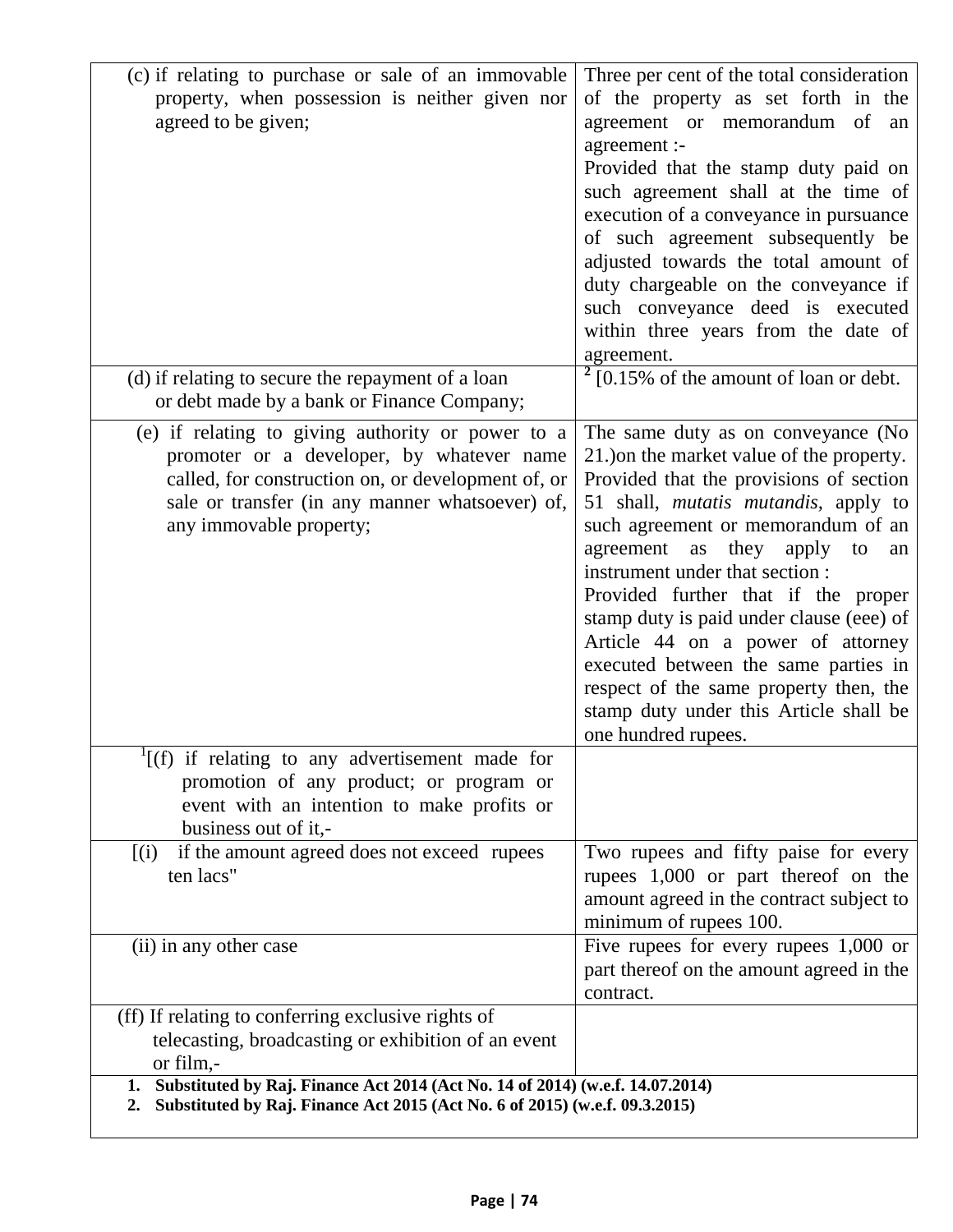| (i)<br>if the amount agreed does not exceed rupees                                                   | Two rupees and fifty paise for every                 |
|------------------------------------------------------------------------------------------------------|------------------------------------------------------|
| ten lacs;                                                                                            | rupees 1,000 or part thereof on the                  |
|                                                                                                      | amount agreed in the contract subject to             |
|                                                                                                      | minimum of rupees 100.                               |
| (ii)<br>in any other case                                                                            | Five rupees for every rupees $1,000$ or              |
|                                                                                                      | part thereof on the amount agreed in the             |
|                                                                                                      | contract.]                                           |
| (g) if not otherwise provided for;                                                                   | <sup>4</sup> [Five hundred rupees]                   |
| <b>Exemption</b> : Agreement or memorandum of agreement-                                             |                                                      |
| (a) for or relating to the sale of goods or merchandise exclusively, not being a Note or             |                                                      |
| Memorandum chargeable under No. 40;                                                                  |                                                      |
| (b) made in the form of tenders to the Government for or relating to any loan.                       |                                                      |
| $^{1}[5-A.$<br><b>Record</b><br>of<br><b>Transaction</b><br>(Electronic<br>or                        |                                                      |
| <b>Otherwise</b> ) effected by a trading member through                                              |                                                      |
| the association or stock exchange referred to in                                                     |                                                      |
| section 2, clause (ia) and (xxxvii)],                                                                |                                                      |
| (a) if relating to sale and purchase of Government                                                   | Fifty rupees for every rupees one crore              |
| securities.                                                                                          | or part thereof of the value of security.            |
| (b) if relating to purchase or sale of securities, other                                             |                                                      |
| than those falling under item (a) above—                                                             |                                                      |
| in case of delivery<br>(i)                                                                           | 0.01 percent of the value of security.               |
| (ii) in case of non delivery                                                                         | 0.01 percent of the value of security.               |
| (c) if relating to futures and options trading.                                                      | 0.01 percent of the value of futures and             |
|                                                                                                      | options trading.                                     |
| (d) if relating to forward contracts of commodities                                                  | 0.01 percent of the value of the forward             |
| traded through an association or otherwise.                                                          | contract.                                            |
| <b>Explanation.</b> For the purpose of clause (b), securities shall have the same meaning as defined |                                                      |
| by the Securities Contract (Regulation) Act, 1956.                                                   |                                                      |
| $2$ [6. Agreement or any other document (memorandum)                                                 |                                                      |
| etc.) relating to the deposit of title deeds, pawn or                                                |                                                      |
| pledge i.e. any documentary proof relating to,-                                                      |                                                      |
| (1) the deposit of title-deeds or instruments constituting                                           |                                                      |
| or being evidence of the title to any property                                                       |                                                      |
| whatever, other than a marketable security, or                                                       |                                                      |
| (2) the pawn or pledge of movable property, where such                                               |                                                      |
| deposit, pawn or pledge has been made by way of                                                      |                                                      |
| security for the repayment of money advanced or to be                                                |                                                      |
| advanced by way of loan or an existing or future debt,-                                              |                                                      |
| (a) if such loan or debt is repayable on demand or                                                   | $\frac{3}{2}$ [0.15 percent of the amount of loan of |
| more than three months from the date of the                                                          | debt                                                 |
| instrument evidencing the agreement or proof of                                                      |                                                      |
| deposit of title deeds.                                                                              |                                                      |
| Substituted by Rajasthan Finance Act, 2014 (Act No. 14 of 2014) (w.e.f. 14.7.2014)<br>1.             |                                                      |
| Substituted by Act No. 7 of 2004 (w.e.f. 27.5.2004)<br>2.                                            |                                                      |
| Substituted by Raj. Finance Act 2015 (Act No. 6 of 2015) (w.e.f. 09.3.2015)<br>3.                    |                                                      |
| 4.<br>Substituted by Raj. Finance Act 2016 (Act No. 5 of 2016) (w.e.f. 08.03.16)                     |                                                      |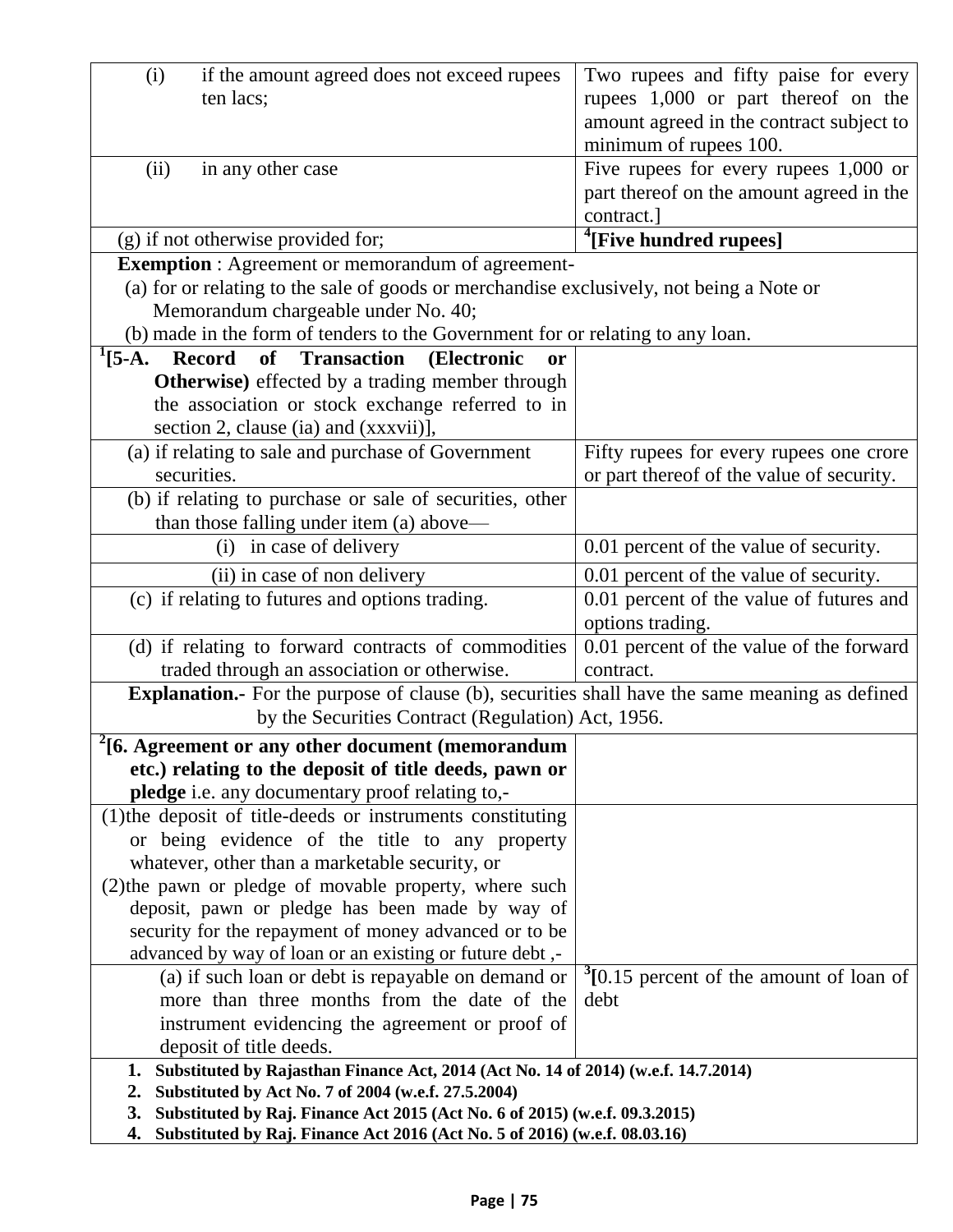| (b) if such loan or debt is repayable not more than   Half the duty payable under clause                                                                                                                                                                                                     |                                                                      |  |
|----------------------------------------------------------------------------------------------------------------------------------------------------------------------------------------------------------------------------------------------------------------------------------------------|----------------------------------------------------------------------|--|
| three months from the date of such instrument:                                                                                                                                                                                                                                               | (a) for the amount secured.                                          |  |
| Exemptions: Instruments of pawn or pledge of agricultural produce, if unattested.                                                                                                                                                                                                            |                                                                      |  |
| 7. Appointment in execution of a power whether of $\vert$ <sup>1</sup> [Two hundred rupees.]<br>trustees or of property movable or immovable where<br>made by any writing not being a Will.                                                                                                  |                                                                      |  |
| 8. Appraisement or valuation                                                                                                                                                                                                                                                                 |                                                                      |  |
| made otherwise than under an order of the court in<br>the course of a suit,-                                                                                                                                                                                                                 |                                                                      |  |
| (a) Where<br>does<br>the<br>exceed<br>amount<br>not                                                                                                                                                                                                                                          | The same duty as on a bond for (No 14)                               |  |
| Rs. 1,000/-                                                                                                                                                                                                                                                                                  | for such amount.                                                     |  |
| (b) in any other case                                                                                                                                                                                                                                                                        | One hundred rupees.                                                  |  |
| <b>Exemptions:</b>                                                                                                                                                                                                                                                                           |                                                                      |  |
| (a) Appraisement or valuation made for the information of one party only and not being in any<br>manner obligatory between parties either by an agreement or operation of law; or<br>(b) Appraisement of crops for the purpose of ascertaining the amount to be given to a landlord as rent. |                                                                      |  |
| 9. <b>Apprenticeship-deed:</b> including every<br>writing<br>relating to the service or tuition of any apprentice,<br>clerk or servant, placed with any master to learn any<br>profession, trade or employment.                                                                              | Forty rupees.                                                        |  |
| 10. Articles of Association of a Company-<br><b>Exemption :</b> Articles of any association not formed<br>for profit and registered under section 25 of the<br>Companies Act.1956(Act.No.1 of 1956)                                                                                          | Half $(0.5)$ percent of the authorized<br>share capital.             |  |
| Amendment in Articles of Association of a<br>11.<br>Company,-                                                                                                                                                                                                                                |                                                                      |  |
| if relating to increase in authorized share<br>(i)<br>capital;                                                                                                                                                                                                                               | Half $(0.5)$ percent of the increase in<br>authorized share capital. |  |
| in any other case.<br>(ii)                                                                                                                                                                                                                                                                   | $\textsuperscript{2}$ [Five hundred rupees.]                         |  |
| <b>Exemption:</b>                                                                                                                                                                                                                                                                            |                                                                      |  |
| Articles of any association not formed for profit and registered under section 25 of the<br>Companies Act, 1956. (Act No. 1 of 1956).                                                                                                                                                        |                                                                      |  |
| 12. Articles of clerkship or contract whereby any person<br>first becomes bound to serve as a clerk in order to his<br>admission as an attorney in any High Court.                                                                                                                           | Five hundred rupees.                                                 |  |
| Substituted by Raj. Finance Act 2007 (Act No. 4 of 2007) for "One Hundred Rupees" (w.e.f. 9.3.2007)<br>1.<br>Substituted by Raj. Finance Act 2007 (Act No. 4 of 2007) for "One Hundred Rupees" (w.e.f. 9.3.2007)<br>2.                                                                       |                                                                      |  |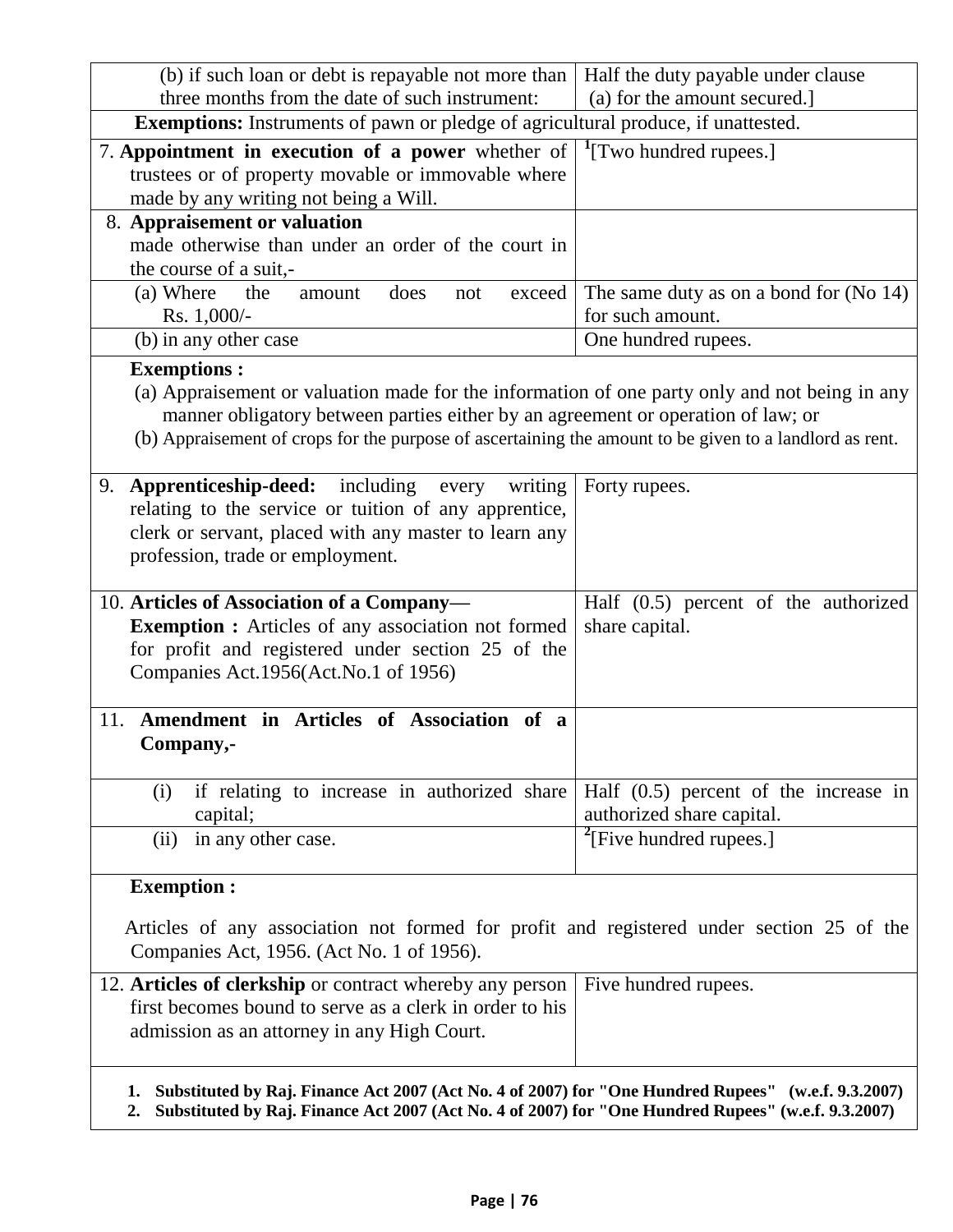| <b>Assignment</b> —See Conveyance (No. 21) and transfer                                                                                                         |                                                   |
|-----------------------------------------------------------------------------------------------------------------------------------------------------------------|---------------------------------------------------|
| of lease (No. 55), as the case may be.                                                                                                                          |                                                   |
| Attorney—See entry as an Attorney (No. 28) and                                                                                                                  |                                                   |
| Power of Attorney (No. 44) Authority to adopt-                                                                                                                  |                                                   |
| See Adoption deed (No. 3).                                                                                                                                      |                                                   |
| 13. Award, that is to say, any decision in writing by an                                                                                                        |                                                   |
| arbitrator or umpire not being an award directing a                                                                                                             |                                                   |
| partition, on a reference made otherwise than by an                                                                                                             |                                                   |
| order of the court in the course of a suit,-                                                                                                                    |                                                   |
| Where the amount or value of the property<br>(a)                                                                                                                | The same duty as on a bond for $(No 14)$          |
| to which the award relates as set forth in                                                                                                                      | for same amount.                                  |
| such award does not exceed Rs. 1,000/-.                                                                                                                         |                                                   |
| In any other case<br>(b)                                                                                                                                        | One hundred rupees.                               |
| <sup>1</sup> [13-A. Bank Guarantee, that is to say, guarantee deed                                                                                              | 0.25 percent of the amount secured                |
| executed by a bank as a surety to secure the due                                                                                                                | subject to maximum of rupees 25000/-              |
| performance of a contract or the due discharge of a                                                                                                             |                                                   |
| liability.                                                                                                                                                      |                                                   |
| 14. Bond as defined in clause (vi) of section 2 not being                                                                                                       | Five percent of the amount or value               |
| a debenture and not otherwise provided for by this                                                                                                              | secured.                                          |
| Act or by the Rajasthan Court Fees and Suits                                                                                                                    |                                                   |
| Valuation Act, 1961 (Act 23 of 1961) or by any other                                                                                                            |                                                   |
| law for the time being inforce relating to court fee.                                                                                                           |                                                   |
| Bottomry Bond, that is to say, any instrument<br>15.                                                                                                            | The same duty as on a bond for (No 14)            |
| whereby the master of a seagoing ship borrows                                                                                                                   | for same amount.                                  |
| money, on the security of the ship to enable him to                                                                                                             |                                                   |
| preserve the ship or prosecute her voyage.                                                                                                                      |                                                   |
| 16. Cancellation- Instrument (including any instrument One hundred rupees                                                                                       |                                                   |
| by which any instrument, previously executed is                                                                                                                 |                                                   |
| cancelled), if attested and not otherwise provided                                                                                                              |                                                   |
| for.                                                                                                                                                            |                                                   |
| $2$ [17. Certificate of sale (in respect of each property put                                                                                                   | The same duty as on a conveyance (No.             |
| up as a separate lot and sold) granted to the purchaser                                                                                                         | 21) for consideration equal to the                |
| of any property sold by public auction by a Civil or                                                                                                            | amount of the purchase-money or                   |
| Revenue Court, or Collector or other Revenue                                                                                                                    | market value of the property, whichever           |
| Officer or any other officer empowered by law to sale                                                                                                           | is higher.";]                                     |
| property by public auction.                                                                                                                                     |                                                   |
| 18. Certificate or other document, evidencing the right                                                                                                         | One rupee for every one thousand                  |
| or title of the holder thereof or any other person,                                                                                                             | rupees or a part thereof, of the                  |
| either to any shares, scrip or stock in or of any                                                                                                               | <sup>5</sup> [Market value], of the Shares, Scrip |
| incorporated company or other body corporate or to                                                                                                              | or Stock.                                         |
| become proprietor of shares, scrip or stock in or of                                                                                                            |                                                   |
| any such company or body.                                                                                                                                       |                                                   |
| 1. Inserted by Raj. Finance Act 2015 (Act No. ----- of 2015) (w.e.f. 9.3.2015)<br>2. Substituted by Raj. Finance Act 2016 (Act No. 5 of 2016) (w.e.f. 08.03.16) |                                                   |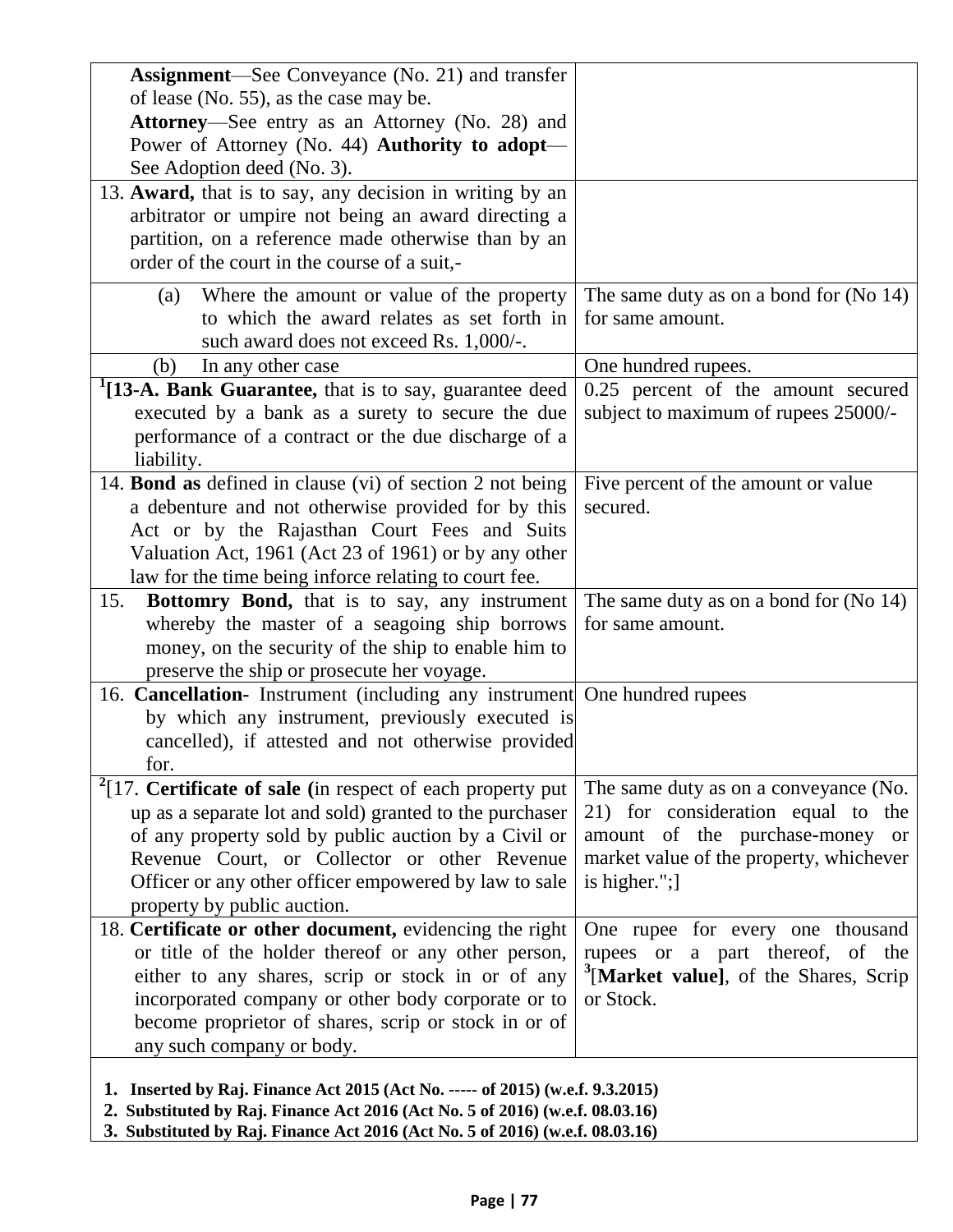| 19. <b>Charter party,</b> that is to say any instrument (except $\vert$ <sup>1</sup> [Fifty rupees.]<br>an agreement for the hire of a tug steamer) whereby<br>a vessel or some specified principal part thereof is let<br>for the specified purposes of the charterer, whether it<br>includes a penalty clause or not.<br>20. Composition-deed, that is to say, any instrument |                                                                                                                                       |
|---------------------------------------------------------------------------------------------------------------------------------------------------------------------------------------------------------------------------------------------------------------------------------------------------------------------------------------------------------------------------------|---------------------------------------------------------------------------------------------------------------------------------------|
| executed by a debtor,-                                                                                                                                                                                                                                                                                                                                                          |                                                                                                                                       |
| (i) Whereby he conveys his property for the benefit<br>of his creditors.                                                                                                                                                                                                                                                                                                        | The same duty as on a conveyance (No<br>21) on the market value of the property.                                                      |
| (ii) in any other case.                                                                                                                                                                                                                                                                                                                                                         | One hundred rupees.                                                                                                                   |
| $20-A$ . Concession agreement as defined by section<br>$2(x-a)$ .                                                                                                                                                                                                                                                                                                               | Rupees 2 lacs, where the total capital<br>(i)<br>investment is upto rupees 10 crore;                                                  |
| <b>Explanation.</b> Notwithstanding anything contained<br>in any other provision of this Act, a concession<br>agreement executed prior to the<br>date<br>of<br>commencement of the Rajasthan Finance Act, 2014                                                                                                                                                                  | Rupees 10 lacs, where the total<br>(ii)<br>capital investment exceeds rupees 10<br>crore but does not exceed rupees 50<br>crore;      |
| (Act No ----------- of 2014), shall be chargeable<br>under this Article and shall be stamped within 30<br>days of such commencement.                                                                                                                                                                                                                                            | Rupees 40 lacs, where the total<br>(iii)<br>capital investment exceeds rupees 50<br>crore but does not exceed rupees 200<br>crore;    |
|                                                                                                                                                                                                                                                                                                                                                                                 | Rupees 1 crore, where the total<br>(iv)<br>capital investment exceeds rupees<br>200 crore but does not exceed rupees<br>500 crore;    |
|                                                                                                                                                                                                                                                                                                                                                                                 | Rupees 2 crore, where the total<br>(v)<br>capital investment exceeds rupees<br>500 crore but does not exceed rupees<br>1000 crore;    |
|                                                                                                                                                                                                                                                                                                                                                                                 | (vi) Rupees 5 crore, where the total<br>capital investment exceeds rupees<br>1000 crore but does not exceed<br>rupees 2500 crore; and |
|                                                                                                                                                                                                                                                                                                                                                                                 | (vii) Rupees 10 crore, where the total<br>capital investment exceeds rupees<br>2500 crore.";                                          |
| 21. Conveyance as defined by section $2 (xi)$ ,—                                                                                                                                                                                                                                                                                                                                |                                                                                                                                       |
| $\frac{3}{1}$ [(i) if relating to immovable property.                                                                                                                                                                                                                                                                                                                           | Eleven percent of the market value of<br>the property.]                                                                               |
| (ii) if relating to movable property.                                                                                                                                                                                                                                                                                                                                           | Half $(0.5)$ percent of the market value<br>of the property.                                                                          |
| 1. Substituted by Raj. Finance Act 2007 (Act No. 4 of 2007) for "Twenty Rupees" (w.e.f. 9.3.2007)                                                                                                                                                                                                                                                                               |                                                                                                                                       |
| Inserted by Rajasthan Finance Act, 2014 (Act No. 14 of 2014) (w.e.f. 14.7.2014)<br>2.                                                                                                                                                                                                                                                                                           |                                                                                                                                       |
| 3. Substituted by Act No. 7 of 2004 (w.e.f. 27.5.2004).                                                                                                                                                                                                                                                                                                                         |                                                                                                                                       |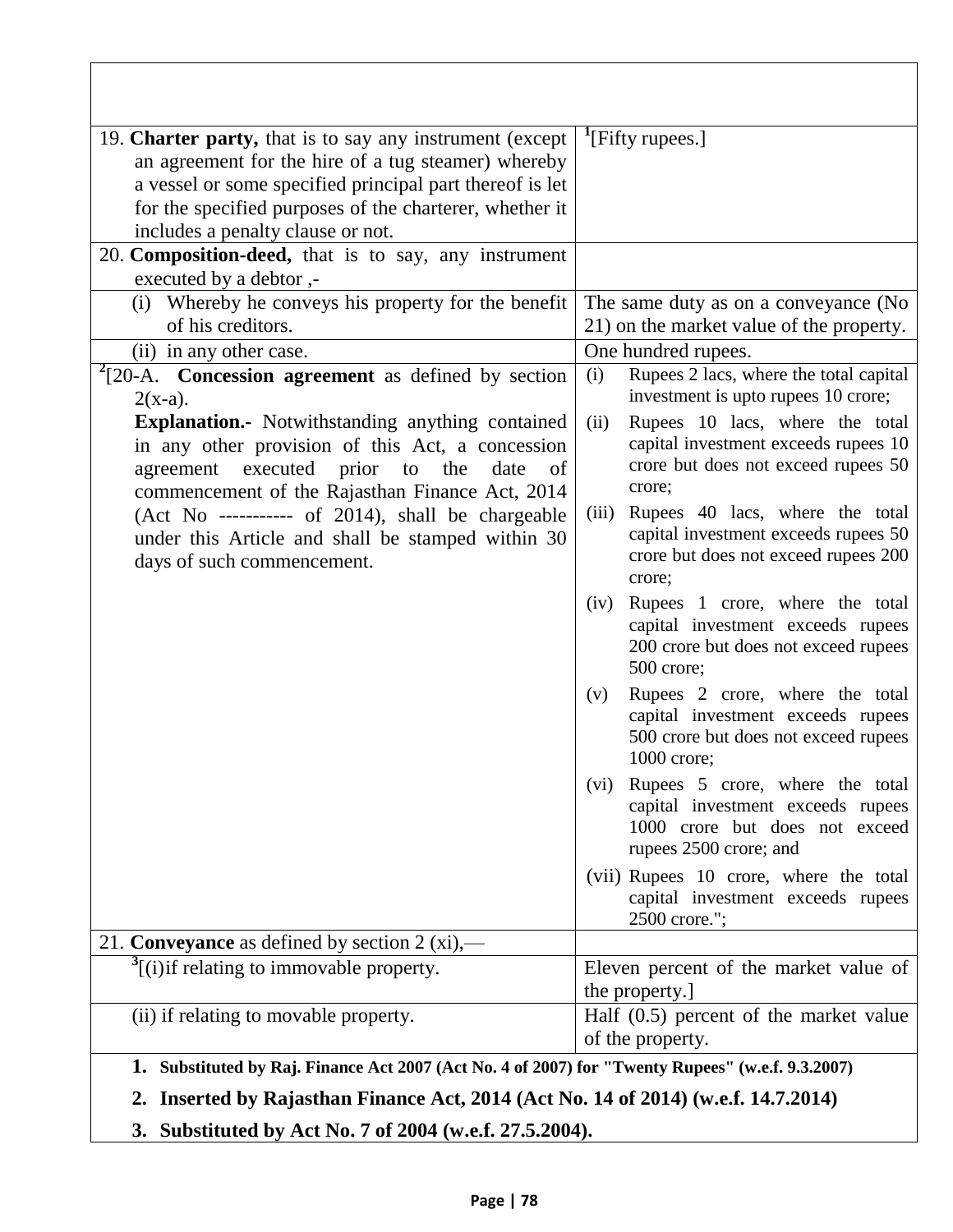| $\int$ [(iiii) if relating to the order under                                                               | <sup>4</sup> ["Subject to a maximum of twenty five                                     |
|-------------------------------------------------------------------------------------------------------------|----------------------------------------------------------------------------------------|
| Section 394 of the Companies Act 1956 (Central                                                              | crores rupees-                                                                         |
| Act No. 1 of 1956) or section 44-A or the                                                                   | an amount equal to four percent of the<br>(i)                                          |
| Banking Regulation Act, 1949 (Central Act                                                                   | aggregate amount comprising of the                                                     |
| No.10 of 1949) in respect of amalgamation,                                                                  | market value of share issued or allotted                                               |
| demerger or reconstruction of a company.                                                                    | or cancelled in exchange of or                                                         |
|                                                                                                             | otherwise, or on the face value of such                                                |
|                                                                                                             | shares, whichever is higher and the                                                    |
|                                                                                                             | amount of consideration, if any paid for                                               |
|                                                                                                             | such<br>amalgamation,<br>demerger<br><b>or</b><br>reconstruction, or                   |
|                                                                                                             | (ii) an amount equal to four percent of the                                            |
|                                                                                                             | market value of the immovable                                                          |
|                                                                                                             | property situated in the State of                                                      |
|                                                                                                             | Rajasthan of the transferor company,                                                   |
|                                                                                                             | whichever if higher.";                                                                 |
| $2$ [(iv) if relating to Transferable Development Rights                                                    | Five percent on the market value of the                                                |
| (TDR)                                                                                                       | Transferable Development Rights equal to                                               |
|                                                                                                             | the market value of the corresponding                                                  |
|                                                                                                             | portion of the property leading to such                                                |
|                                                                                                             | Transferable Development Rights, which                                                 |
|                                                                                                             | is the subject matter of conveyance; or<br>consideration<br>for<br>such<br>conveyance; |
|                                                                                                             | whichever is higher.                                                                   |
| Exemption :- Assignment of copy right by entry made under the Indian Copyright Act, 1957 (Act No. 14        |                                                                                        |
| of 1957)                                                                                                    |                                                                                        |
| <b>Explanation:</b>                                                                                         |                                                                                        |
| (i) For the purpose of this article an agreement to sell an immovable property or an irrevocable power of   |                                                                                        |
| attorney or any other instrument executed in the course of conveyance or lease e.g. allotment letters,      |                                                                                        |
| patta, licence etc. shall, in case of transfer of the possession of such property before, at the time of or |                                                                                        |
| after the execution of any such instrument, be deemed to be a conveyance and the stamp duty thereon shall   |                                                                                        |
| be chargeable accordingly :                                                                                 |                                                                                        |
| Provided that the provisions of section 51 shall be applicable mutatis mutandis to such agreement or power  |                                                                                        |
| of attorney or instruments as are applicable to a conveyance :                                              |                                                                                        |
| Provided further that the stamp duty already paid on such agreement or power of attorney or instrument      |                                                                                        |
| shall at the time of the execution of a conveyance or lease in pursuance of such instruments subsequently,  |                                                                                        |
| be adjusted towards the total amount of duty chargeable on the conveyance or lease.                         |                                                                                        |
| Explanation : (ii) $\frac{3}{2}$ [xxx]                                                                      |                                                                                        |
| 22. Copy or extract certified to be a true copy or extract,                                                 |                                                                                        |
| by or by order of any public officer and not                                                                |                                                                                        |
| chargeable under the law for the time being in force                                                        |                                                                                        |
| relating to court fees,-                                                                                    |                                                                                        |
| (i) if the original was not chargeable with duty or if                                                      | Three rupees.                                                                          |

the duty with which it was chargeable does not exceed one rupee,- (ii) in any other case **<sup>5</sup>** [**One hundred rupees.**] **1. Substituted by Rajasthan Finance Act, 2014 (Act No. 14 of 2014) (w.e.f. 14.7.2014) 2. Inserted by Rajasthan Finance Act, 2014 (Act No. 14 of 2014) (w.e.f. 14.7.2014). 3. Deleted by Rajasthan Finance Act, 2014 (Act No. 14 of 2014) (w.e.f. 14.7.2014)**

**4 & 5 Substituted by Raj. Finance Act 2016 (Act No. 5 of 2016) (w.e.f. 08.03.16)**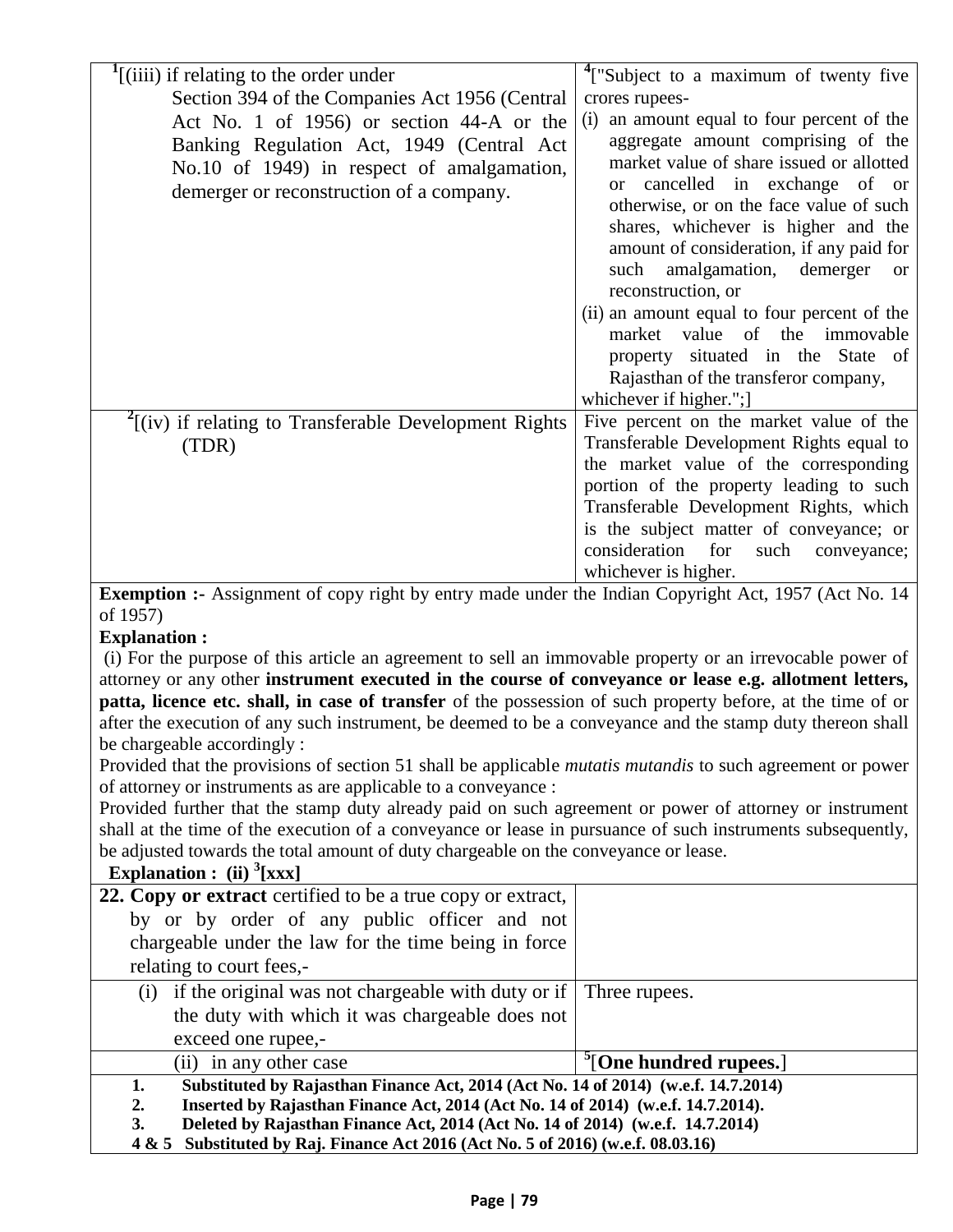| <b>Exemptions:</b>                                                                           |                                         |  |
|----------------------------------------------------------------------------------------------|-----------------------------------------|--|
| Copy of any paper which a public officer is expressly required by law to make or<br>(a)      |                                         |  |
| furnish for record in any public office for any public purpose;                              |                                         |  |
| Copy of, or extract from, any register relating to births, baptisms, namings,<br>(b)         |                                         |  |
| dedications, marriages, divorces, deaths or burials.                                         |                                         |  |
|                                                                                              |                                         |  |
| 23. Counterpart or duplicate of any instrument                                               |                                         |  |
| chargeable with duty and in respect of which the                                             |                                         |  |
| proper duty has been paid,—                                                                  |                                         |  |
|                                                                                              |                                         |  |
| (a) if the duty with which the original instrument is                                        | The same duty as is payable on the      |  |
| chargeable does not exceed three rupees.                                                     | original.                               |  |
| (b) in any other case.                                                                       | <sup>1</sup> [One hundred rupees.]      |  |
| <b>Exemption :</b> Counterpart of any lease granted to a                                     |                                         |  |
| cultivator when such lease is exempted                                                       |                                         |  |
| from duty.                                                                                   |                                         |  |
| $f[24. \text{Supplementary instrument to correct clerical errors}]$                          | Five hundred rupees.                    |  |
|                                                                                              |                                         |  |
| or to make amendments, not amounting to transfer of                                          |                                         |  |
| interest in any property, in any instrument chargeable                                       |                                         |  |
| with duty and in respect of which proper duty has                                            |                                         |  |
| been paid.                                                                                   |                                         |  |
| 25. Customs Bond                                                                             | One percent of such amount as stated in |  |
|                                                                                              | the Bond, subject to a minimum of one   |  |
|                                                                                              | hundred rupees.                         |  |
| 26. Delivery order in respect of goods, that is to say,                                      | Ten rupees.                             |  |
| any instrument entitling any person therein named or                                         |                                         |  |
| his assigns or the holder thereof, to the delivery of                                        |                                         |  |
| any goods lying in any warehouse in which goods are                                          |                                         |  |
|                                                                                              |                                         |  |
| stored or deposited on rent or hire, such instrument                                         |                                         |  |
| being signed by or on behalf of the owner of such                                            |                                         |  |
| goods, upon the sale or transfer of the property                                             |                                         |  |
| therein, when such goods exceed in value twenty                                              |                                         |  |
| rupees.                                                                                      |                                         |  |
| 27. Divorce-Instrument of, that is to say, any instrument                                    | Fifty rupees                            |  |
| by which any person affects the dissolution of his                                           |                                         |  |
| marriage.                                                                                    |                                         |  |
| 28. Entry as an advocate, on the roll of any High                                            | Five hundred rupees                     |  |
| <b>Court, under the Advocates Act, 1961 (Act No. 25 of</b>                                   |                                         |  |
| 1961).                                                                                       |                                         |  |
| <b>Exemption :</b> Entry of an advocate on the roll of any High Court when he has previously |                                         |  |
|                                                                                              |                                         |  |
| been enrolled in a High Court.                                                               |                                         |  |
| 29. Exchange of property: Instrument of                                                      | The same duty as on conveyance (No      |  |
|                                                                                              | 21) for a market value equal to the     |  |
|                                                                                              | market value of the property of greater |  |
|                                                                                              | value which is the subject matter of    |  |
|                                                                                              | exchange.                               |  |
| 1 & 2 Substituted by Raj. Finance Act 2016 (Act No. 5 of 2016) (w.e.f. 08.03.16)             |                                         |  |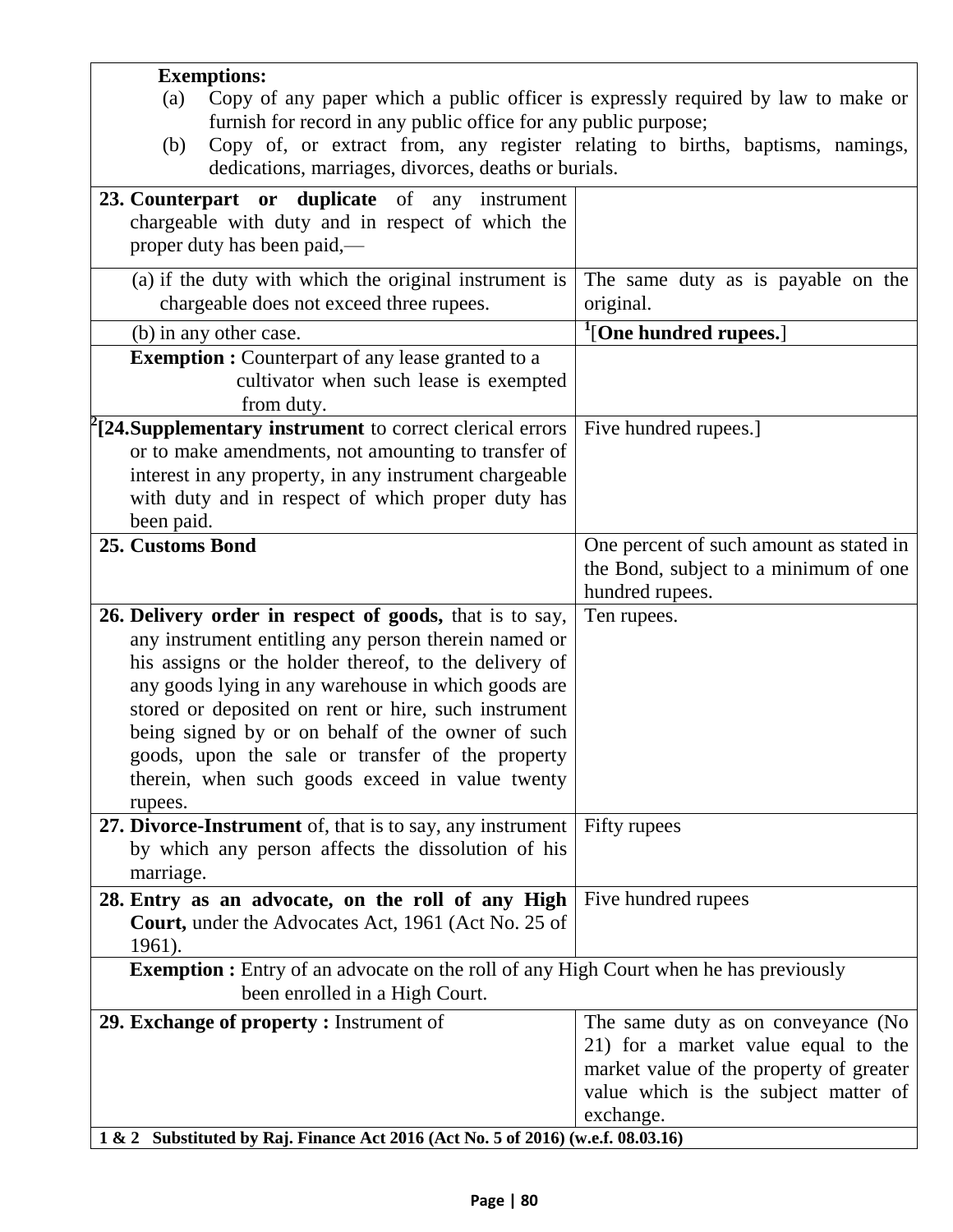| 30. Further charge—instrument of, that is to say, any                                                                                                                                                                                                                                           |                                                                                                                                                                                                                                                                                                                                                                                                                                                                                  |
|-------------------------------------------------------------------------------------------------------------------------------------------------------------------------------------------------------------------------------------------------------------------------------------------------|----------------------------------------------------------------------------------------------------------------------------------------------------------------------------------------------------------------------------------------------------------------------------------------------------------------------------------------------------------------------------------------------------------------------------------------------------------------------------------|
| instrument imposing a further charge on mortgaged                                                                                                                                                                                                                                               |                                                                                                                                                                                                                                                                                                                                                                                                                                                                                  |
| property;-<br>When the original mortgage is one of the<br>(a)<br>description referred to in clause (a) of Article<br>No. 37 (that is, with possession);<br>When such mortgage is one of the description<br>(b)<br>referred to in clause (b) of Article No. 37 (that<br>is, without possession). | The same duty as on conveyance (No<br>21) for the consideration equal to the<br>amount of the further charge secured by<br>such instrument.                                                                                                                                                                                                                                                                                                                                      |
| (i) if at the time of execution of instrument of<br>further charge, possession of the property is<br>given, or agreed to be given under such<br>instrument;                                                                                                                                     | The same duty as on conveyance (No<br>21) for the consideration equal to the<br>total amount of the charge including the<br>original mortgage and any further<br>charge already made less the duty<br>already paid on such original mortgage<br>and further charge.                                                                                                                                                                                                              |
| (ii) if possession is not so given                                                                                                                                                                                                                                                              | The same duty as on a bond (No $14$ ) for<br>the amount of the further charge<br>secured by such instrument.                                                                                                                                                                                                                                                                                                                                                                     |
| 31. Gift—Instrument of, not being a settlement (No. 51)                                                                                                                                                                                                                                         | The same duty as on a conveyance (No<br>21) for a market value equal to the<br>market value of the property which is<br>the subject matter of gift :<br>Provided that where an instrument of<br>gift contains<br>provision<br>any<br>for<br>revocation of the gift the market value<br>of the property which is the subject-<br>matter of the gift shall, for the purpose<br>of duty, be determined as if no such<br>provisions<br>contained<br>were<br>the<br>in<br>instrument. |
| 32. Indemnity Bond.                                                                                                                                                                                                                                                                             | The same duty as on a security bond<br>(No 50) for the same amount.                                                                                                                                                                                                                                                                                                                                                                                                              |
| 33. Lease—Including an under lease, or sub lease and<br>any agreement to let or sub let;-<br>Where, by such lease, the rent is fixed and no<br>(a)<br>premium is paid or delivered;—                                                                                                            |                                                                                                                                                                                                                                                                                                                                                                                                                                                                                  |
| (i) Where the lease purports to be a term for<br>less than one year;                                                                                                                                                                                                                            | The same duty as on a bond (No $14$ ) for<br>the whole amount payable under such<br>lease.                                                                                                                                                                                                                                                                                                                                                                                       |
| (ii) Where the lease purports to be for a term of<br>not less than one year but not more than<br>twenty years;                                                                                                                                                                                  | The same duty as on a conveyance (No<br>21) for a consideration equal to the<br>amount or value of the average rent of<br>two years.                                                                                                                                                                                                                                                                                                                                             |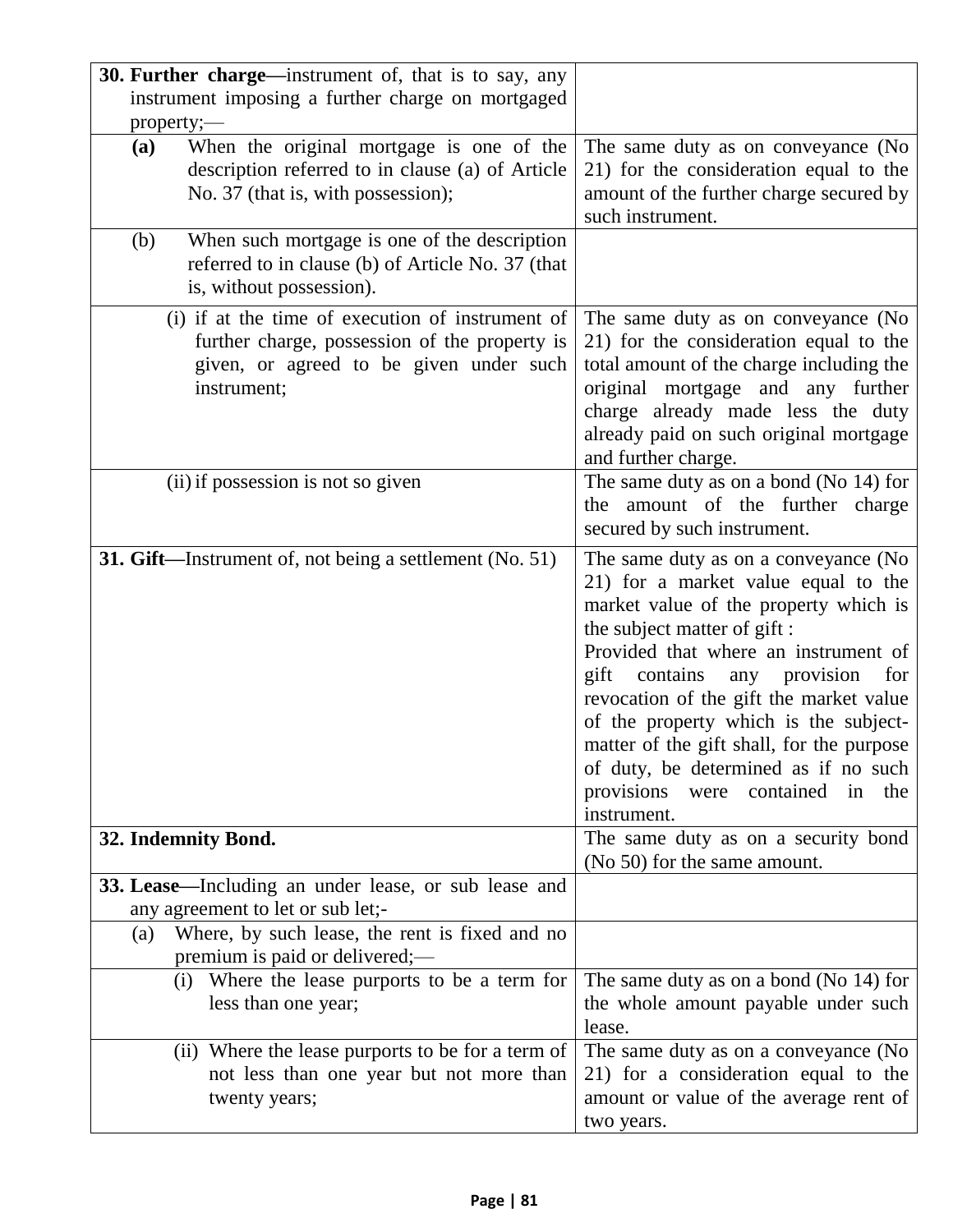| (iii)Where the lease purports to be for a term in                                                                                                                                                                                                                                     | The same duty as on a conveyance (No                                                                                                                                                                     |
|---------------------------------------------------------------------------------------------------------------------------------------------------------------------------------------------------------------------------------------------------------------------------------------|----------------------------------------------------------------------------------------------------------------------------------------------------------------------------------------------------------|
| excess of twenty years or in perpetuity or<br>where the term is not mentioned.                                                                                                                                                                                                        | 21) on the market value of the property<br>which is the subject matter of the lease.                                                                                                                     |
| <b>Explanation:</b>                                                                                                                                                                                                                                                                   |                                                                                                                                                                                                          |
| (a) The term of a lease shall include not only the<br>period stated in the document but shall be<br>deemed to be the sum of such stated period<br>along with all previous periods immediately<br>preceding this without a break for which the<br>lessee and lessor remained the same. |                                                                                                                                                                                                          |
| $\binom{1}{b}$ Where the lease is granted for a fine or premium<br>or for money advanced or development charges<br>advanced or security charges advanced and<br>where no rent is reserved;                                                                                            |                                                                                                                                                                                                          |
| (i) Where the lease purports to be for a term of not<br>more than twenty years.                                                                                                                                                                                                       | The same duty as on a conveyance<br>(No 21) for a consideration equal to<br>the amount or value of such fine,<br>premium, advance as set forth in the<br>lease                                           |
| (ii) Where the lease purports to be for a term in excess<br>of twenty years, or in perpetuity or where the term is<br>not mentioned.                                                                                                                                                  | The same duty as on a conveyance (No<br>21) on the market value of the property<br>which is the subject matter of the lease.                                                                             |
| $\binom{2}{k}$ (c) Where the lease is granted for a fine or premium<br>or for money advanced or development charges<br>advanced or security charges advanced in addition<br>to rent reserved-                                                                                         |                                                                                                                                                                                                          |
| (i) Where the lease purports to be for a term of not<br>more than twenty years.                                                                                                                                                                                                       | The same duty as on a conveyance (NO<br>21) for a consideration equal to the<br>amount or value of such fine premium<br>or advance and amount of average rent<br>of two years as set forth in the lease. |
| (ii) Where the lease purports to be for a term in<br>excess of twenty years, or in perpetuity or where term<br>is not mentioned.                                                                                                                                                      | The same duty as on a conveyance (No<br>21) on the market value of the property<br>which is the subject matter of the lease.                                                                             |
| $\frac{3}{2}$ [ <b>Provided</b> that in any case when an agreement to lease<br>is stamped with the stamp required for a lease, and a<br>lease in pursuance of such agreement is subsequently<br>executed, the duty on such lease shall not exceed ten<br>rupees.]                     |                                                                                                                                                                                                          |
| 1. Substituted by Act No. 7 of 2004 (w.e.f. 27.5.2004)<br>Substituted by Act No. 7 of 2004 (w.e.f. 27.5.2004).<br>2.<br>3. Inserted by Act No. 7 of 2004 (w.e.f. 27.5.2004).                                                                                                          |                                                                                                                                                                                                          |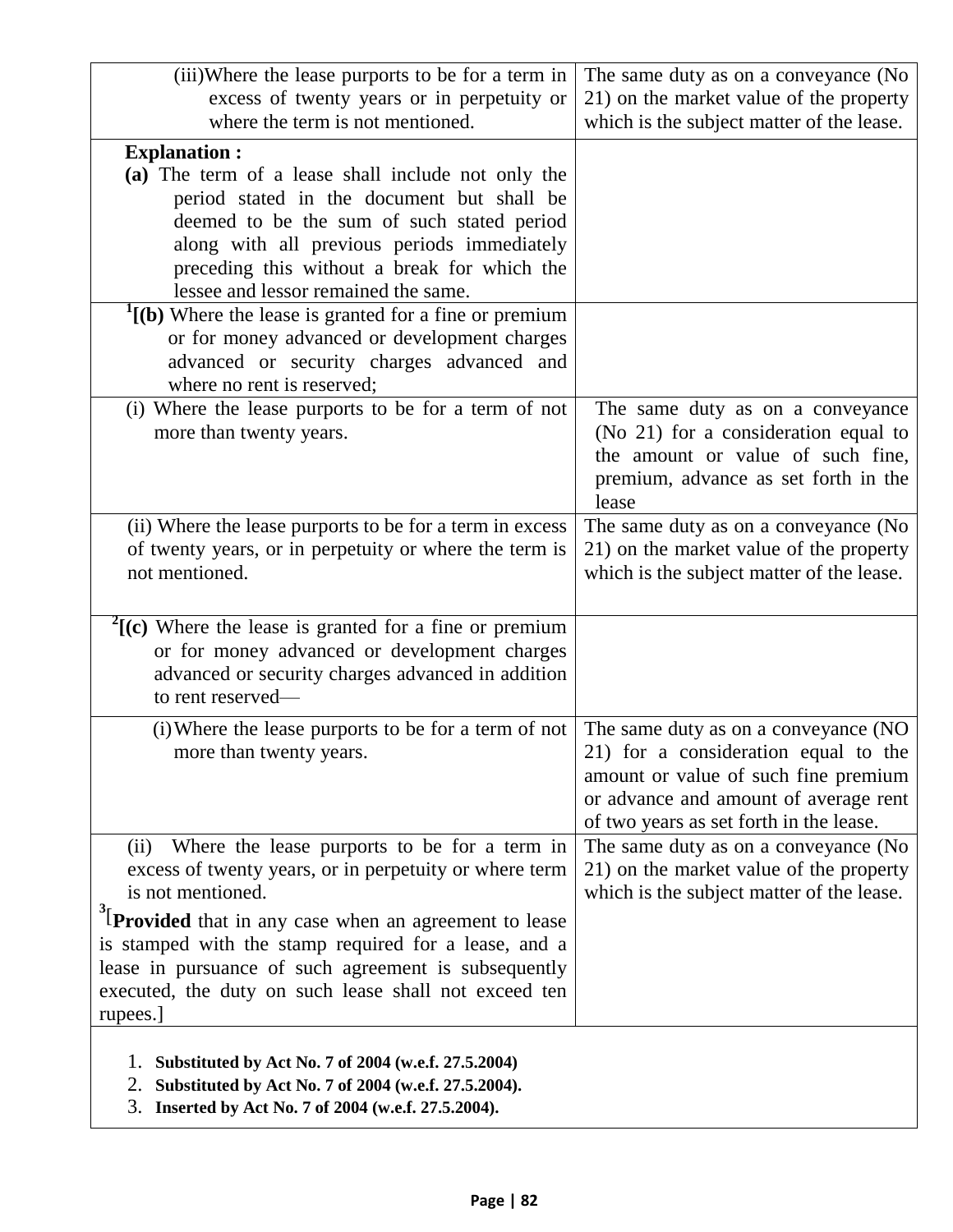| <b>Exemption:-</b>                                                                               |                                                   |
|--------------------------------------------------------------------------------------------------|---------------------------------------------------|
| (a) Lease, executed in the case of cultivator and for                                            |                                                   |
| purposes of cultivation (including a lease of trees for                                          |                                                   |
| the production of food or drink).                                                                |                                                   |
| <sup>1</sup> [33-A. Leave and Licence Agreement relating to<br>immovable property other than the | <sup>2</sup> [The same duty as on lease (No. 33)] |
| Residential property.                                                                            |                                                   |
|                                                                                                  |                                                   |
|                                                                                                  |                                                   |
|                                                                                                  |                                                   |
| 34. Letter of allotment of shares in any company or                                              | One rupees                                        |
| proposed company, or in respect of any loan to be                                                |                                                   |
| raised by any company or proposed company.                                                       |                                                   |
| See also certificate or other document (No. 18).                                                 |                                                   |
| 35. Letter of Licence, that is to say, an agreement                                              | <sup>3</sup> [Two hundred rupees]                 |
| between a debtor and his creditors that the latter                                               |                                                   |
| shall, for a specified time suspend their claims and                                             |                                                   |
| allow the debtor to carry on business at his own                                                 |                                                   |
| discretion.                                                                                      |                                                   |
| <sup>1</sup> [35-A. Licence relating to arms or ammunitions that is                              |                                                   |
| to say, document evidencing the licence or renewal of                                            |                                                   |
| licence relating to arms or ammunitions under the                                                |                                                   |
| provisions of the Arms Act, 1959 (Central Act no. 54 of                                          |                                                   |
| $1959$ ,-                                                                                        |                                                   |
| (a) Licence relating to following arms:-                                                         |                                                   |
| Revolvers or pistols<br>(i)                                                                      | Three thousand rupees                             |
| Rifles<br>(ii)                                                                                   | One thousand five hundred rupees                  |
| (iii)<br><b>DBBL</b> Weapons                                                                     | One thousand rupees                               |
| (iv)<br><b>SBBL</b> Weapons                                                                      | One thousand rupees                               |
| <b>ML</b> Weapons<br>(v)<br>(b) Licence relating to arms or ammunitions on following             | Five hundred rupees                               |
| Forms as set out in Schedule III to the Arms Rules,                                              |                                                   |
| 1962:-                                                                                           |                                                   |
| Form XI<br>(i)                                                                                   | Ten thousand rupees                               |
| (ii)<br>Form XII                                                                                 | Ten thousand rupees                               |
| (iii)<br>Form XIII                                                                               | Five thousand rupees                              |
| Form XIV<br>(iv)                                                                                 | Three thousand rupees                             |
| (c) Renewal of licence relating to following arms:-                                              |                                                   |
| (i)<br>Revolvers or pistols                                                                      | One thousand rupees                               |
| Rifles<br>(ii)                                                                                   | Seven hundred fifty rupees                        |
| (iii)<br><b>DBBL</b> Weapons                                                                     | Five hundred rupees                               |
| <b>SBBL Weapons</b><br>(iv)                                                                      | Five hundred rupees                               |
| <b>ML</b> Weapons<br>(v)                                                                         | One hundred rupees                                |
|                                                                                                  |                                                   |

**1. Inserted by Rajasthan Finance Act, 2014 (Act. No. 14 of 2014) (w.e.f. 14.7.2014). 2 & 3 Substituted by Raj. Finance Act 2016 (Act No. 5 of 2016) (w.e.f. 08.03.16)**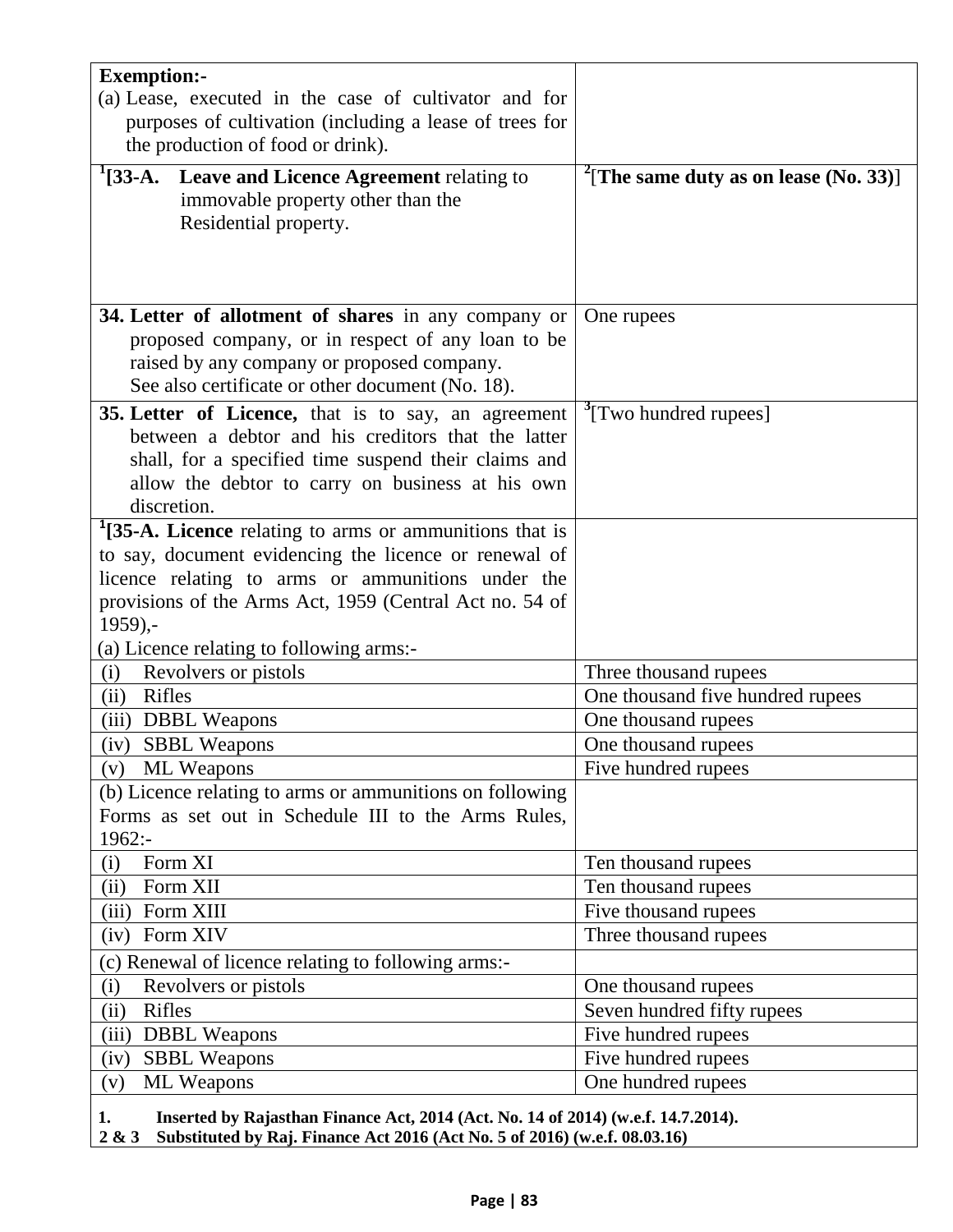| (d) Renewal of licence relating to arms or ammunitions                     |                                          |
|----------------------------------------------------------------------------|------------------------------------------|
| on following Forms as set out in Schedule III to the Arms                  |                                          |
| Rules, 1962:-                                                              |                                          |
| Form XI<br>(i)                                                             | Three thousand rupees                    |
| Form XII<br>(ii)                                                           | Three thousand rupees                    |
| (iii) Form XIII                                                            | Two thousand rupees                      |
| (iv) Form XIV                                                              | One thousand rupees                      |
| $1$ ["35-B. Limited Liability Partnership (LLP).- (1)                      |                                          |
| Instrument of constitution of limited liability partnership-               |                                          |
| (a) where there is no share contribution in partnership or                 | Two thousand rupees.                     |
| where such share contribution brought in by way of                         |                                          |
| cash does not exceed Rs. 50,000/-                                          |                                          |
| (b) where such share contribution brought in by way of                     | Two<br>thousand rupees,<br>subject<br>to |
| cash is in excess of Rs. 50,000/-, for every Rs.                           | maximum duty of rupees ten thousand.     |
| $50,000/$ - or part thereof                                                |                                          |
| (c) where such share contribution is brought in by way of                  | The same duty as on conveyance (No.      |
| immovable property                                                         | 21) on the market value of such          |
|                                                                            | property.                                |
| (2) Instrument of conversion of firm/ private limited                      |                                          |
| company/ unlisted public limited company into limited                      |                                          |
| liability partnership-                                                     |                                          |
| (a) where on conversion immovable property vests in                        | Two percent on the market value of       |
| limited liability partnership                                              | immovable property.                      |
| (b) in any other case                                                      | Five thousand rupees.                    |
| (3) Reconstruction or amalgamation of limited liability                    | Four percent on the consideration or     |
| partnership                                                                | market value of the immovable            |
|                                                                            | property of the transferor limited       |
|                                                                            | liability partnership located within the |
|                                                                            | State of Rajasthan, whichever is higher. |
| Winding up or dissolution of limited liability<br>(4)                      |                                          |
| partnership,—                                                              |                                          |
| where on a dissolution of the partnership any<br>(a)                       | The same duty as on conveyance (No.      |
| immovable property is taken as his share by a                              | 21) on the market value of such          |
| partner other than a partner who brought in that                           | property, subject to a minimum of one    |
| property as his share of contribution in the limited                       | hundred rupees.                          |
| liability partnership;                                                     |                                          |
| in any other case.<br>(b)                                                  | Five hundred rupees."; ]                 |
|                                                                            |                                          |
| 1. Inserted by Raj. Finance Act 2016 (Act No. 5 of 2016) (w.e.f. 08.03.16) |                                          |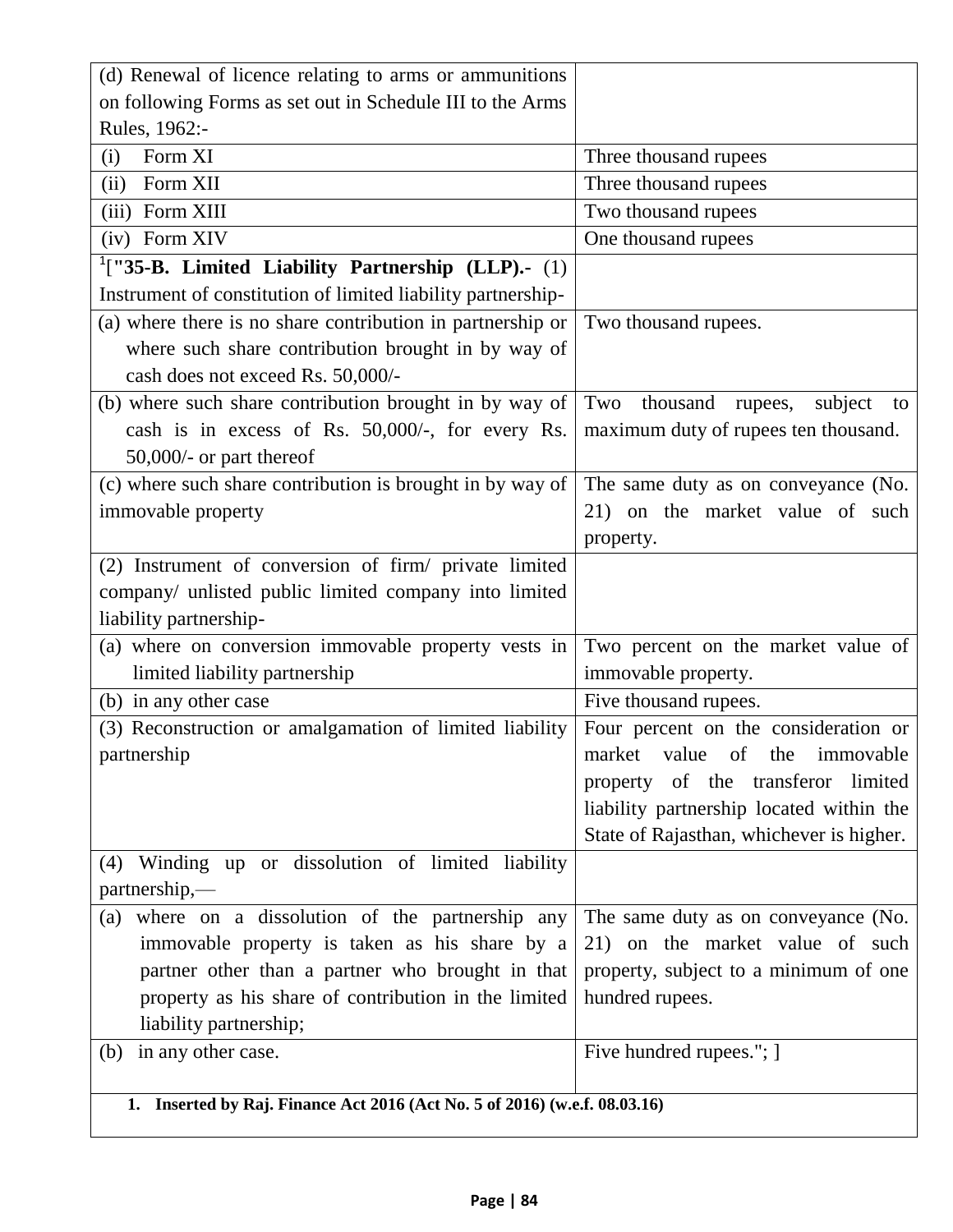| 36. Memorandum of association of a Company ,-                                                                                                                                                                                       |                                                                                                                                                                |
|-------------------------------------------------------------------------------------------------------------------------------------------------------------------------------------------------------------------------------------|----------------------------------------------------------------------------------------------------------------------------------------------------------------|
| (a) if accompanied by articles of association under $\vert$<br>section 26 of the Companies Act, 1956. (Act No.<br>1 of 1956).                                                                                                       | Five hundred rupees                                                                                                                                            |
| (b) if not accompanied.                                                                                                                                                                                                             | The<br>duty as on articles of<br>same<br>association (No 10) pertaining to the<br>share capital of the company or rupees<br>five hundred, whichever is higher. |
| <b>Exemption:</b> Memorandum of any association not formed<br>for profit and registered under section 25 of the<br>Companies Act, 1956 (Act No. 1 of 1956).                                                                         |                                                                                                                                                                |
| 37. Mortgage deed, not being an agreement relating to<br>deposit of title-deeds, pawn or pledge (No. 6)<br>mortgage of a crop (No. 38), security bond (No. 50):                                                                     |                                                                                                                                                                |
| (a) When possession of the property or any part of<br>the property comprised in such deed is given by<br>the mortgagor or agreed to be given.                                                                                       | The same duty as on conveyance (No<br>21) for a consideration equal to the<br>amount secured by such deed.                                                     |
| (b) When possession is not given or agreed to be<br>given as aforesaid.                                                                                                                                                             | The same duty as on a bond $1$ [(No 14)]<br>for the amount secured by such deed.                                                                               |
| <b>Explanation:</b> A mortgagor, who gives to the mortgagee<br>a power of attorney to collect rents or a lease of the<br>property mortgaged or part thereof, is deemed to give<br>possession within the meaning of this article.    |                                                                                                                                                                |
| (c) When a collateral or auxiliary or additional or<br>substituted security or by way of further<br>assurance for the above-mentioned purpose<br>where the principal or primary security is duly<br>stamped,-                       |                                                                                                                                                                |
| For every sum secured not exceeding Rs. 1,000/-                                                                                                                                                                                     | $\rm{^{2}[Twelve\ rupees.]}$                                                                                                                                   |
| and for every Rs. 1,000/- or part thereof secured in<br>excess Rs. 1,000/-.                                                                                                                                                         | $\rm{^{2}[Twelve\ rupees.]}$                                                                                                                                   |
| <b>Exemptions:</b>                                                                                                                                                                                                                  |                                                                                                                                                                |
| (1) Instruments, executed by agriculturist taking<br>advances from the Government or by their sureties<br>as security for the repayment of such advance.<br>Substituted by Act No. 7 of 2004 (w.e.f. 27.5.2004) for "No. 16".<br>1. |                                                                                                                                                                |
| Substituted by Raj. Finance Act 2007 (Act No. 4 of 2007) for "Ten rupees" (w.e.f. 09.03.2007)<br>2.                                                                                                                                 |                                                                                                                                                                |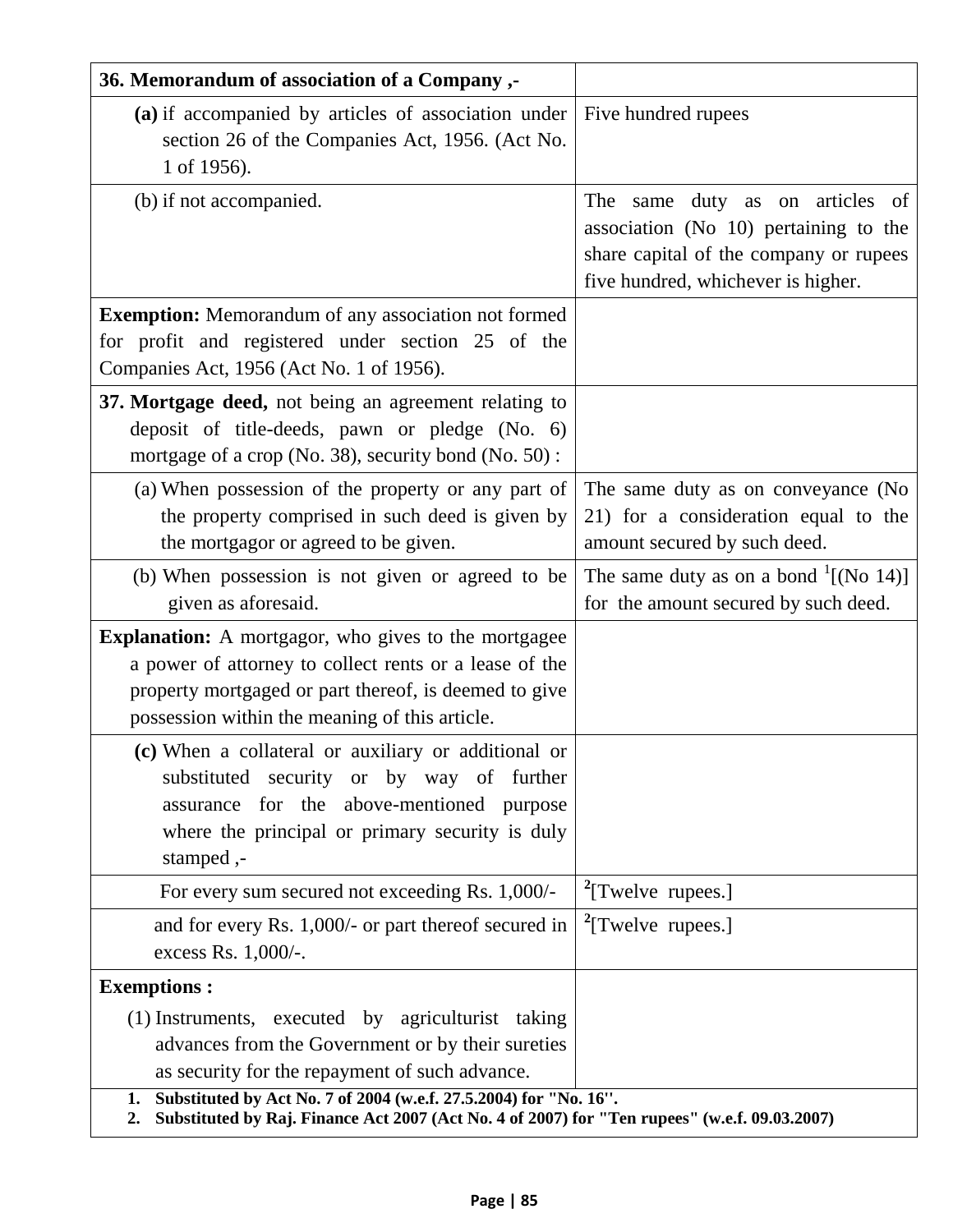| (2) Letter of hypothecation accompanying a bill of<br>exchange.                                                                                                                                                                                                                                |                                                                                                                                                                                                                                                                                                                                                                                                                                                                                                                                                                                                                                                                                                                                                                                                                                                |
|------------------------------------------------------------------------------------------------------------------------------------------------------------------------------------------------------------------------------------------------------------------------------------------------|------------------------------------------------------------------------------------------------------------------------------------------------------------------------------------------------------------------------------------------------------------------------------------------------------------------------------------------------------------------------------------------------------------------------------------------------------------------------------------------------------------------------------------------------------------------------------------------------------------------------------------------------------------------------------------------------------------------------------------------------------------------------------------------------------------------------------------------------|
| 38. Mortgage of a crop, including any instrument<br>evidencing an agreement to secure the re-payment of<br>a loan made upon any mortgage of a crop, whether                                                                                                                                    | Two rupees                                                                                                                                                                                                                                                                                                                                                                                                                                                                                                                                                                                                                                                                                                                                                                                                                                     |
| the crop is not in existence at the time of mortgage.                                                                                                                                                                                                                                          |                                                                                                                                                                                                                                                                                                                                                                                                                                                                                                                                                                                                                                                                                                                                                                                                                                                |
| <b>39. Notarial Act,</b> that is to say, any instrument,<br>endorsement, note, attestation, certificate or entry not<br>being a Protest (No. 45) made or signed by a Notary<br>Public in the execution of the duties of his office or<br>by any other person lawfully acting as Notary Public. | <sup>1</sup> [Ten rupees.]                                                                                                                                                                                                                                                                                                                                                                                                                                                                                                                                                                                                                                                                                                                                                                                                                     |
| 40. Note or Memorandum, sent by a broker or agent to                                                                                                                                                                                                                                           | Half $(0.5)$ percent of the value of the                                                                                                                                                                                                                                                                                                                                                                                                                                                                                                                                                                                                                                                                                                                                                                                                       |
| his principal intimating the purchase or sale, on                                                                                                                                                                                                                                              | goods, stock or marketable security                                                                                                                                                                                                                                                                                                                                                                                                                                                                                                                                                                                                                                                                                                                                                                                                            |
| account of such principal of any goods, stock or                                                                                                                                                                                                                                               | subject to a minimum of rupees one                                                                                                                                                                                                                                                                                                                                                                                                                                                                                                                                                                                                                                                                                                                                                                                                             |
| marketable security.                                                                                                                                                                                                                                                                           | hundred.                                                                                                                                                                                                                                                                                                                                                                                                                                                                                                                                                                                                                                                                                                                                                                                                                                       |
| 41. Note of protest by the master of a ship.                                                                                                                                                                                                                                                   | $2$ [Ten rupees.]                                                                                                                                                                                                                                                                                                                                                                                                                                                                                                                                                                                                                                                                                                                                                                                                                              |
| see also Protest by the master of a ship (No. 46).                                                                                                                                                                                                                                             |                                                                                                                                                                                                                                                                                                                                                                                                                                                                                                                                                                                                                                                                                                                                                                                                                                                |
| Pawn or Pledge, see agreement relating to deposit of                                                                                                                                                                                                                                           |                                                                                                                                                                                                                                                                                                                                                                                                                                                                                                                                                                                                                                                                                                                                                                                                                                                |
| title-deeds, pawn or pledge (No. 6).                                                                                                                                                                                                                                                           |                                                                                                                                                                                                                                                                                                                                                                                                                                                                                                                                                                                                                                                                                                                                                                                                                                                |
| 42. Partition—Instrument of (as defined by section 2<br>(XX).                                                                                                                                                                                                                                  | The same duty as on a conveyance (No<br>21) for the amount or value of the<br>separated share or shares of<br>the<br>property.<br>N.B.—The largest share remaining after<br>the property is partitioned (or if there<br>are two or more shares of equal value<br>and not smaller than that of the other<br>shares, the one of such equal shares)<br>shall be deemed to be that from which<br>the other shares are separated :<br>Provided always that—<br>(a) When an instrument of partition<br>containing an agreement to divide<br>property in severally is executed and<br>partition is effected in pursuance of<br>such agreement, the duty chargeable<br>upon the instrument effecting such<br>partition shall be reduced by the amount<br>of duty paid in respect of the first<br>instrument, but shall not be less than ten<br>rupees; |

**1. Substituted by Act No. 7 of 2004 (w.e.f. 27.5.2004) for "Five rupees''.**

**2. Substituted by Raj. Finance Act 2007 (Act No. 4 of 2007) for "Fifty paise" (w.e.f. 09.03.2007)**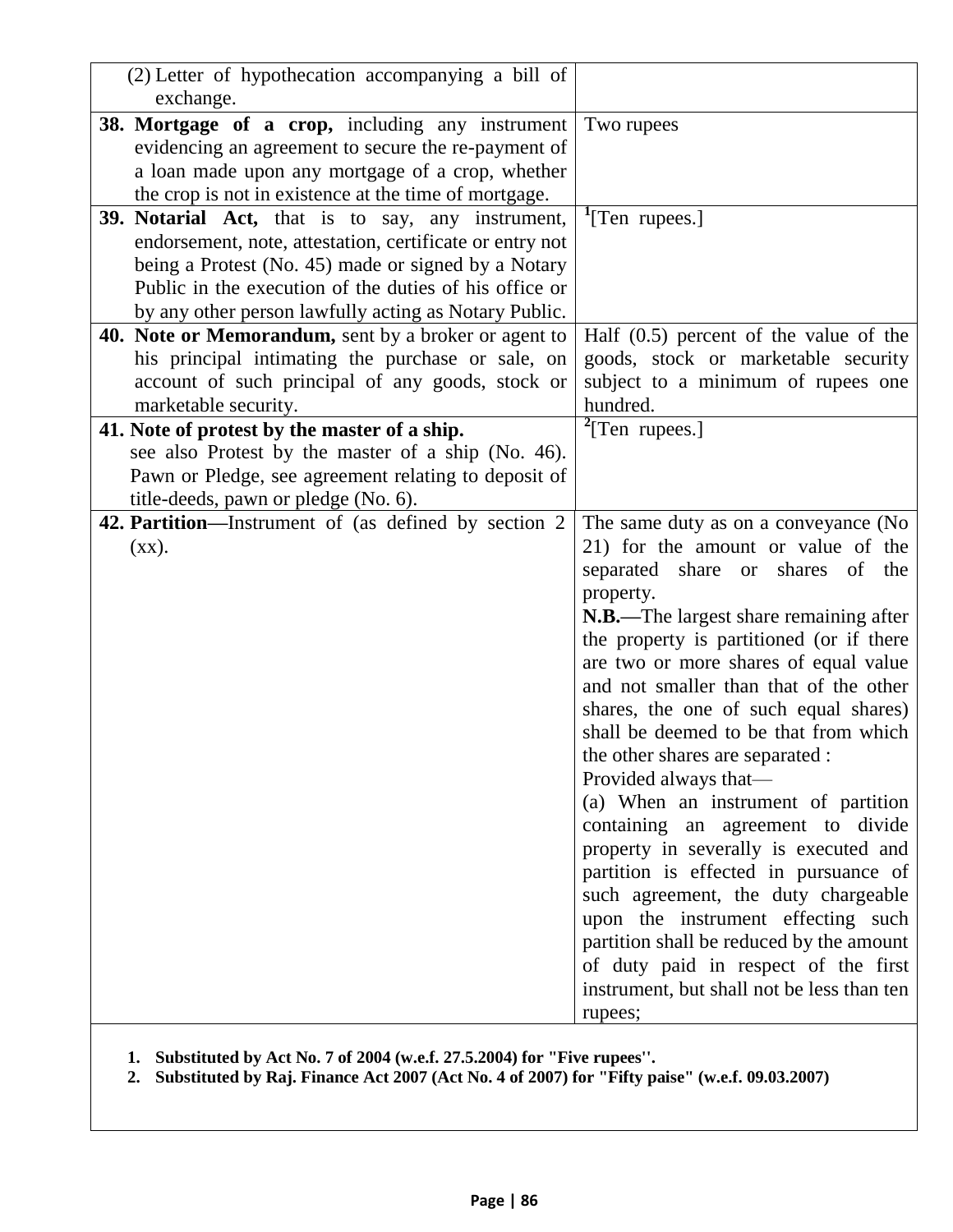|                                                                                    |                                                                | (b) Where land is held on revenue             |
|------------------------------------------------------------------------------------|----------------------------------------------------------------|-----------------------------------------------|
|                                                                                    |                                                                | settlement for a period not exceeding         |
|                                                                                    |                                                                | thirty years and paying the full              |
|                                                                                    |                                                                | assessment, the value for the purpose of      |
|                                                                                    |                                                                | duty shall be calculated at not more          |
|                                                                                    |                                                                | than seven times the annual revenue.          |
|                                                                                    |                                                                | (c) Where a final order for effecting a       |
|                                                                                    |                                                                | partition passed by any Revenue               |
|                                                                                    |                                                                | Authority or any Civil Court, or an           |
|                                                                                    |                                                                | award by an arbitrator directing a            |
|                                                                                    |                                                                | partition, is stamped with the stamp          |
|                                                                                    |                                                                | required for an instrument of partition,      |
|                                                                                    |                                                                | and an instrument of partition in-            |
|                                                                                    |                                                                | pursuance of such order is executed, the      |
|                                                                                    |                                                                | duty on such instrument shall not             |
|                                                                                    |                                                                | exceed ten rupees.                            |
| $\frac{1}{43}$ . Partnership—                                                      |                                                                |                                               |
|                                                                                    | (1) Instrument of partnership,—                                |                                               |
| (a)                                                                                | where there is no share contribution in                        | $\frac{3}{2}$ [Two thousand rupees.]          |
|                                                                                    | partnership<br>where<br>such<br>share<br><b>or</b>             |                                               |
|                                                                                    | contribution brought in by way of cash                         |                                               |
|                                                                                    | does not exceed Rs. 50,000/-;                                  |                                               |
| (b)                                                                                | where such share contribution brought in by                    | <sup>3</sup> [Two thousand rupees, subject to |
|                                                                                    | way of cash is in excess of Rs. 50,000/-, for                  | maximum duty of rupees ten thousand.]         |
|                                                                                    | every Rs. 50,000/- or part thereof;                            |                                               |
|                                                                                    |                                                                |                                               |
| (c)                                                                                | where such share contribution is brought in                    | The same duty as on conveyance (No            |
|                                                                                    | by way of immovable property.                                  | 21) on the market value of such               |
|                                                                                    |                                                                | property.                                     |
|                                                                                    | (2) Dissolution of partnership or retirement of partner,—      |                                               |
|                                                                                    | (a) where on a dissolution of the partnership or on            | The same duty as on conveyance (No            |
|                                                                                    | retirement of a partner any property is taken as his           | 21) on the market value of such the           |
|                                                                                    | share by a partner other than a partner who                    | property, subject to a minimum of             |
|                                                                                    | brought in that property as his share of                       | rupees one hundred.                           |
|                                                                                    | contribution in the partnership;                               |                                               |
|                                                                                    | (b) in any other case.                                         | Five hundred rupees.                          |
|                                                                                    | <b>44. Power of Attorney:-</b> (as defined by section 2 (xxx), |                                               |
|                                                                                    | not being a proxy:                                             |                                               |
| $\left( a\right)$                                                                  | When executed for the sole purpose of procuring                | <sup>2</sup> [One hundred rupees.]            |
|                                                                                    | the registration of one or more documents in                   |                                               |
|                                                                                    | relation to a single transaction or for admitting              |                                               |
|                                                                                    | execution of one or more such documents;                       |                                               |
| Substituted by Raj. Finance Act, 2012 (Act No. 18 of 2012) w.e.f. 26.3.2012.<br>1. |                                                                |                                               |
| Substituted by Raj. Finance Act, 2015 (Act No. 6 of 2015) w.e.f. 09.03.2015.<br>2. |                                                                |                                               |
| Substituted by Raj. Finance Act 2016 (Act No. 5 of 2016) (w.e.f. 08.03.16)<br>3.   |                                                                |                                               |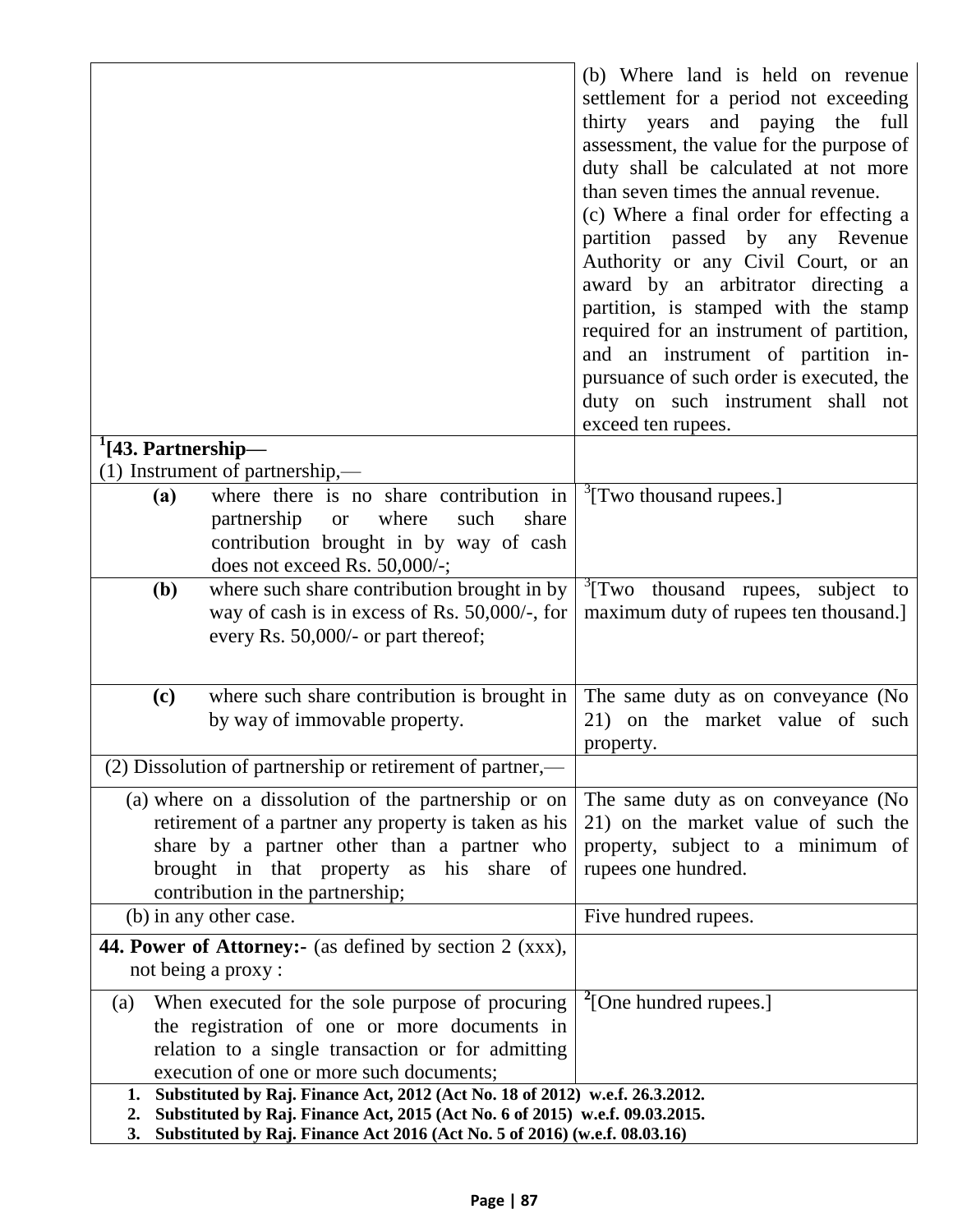| (b)                                                                                                                                                                                                                                                                                                                      | when authorising one person or more to act<br>in single transaction other than the case                                                                | <sup>1</sup> [One hundred rupees.]                                                                                                                                                                                                                                                                                                                                                                                                                                                                                                                        |
|--------------------------------------------------------------------------------------------------------------------------------------------------------------------------------------------------------------------------------------------------------------------------------------------------------------------------|--------------------------------------------------------------------------------------------------------------------------------------------------------|-----------------------------------------------------------------------------------------------------------------------------------------------------------------------------------------------------------------------------------------------------------------------------------------------------------------------------------------------------------------------------------------------------------------------------------------------------------------------------------------------------------------------------------------------------------|
|                                                                                                                                                                                                                                                                                                                          | mentioned in clause (a);                                                                                                                               |                                                                                                                                                                                                                                                                                                                                                                                                                                                                                                                                                           |
| (c)                                                                                                                                                                                                                                                                                                                      | when authorising not more than five<br>persons to act jointly and severally in more<br>than one transaction or generally;                              | <sup>1</sup> [Two hundred rupees]                                                                                                                                                                                                                                                                                                                                                                                                                                                                                                                         |
| (cc)                                                                                                                                                                                                                                                                                                                     | $^{2}[XXX]$                                                                                                                                            |                                                                                                                                                                                                                                                                                                                                                                                                                                                                                                                                                           |
| (d)                                                                                                                                                                                                                                                                                                                      | when authorising more than five persons<br>but not more than ten persons to act jointly<br>and severally in more than one transaction<br>or generally; | <sup>1</sup> [Two hundred rupees]                                                                                                                                                                                                                                                                                                                                                                                                                                                                                                                         |
| (e)                                                                                                                                                                                                                                                                                                                      | consideration<br>when<br>for<br>and<br>given<br>authorising the<br>attorney to sell<br>any<br>immovable property;                                      | The same duty as on conveyance (No<br>21) for the amount of the consideration.                                                                                                                                                                                                                                                                                                                                                                                                                                                                            |
| $\mathcal{I}$ [(ee)                                                                                                                                                                                                                                                                                                      | When power of attorney is given without<br>consideration to sell immovable property<br>to                                                              |                                                                                                                                                                                                                                                                                                                                                                                                                                                                                                                                                           |
| (i)                                                                                                                                                                                                                                                                                                                      | the father, mother, brother, sister, wife,<br>daughter, grandson<br>husband,<br>son,<br><b>or</b><br>grand-daughter of the executants.                 | Two thousand rupees.                                                                                                                                                                                                                                                                                                                                                                                                                                                                                                                                      |
| (ii)                                                                                                                                                                                                                                                                                                                     | Any other person.<br>(eee)when given to promoter or developer by<br>whatever name called, for construction on, or                                      | Two percent of the market value of the<br>property, which is the subject matter of<br>power of attorney:<br>"Provided that the stamp duty paid on<br>such power of attorney shall at the time<br>of execution of a conveyance in<br>pursuance of such power of attorney<br>subsequently be adjusted toward the<br>total amount of duty chargeable on the<br>conveyance if such conveyance deed is<br>executed within three years from the<br>date of power of attorney.<br>The same duty as on conveyance (No<br>21) on the market value of the property: |
| manner<br>property.                                                                                                                                                                                                                                                                                                      | development of, or sale or transfer (in any<br>whatsoever) of,<br>any immovable                                                                        | Provided that the provisions of section<br>51 shall, <i>mutatis mutandis</i> , apply to<br>such an instrument of power of attorney<br>as they apply to a conveyance under<br>that section :                                                                                                                                                                                                                                                                                                                                                               |
| 1. Substituted by Raj. Finance Act, 2015 (Act No. ------- of 2015) w.e.f. 09.03.2015.<br>2. Deleted by Act No. 15 of 2005 (w.e.f. 24.3.2005), which was inserted by Act No. 7 of 2004 (w.e.f.<br>27.5.2004)<br>3. Inserted by the Raj. Finance Act. 2004 w.e.f. 12.7.2004 and substituted by Raj. Finance Act, 2005 (Act |                                                                                                                                                        |                                                                                                                                                                                                                                                                                                                                                                                                                                                                                                                                                           |

**No. 15 of 2005) w.e.f. 24.3.2005**

**4. Inserted by the Raj. Finance Act. 2012(Act No. 18 of 2012) (w.e.f. 26.3.2012)**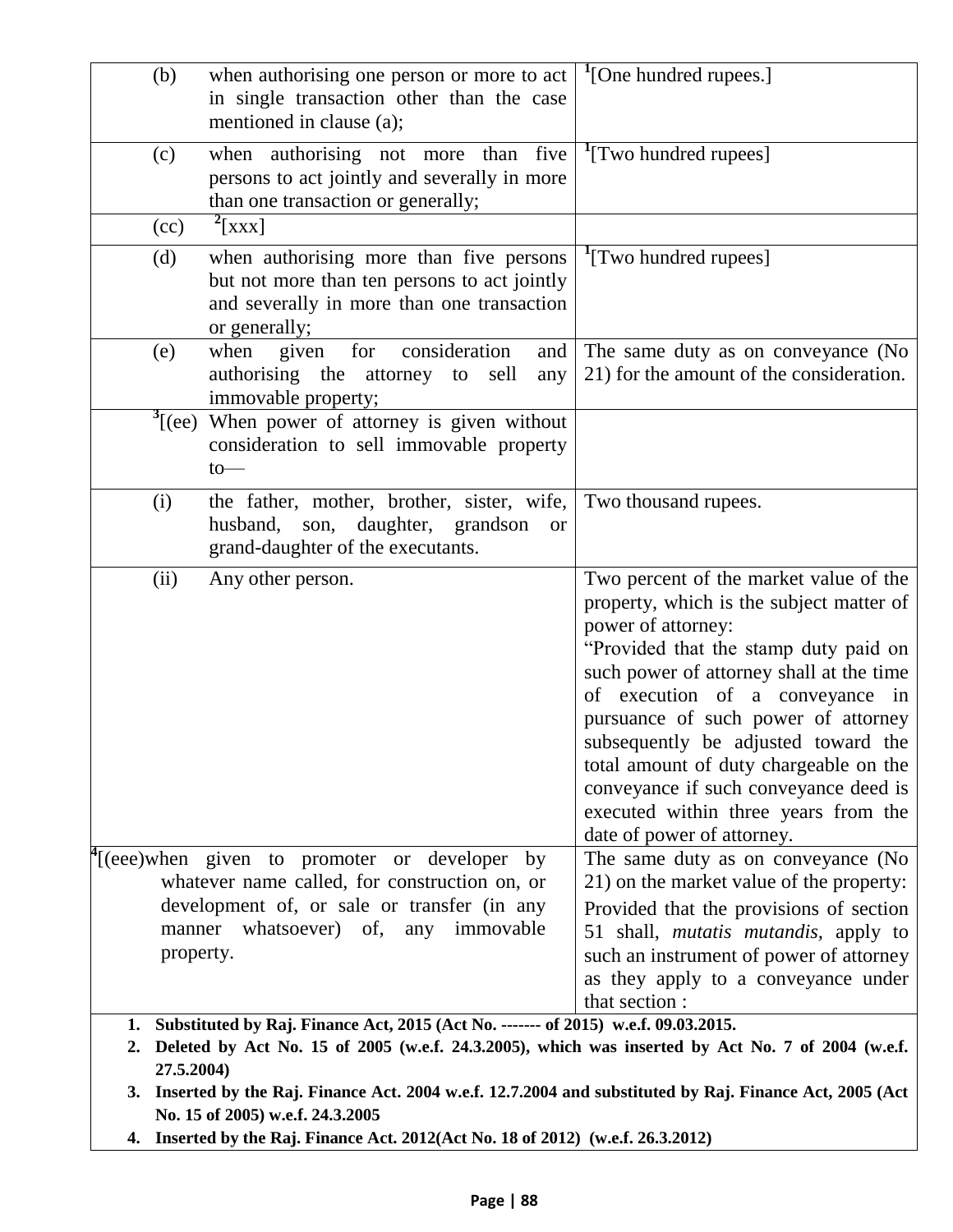|                                                                                                                                                                                                                                                                                                                                                                                                                                                                                                                               | Provided further that when proper<br>stamp duty is paid under clause (e) of<br>Article<br>$5\overline{)}$<br>on<br>agreement<br>an<br><b>or</b><br>memorandum of an agreement executed<br>between the same parties and in respect |
|-------------------------------------------------------------------------------------------------------------------------------------------------------------------------------------------------------------------------------------------------------------------------------------------------------------------------------------------------------------------------------------------------------------------------------------------------------------------------------------------------------------------------------|-----------------------------------------------------------------------------------------------------------------------------------------------------------------------------------------------------------------------------------|
|                                                                                                                                                                                                                                                                                                                                                                                                                                                                                                                               | of the same property, the<br>duty<br>chargeable under this clause shall be<br>rupees one hundred.                                                                                                                                 |
| (f)<br>in any other case.                                                                                                                                                                                                                                                                                                                                                                                                                                                                                                     | $\frac{1}{2}$ [Fifty rupees]<br>for<br>each<br>person<br>authorised.                                                                                                                                                              |
| N.B.—The term 'Registration' includes every operation<br>incidental to registration under the Indian<br>Registration Act, 1908 (Act No. 16 of 1908).                                                                                                                                                                                                                                                                                                                                                                          |                                                                                                                                                                                                                                   |
| <b>Explanation :</b> For the purpose of this Article more<br>persons than one when belonging to the same firm<br>shall be deemed to be one person.                                                                                                                                                                                                                                                                                                                                                                            |                                                                                                                                                                                                                                   |
| 45. Protest of Bill or Note, that is to say, any declaration<br>in writing made by a Notary Public or other person<br>lawfully acting as such, attesting the dishonor of a<br>Bill of Exchange or Promissory Note.                                                                                                                                                                                                                                                                                                            | Ten rupees.                                                                                                                                                                                                                       |
| 46. Protest by the master of a ship, that is to say, any<br>declaration of the particulars of her voyage drawn up<br>by him with a view to the adjustment of losses or the<br>calculation of averages, and every declaration in<br>writing made by him against the characters or the<br>consignees for not loading or unloading the ship,<br>when such declaration is attested or certified by the<br>Notary Public or other person lawfully acting as such.<br>See also Note of Protest by the master of a ship. (No.<br>41) | $\frac{2}{2}$ [Ten rupees.]                                                                                                                                                                                                       |
| 47. Re-conveyance of mortgaged Property:<br>(a) if the consideration for which the property was<br>mortgaged does not exceed Rs. 1,000/-.                                                                                                                                                                                                                                                                                                                                                                                     | The same duty as on conveyance (No<br>the<br>for<br><sub>of</sub><br>21)<br>amount<br>such<br>consideration as set forth in the<br>reconveyance.                                                                                  |
| (b) in any other case.                                                                                                                                                                                                                                                                                                                                                                                                                                                                                                        | One hundred rupees.                                                                                                                                                                                                               |
| <b>48. Release,</b> that is to say any instrument, (not being<br>such a release as is provided for by section $26(2)$<br>whereby a co-owner, co-sharer or coparcener<br>renounces his interest, share, part or claim in favour<br>of another co-owner, co-sharer or co-parcener.                                                                                                                                                                                                                                              |                                                                                                                                                                                                                                   |
| 1. Substituted by Raj. Finance Act 2007 (Act No. 4 of 2007) for "Ten rupees" (w.e.f. 09.03.2007).                                                                                                                                                                                                                                                                                                                                                                                                                             |                                                                                                                                                                                                                                   |

**2. Substituted by Raj. Finance Act 2007 (Act No. 4 of 2007) for "One rupees" (w.e.f. 09.03.2007).**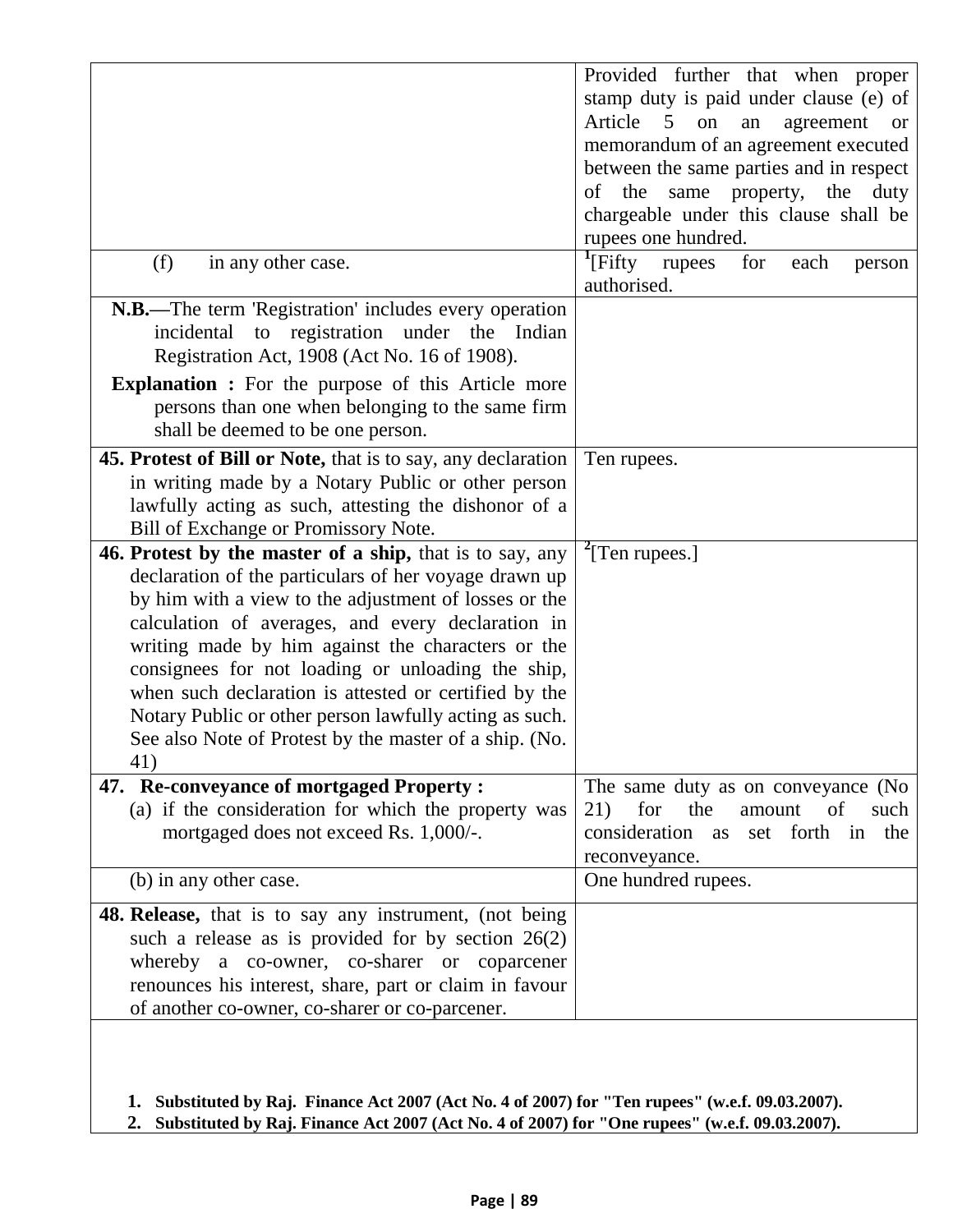| $\frac{1}{2}$ (a) If the release deed of an ancestral property or<br>part thereof is executed by or in favour of                                                                                                                                                                                                                                                                                                                                                                                                                                                                                                                            | 1.5 percent of the amount equal to the<br>market value of the share, interest, part |
|---------------------------------------------------------------------------------------------------------------------------------------------------------------------------------------------------------------------------------------------------------------------------------------------------------------------------------------------------------------------------------------------------------------------------------------------------------------------------------------------------------------------------------------------------------------------------------------------------------------------------------------------|-------------------------------------------------------------------------------------|
| brother or sister (children of renouncer's                                                                                                                                                                                                                                                                                                                                                                                                                                                                                                                                                                                                  | or claim renounced."; and]                                                          |
| parents) or son or daughter or son of<br>predeceased son<br>- of                                                                                                                                                                                                                                                                                                                                                                                                                                                                                                                                                                            |                                                                                     |
| or daughter<br>a<br>predeceased son or father or mother or                                                                                                                                                                                                                                                                                                                                                                                                                                                                                                                                                                                  |                                                                                     |
| spouse of the renouncer.                                                                                                                                                                                                                                                                                                                                                                                                                                                                                                                                                                                                                    |                                                                                     |
| (b)<br>in any other case.                                                                                                                                                                                                                                                                                                                                                                                                                                                                                                                                                                                                                   | The same duty as on conveyance (No                                                  |
|                                                                                                                                                                                                                                                                                                                                                                                                                                                                                                                                                                                                                                             | 21) for the amount equal to the market                                              |
|                                                                                                                                                                                                                                                                                                                                                                                                                                                                                                                                                                                                                                             | value of the share, interest, part or                                               |
|                                                                                                                                                                                                                                                                                                                                                                                                                                                                                                                                                                                                                                             | claim renounced.                                                                    |
| 49. Respondentia Bond, that is to say, any instrument                                                                                                                                                                                                                                                                                                                                                                                                                                                                                                                                                                                       | The same duty as on a bond (No $14$ ) for                                           |
| securing a loan on the cargo laden or to be laden on                                                                                                                                                                                                                                                                                                                                                                                                                                                                                                                                                                                        | the amount of the loan secured.                                                     |
| board a ship and making repayment contingent on the                                                                                                                                                                                                                                                                                                                                                                                                                                                                                                                                                                                         |                                                                                     |
| arrival of the cargo at the port of destination.                                                                                                                                                                                                                                                                                                                                                                                                                                                                                                                                                                                            |                                                                                     |
| Revocation of any Trust or settlement.                                                                                                                                                                                                                                                                                                                                                                                                                                                                                                                                                                                                      |                                                                                     |
| See Settlement (No. 51); Trust (No. 56).                                                                                                                                                                                                                                                                                                                                                                                                                                                                                                                                                                                                    |                                                                                     |
| 50. Security Bond or Mortgage-deed, executed by way                                                                                                                                                                                                                                                                                                                                                                                                                                                                                                                                                                                         | Subject to a minimum of rupees two                                                  |
| of security for the due execution of an office, or to                                                                                                                                                                                                                                                                                                                                                                                                                                                                                                                                                                                       | hundred, half (0.5) percent of the                                                  |
| account for money or other property, received by                                                                                                                                                                                                                                                                                                                                                                                                                                                                                                                                                                                            | amount secured.                                                                     |
| virtue thereof, or executed by a surety to secure the                                                                                                                                                                                                                                                                                                                                                                                                                                                                                                                                                                                       |                                                                                     |
| due performance of a contract or the due discharge of                                                                                                                                                                                                                                                                                                                                                                                                                                                                                                                                                                                       |                                                                                     |
| a liability.                                                                                                                                                                                                                                                                                                                                                                                                                                                                                                                                                                                                                                |                                                                                     |
| <b>Exemption :</b> Bond or other instrument when executed,—<br>by any person for the purpose of guaranteeing that the local income derived from<br>(a)<br>private subscriptions to a charitable dispensary or hospital or any other object of<br>public utility shall not be less than a specified sum per mensem;<br>by agriculturists taking advances from the Government or by their sureties as security<br>(b)<br>for the re-payment of such advances;<br>by officers of Government or their sureties to secure the due execution of an office or<br>(c)<br>the due accounting for money or other property received by virtue thereof. |                                                                                     |
| $^{2}$ [51.<br>Settlement-                                                                                                                                                                                                                                                                                                                                                                                                                                                                                                                                                                                                                  |                                                                                     |
| Instrument of, including a deed of dower,—<br>(A)                                                                                                                                                                                                                                                                                                                                                                                                                                                                                                                                                                                           |                                                                                     |
| where the settlement is made for a religious<br>(i)                                                                                                                                                                                                                                                                                                                                                                                                                                                                                                                                                                                         | The same duty as on bond (No $14$ ) for                                             |
| or charitable purpose;                                                                                                                                                                                                                                                                                                                                                                                                                                                                                                                                                                                                                      | a sum equal to the amount settled or the                                            |
|                                                                                                                                                                                                                                                                                                                                                                                                                                                                                                                                                                                                                                             | market value of the property settled.                                               |
| (ii)<br>in any other case,—                                                                                                                                                                                                                                                                                                                                                                                                                                                                                                                                                                                                                 | (i) in respect of immovable property,                                               |
|                                                                                                                                                                                                                                                                                                                                                                                                                                                                                                                                                                                                                                             | The same duty as on conveyance [No                                                  |
|                                                                                                                                                                                                                                                                                                                                                                                                                                                                                                                                                                                                                                             | $21(i)$ ] for a sum equal to the market                                             |
|                                                                                                                                                                                                                                                                                                                                                                                                                                                                                                                                                                                                                                             | value of the immovable property<br>settled; and                                     |
|                                                                                                                                                                                                                                                                                                                                                                                                                                                                                                                                                                                                                                             |                                                                                     |
|                                                                                                                                                                                                                                                                                                                                                                                                                                                                                                                                                                                                                                             |                                                                                     |
| Substituted by Raj. Finance Act 2016 (Act No. 5 of 2016) (w.e.f. 08.03.16)<br>1.                                                                                                                                                                                                                                                                                                                                                                                                                                                                                                                                                            |                                                                                     |
| Substituted by Raj. Finance Act, 2012 (Act No. 18 of 2012) (w.e.f. 26.3.2012).<br>2.                                                                                                                                                                                                                                                                                                                                                                                                                                                                                                                                                        |                                                                                     |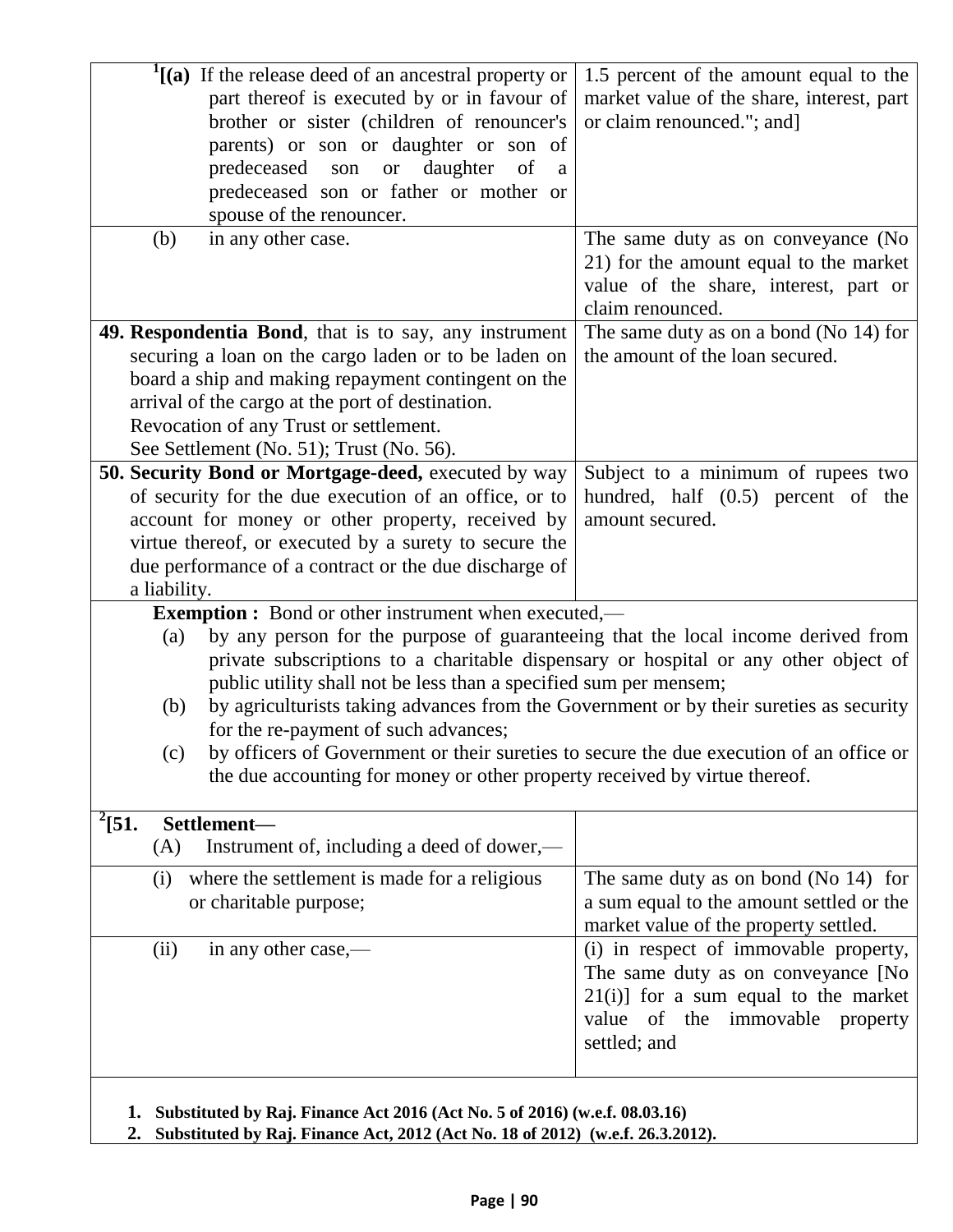|                                                            | (ii) in respect of other property or        |
|------------------------------------------------------------|---------------------------------------------|
|                                                            | amount, the same duty as on bond (no        |
|                                                            | 14) for a sum equal to the amount           |
|                                                            | settled or the market value of the          |
|                                                            | property settled:                           |
|                                                            | Provided that where an agreement to         |
|                                                            | settle is stamped with the stamp            |
|                                                            | for<br>required,<br>of<br>instrument<br>an  |
|                                                            | settlement<br>and<br>instrument<br>of<br>an |
|                                                            | settlement<br>in pursuance<br>of<br>such    |
|                                                            | agreement is subsequently executed,         |
|                                                            | the duty on such instrument shall not       |
|                                                            | exceed one hundred rupees :                 |
|                                                            | Provided further that where<br>an           |
|                                                            | instrument of settlement contains any       |
|                                                            | provision for the revocation of the         |
|                                                            | settlement, the amount or the value of      |
|                                                            | the property settled shall, for the         |
|                                                            | purposes of duty, be determined, as if      |
|                                                            | no such provisions were contained in        |
|                                                            | the instrument.                             |
| <b>Exemption :</b> Deed of dower executed on the occasion  |                                             |
| connection with,<br>marriage<br>or in<br>between<br>of     |                                             |
| Mohammedans, executed before or after the marriage.        |                                             |
| $(B)$ Revocation of;—                                      | The same duty as on Bond (No. 14) for       |
| (i) in respect of settlement described in sub-clause       | a sum equal to the amount settled or the    |
| $(i)$ or clause $(A)$ ;                                    | market value of the property concerned      |
|                                                            | as set forth in the instrument of           |
|                                                            | revocation, but not exceeding fifty         |
|                                                            | rupees.                                     |
| (ii) in respect of settlement described in sub-clause      | (i) in respect of immovable property,       |
| $(ii)$ of clause $(A)$ .                                   | the same duty as on conveyance [No 21]      |
|                                                            | (i)] for a consideration equal to the       |
|                                                            | value of the immovable<br>market            |
|                                                            | property concerned, and                     |
|                                                            | (ii) in respect of other property or        |
|                                                            | amount, the same duty as on bond (No        |
|                                                            | 14) for a consideration equal to the        |
|                                                            | amount settled in the instrument of         |
|                                                            | revocation or the market value of the       |
|                                                            | property concerned, But not exceeding       |
|                                                            | five thousand rupees.                       |
| 52. Share<br>under<br>bearer issued<br>warrants, to<br>the | The same duty as on a bond (No 14) for      |
| Companies Act, 1956 (Act No. 1 of 1956).                   | consideration equal to the nominal          |
|                                                            | amount of the shares certified in the       |
|                                                            | warrant.                                    |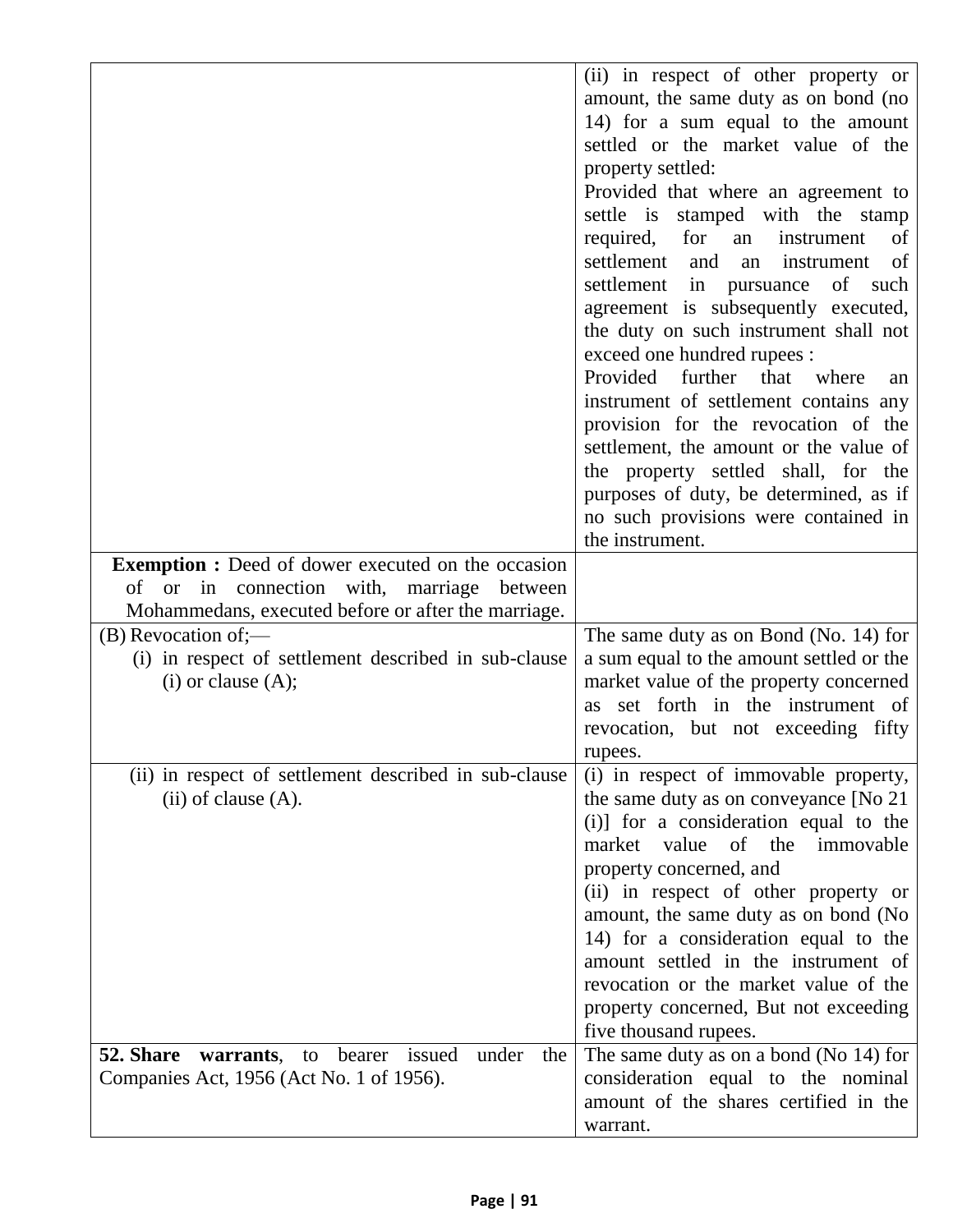| <b>Exemption :</b> Share warrant when issued by a company                                                                                                                            |                                           |
|--------------------------------------------------------------------------------------------------------------------------------------------------------------------------------------|-------------------------------------------|
| in pursuance of the provisions of the Companies Act,                                                                                                                                 |                                           |
| 1956 (Act No. 1 of 1956), to have the effect only                                                                                                                                    |                                           |
| upon payment, as a composition for that duty, to the                                                                                                                                 |                                           |
| $Collector, -$                                                                                                                                                                       |                                           |
| (a) One and a half percent of the whole subscribed                                                                                                                                   |                                           |
| capital of the company, or                                                                                                                                                           |                                           |
| (b) if any company which has paid the said duty or                                                                                                                                   |                                           |
| composition in full, subsequently issues an                                                                                                                                          |                                           |
| addition to its subscribed capital-one and half                                                                                                                                      |                                           |
| percent of the additional capital so issued.                                                                                                                                         |                                           |
| <b>53. Shipping order</b> for or relating to the conveyance of                                                                                                                       | <sup>1</sup> [Ten rupees.]                |
| goods on board of any vessel.                                                                                                                                                        |                                           |
| 54. Surrender of lease:                                                                                                                                                              |                                           |
| <b>Exemption:</b> Surrender of lease when such lease is                                                                                                                              | One hundred rupees.                       |
| exempted from duty.                                                                                                                                                                  |                                           |
| 55. Transfer of lease by way of assignment and not by                                                                                                                                | The same duty as on conveyance (No        |
| way of under lease.                                                                                                                                                                  | 21) for a consideration equal to the      |
| <b>Exemption :</b> Transfer of any lease exempt from duty.                                                                                                                           | amount of the market value of the         |
|                                                                                                                                                                                      | property.                                 |
| $\frac{2}{56}$ . Trust —                                                                                                                                                             |                                           |
| (A) Declaration of - of, or concerning, any property                                                                                                                                 |                                           |
| when made by any writing not being a Will,—                                                                                                                                          |                                           |
| (a) where there is disposition of property, $-$                                                                                                                                      |                                           |
| where the Trust is made for a religious or<br>(i)                                                                                                                                    | The same duty as on a bond (No 14) for    |
| charitable purpose;                                                                                                                                                                  | a sum equal to the amount settled or the  |
|                                                                                                                                                                                      | market value of the property settled.     |
| (ii)<br>in any other case.                                                                                                                                                           | (i) in respect of immovable property,     |
|                                                                                                                                                                                      | the same duty as on conveyance [No 21     |
|                                                                                                                                                                                      | (i)] for a sum equal to the market value  |
|                                                                                                                                                                                      | of the immovable property settled; and    |
|                                                                                                                                                                                      | (ii) in respect of other property or      |
|                                                                                                                                                                                      | amount, The same duty as on bond (No      |
|                                                                                                                                                                                      | 14) for a sum equal to the amount         |
|                                                                                                                                                                                      | settled or the market value of the        |
|                                                                                                                                                                                      | property settled.                         |
| (b) Where there is no disposition of property.                                                                                                                                       | The same duty as on bond (No $14$ ) for a |
|                                                                                                                                                                                      | sum equal to the amount or value of the   |
|                                                                                                                                                                                      | property concerned but not exceeding      |
|                                                                                                                                                                                      | sixty rupees.                             |
| (B) Revocation of – of, or concerning, any property                                                                                                                                  | The same duty as on bond (No $14$ ) for a |
| when made by any instrument other than a Will.                                                                                                                                       | sum equal to the amount or value of the   |
|                                                                                                                                                                                      | property concerned but not exceeding      |
|                                                                                                                                                                                      | fifty rupees.                             |
| Substituted by Raj. Finance Act, 2007 (Act No. 4 of 2007) (w.e.f. 09.3.2007). 'Ten paisa'<br>1.<br>2. Substituted by Raj. Finance Act, 2012 (Act No. 18 of 2012) (w.e.f. 26.3.2012). |                                           |